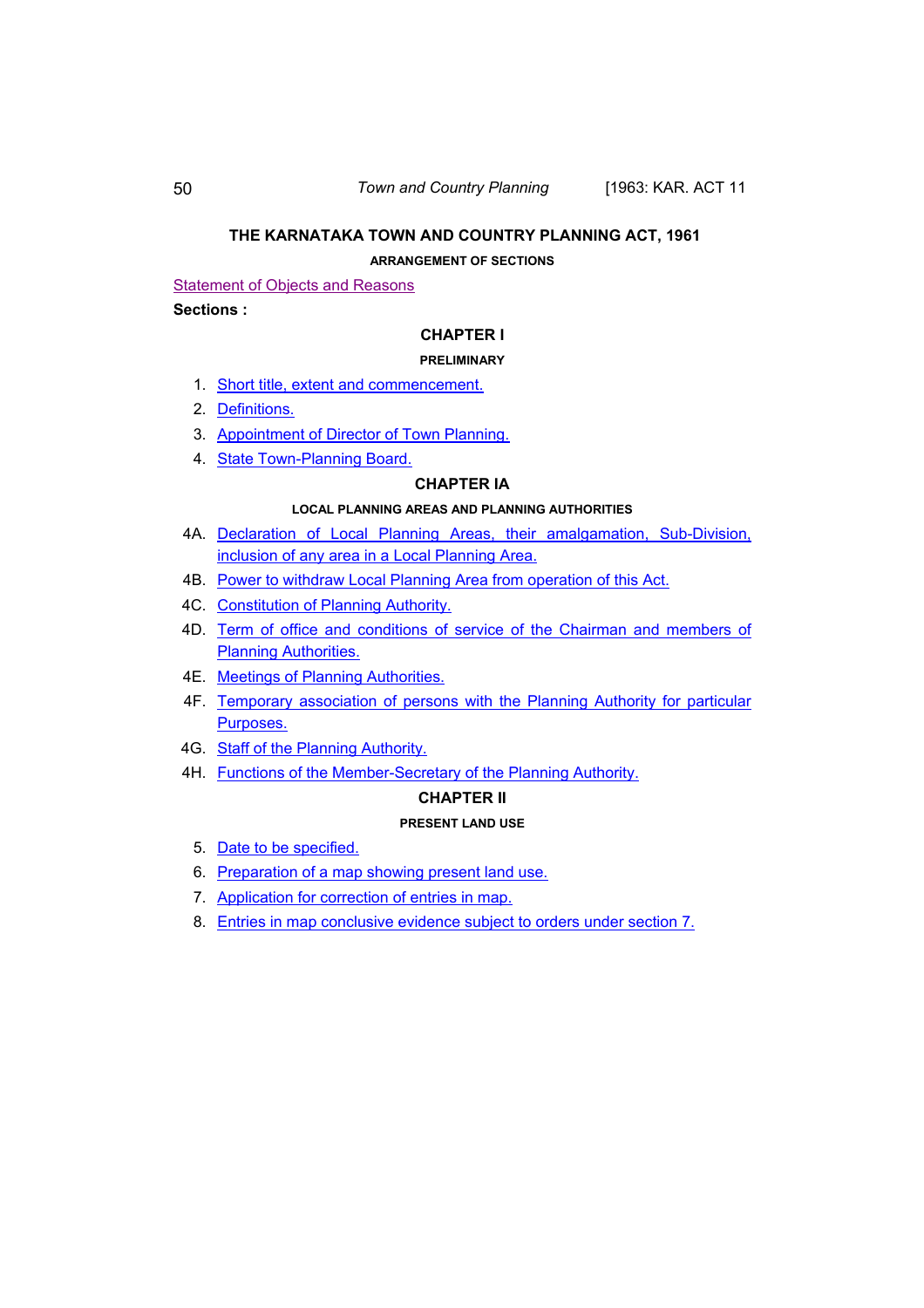## **CHAPTER III**

## **OUTLINE DEVELOPMENT PLAN**

- 9. [Preparation of Master Plan.](#page-26-0)
- 10. [Declaration of intention of making Outline Development Plan.](#page-27-0)
- 11. [Power of entry for carrying out surveys for preparing Outline Development](#page-28-0)  [Plan.](#page-28-0)
- 12. [Contents of Outline Development Plan.](#page-28-0)
- 13. [Approval of the Outline Development Plan.](#page-30-0)
- 14. [Enforcement of the Outline Development Plan and the Regulations.](#page-33-0)
- 14A. [Change of land use from the Outline Development Plan.](#page-34-0)
- 14B. [Benefit of Development Rights.](#page-35-0)
	- 15. [Permission for development of building or land.](#page-38-0)
	- 16. [Obligation to purchase land on refusal of permission in certain cases.](#page-39-0)
	- 17. [Sanction for sub-division of plot or lay-out of private street.](#page-40-0)
	- 18. [Recovery of a fee in certain cases of permission for change in the use of land](#page-41-0)  [or building.](#page-41-0)

#### **CHAPTER IV**

#### **COMPREHENSIVE DEVELOPMENT PLAN**

- 19. [Preparation of the Comprehensive Development Plan.](#page-44-0)
- 20. [Power of entry for carrying out surveys for preparing the comprehensive](#page-44-0)  [Development Plan.](#page-44-0)
- 21. [Contents of the Comprehensive Development Plan.](#page-44-0)
- 22. [Approval of comprehensive Development Plan.](#page-44-0)
- 23. [Comprehensive Development Plan to supersede the outline Development](#page-44-0)  [Plan.](#page-44-0)
- 24. [Enforcement of the Comprehensive Development Plan.](#page-44-0)
- 25. [Revision of the comprehensive Development Plan.](#page-44-0)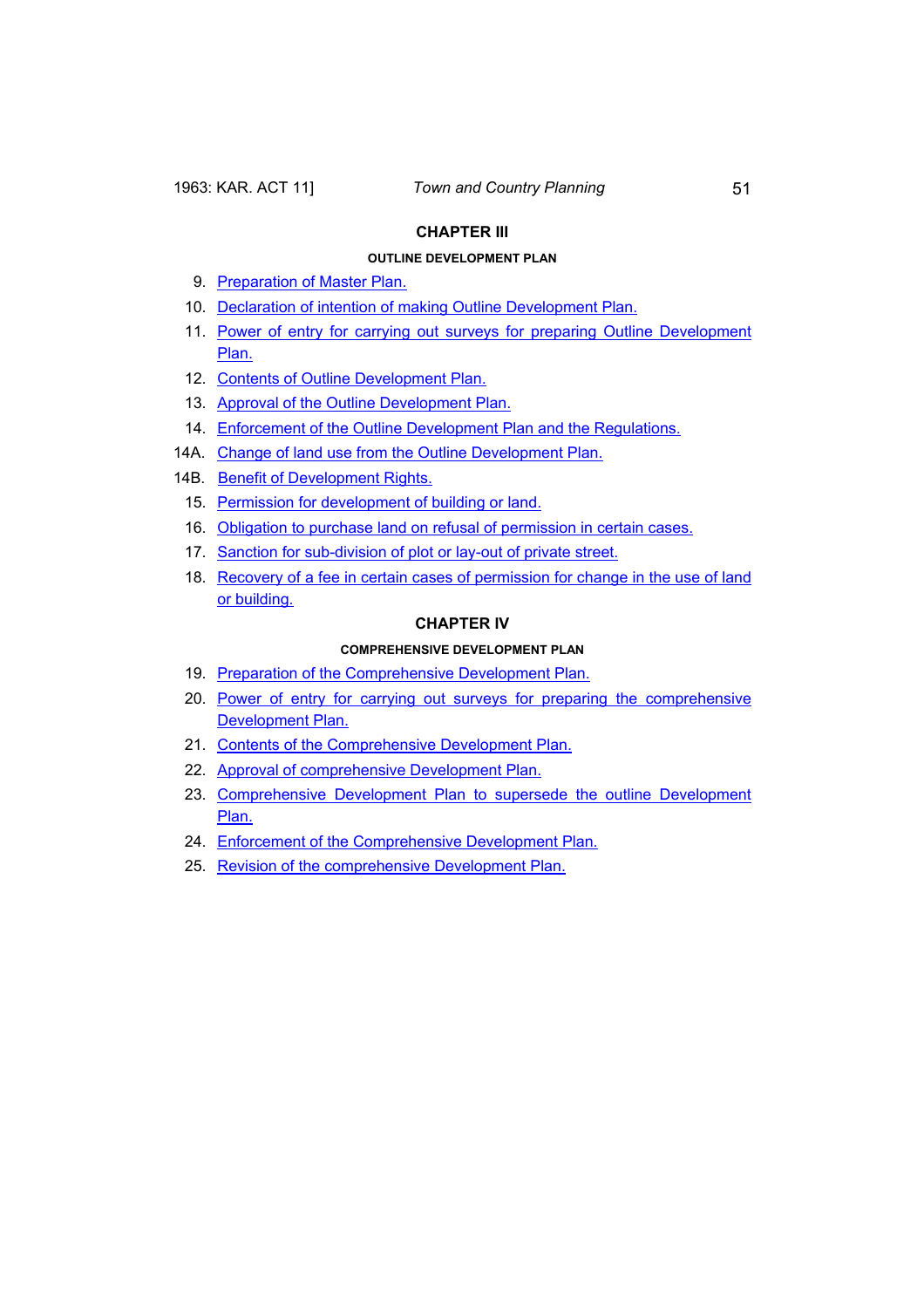### **CHAPTER V**

### **TOWN PLANNING SCHEMES**

- 26. [Making of town planning scheme and its contents.](#page-44-0)
- 27. [Right of entry.](#page-46-0)
- 28. [Land in respect of which a town planning scheme may be made.](#page-46-0)
- 29. [Declaration of intention to make a scheme.](#page-46-0)
- 30. [Making and publication of draft scheme.](#page-47-0)
- 31. [Power of State Government to require Planning Authority to make a scheme.](#page-47-0)
- 32. [Contents of draft scheme.](#page-48-0)
- 33. [Reconstituted plot.](#page-48-0)
- 34. [Consideration of objections and sanction of draft scheme.](#page-49-0)
- 35. [Restrictions after declaration to make a scheme.](#page-49-0)
- 36. [Power of the State Government to suspend rule, bye-law, etc.](#page-52-0)

## **CHAPTER VI**

#### **TOWN PLANNING OFFICER AND HIS DUTIES**

- 37. [Appointment of Town Planning Officer.](#page-52-0)
- 38. [Duties of the Town Planning Officer.](#page-53-0)
- 39. [Certain decisions of the Town Planning Officer to be final subject to an](#page-54-0)  [appeal to the Director.](#page-54-0)
- 40. [Appeal.](#page-55-0)
- 41. [Decision of Town Planning Officer to be final if no appeal is filed and variation](#page-55-0)  [of scheme in accordance with decision in appeal.](#page-55-0)

## **CHAPTER VII**

### **DISPUTED OWNERSHIP, PRELIMINARY SCHEMES AND FINAL SCHEME, ITS SANCTION AND ENFORCEMENT**

- 42. [Disputed ownership.](#page-56-0)
- 43. [Town Planning Officer to prepare preliminary scheme in certain cases.](#page-57-0)
- 44. [Power to hand over possession of land required for bridges, roads, etc.](#page-57-0)
- 45. [Final scheme.](#page-59-0)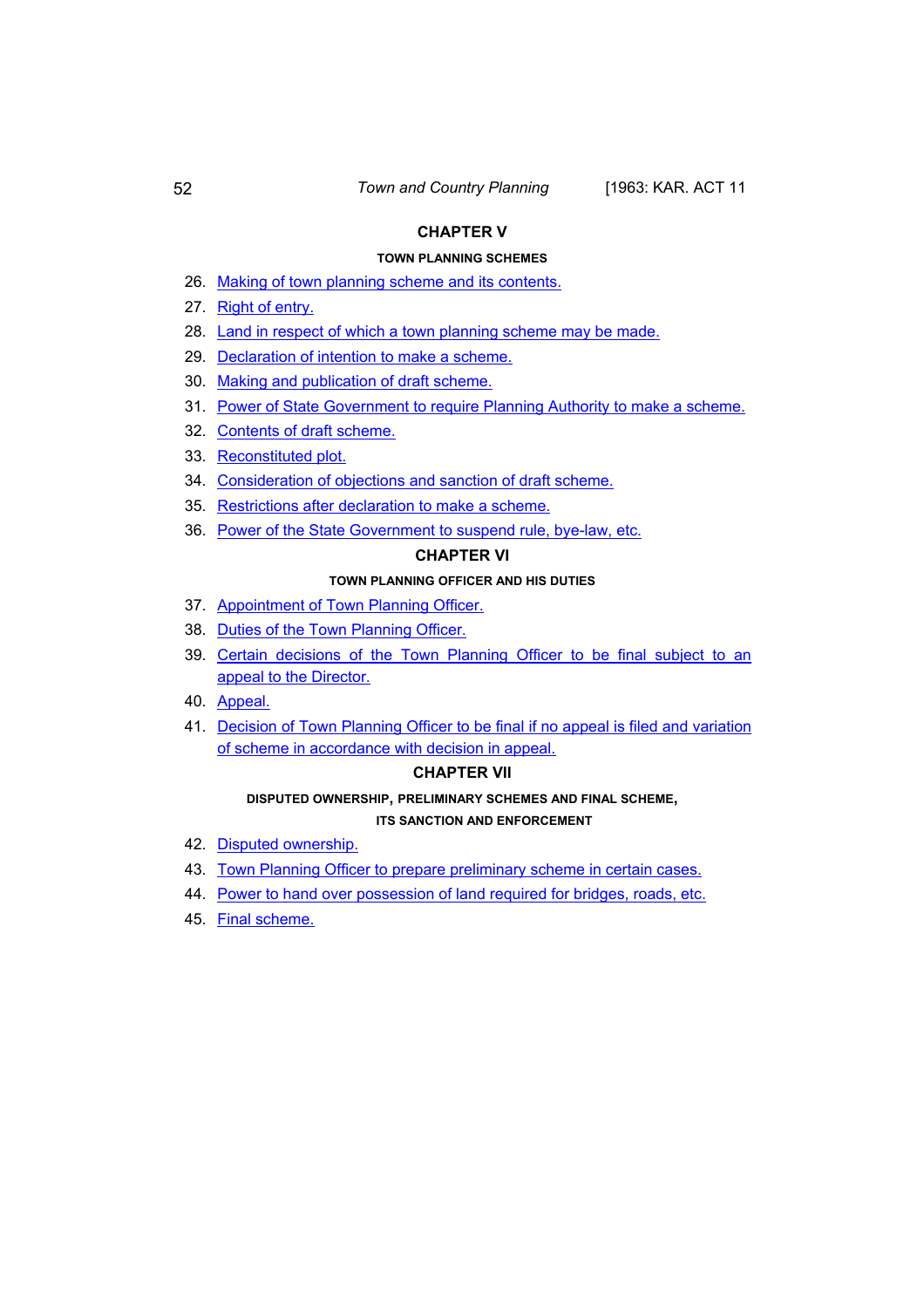- 46. [Effect of final scheme.](#page-59-0)
- 47. [Power to enforce scheme.](#page-60-0)
- 48. [Power to vary scheme on ground of error, irregularity or informality.](#page-60-0)
- 49. [Power to revoke or vary Town Planning scheme.](#page-61-0)
- 50. [Compensation when the final scheme is varied or revoked and apportionment](#page-61-0)  [of costs.](#page-61-0)
- 51. [Joint Town Planning Schemes.](#page-62-0)
- 52. [Delegation of certain powers of Joint Town Planning Board.](#page-63-0)
- 53. [Right to appear by recognised agent.](#page-63-0)
- 54. [Power to compel attendance of witnesses, etc.](#page-63-0)
- 55. [Costs of a scheme.](#page-63-0)
- 56. [Calculation of increment.](#page-64-0)
- 57. [Contribution towards costs of scheme.](#page-64-0)
- 58. [Certain amount to be added to or deducted from contribution leviable from a](#page-65-0)  [person.](#page-65-0)
- 59. [Transfer of right from original to reconstituted plot or extinction of such right.](#page-66-0)
- 60. [Compensation in respect of property or right injuriously affected by scheme.](#page-66-0)
- 61. [Exclusion or limitation of compensation in certain cases.](#page-66-0)
- 62. [Provision for cases in which amount payable to owner exceeds amount due](#page-67-0)  [from him.](#page-67-0)
- 63. [Provision for cases in which value of developed plot is less than the amount](#page-67-0)  [payable by owner.](#page-67-0)
- 64. [Payment by adjustment of account.](#page-67-0)
- 65. [Payment of net amount due to Planning Authority.](#page-68-0)
- 66. [Power of Planning Authority to make agreements.](#page-68-0)
- 67. [Recovery of arrears.](#page-69-0)
- 68. [Powers of Planning Authority to borrow money for development plan or for](#page-69-0)  [making or executing a Town Planning scheme.](#page-69-0)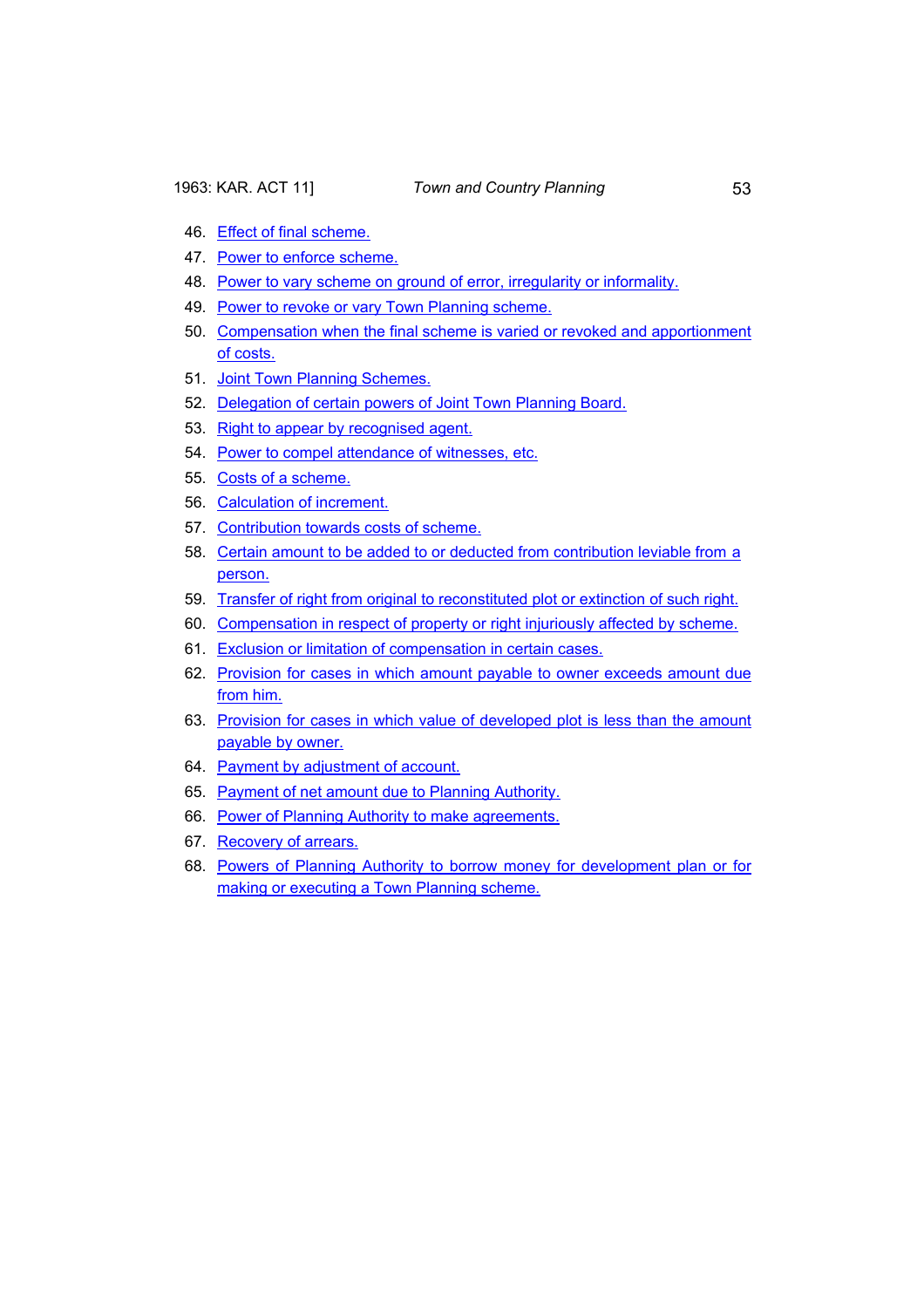### **CHAPTER VIII**

### **FINANCE, ACCOUNTS AND AUDIT**

- 68A. [Funds of Planning Authority.](#page-70-0)
- 68B. [Budget of the Planning Authority.](#page-70-0)
- 68C. [Accounts and Audit.](#page-70-0)
- 68D. [Annual Reports.](#page-71-0)

## **CHAPTER IX**

#### **LAND ACQUISITION**

- 69. [Acquisition of land designated for certain purposes in a Master plan.](#page-71-0)
- 70. [Land acquisition for purposes of a scheme or Development Plan to be](#page-71-0)  [deemed for a public purpose.](#page-71-0)
- 71. [Power of State Government to acquire lands included in a scheme.](#page-72-0)
- 72. [Amendment of section 23 and section 24 of the Land Acquisition Act, 1894,](#page-72-0)  [for purposes of acquisition under this Act.](#page-72-0)

#### **CHAPTER X**

#### **OFFENCES AND PENALTIES, RULES AND BYE-LAWS**

- 73. [Offences and penalties.](#page-75-0)
- 74. [Rules.](#page-76-0)
- 75. [Bye-laws.](#page-81-0)

### **CHAPTER XI**

#### **MISCELLANEOUS**

- 76. [Bar of legal proceedings.](#page-81-0)
- 76A. [Mode of proof of records of the Board and the Planning Authority.](#page-81-0)
- 76B. Restriction on summoning of officers and servants of the Board and Planning [Authority.](#page-82-0)
- 76C. [Offences by companies.](#page-82-0)
- 76D. [Penalty for obstructing contractor or removing mark.](#page-83-0)
- 76E. [Sanction of prosecution.](#page-83-0)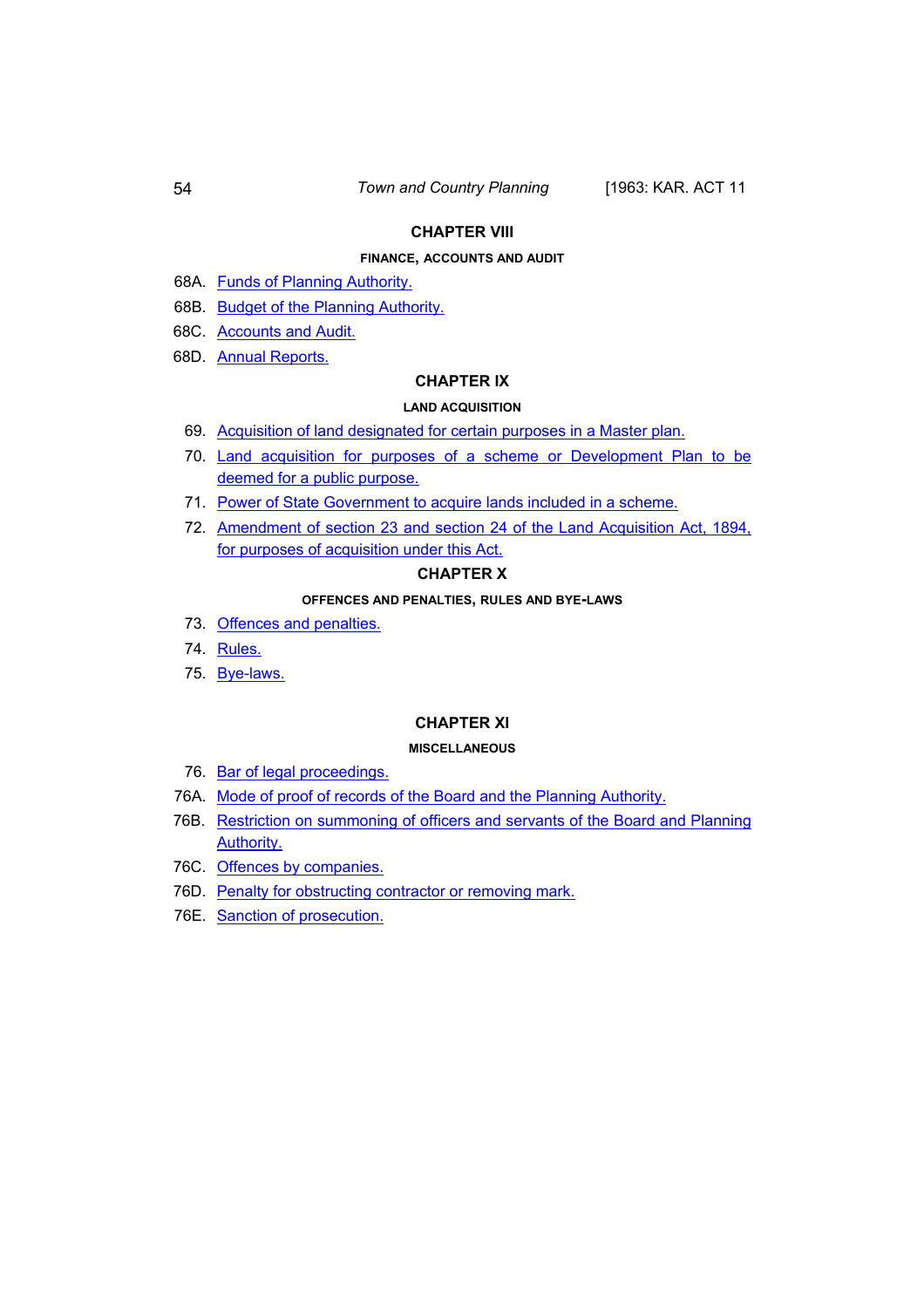- 76F. [Composition of offences.](#page-83-0)
- 76FF. [Regularisation of certain Development and Change of Land use.](#page-83-0)
- 76FFF.[Penalty against jurisdictional officer failing to prevent unauthorized](#page-86-0)  [deviations or constructions.](#page-86-0)
- 76G. [Fine when realised to be paid to Planning Authority.](#page-86-0)
- 76H. [Member and officers to be public servants.](#page-86-0)
- 76I. [Finality of orders.](#page-86-0)
- 76J. [Validation of acts and proceedings.](#page-87-0)
- 76K. [Control by the State Government.](#page-87-0)
- 76L. [Returns and information.](#page-87-0)
- 76M. [Effect of other Laws.](#page-87-0)
- 76N. [State Government's powers to cancel the resolution or order.](#page-88-0)
- 76O. [Power of Planning Authority to suspend or revoke permission etc.](#page-88-0)
	- 77. [Registration of documents, plan or map in connection with final scheme not](#page-89-0)  [required.](#page-89-0)
	- 78. [Vesting of property and rights of a Planning Authority ceasing to exist or](#page-89-0)  [ceasing to have jurisdiction.](#page-89-0)
	- 79. [Default in exercise of power or performance of duty by Planning Authority.](#page-90-0)
	- 80. [Special provision in case of a dissolution or supersession of a local authority.](#page-90-0)
- 80A. [Dissolution of Planning Authorities.](#page-91-0)
- 81. [Delegation of Powers of Planning Authority.](#page-91-0)
- 81A. [Omitted.](#page-91-0)
- 81B. [Consequences to ensue upon the constitution of the Bangalore Development](#page-92-0)  [Authority.](#page-92-0)
- 81C. Outline development plan and comprehensive development plan of [Bangalore Metropolitan Region.](#page-93-0)
- 81D. Consequences to ensue upon the constitution of the urban Development [Authority.](#page-93-0)
- 81E. [Consequences of constitution of Hampi world Heritage Area Management](#page-94-0)  [Authority.](#page-94-0)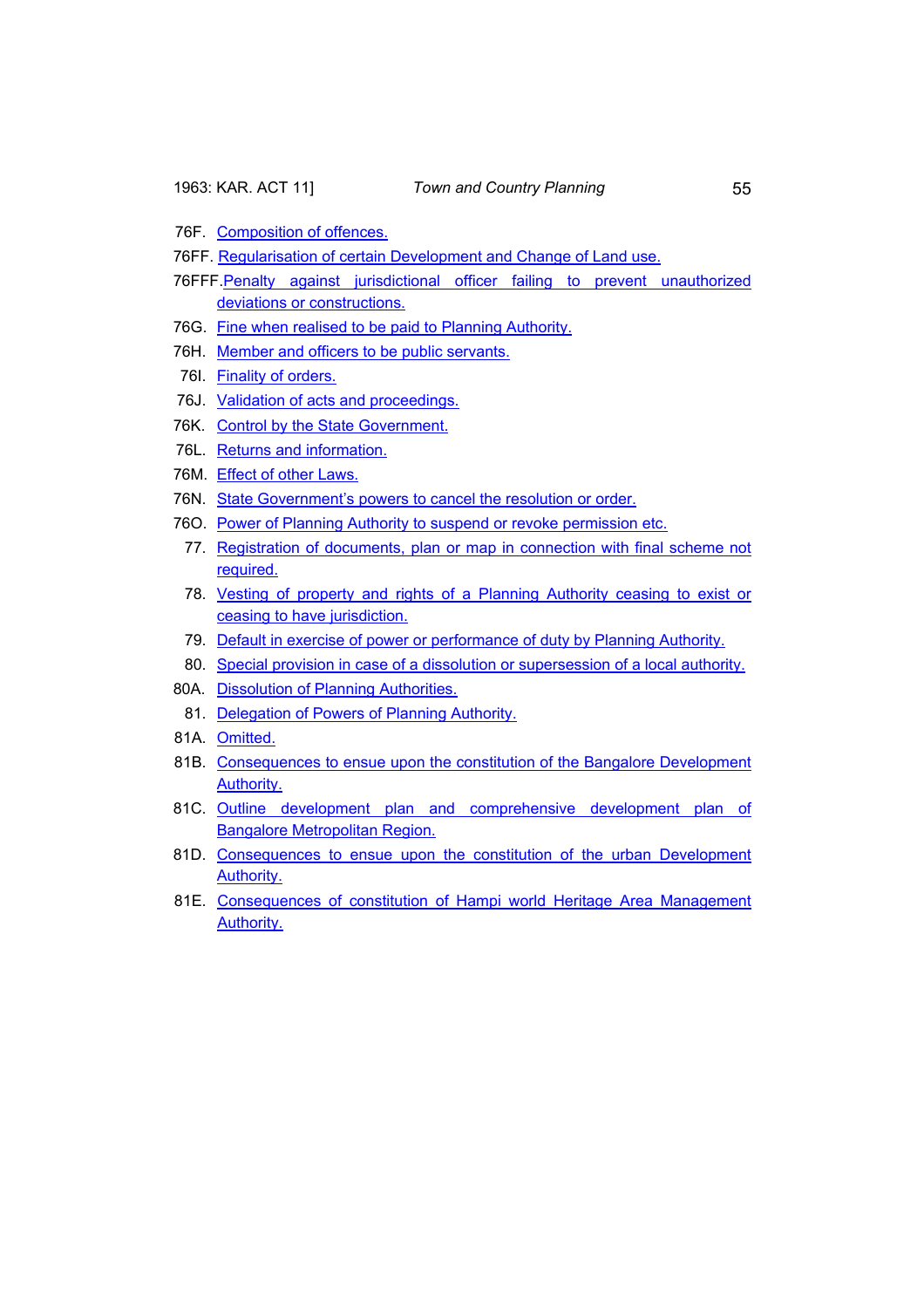- 82. [Areas for which schemes are sanctioned under other laws.](#page-95-0)
- 82A. [Removal of difficulties.](#page-95-0)
- 83. [Repeal and savings.](#page-96-0)

\* \* \* \*

## **STATEMENT OF OBJECTS AND REASONS**

**I** 

**Act 11 of 1963.-** With the formation of the New state of Mysore it has become necessary to have a uniform law for the regulation of planned growth of land use and development and for the making and executing of town planning schemes in the State. Physical Planning has to precede economic planning as otherwise cities, towns and villages of our country will grow to unmanageable sizes without proper planning resulting in unhealthy surroundings. Physical planning with co-ordinated effort on a large scale is necessary if the people are to live in a better, healthier and happier environment. The proposed measure is expected to solve the Town Planning problems.

(Obtained from Bill No. LAW 43 LGN 60).

**II** 

**Amending Act 14 of 1964.**—While communicating the assent of the President to the Mysore Town and Country Planning Bill, 1961, the Government of India have suggested certain amendments to the Act. As regards compensation payable for land acquired for purposes of the Act, the Government of India have stated that it is not correct to take the market value as on first November, 1956, and have suggested that the value may be the market value as on the date of publication of the Town Improvement Scheme, and where the date of actual acquisition proceeding is after two years from such publication the value may be as on the date two years before the date of issue of notification for acquisition of the land, as also the grant of solatium of fifteen percent in view of the compulsory nature of the acquisition. They have also suggested inclusion of the definition of the expressions agriculture, industry, etc., and amendment of section 6.

For the purpose of expeditious implementation of the Act in rapidly developing areas, it is necessary to establish separate planning authorities. For this purpose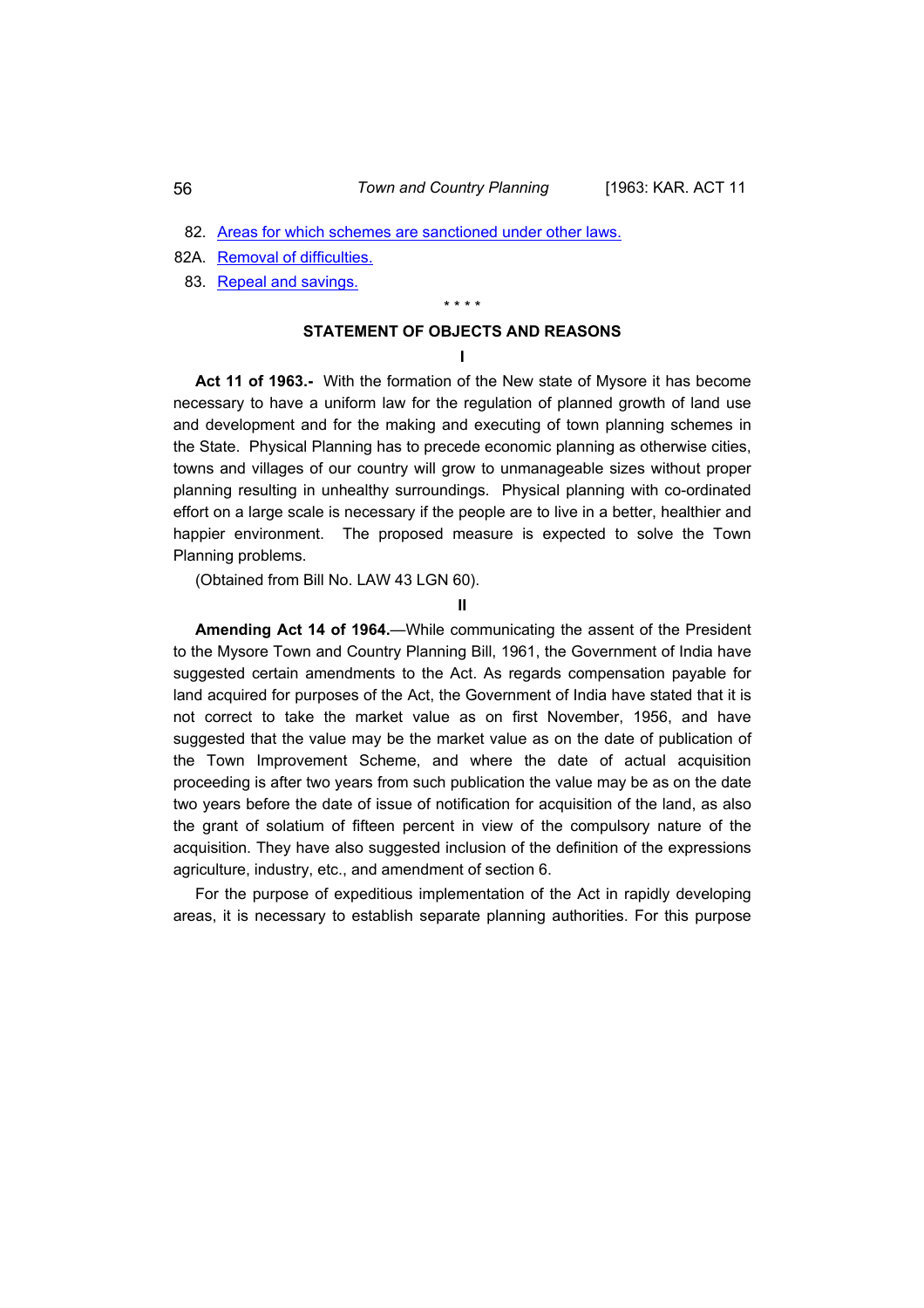suitable provisions have to be made. It is considered desirable to include in the State Act certain other provisions found in the Model Town and Country Planning Act prepared by the Government of India. It is also considered desirable to deal with planning in respect of the Bangalore Metropolitan Area on the basis of the Outline Development Plan prepared by "the Bangalore Metropolitan Planning Board".

Hence this Bill.

(Published in Karnataka Gazette (Extraordinary) Part IV-2A dated 15th October 1963 as No. 6933 at page. 21.)

**III** 

**Amending Act 2 of 1968.**—The amendments to the City of Bangalore Municipal Corporation Act, 1949 made by Act 10 of 1966 provided only for the appointment of an Administrator. It has been found necessary to make certain other provisions in order to improve the administration of the Corporation. As the Legislature was not in session an Ordinance was issued. The Bill is intended to replace the Ordinance.

(Published in Karnataka Gazette (Extraordinary) Part IV-2A dated 2nd December 1967 as No.270 at page 33 )

**IV** 

**Amending Act 12 of 1976.**—At the conference of the Ministers for Housing and Urban Development held in November 1971, it was agreed that a common Authority for the development of metropolitan cities should be set up.

Bangalore City with its population (as per last census) is a Metropolitan City. Different Authorities like the City of Bangalore Municipal Corporation, the City Improvement Trust Board, the Karnataka Industrial Area Development Board, the Housing Board and the Bangalore City Planing Authority are exercising jurisdiction over the area. Some of the functions of these bodies like development, planning, etc., are overlapping creating thereby avoidable confusion, besides hampering coordinated development. It is, therefore, considered necessary to set up a single authority like the Delhi Development Authority for the city areas adjacent to it which in course of time will become part of the city.

For the speedy implementation of the above said objects as also the 20 point programme and for establishing a co-ordinating Central Authority, urgent action was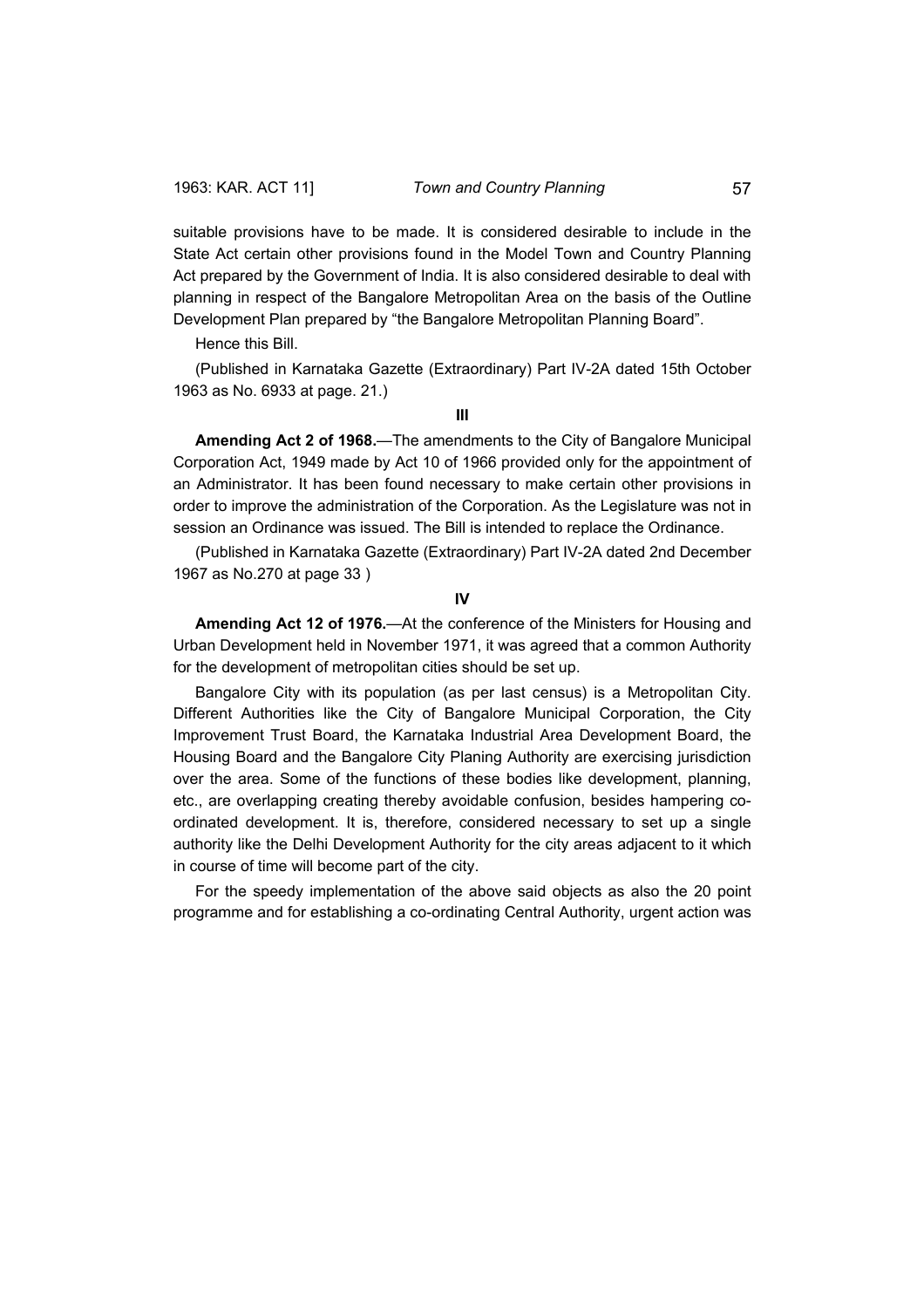called for. Moreover the haphazard and irregular growth would continue unless checked by the Development Authority and it may not be possible to rectify or correct mistakes in the future.

It was therefore necessary to issue the measure in the form of an Ordinance.

The Bill seeks to replace the said Ordinance.

(Published in Karnataka Gazette (Extraordinary) Part IV-2A dated 5th February 1976 as No.688 at page.45 )

## **V**

**Amending Act 39 of 1985.**—There is no proper Co-ordination among the local bodies like Bangalore Development Authority, Bangalore Water Supply and Sewerage Board, Karnataka State Road Transport Corporation, Karnataka Electricity Board, Karnataka Slum Clearance Board, Bangalore City Corporation, etc., in the Bangalore Metropolitan Area. It is necessary to Co-ordinate the activities of these bodies by constituting an authority. There is also an urgent need to step up the Authority in view of the growing problems of un-planned Development, Housing, Water Supply, Transport, etc.,

Hence the Bill.

(Published in Karnataka Gazette (Extraordinary) Part IV-2A dated 3rd December 1985 as No.610 at page.19 )

## **VI**

**Amending Act 34 of 1987.**— With a view to speeding up planning and development of land in urban areas in the State, it is felt desirable to have for each urban area a single agency for performing functions both as a Planning Authority and as Development Authority.

Hence, the Bill.

(Obtained from L.A. Bill Bo. 13 of 1987.)

### **VII**

**Amending Act 2 of 1991.**—The Government has decided to regularise the unauthorised occupation of Government land subject to certain conditions and restrictions and on payment of regularisation charges. Section 94 of the Karnataka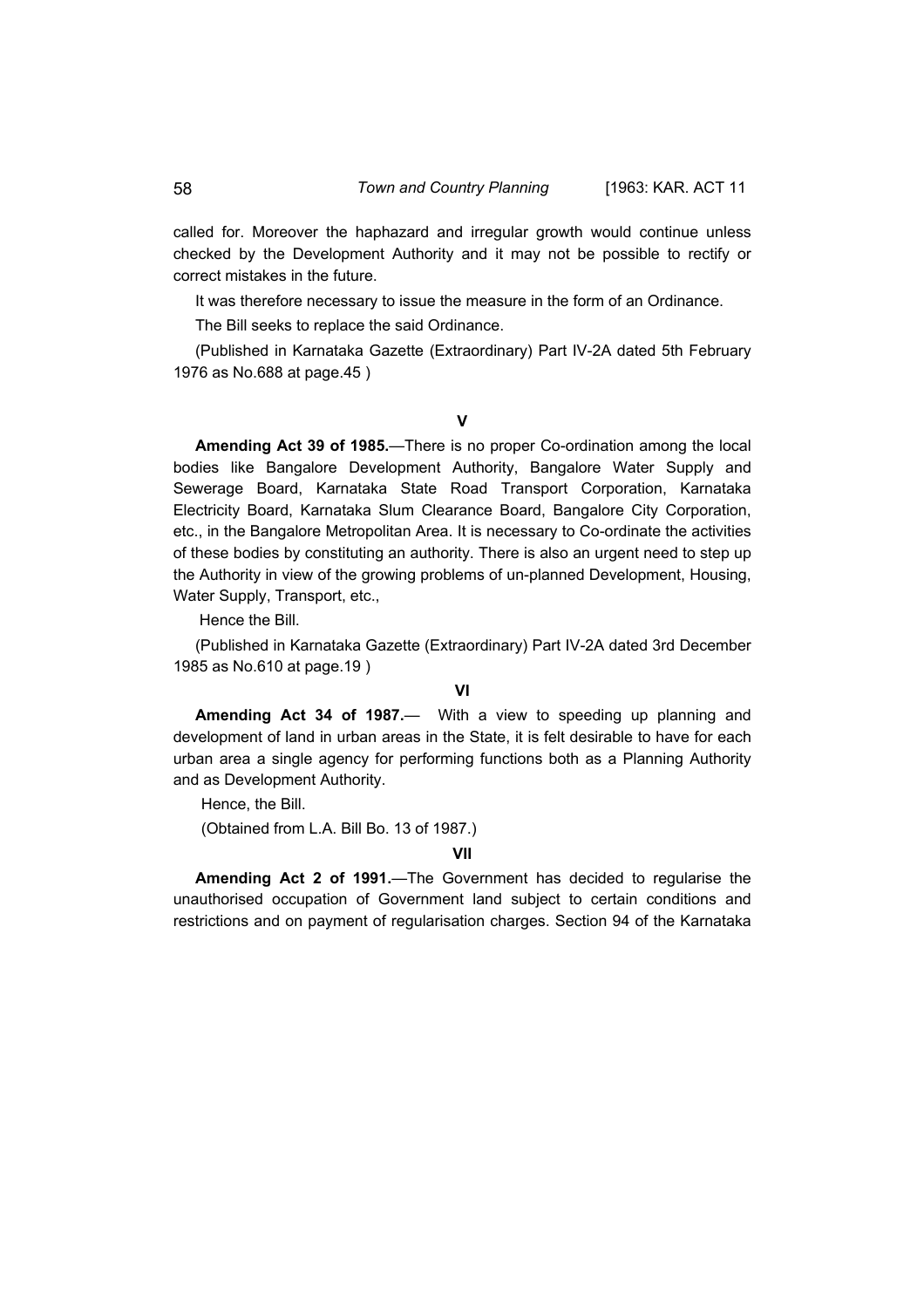Land Revenue Act, 1954 is intended to be amended and Section 94-A is proposed to be introduced to provide for the following:—

(1) making unauthorised occupation of Government land punishable;

(2) regularisation of unauthorised occupation of Government land prior to 1-1- 1989;

(3) the maximum extent of unauthorised holding proposed to be regularised to be 2 hectares of 'D' class land or equivalent thereto;

(4) where such land lies within the limits of a City or a City Municipality, the extent to be regularised shall be such as may be prescribed subject to the maximum extent of 2 hectares;

(5) the regularisation charges shall be 500 times the assessment of the land;

(6) the Schedule Castes and Schedule Tribes shall pay only 1/20 of the amount; and

(7) plantation lands, garden lands and forest lands shall be excluded from regularisation.

Section 95 is also proposed to be amended to ensure that the permission of the Deputy Commissioner shall be obtained for use of agricultural land for nonagricultural purposes notwithstanding anything contained in any law for the time being in force. This amendment is proposed to resolve the ambiguity which has arisen on account of certain judicial pronouncements.

A few incidental and consequential amendments are also made.

Hence the Bill.

(Published in Karnataka Gazette (Extraordinary) Part IV-2A dated 20th November 1990 as No.607 at page.1 )

#### **VIII**

**Amending Act 17 of 1991.**—Under the existing provisions of the Karnataka Town and Country Planning Act 1961, the functions of the Member Secretary of the Planning Authority are not specifically mentioned. It is proposed to define such functions clearly. The Member Secretary, is among other things authorised to refer to the State Government resolutions passed by the Planning Authority which contravene the provision of the Act or any other law or rule etc., or any resolution which is prejudicial to the interest of the Planning Authority.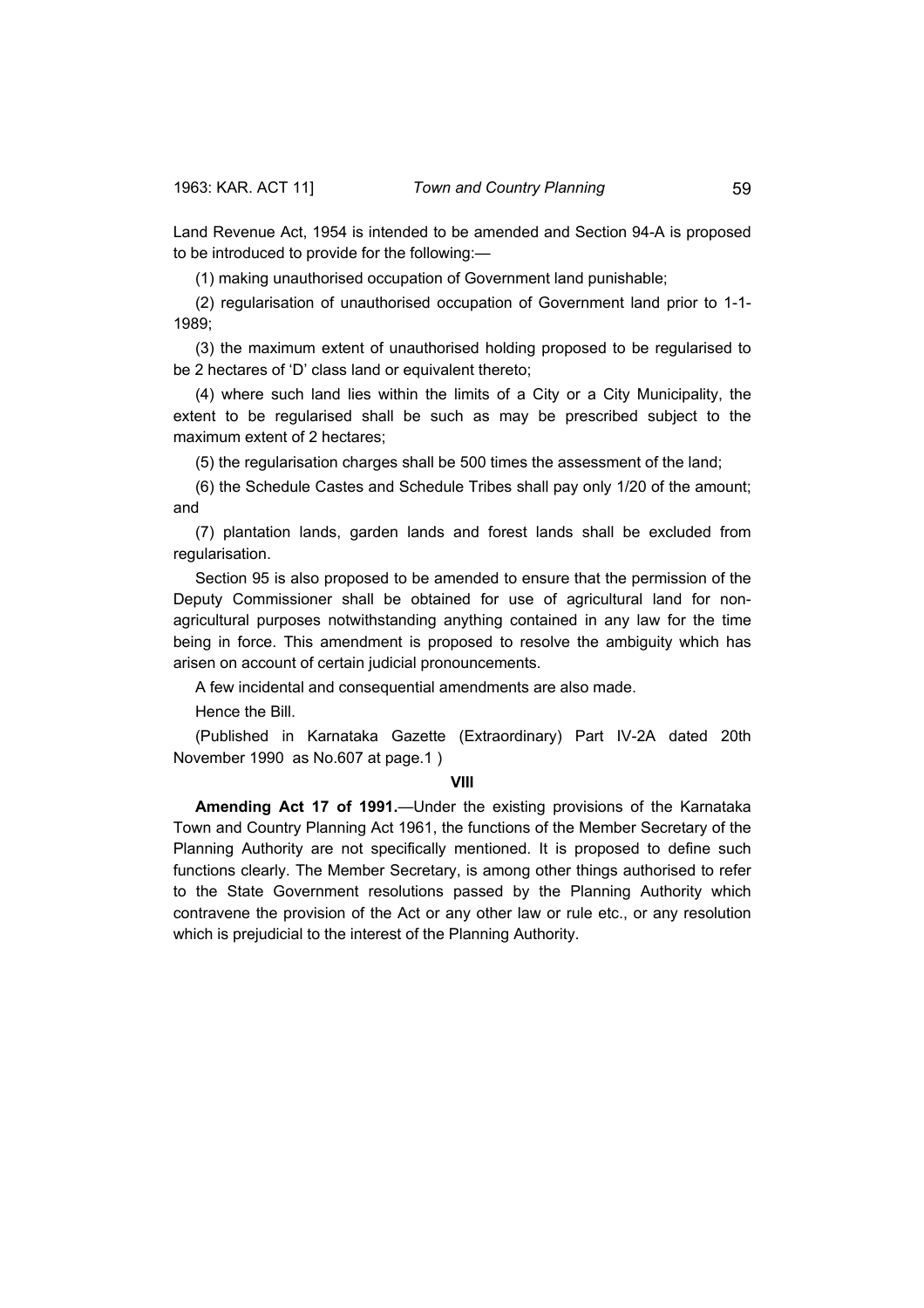2. The present period of five years within which the Comprehensive Development Plan is to be revised is sought to be enhanced to ten years.

3. The existing provisions of the Karnataka Town and Country Planning Act, 1961 is not very specific about the circumstances under which the change in land use from one purpose to another purpose under the Out Line Development Plan could be permitted. Therefore, it is considered necessary to specify the various circumstances under which such change of land use could be permitted, by providing specific provisions for this by inserting section 14-A. This new Section also prescribes the modalities of bringing a change in the land use. As a result of the insertion of new Section 14-A, it is also considered necessary to effect certain minor changes in Section 24 and 74 of the Act. For better administration of the Act, a new Section has been added as Sections 76, 'n' and 'o', to provide for power to the State Government to cancel certain resolutions of the Planning Authority and to provide power to the Planning Authority to suspend and revoke licences and permissions etc., under certain circumstances.

3. A few other incidental and consequential provisions have also been made.

(Published in Karnataka Gazette (Extraordinary) Part IV-2A dated 20th March 1991 as No.120 at page.109 )

**IX** 

**Amending Act 8 of 1994.**—It is considered necessary to reduce the existing period of "three months" to "one month" for filing comments on the comprehensive development plan and the Karnataka Town and Country Planning Act, 1961.

Hence the Bill.

(Published in Karnataka Gazette (Extraordinary) Part IV-2A dated 17th January 1994 as No.32 at page.6 )

## **X**

#### **Amending Act 18 of 2003.-**

It is considered necessary to provide for, conservation of the cultural heritage of Hampi with all its archeological remain and natural environs, to ensure sustainable development of Hampi World Heritage Area Management Authority to.-

(i) prevent uncontrolled development of the heritage area and commercial exploitation of the area;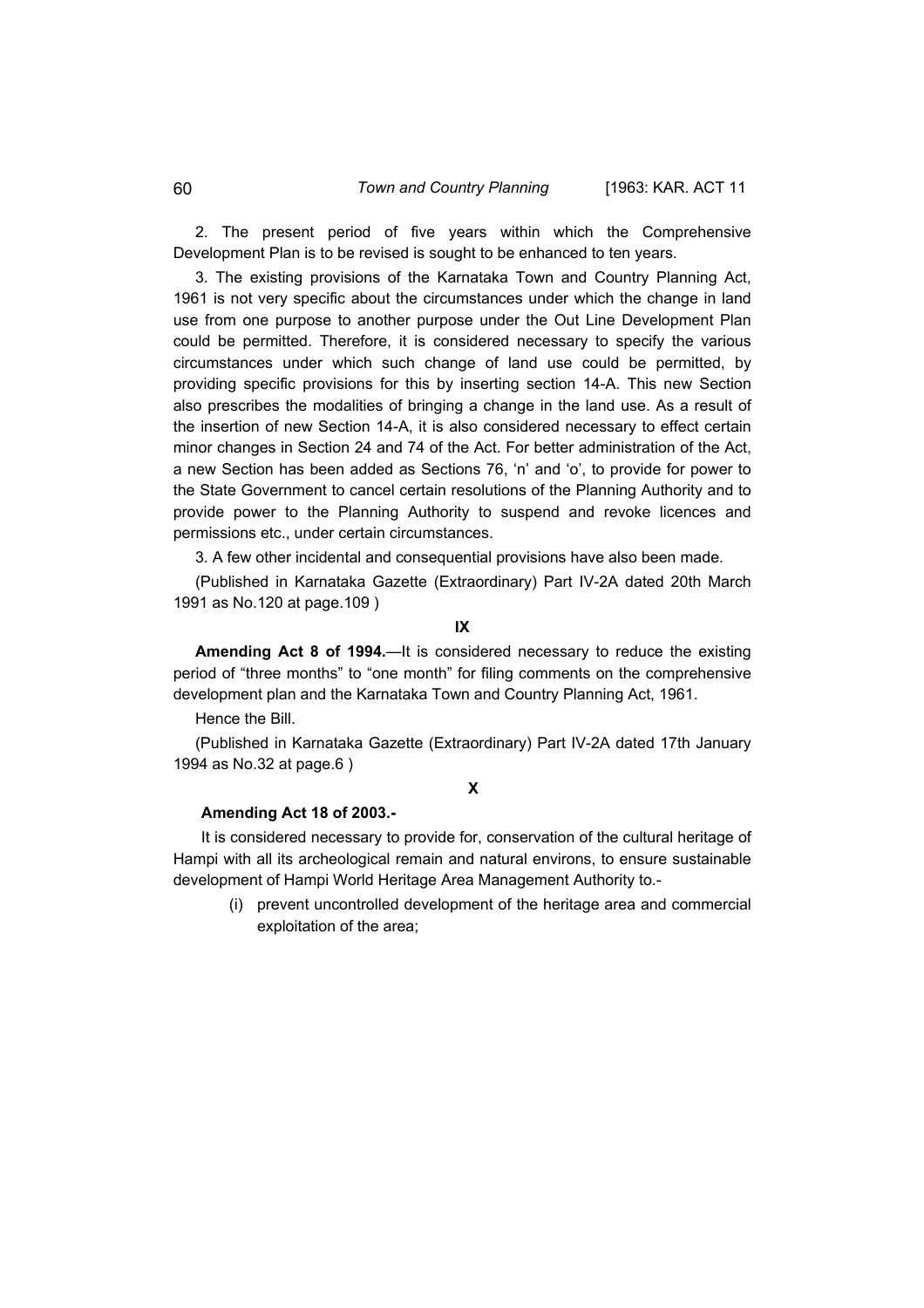- (ii) cause carrying out of the works as are contemplated in the development plan;
- (iii) co-ordinate the activities of the local authorities the Urban Development Authorities constituted under the Karnataka Urban Development Authorities Act, 1987, Karnataka Urban Water Supply and Sewerage Board, the Slum Clearance Board, KPTCL, KIADB, KSRTC and such other bodies as are connected with development activities in the Heritage area;
- (iv) take appropriate action to protect the public property within the heritage area;
- (v) promote understanding of and to encourage proper research into the Archeological, historical and environmental values of Hampi World Heritage site;

and for the constitution of the Authority Fund, and for matters incidental thereto.

It is also considered necessary consequentially to amend the Karnataka Town and Country Planning Act, 1961 and the Karnataka Public Premises (Eviction of unauthorised occupants) Act, 1974.

Hence the Bill,

(Published inn Karnataka Gazette (Extraordinary) Part IV-A dated; 4<sup>th</sup> June 2003 as No. 589 at Page 10)

#### **VIII**

 **Amending Act 23 of 2004.**— It is considered necessary to amend the Karnataka Town and Country Planning Act, 1961, to provide for the following, namely:-

 (1) To omit the words "Notified Area Committee, Sanitary Board" as these no more exist in view of the amendment to the Karnataka Municipalities Act, 1964.

 (2) To substitute the words "Grama Panchayat" for the words "Mandal Panchayat" to confirm to the changes made in the Karnataka Panchayat Raj Act, 1993.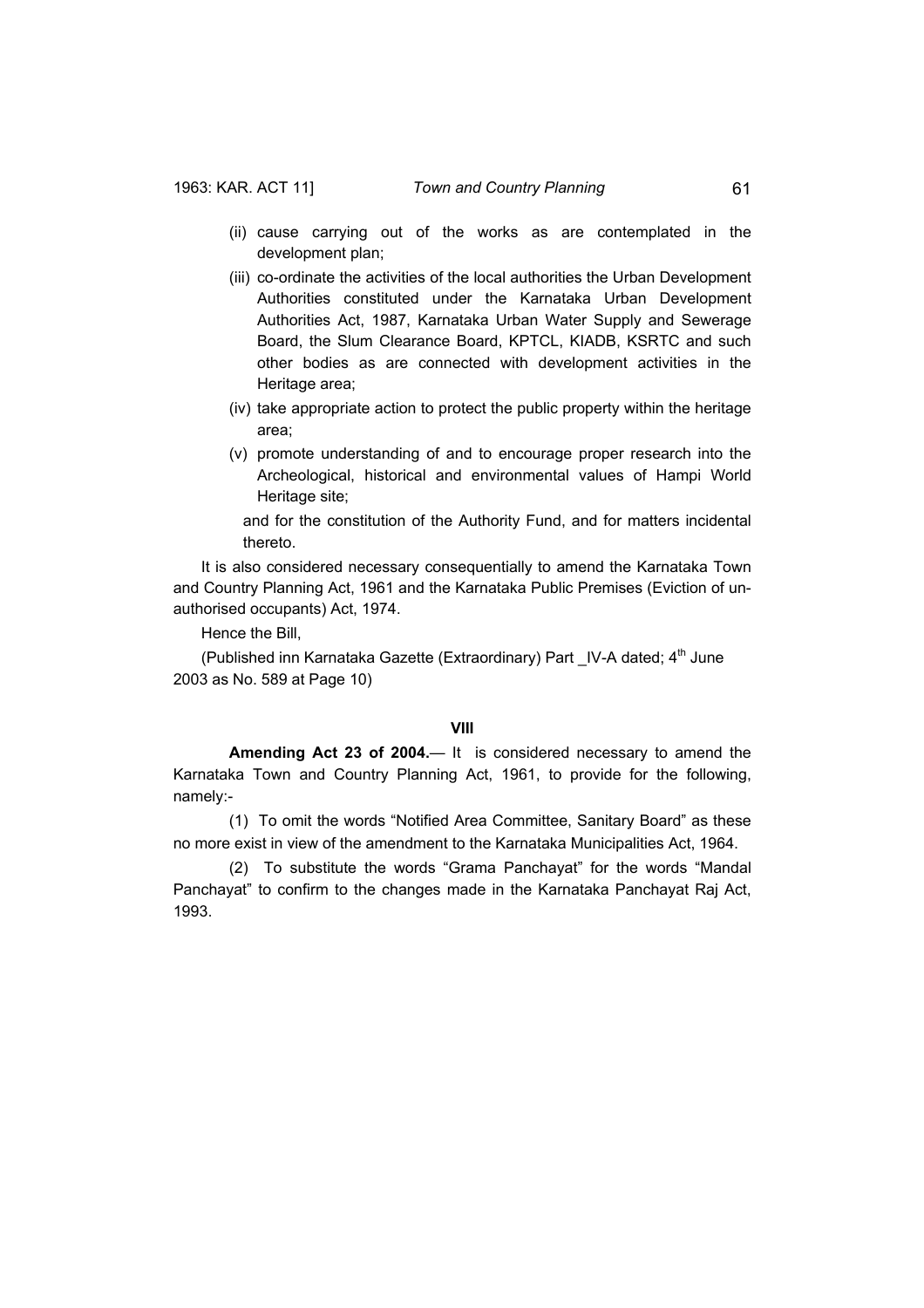(3) To empower the State Government to exempt any Board, Authority or Body constituted by or under any law and owned or controlled by the State Government from payment of fee for obtaining permission for change of land use or development of land.

(4) To empower the Planning Authority to permit,-

- (i) additional Floor Area Ratio of 100 per cent for the land handed over free of cost whenever such lands are required for road widening purposes or for formation of new roads.
- (ii) additional Floor Area Ratio up to 100 per cent in case of starred hotels subject to payment of a minimum of fifty per cent and a maximum of 100 per cent of the market value of land equivalent to the Floor Area Ratio permitted.

 (5) To recast the provision relating to levy of fee in order to remove ambiguity.

 (6) To provide for regularization of buildings constructed deviating from the sanctioned plan subject to payment of such penalty of not more than the market value of such deviated area as may be prescribed.

 (7) To provide for levy and collection of surcharge or cess with effect from 19.10.1992 for granting permission for development of Land or building from the owner of such land or building, for supply of water, formation of ring road, slum improvement and mass rapid transport system at such rate not exceeding one tenth of the market value of land or building.

 (8) To provide for forfeiture of building or part thereof to the State Government which have been constructed in deviation of sanctioned plan but not regularized under section 76FF or constructed without obtaining permission or in contravention of any order passed or direction issued by any authority, if the planning authority is of opinion that it is not practicable or advisable to demolish the building and the owner does not agree to pay an amount equivalent to two times the current value of such building or part thereof as a penalty.

 (9) To provide for validation of levy and collection of the aforesaid cess and surcharge already collected by the various Development Authorities, Planning authorities and local authorities since 19.10.1992.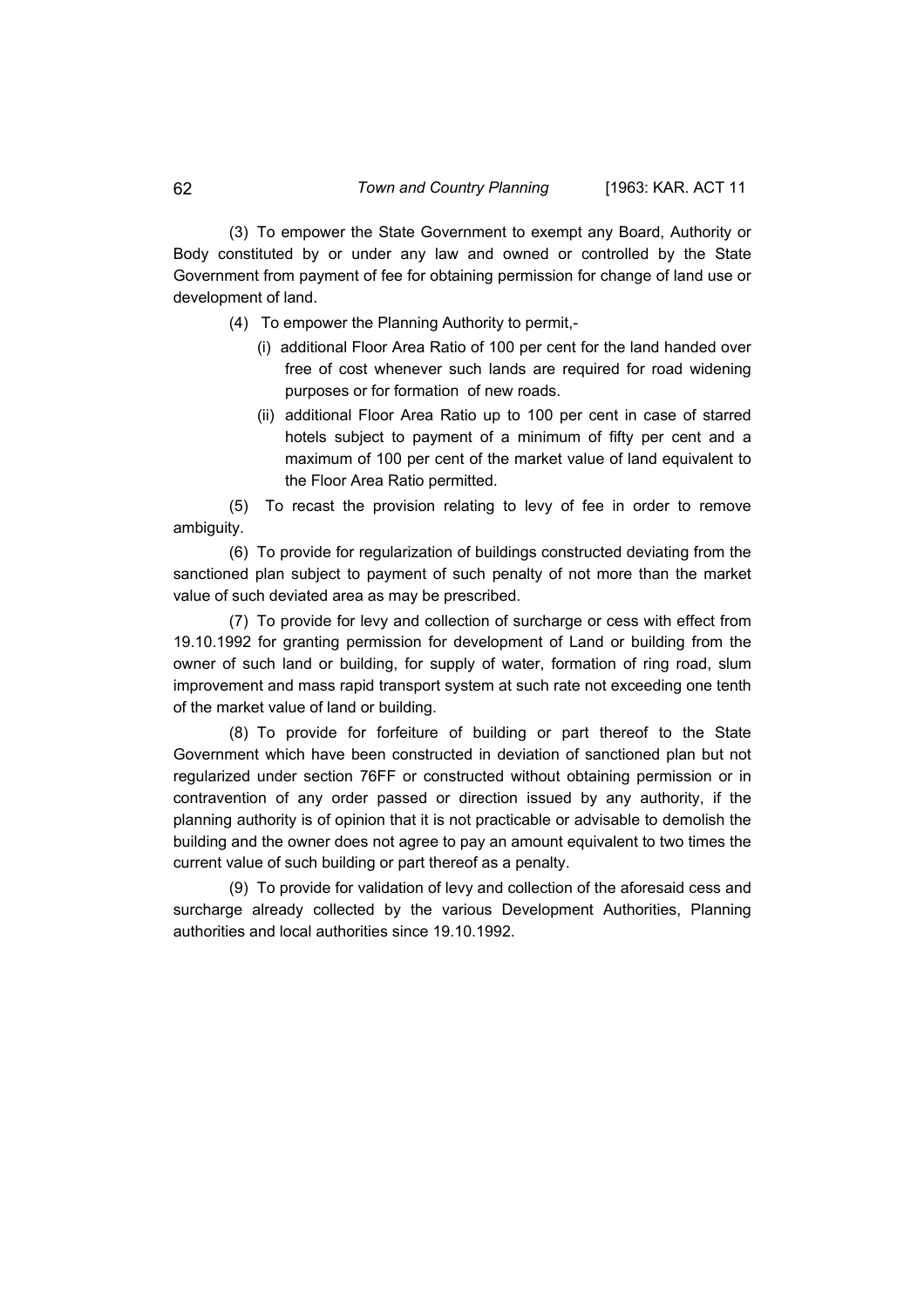Hence the Bill.

(Legislative Council Bill No.10 of 1998)

 (Entries 5 and 18 of List II and Entry 20 of List III of Seventh Schedule to the Constitution of India)

#### **IX**

**Amending Act 1 of 2005.**— It is considered necessary to amend the Karnataka Town and Country planning Act, 1961 to provide for,-

- (i) Definition of heritage building and heritage precinct and make regulation for conservation of the same;
- (ii) Replacing the comprehensive development plan and outline development plan by master plan to simplify the procedure;
- (iii) Deemed change of land use from commercial or industrial to residential and from industrial to commercial;

Certain other consequential changes are made.

Hence the Bill.

## **X**

**Amending Act 1 of 2007.**— It is considered necessary and expedient in public interest to provide for regualarisation of certain unauthorised constructions and to define the parameters thereof by amending the Karnataka Town and Country Planning Act, 1961, the Karnataka Municipal Corporations Act, 1976 and the Karnataka Municipalities Act, 1964 in the following manner, namely:-

- (1) to regularise, subject to payment of prescribed fee,-
	- (a) all unauthorised constructions as on the date of passing of the Amendment Act.
	- (b) all violations of change of land user
	- (c) all constructions made on revenue sites
- except, developments affecting,-
	- (i) alignment of Ring Road, Highways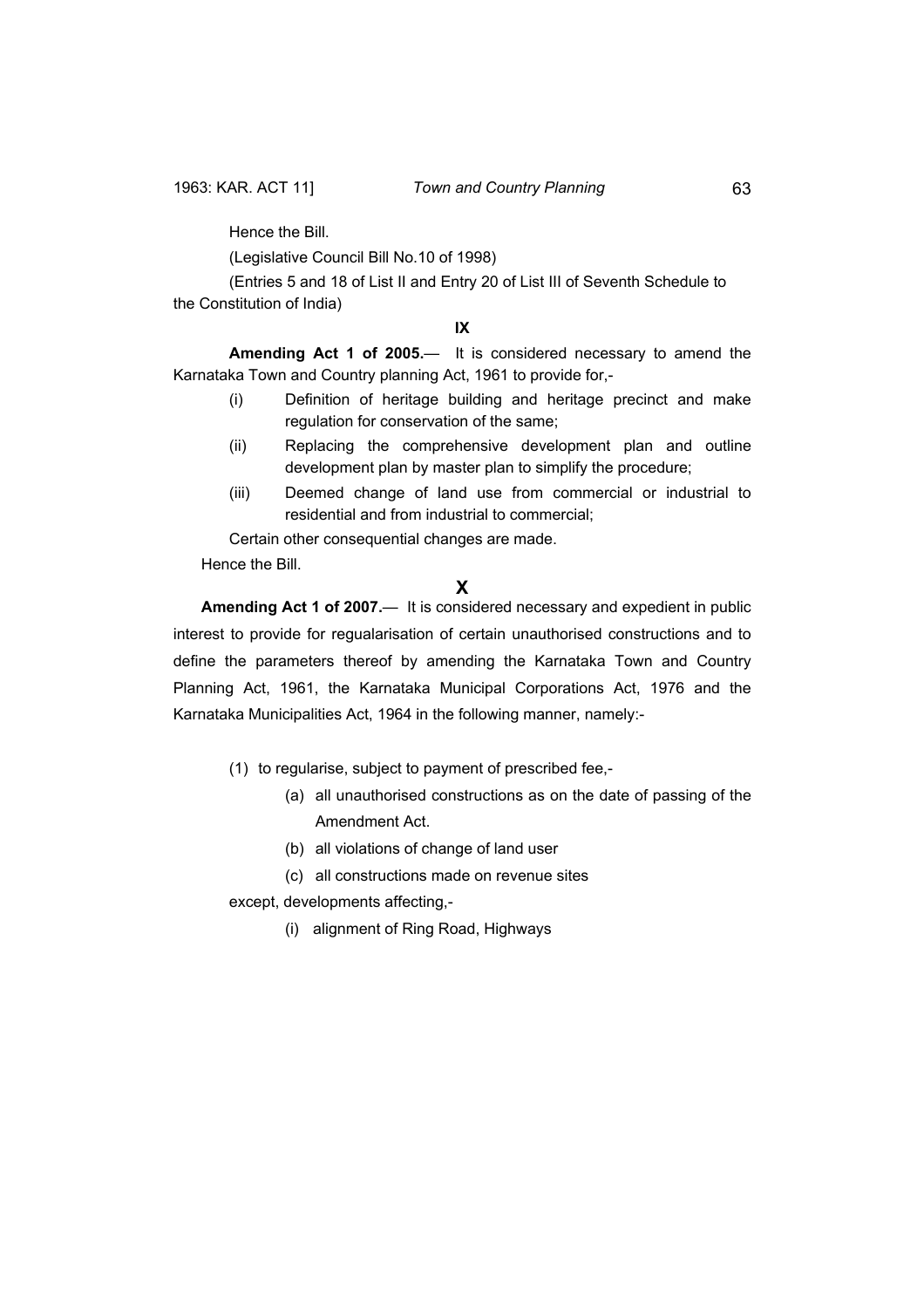#### 64 *Town and Country Planning* [1963: KAR. ACT 11

(ii) lands belonging to Government, Local Authorities and Development Authorities, and Parks and Open spaces

(iii) Basement floor earmarked as parking space, and

 (2) to prescribe the fee for different types of contravention permitted and (3) to provide for other consequential and incidental matters.

Hence the Bill.

(L.C.Bill No.11 of 2004)

(Entries 5 and 18 of List II and entry 20 of List III of the Seventh Schedule to the Constitution of India.)

## **XI**

**Amending Act 2 of 2007.**— It is considered necessary to amend the Town and Country Planning Act, 1961 to provide the benefit of Transfer of Development Rights (TDR) to the land owners who surrender their lands or sites free of cost for any public purpose notified by Government from time to time.

Hence the Bill,

(L.C.Bill No.9 of 2004)

(Entry 5 of List II of the Seventh Schedule to the Constitution of India.)

\* \* \*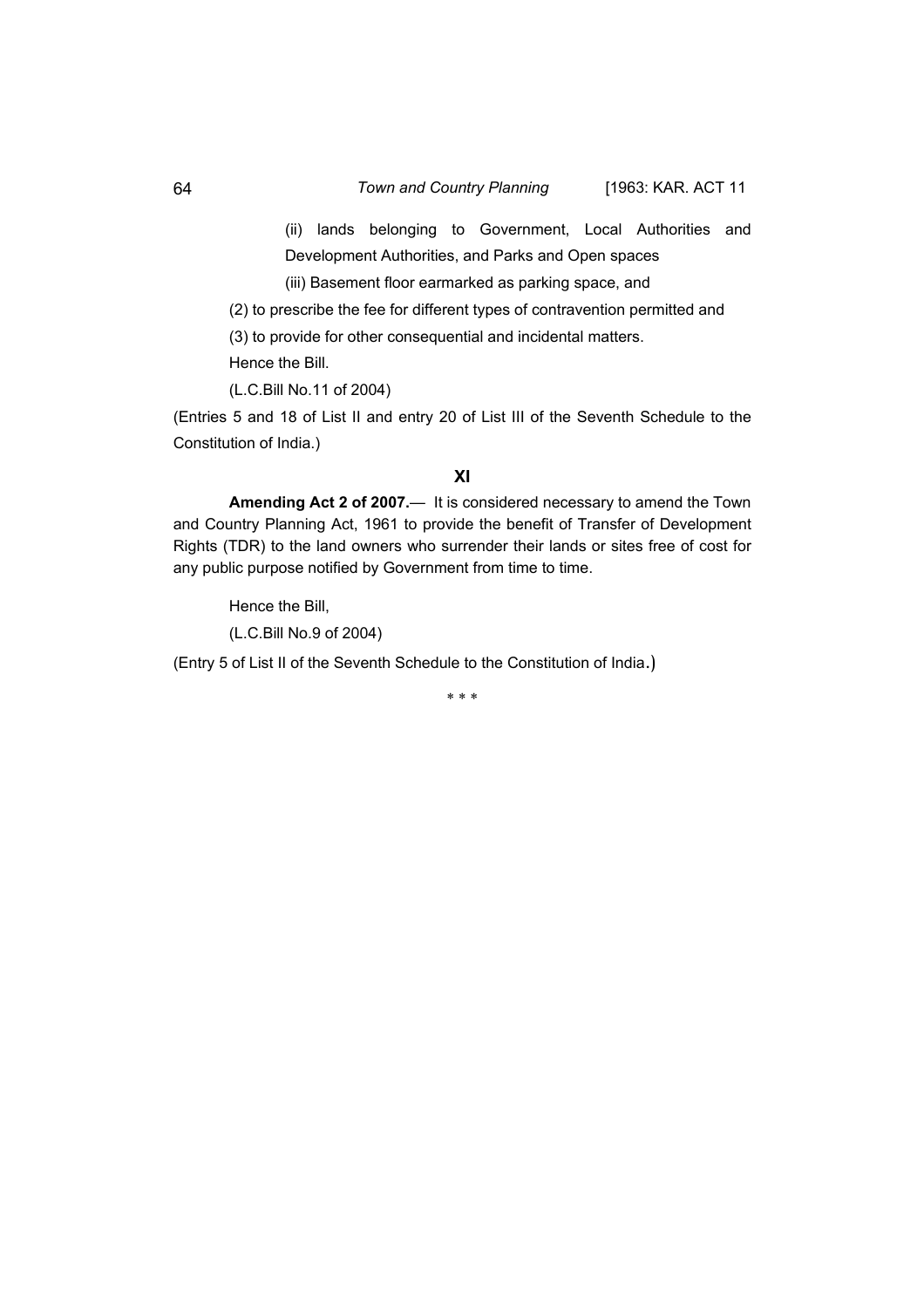## **1 [KARNATAKA ACT]<sup>1</sup> No. 11 OF 1963**

(First published in the <sup>1</sup>[Karnataka Gazette]<sup>1</sup> on the Twenty-eighth day of *March, 1963.*)

# **THE** <sup>1</sup> **[KARNATAKA]**<sup>1</sup>**TOWN AND COUNTRY PLANNING ACT, 1961**

*(Received the assent of the President on the Eighth day of March, 1963.)* (As amended by Karnataka Acts 14 of 1964, 2 of 1968, 12 of 1976,

39 of 1985, 34 of 1987, 2 & 17 of 1991, 8 of 1994, 18 of 2003, 23 of 2004, 1 of 2005, 1 of 2007 and 2 of 2007 )

An Act to provide for the regulation of planned growth of land use and development and for the making and execution of town planning schemes in the  $\mathrm{^1}$ [State of Karnataka] $\mathrm{^1}$ .

WHEREAS it is necessary and expedient,—

 (i) to create conditions favourable for planning and replanning of the urban and rural areas in the  $\textsuperscript{1}[\text{State of Karnataka}]$ <sup>1</sup>, with a view to providing full civic and social amenities for the people in the State,

 (ii) to stop uncontrolled development of land due to land speculation and profiteering in land,

 (iii) to preserve and improve existing recreational facilities and other amenities contributing towards balanced use of land; and

 (iv) to direct the future growth of populated areas in the State, with a view to ensuring desirable standards of environmental health and hygiene, and creating facilities for the orderly growth of industry and commerce, thereby promoting generally standards of living in the State;

AND WHEREAS in order to ensure that town planning schemes are made in a proper manner and their execution is made effective, it is necessary to provide that a local authority shall prepare a development plan for the entire area within its jurisdiction;

AND WHEREAS it is necessary and expedient to consolidate and amend the law relating to town planning for the aforesaid and other purposes hereinafter appearing;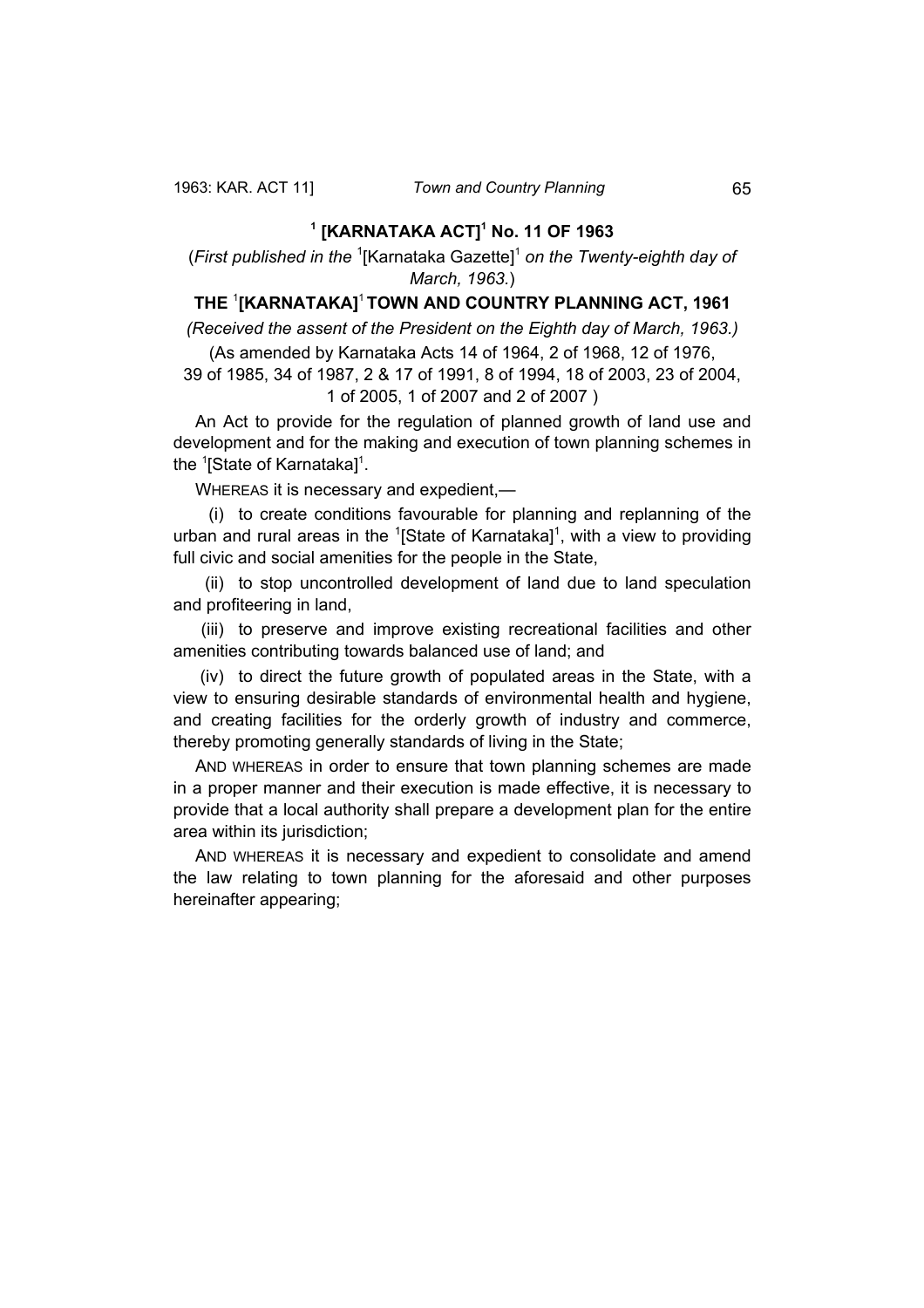BE it enacted by the  $\mathrm{1}^1$ [Karnataka State] $\mathrm{1}^1$  Legislature in the Twelfth Year of the Republic of India as follows:—

1. Adapted by the Karnataka Adaptation of laws order 1973 w.e.f. 1.11.1973.

# **CHAPTER I**

## **PRELIMINARY**

**1. Short title, extent and commencement.**—(1) This Act may be called the <sup>1</sup>[Karnataka]<sup>1</sup> Town and Country Planning Act, 1961.

1. Adapted by the Karnataka Adaptation of laws order 1973 w.e.f. 1.11.1973.

(2) It shall extend to the whole of the  $\mathrm{I}^1$ [State of Karnataka] $\mathrm{I}^1$ .

1. Adapted by the Karnataka Adaptation of laws order 1973 w.e.f. 1.11.1973.

(3) It shall come into force on such  $1$ [date]<sup>1</sup> as the State Government may, by notification, appoint.

 1. Act came into force on 15.1.1965 by Notification No. PLM 60 MNP 63 dt. 31.12.1964. Text of the notification is at the end of the Act.

**2. Definitions.**—In this Act, unless the context otherwise requires,—

 $1$ [(1) 'agriculture' includes horticulture, farming, growing of crops, fruits, vegetables, flowers, grass, fodder, trees or any kind of cultivation of soil, breeding and keeping of livestock including cattle, horses, donkeys, mules, pigs, fish, poultry and bees, the use of land which is ancillary to the farming of land or any purpose aforesaid, but shall not include the use of any land attached to a building for the purposes of garden to be used along with such building; and 'agricultural' shall be construed accordingly;

 (1*a*) 'Board' means the State Town Planning Board constituted under this Act;

 (1*b*) 'commerce' means carrying on any trade, business or profession, sale or exchange of goods of any type whatsoever, the running of, with a view to make profit, hospitals, nursing homes, infirmaries, saris, educational institutions, hotels, restaurants, boarding houses not attached to educational institutions; and 'commercial' shall be construed accordingly;

<span id="page-16-0"></span>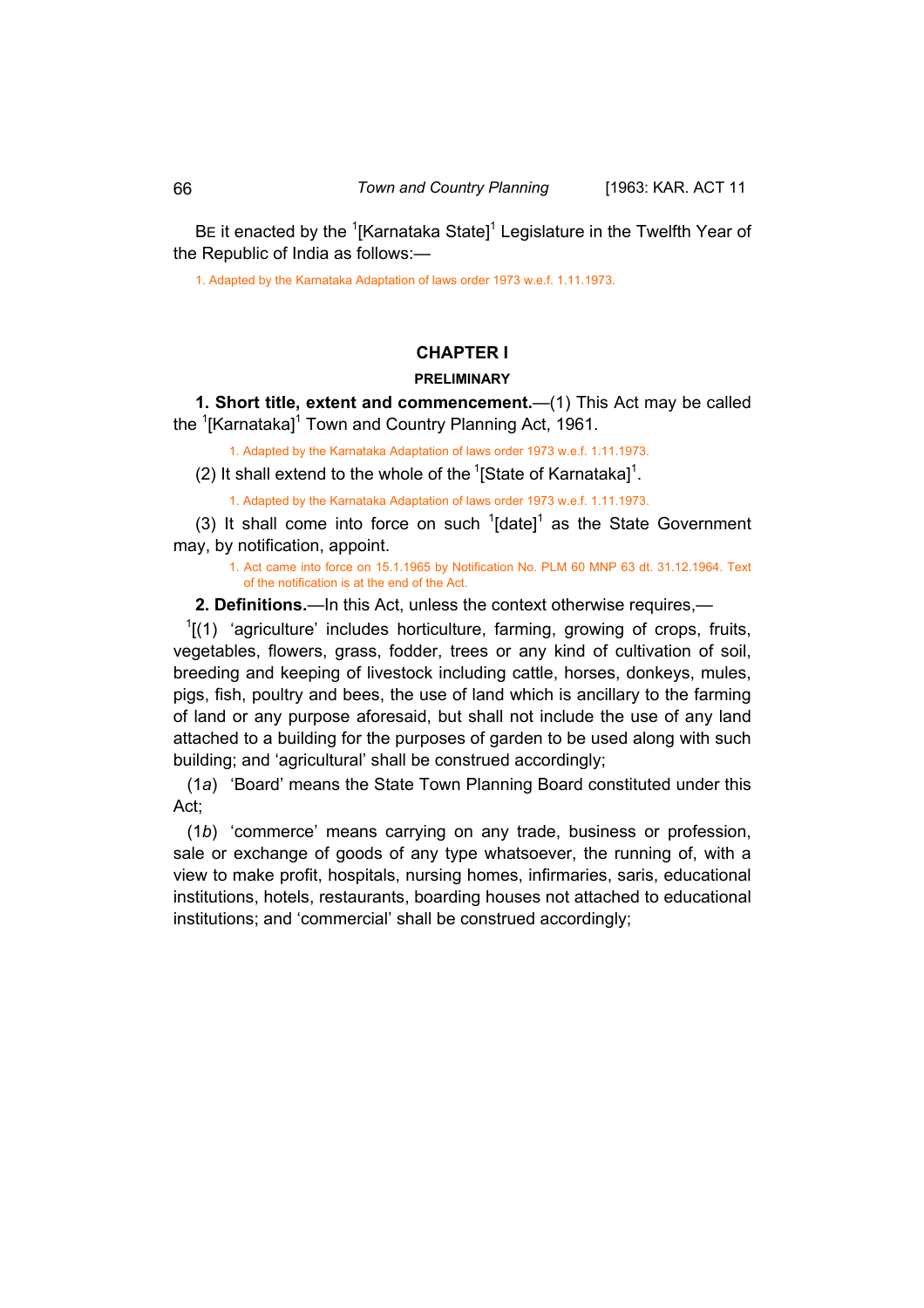(1*c*) 'development' with its grammatical variations, means the carrying out of building, engineering, mining, or other operations in, on, over or under land or the making of any material change in any building or land, or in the use of any building or land and includes sub-division of any land;

 $^{2}[(1d)$  xxx]<sup>2</sup>]<sup>1</sup>

1. Inserted by Act 14 of 1964 w.e.f. 26.03.1964.

2. Clause (1d) Omitted by Act 1 of 2005 w.e.f. 14.02.2005.

 $1[(1e)]$ <sup>1</sup> "Director" means the Director of Town Planning appointed under section 3;

1. Re-numbered by Act 14 of 1964 w.e.f. 26.03.1964.

<sup>1</sup>[(1ea) "Heritage Building" means a building possessing architectural, aesthetic, historic or cultural values which is declared as heritage building by the Planning Authority or any other competent authority within whose jurisdiction such building is situated;

 (1eb) "Heritage Precinct" means an area comprising heritage building or buildings and precincts thereof or related places declared as such by the Planning Authority or any other Competent Authority within whose jurisdiction such area is situated. $]$ <sup>1</sup>

1. Inserted by Act 1 of 2005 w.e.f. 14.02.2005.

 $1$ ["(1f) 'industry' includes the carrying on of any manufacturing process as defined in the Factories Act, 1948 ( Central Act 63 of 1948), and 'industrial' shall be construed accordingly; $]^{1}$ 

1. Inserted by Act 14 of 1964 w.e.f. 26.03.1964.

 (2) "land" includes benefits arising out of land and things attached to the earth or permanently fastened to anything attached to the earth;

 (3) "land use" means the major use to which a plot of land is being used on any specified date;

 $\overline{1}$ [(3*a*) 'local authority' means a municipal corporation, municipal council,  $2[XXX]^2$  3<sup>T</sup>own Panchayat or Grama Panchayat]<sup>3</sup>; and a local authority is a 'local authority concerned' if any land within its local limits falls in the area of a plan prepared or to be prepared under this  $Act;$ <sup>1</sup>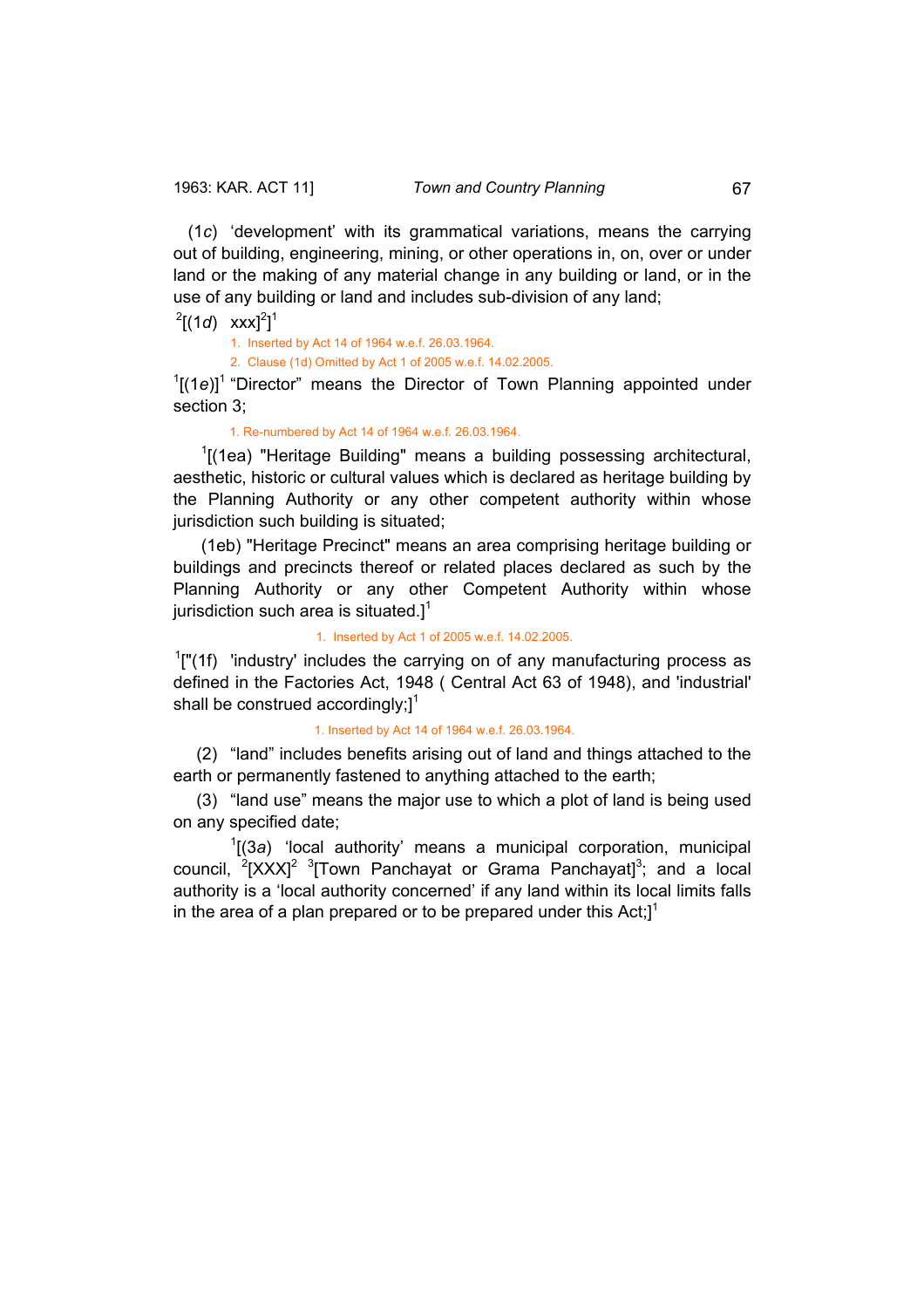1. Inserted by Act 14 of 1964 w.e.f. 26.03.1964

2. Omitted by Act 23 of 2004 w.e.f. 3.06.2004

3. Substituted by Act 23 of 2004 w.e.f. 3.06.2004.

1 [(3-b) **"Master Plan"** means a plan for the development or redevelopment of the area within the jurisdiction of a planning authority; $l^1$ 

### 1. Inserted by Act 1 of 2005 w.e.f. 14.02.2005

(4) "notification" means a notification published in the official Gazette;

 (5) "owner" includes any person for the time being receiving or entitled to receive, whether on his own account or as agent, trustee, guardian, manager, or receiver for another person, or for any religious or charitable purpose, the rents or profits of the property in connection with which it is used;

 $1(6)$  "Planning Area' means any area declared to be <sup>2</sup>[or included in]<sup>2</sup> a local planning area under this Act;

> 1. Section 6 and 7 substituted by Act 14 of 1964 w.e.f. 26.03.1964. 2. Inserted by Act 17 of 1991, w.e.f. 19.04.1991.

(7) 'Planning Authority' means,—

(*a*) in the case of—

 $<sup>1</sup>$ [(i) the local planning area comprising the City of Bangalore, the</sup> Bangalore Development Authority, and;]<sup>1</sup>

1. Substituted by Act 12 of 1976 w.e.f. 20.12.1975.

<sup>1</sup>[(ia) the local planning area comprising any "urban area" defined in the Karnataka Urban Development Authorities Act, 1987, the Urban Development Authority of such urban area; $l^1$ 

1. Inserted by Act 34 of 1987 w.e.f. 1.5.1988.

 $\overline{1}$  $I^{\text{f}}$ (ib) the heritage area as defined in the Hampi World Heritage Area Management Authority Act, 2002 (hereinafter referred to as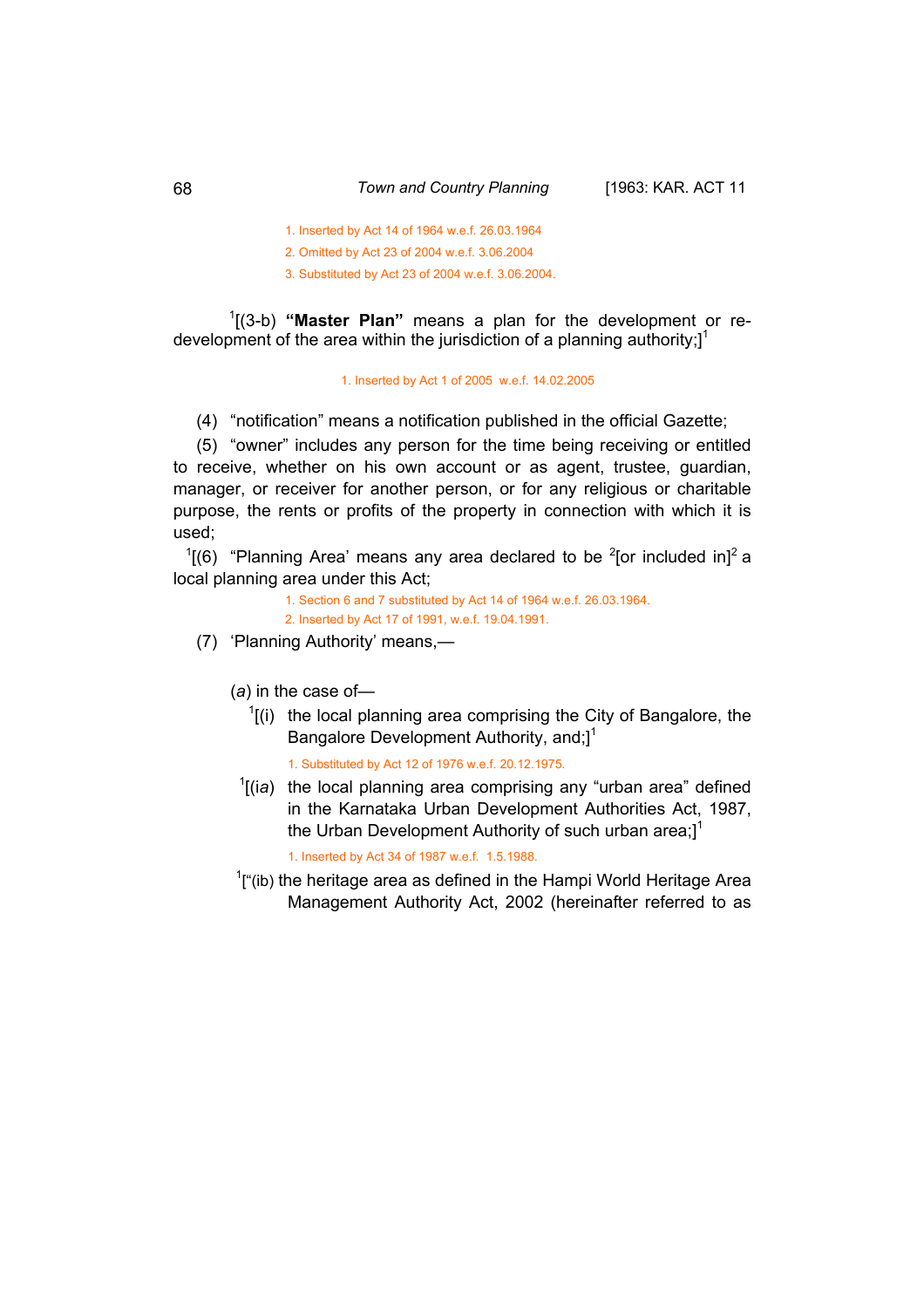heritage area) the Hampi World Heritage Area Management Authority constituted, under that Act"] $1$ 

1. Inserted by Act 18 of 2003 w.e.f. 27.1.2005

 (ii) any other local planning area in respect of which the State Government may deem it expedient to constitute a separate Planning Authority,

the Planning Authority constituted under this Act.

 (*b*) in the case of any local planning area in respect of which a Planning Authority is not constituted under this Act, the Town Improvement Board constituted under any law for the time being in force having jurisdiction over such local planning area, and where there is no such Town Improvement Board, the local authority having jurisdiction over such local planning area; $]$ <sup>1</sup>

(8) "plot" means a continuous portion of land held in one ownership;

(9) "prescribed" means prescribed by rules made under this Act;

 (10) "reconstituted plot" means a plot which is in any way altered by the making of a town planning scheme;

*Explanation.*— "altered" includes the alternation of ownership.

 (11) "regulations" means the Zonal Regulations governing land-use made under this Act;

<sup>1</sup>[(11*a*) 'residence' includes the use for human habitation of any land or building or part thereof including gardens, grounds, garages, stables, and out houses, if any, appertaining to such building and 'residential' shall be construed accordingly: $1^1$ 

1. Inserted by Act 14 of 1964 w.e.f. 26.03.1964

(12) "Scheme" includes a plan relating to a town planning scheme;

 $1$ [(13) words and expressions not defined in this Act have the same meaning as in the <sup>2</sup>[Karnataka]<sup>2</sup> Municipalities Act, 1964;]<sup>1</sup>

1. Inserted by Act 14 of 1964 w.e.f. 26.3.1964

2. Adapted by Karnataka Adaptations of Laws Order 1973 w.e.f. 1.11.1973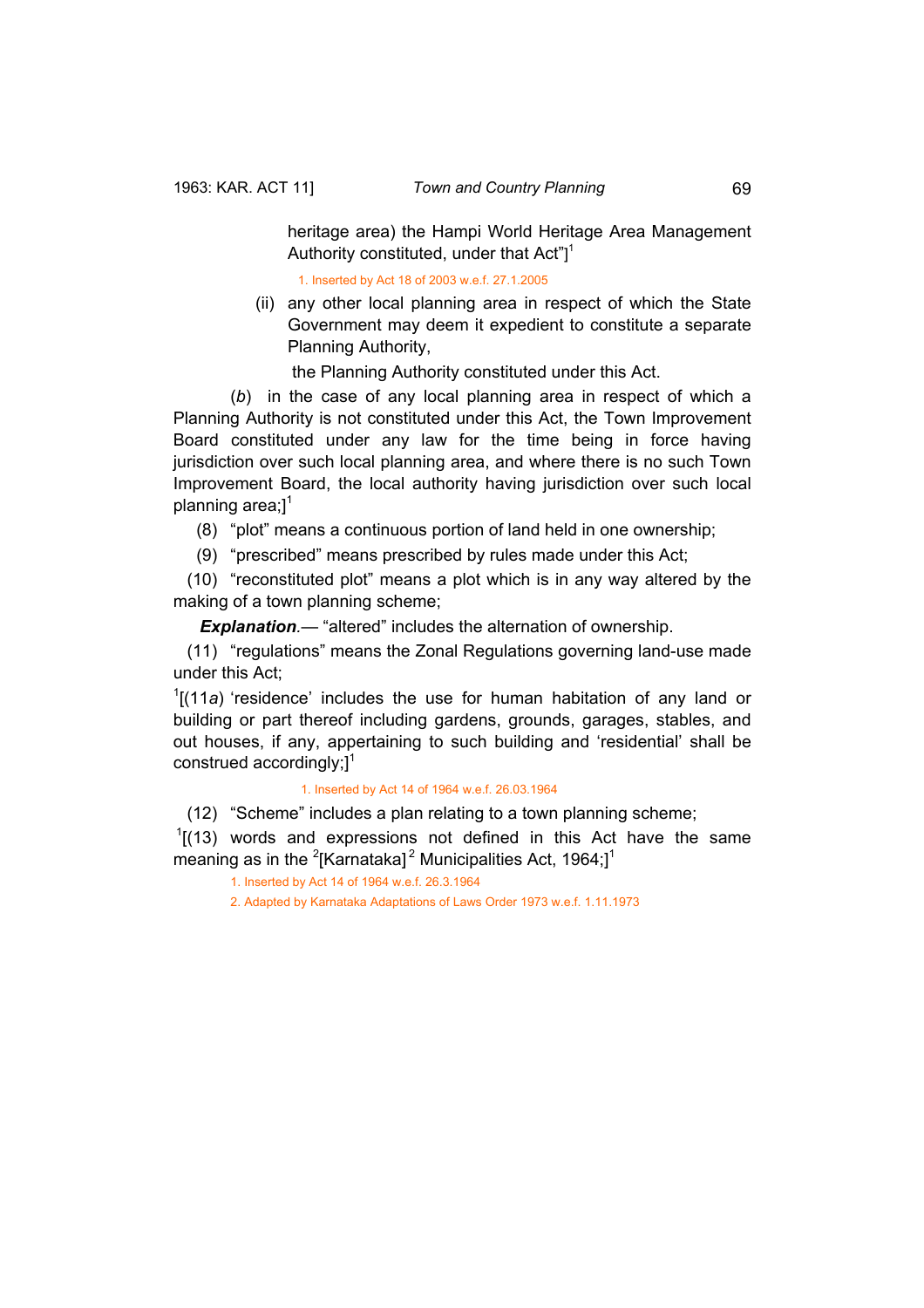**3. Appointment of Director of Town Planning.**— (1) The State Government shall appoint a person, having the prescribed qualifications as Director of Town-Planning for the State and may assign to him such salary and establishment as it thinks fit.

(2) The cost of such appointment and his establishment shall be paid out of the revenues of the State.

**4. State Town-Planning Board.**—The State Government may, by notification, constitute a State Town-Planning Board for the State with such members and in such manner as may be prescribed for advising the State Government regarding planning and development and for determining principles and policies for achieving the balanced development of the State as a whole.

## 1 [**CHAPTER IA**

#### 1. Chapter IA, Section 4A to 4G Inserted by Act 14 of 1964 w.e.f. 26.03.1964.

## **LOCAL PLANNING AREAS AND PLANNING AUTHORITIES**

**4A. Declaration of Local Planning Areas, their amalgamation, Sub-Division, inclusion of any area in a Local Planning Area.**—(1) The State Government may by notification declare any area in the State to be a Local Planning Area for the purposes of this Act,  $1$ [or include within such local planning area, any area adjacent thereto, and on such declaration or  $inclusion$ <sup>1</sup> this Act shall apply to such area:

#### 1. Substituted by Act 17 of 1991 w.e.f. 19.04.1991

Provided that no military cantonment or part of a military cantonment shall be included in any such area.

<sup>1</sup>["Provided further that in the case of the heritage area, the local planning area declared under this sub-section shall be co-terminus with the heritage area" $1<sup>1</sup>$ 

### 1. Inserted by Act 18 of 2003 w.e.f. 27.1.2005.

(2) Every such notification shall define the limits of the area to which it relates.

<span id="page-20-0"></span>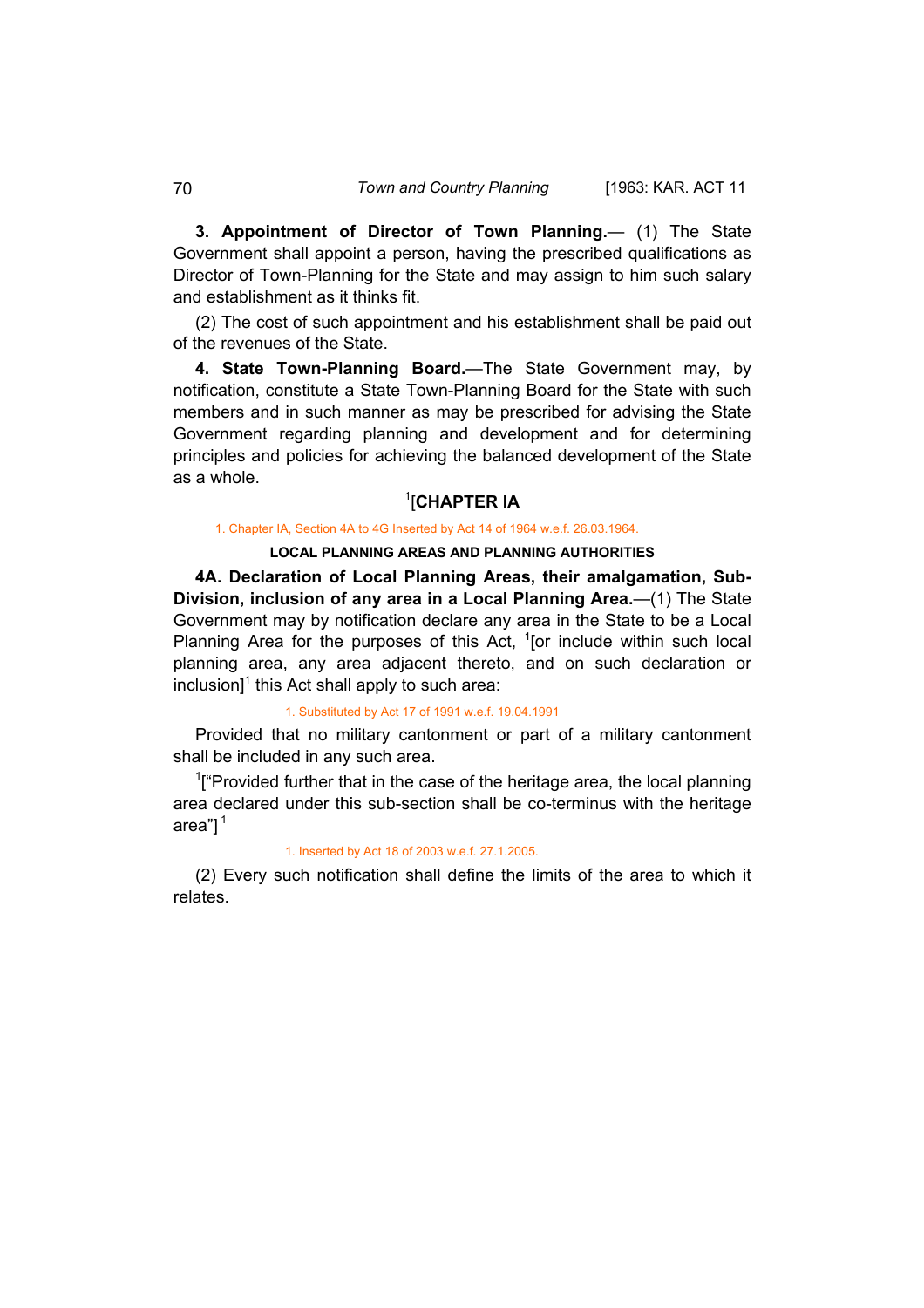<span id="page-21-0"></span>(3) The State Government may, after consultation with the Board, amalgamate two or more planning areas into one local planning area, subdivide a local planning area into different local planning areas, and include such divided areas in any other local planning area.

(4) The State Government may by notification direct that all or any of the rules, regulations, orders, directions and powers made, issued, conferred and in force in any other local planning area at the time, with such exceptions and adaptations and modifications as may be considered necessary by the State Government, shall apply to the area declared as, amalgamated with or included in, a local planning area under this section and such rules, regulations, bye-laws, orders, directions and powers shall forthwith apply to such local planning area without further publication.

(5) When local planning areas are amalgamated or sub-divided, or such sub-divided areas are included in other local planning areas, the State Government shall, after consulting the Board, the Planning Authority or authorities concerned, frame a scheme determining what portion of the balance of the fund of the Planning Authority shall vest in the Planning Authority or authorities concerned and in what manner the properties and liabilities of the planning authority or authorities shall be apportioned amongst them and on the scheme being notified the fund, property and liabilities shall vest and be apportioned accordingly.

**4B. Power to withdraw Local Planning Area from operation of this Act.**—(1) The State Government may, by notification withdraw from the operation of this Act the whole or a part of any local planning area declared thereunder.

(2) When a notification is issued under this section in respect of any local planning area,—

 (i) this Act and all notifications, rules, regulations, orders, directions and powers issued, made or conferred under this Act, shall cease to apply to the said area;

 (ii) the State Government shall, after consulting the Board and the local authority or authorities concerned, frame a scheme determining what portion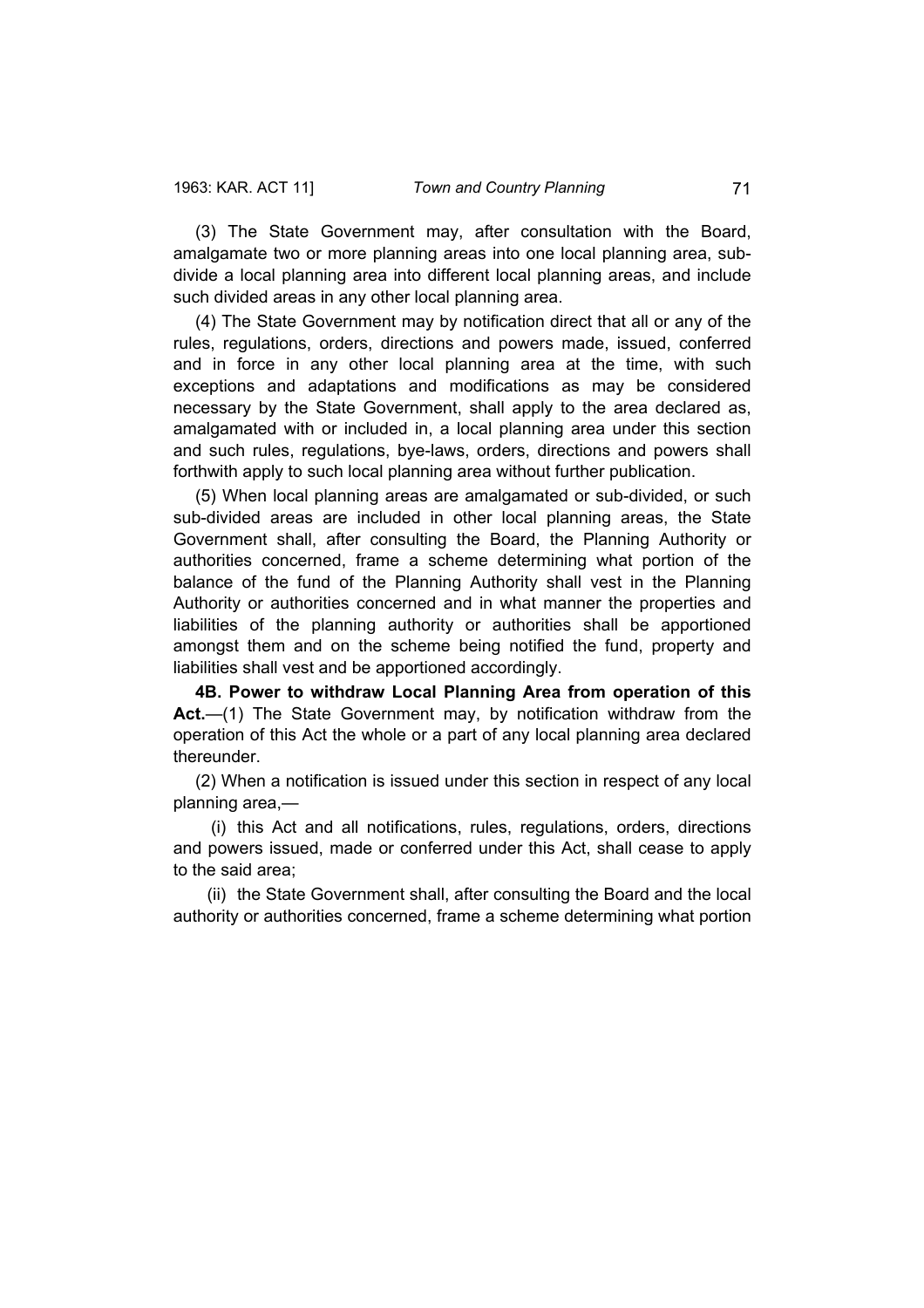of the balance of the fund of the local planning authority shall vest in the State Government and the local authority or authorities concerned, and in what manner the properties and liabilities of the local planning authority shall be apportioned between the State Government and the local authority or authorities, and on the scheme being notified, the fund, property and liabilities of the planning authority shall vest and be apportioned accordingly.

**4C. Constitution of Planning Authority.**—(1) As soon as may be, after declaration of a local planning area, the State Government in consultation with the Board, may, by notification in the official Gazette, constitute for the purposes of the performance of the functions assigned to it, an authority to be called the "Planning Authority" of that area, having jurisdiction over that area.

(2) Every Planning Authority constituted under sub-section (1), shall be a body corporate by the name aforesaid having perpetual succession and a common seal with power to acquire, hold and dispose of property both moveable and immoveable and to contract and shall by the said name sue and be sued.

(3) Every Planning Authority constituted under sub-section (1), shall consist of the following members, namely:-

(i) a Chairman appointed by the State Government;

 (ii) a Town Planning Officer appointed by the State Government, who shall be a Member-Secretary to the Planning Authority;

(iii) representatives of local bodies composed as follows:—

 (*a*) in the case of a planning area in which only one local authority has jurisdiction, a representative nominated by that local authority from among the members of that authority and the Chief Executive Officer of that local authority;

 (*b*)in the case of a planning area in which two or more local authorities have jurisdiction, one representative each of such local authorities as the State Government may consider necessary to be represented, nominated by the respective local authorities from among the members of each such local authority:

<span id="page-22-0"></span>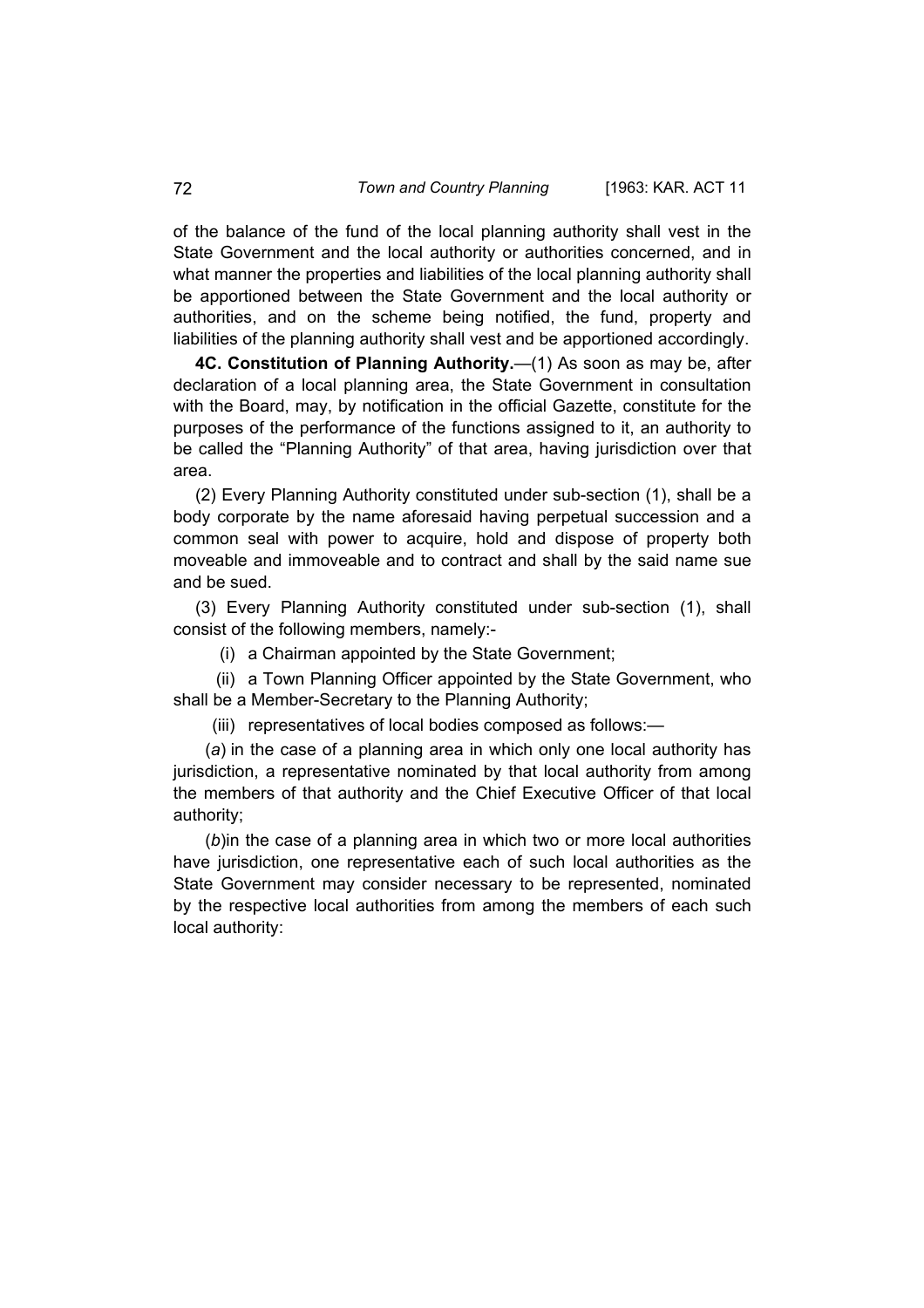<span id="page-23-0"></span> Provided that, the total number of such representatives shall not exceed five.

(iv) three other members, appointed by the State Government.

(4) The State Government may, if it thinks fit, appoint one of the members as Vice-Chairman of the Planning Authority.

**4D. Term of office and conditions of service of the Chairman and members of Planning Authorities.**—(1) Subject to the provisions of subsection (2), the term of office and conditions of service of the Chairman and members of a planning authority constituted under section 4C shall be such as may be prescribed and they shall be entitled to receive such allowances as may be fixed by the State Government.

(2) The Chairman and members of a Planning Authority constituted under section 4C, except those nominated by local authorities shall hold office during the pleasure of the State Government. The representative of a local authority who is a member of that authority shall cease to be a member of the Planning Authority when he ceases to be a member of the local authority concerned.

(3) The Chairman or any member may resign his membership of the Planning Authority by giving notice in writing to the State Government and on such resignation being accepted, he shall cease to be a member of that planning authority.

(4) Any vacancies shall be filled by fresh appointment by the State Government or by nomination by the local authority concerned, as the case may be.

**4E. Meetings of Planning Authorities.**—(1) Each Planning Authority constituted under section 4C shall meet at such times and places and shall, subject to the provisions of sub-sections (2) and (3), observe such procedure in regard to the transaction of business at its meetings as may be prescribed.

(2) The Chairman, or in his absence, the Vice-Chairman, if any, or in the absence of the Chairman and of the Vice-Chairman, any member chosen by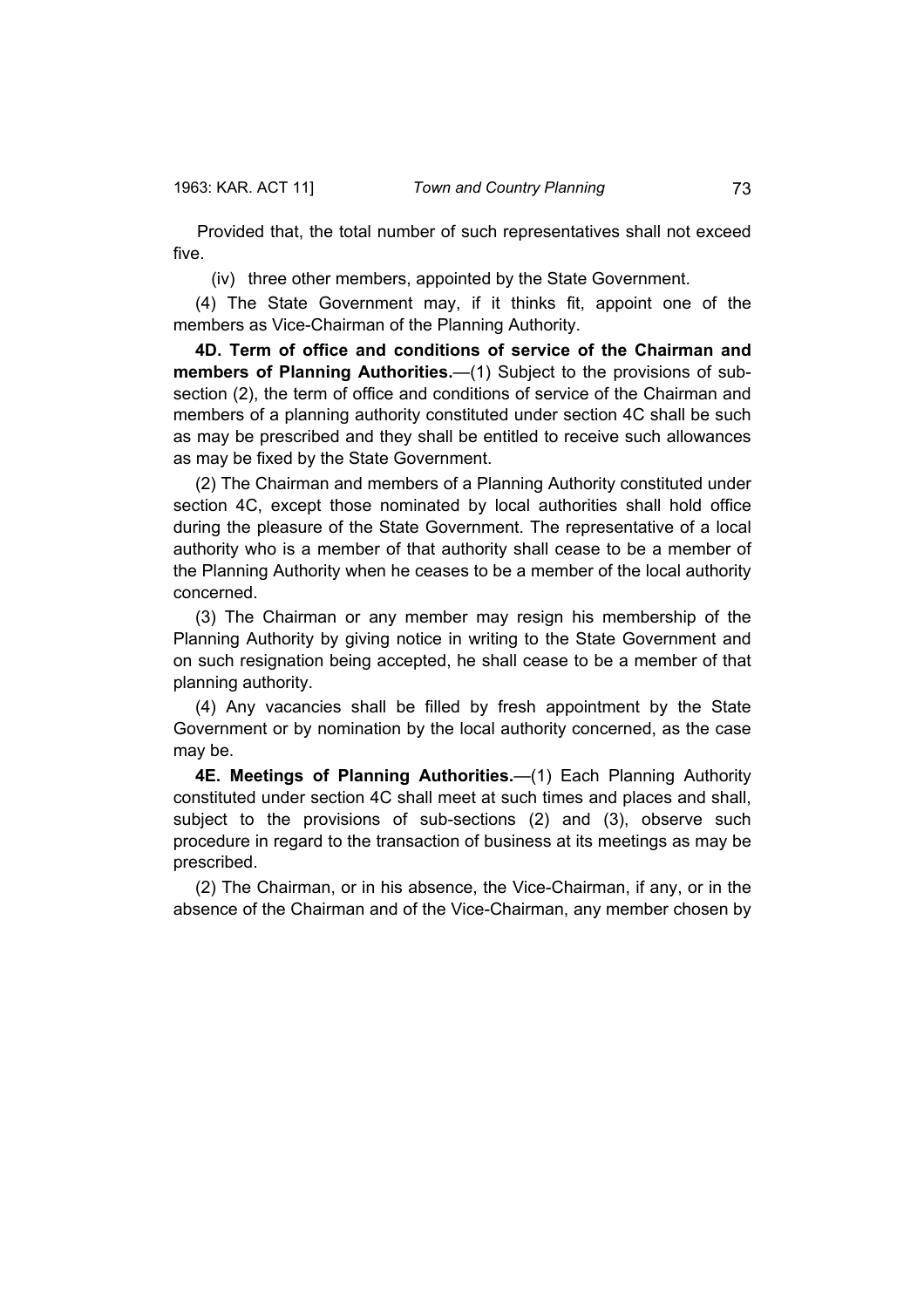<span id="page-24-0"></span>the members from amongst themselves, shall preside at a meeting of such Planning Authority.

(3) All questions at a meeting of such Planning Authority shall be decided by a majority of the votes of the members present and voting, and in the case of an equality of votes, the person presiding shall have a second or casting vote.

(4) Minutes shall be kept of the names of the members present and of the proceedings at each meet in a book to be kept for this purpose, and shall be open for inspection by any member during office hours.

**4F. Temporary association of persons with the Planning Authority for particular Purposes.**—(1) Every Planning Authority may associate with itself in such manner and for such purposes as may be prescribed any person whose assistance or advice it may desire in performing any of its functions under this Act.

(2) Any person associated with it by the Planning Authority under subsection (1) for any purpose shall have a right to take part in the discussions of the Planning Authority relevant to that purpose but shall not have a right to vote at a meeting.

**4G. Staff of the Planning Authority.**—(1) Subject to such control and restrictions as may be prescribed, a Planning Authority constituted under section 4C may appoint such number of officers and employees as may be necessary for the efficient performance of its functions and may determine their designations and grades.

(2) The officers and employees of such Planning Authority shall be entitled to receive such salaries and allowances as may be fixed by the Planning Authority and shall be governed by such terms and conditions of service as may be prescribed. $]^{1}$ 

1 [**4H. Functions of the Member-Secretary of the Planning Authority.**—(1) Subject to the general powers of the Planning Authority and without prejudice to the powers of the Chairman under this Act, the Member-Secretary to the Planning Authority shall,—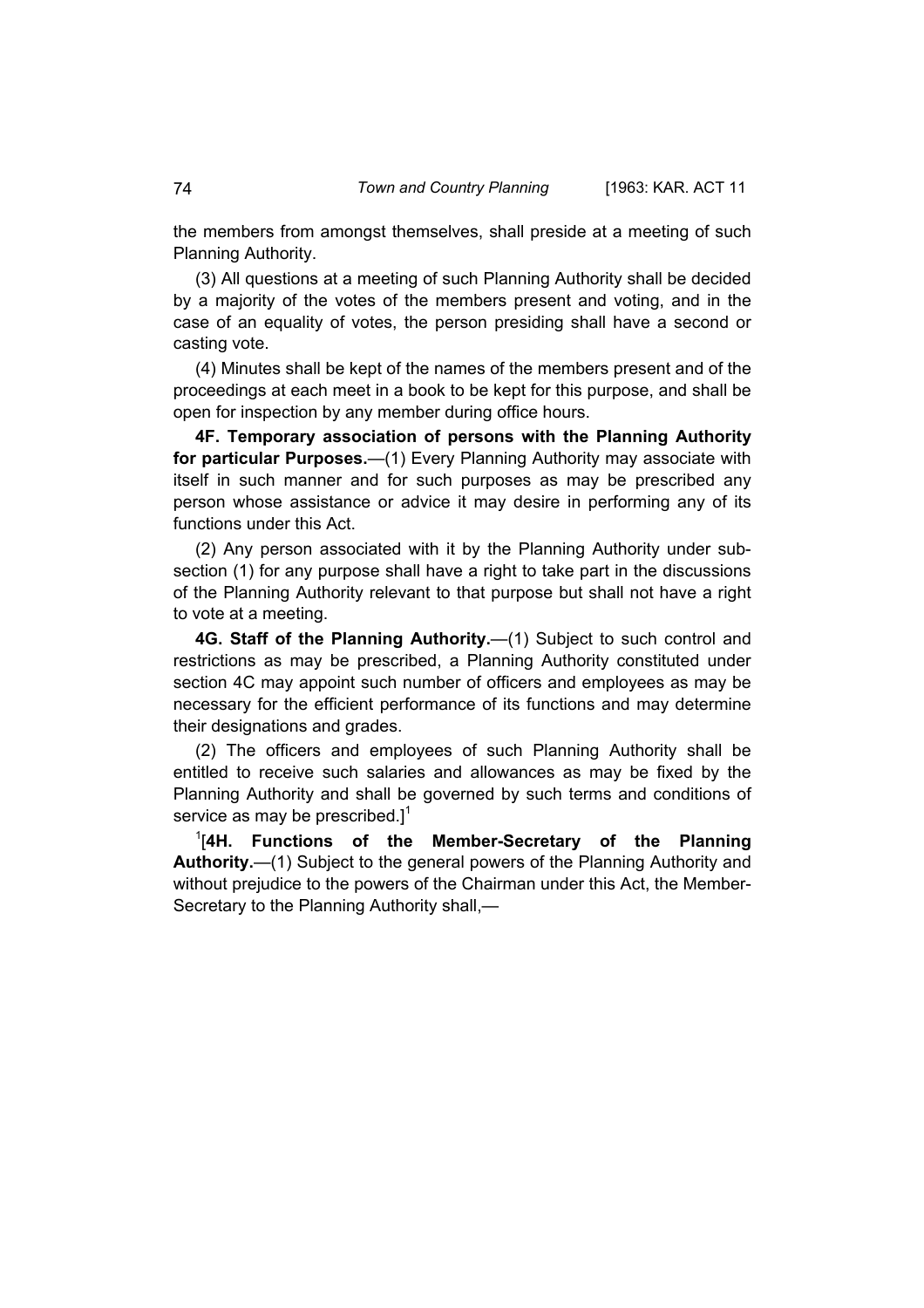<span id="page-25-0"></span> (*a*) be the Chief Executive and Technical Officer of the Planning Authority;

 (*b*) be responsible for all budgetary, planning, enforcement and supervisory functions of the Planning Authority;

 (*c*) furnish to the Planning Authority all the information relating to the administration and accounts of the Authority as well as other matters whenever called upon by the Authority to do so;

 (*d*) prepare and submit the Annual Reports and audited accounts of the Planning Authority for its approval within three months of the close of every financial year and thereafter submit copies of the same to the Board, the Director and the State Government.

(2) If, in the opinion of the Member-Secretary, any resolution passed by the Planning Authority contravenes any provisions of this Act or any other law or of any rule, notification, regulation or bye-law made or issued under this Act or any other law or any order passed by the State Government or it is prejudicial or detrimental to the interests of the Planning Authority, he shall, within fifteen days of the passing of such resolution refer the matter to the State Government through the Director for orders and inform the Planning Authority at its next meeting of the action taken by him and until the orders of the State Government on such reference are received, the Member-Secretary of the Planning Authority shall not be bound to give effect to the resolution. $l^1$ 

1. Inserted by Act 17 of 1991 w.e.f. 19.04.1991.

## **CHAPTER II**

### **PRESENT LAND USE**

**5. Date to be specified.**—The State Government shall, by notification, specify the date with reference to which the present land use of any land in the State has to be determined and different dates may be fixed for different areas in the State.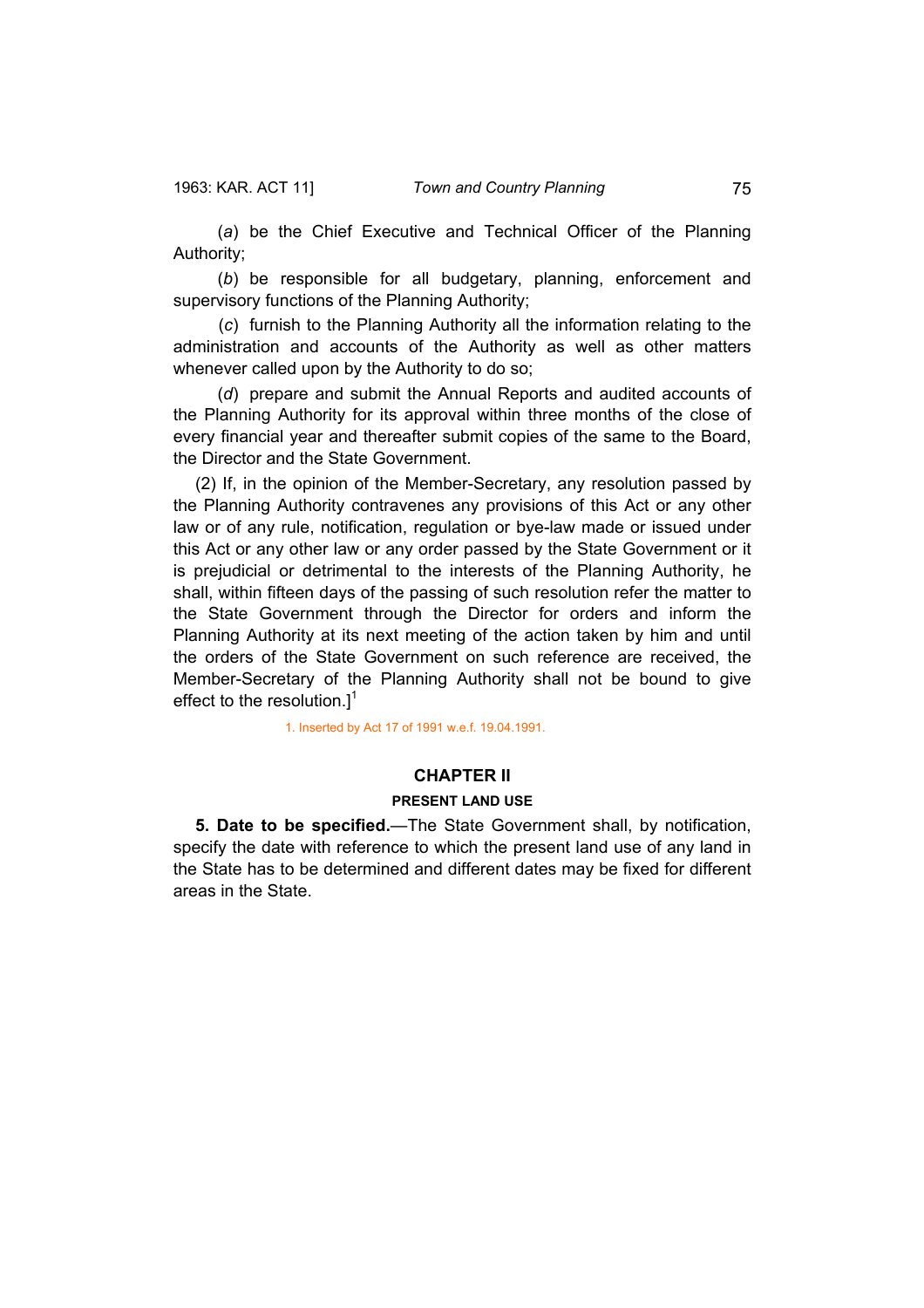**6. Preparation of a map showing present land use.**—Every Planning Authority shall, as soon as possible and not later than two years after the date specified under section 5, prepare an accurate map showing the present land use  $\left[2 \times x\right]^1$  in the Planning Area under its jurisdiction and such other particulars as may be prescribed. A copy of such map shall be sent to the Director and another copy shall be displayed for public information in the office of the Planning Authority.

#### 1. Omitted by Act 14 of 1964 w.e.f. 26.3.1964

**7. Application for correction of entries in map.**—(1) The owner of any plot of land included in the map prepared under section 6, may within one month of its publication in the office of the Planning Authority, apply to such authority for any entry of land use or other particulars made in the map to be corrected.

(2) On receipt of such application, the Planning Authority or any officer of such authority appointed by it, shall after such inquiry as may be prescribed make an order if the entry is incorrect and if found incorrect direct it to be corrected.

(3) From an order under sub-section (2), an appeal shall lie within sixty days from the date of the order, to the prescribed authority, or, if no authority has been prescribed, to the State Government, and the order of the prescribed authority or the State Government in appeal shall be final.

**8. Entries in map conclusive evidence subject to orders under section 7.**—Subject to any order that may be made under section 7 all entries regarding present land-use and other prescribed particulars made in the map under section 6 shall be conclusive evidence of the correctness of such entries on the specified date.

## **CHAPTER III**

## **OUTLINE DEVELOPMENT PLAN**

**1 [9. Preparation of Master Plan. –** (1) Every planning authority shall, as soon as may be, carry out a survey of the area within its jurisdiction and

<span id="page-26-0"></span>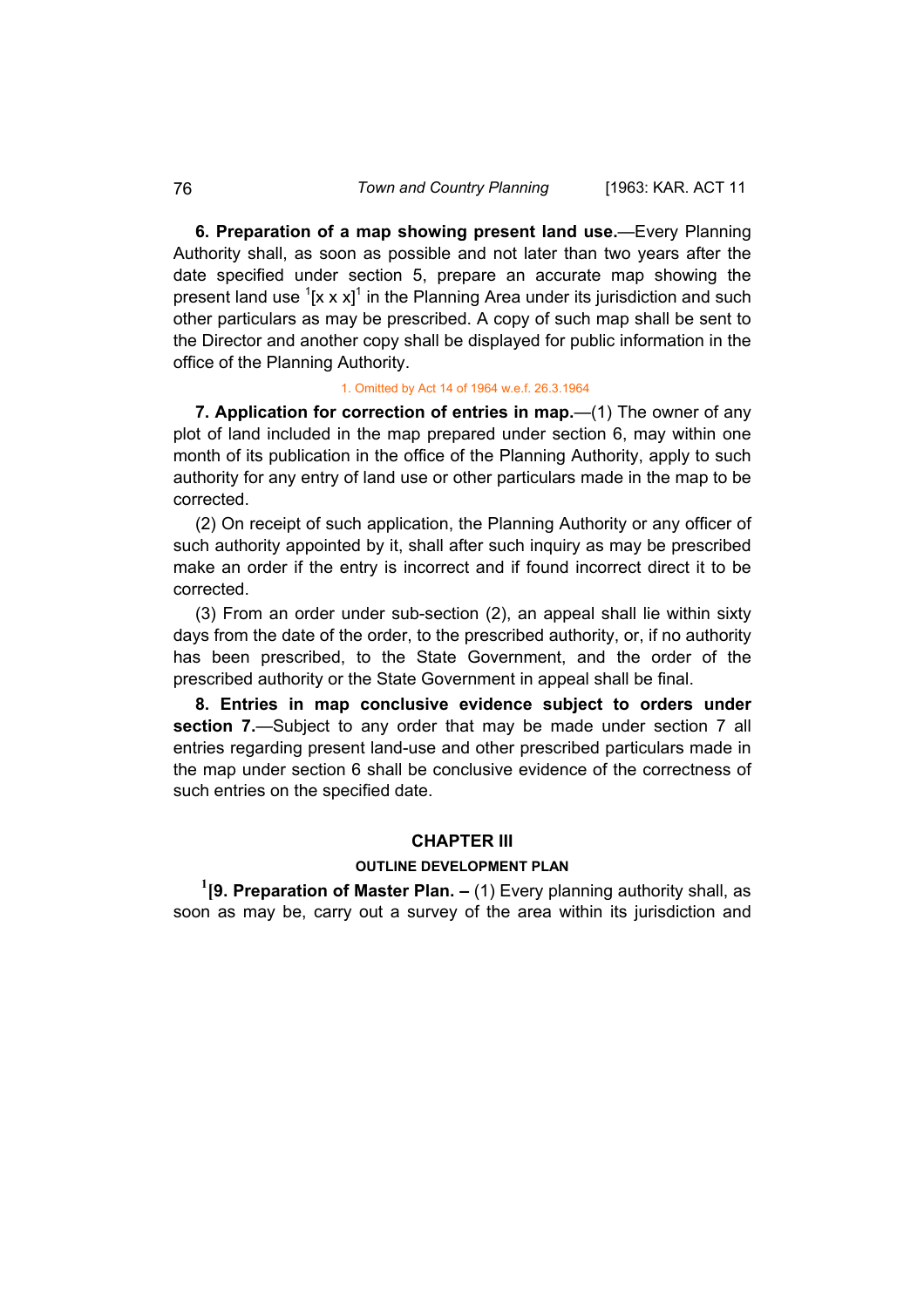<span id="page-27-0"></span>shall, not later than two years from the date of declaration of the local planning area, prepare and publish in the prescribed manner a master plan for such area and submit it to the State Government, through the Director, for provisional approval.

(2) If the master plan is not prepared, published and submitted to the State Government by the Planning Authority within the period specified in sub-section (1), the State Government may authorise the Director to prepare and publish such plan in the prescribed manner and direct the cost thereof to be recovered from the Planning Authority out of its funds, notwithstanding anything contained in any law relating to the said fund.

(3) Notwithstanding anything contained in sub-section (2), if any Planning Authority is converted into, or amalgamated with any other Planning Authority or is sub-divided into two or more Planning Authorities, the master plan prepared for the area by the planning authority so converted, amalgamated or sub-divided shall, with such alterations and modifications as the State Government may approve, be deemed to be the master plan for the area of the new Planning Authority or authorities into or with which the former Planning Authority was converted, amalgamated or sub-divided.

(4) A copy of the master plan with the report sent to State Government under sub-section (1) or sub-section (3) shall be kept open for inspection by the public at the head office of the Planning Authority.]<sup>1</sup>

## 1. Section 9 substituted by Act 1 of 2005 w.e.f. 14.2.2005.

**10. Declaration of intention of making outline development plan.**—  $1$ [(1) A Planning Authority, before carrying out a survey of the area under its jurisdiction under sub-section (1) of section 9, for the purpose of preparing a Master Plan for such area, shall make a declaration of its intention to prepare such plan and shall despatch a copy of such resolution with a copy of plan showing only boundary of the entire area proposed to be included in the master plan to the State Government. The planning authority shall publish a notice of such declaration in the Official Gazette and also in one or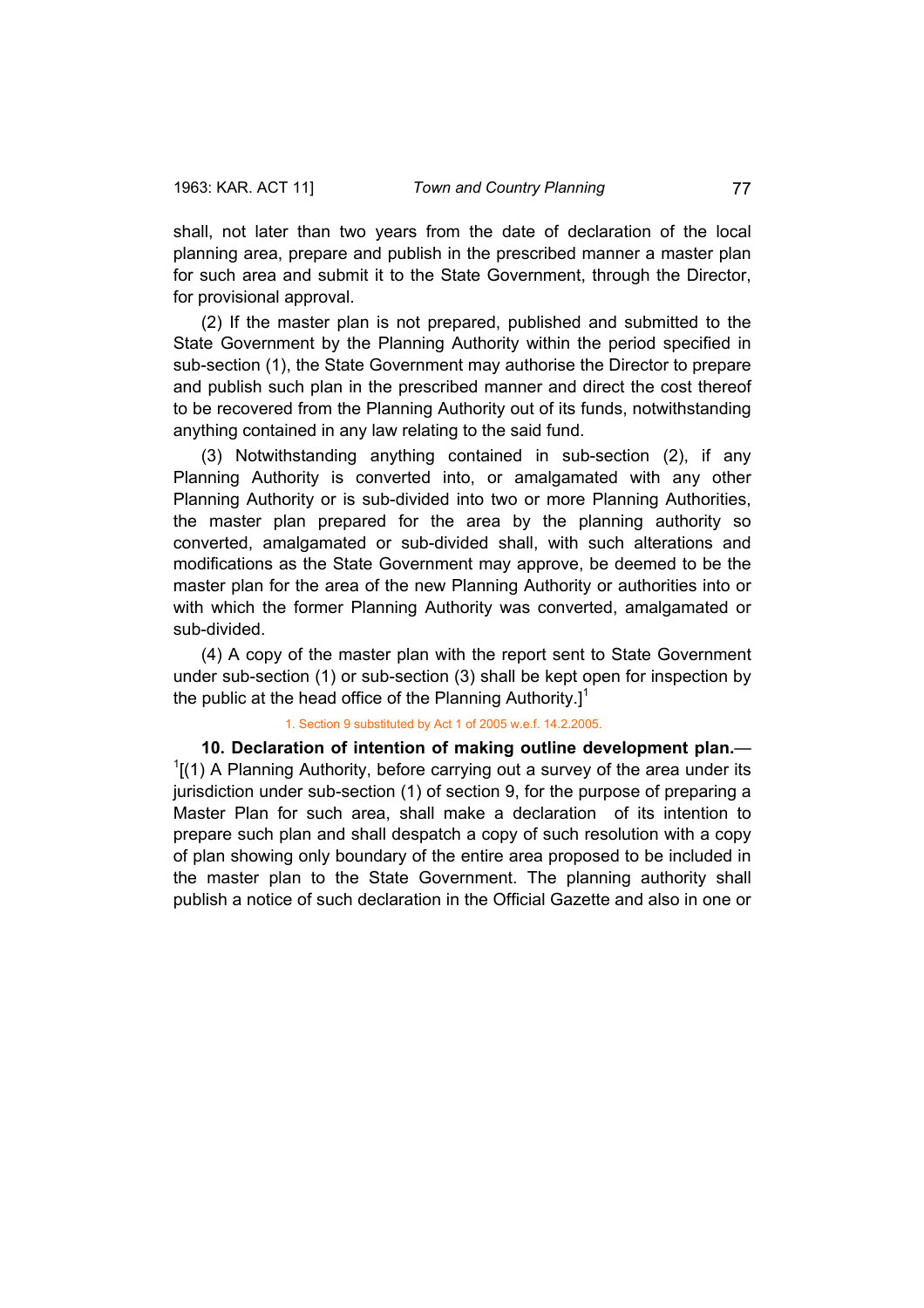more local newspaper in the prescribed manner calling suggestions from the public within a period of sixty days:

Provided that no such declaration of intention need be made when the masterplan is prepared and published by the Director under sub-section (2) of section  $9.1<sup>1</sup>$ 

### 1. Substituted by Act 1 of 2005 w.e.f. 14.2.2005.

(2) If within two months from the date of publication of the declaration under sub-section (1) any member of the public communicates in writing to the Planning Authority any suggestion relating to such plan, the Planning Authority shall consider such suggestion and may, at any time, before sending the Plan to the State Government make such modification in the plan as it thinks fit.

 $1(3)$  A copy of the plan showing the boundaries of the area included in the master plan shall be opened to public at all reasonable hours at the office of the Planning Authority or Local Authority.<sup>1</sup>

#### 1. Inserted by Act 1 of 2005 w.e.f. 14.2.2005.

**11. Power of entry for carrying out surveys for preparing outline development plan.**—For the purpose of carrying out a survey for preparation of an outline development plan and for the purpose of preparing of such plan, any person authorised by the Director or the Planning Authority or any public servant or person duly authorised or appointed under this Act may, after giving such notice as may be prescribed to the owner, occupier or other person interested in the land, enter upon, survey and mark out such land and do all things necessary for such purpose.

 **1[12. Contents of Master Plan.**- (1) The Master Plan shall consist of a series of maps and documents indicating the manner in which the development and improvement of the entire planning area within the jurisdiction of the Planning Authority are to be carried out and regulated, such plan shall include proposals for the following, namely:-

(a) zoning of land use for residential, commercial, industrial, agricultural, recreational, educational and other purposes together with Zoning Regulations;

<span id="page-28-0"></span>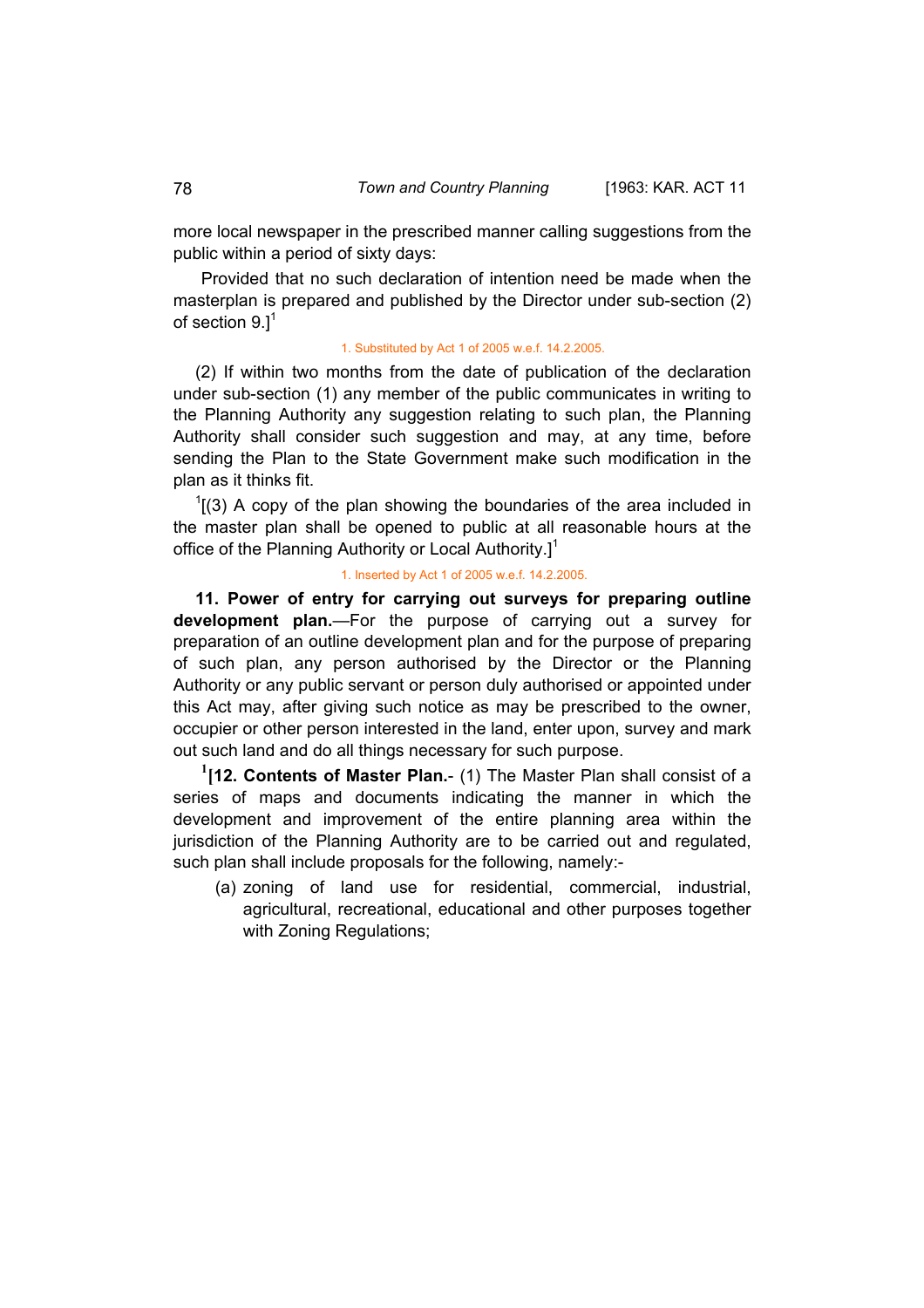- (b) a complete street pattern, indicating major and minor roads, national highways, and state highways, and traffic circulation pattern, for meeting immediate and future requirements with proposals for improvements;
- (c) areas reserved for parks, playgrounds, and other recreational uses, public open spaces, public buildings and institutions and area reserved for such other purposes as may be expedient for new civic developments;
- (d) areas earmarked for future development and expansion;
- (e) reservation of land for the purposes of Central Government, the State Government, Planning Authority or public utility undertaking or any other authority established by Law, and the designation of lands being subject to acquisition for public purposes or as specified in Master Plan or securing the use of the landing in the manner provided by or under this Act;
- (f) declaring certain areas, as areas of special control and development in such areas being subject to such regulations as may be made in regard to building line, height of the building, floor area ratio, architectural features and such other particulars as may be prescribed;
- (g) stages by which the plan is to be carried out.

## **Explanation:**

- **(i) "Building Line"** means the line up to which the plinth of a building adjoining a street may lawfully extend and includes the lines prescribed, if any, in any scheme;
- **(ii) "Floor Area Ratio"** means the quotient of the ratio of the combined gross floor area of all the floors, excepting areas specifically exempted under the regulations, to the total area of the plot.

 (2) The following particulars shall be published and sent to the State Government through the Director along with the masterplan, namely:-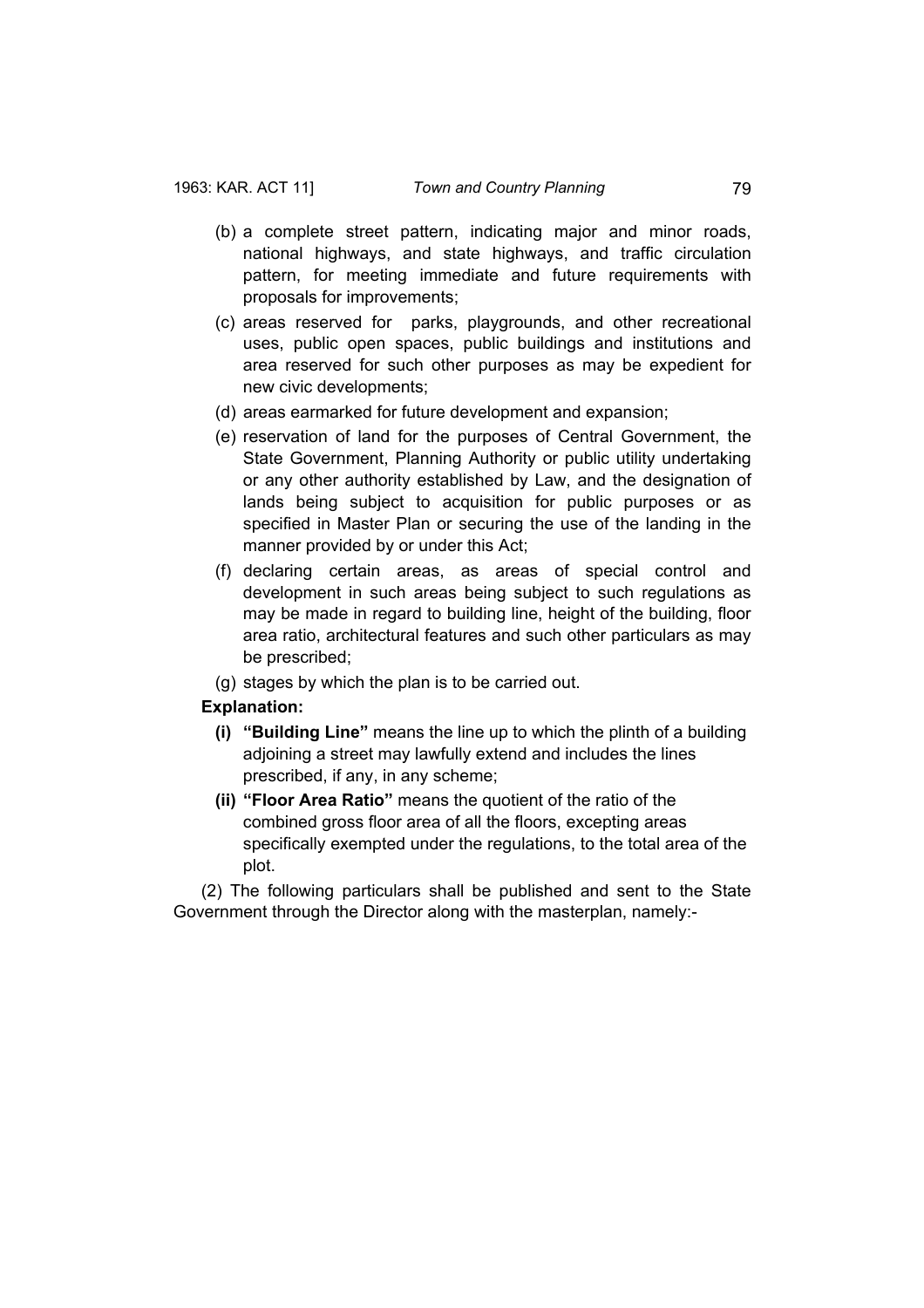- <span id="page-30-0"></span>(ii) a report explaining the provisions of the Master Plan;
- (iii) regulations in respect of each land use zone to enforce the provisions of such plan and explaining the manner in which necessary permission for developing any land can be obtained from the Planning Authority;
- (iv) a report of the stages by which it is proposed to meet the obligations imposed on the Planning Authority by such plan.

 (3) Master Plan shall indicate "Heritage Buildings" and "Heritage Precincts" and shall include the regulations made therein for conservation of the same. $l^1$ 

#### 1. Substituted by Act 1 of 2005 w.e.f. 14.2.2005.

 **1[13. Approval of the Master Plan.-** (1) On receipt of the Master Plan with the reports referred to in section 12 from the Planning Authority under sub-section (1) of section 9, or after such plan and reports are prepared and published under sub-section (2) of section 9, the State Government after making such modifications as it deems fit or as may be advised by the Director, shall return through the Director, the plan and the reports to the Planning Authority, which shall thereupon publish, by notification, the plan and the reports inviting public comments within sixty days of such publication.

 (2) If within sixty days of the publication under sub-section (1), any member of the public communicates in writing to the Planning Authority any comments on the plan and the reports, the Planning authority shall consider such comments and resubmit the plan and the reports to the State Government, through the Director with recommendations for such modifications in the plan and reports as it considers necessary in the light of the public comments made on the plan and reports.

 (3) The State Government, after receiving the plan and the reports and the recommendations for modifications from the Planning Authority, shall, in consultation with the Director, give its final approval to the plan and the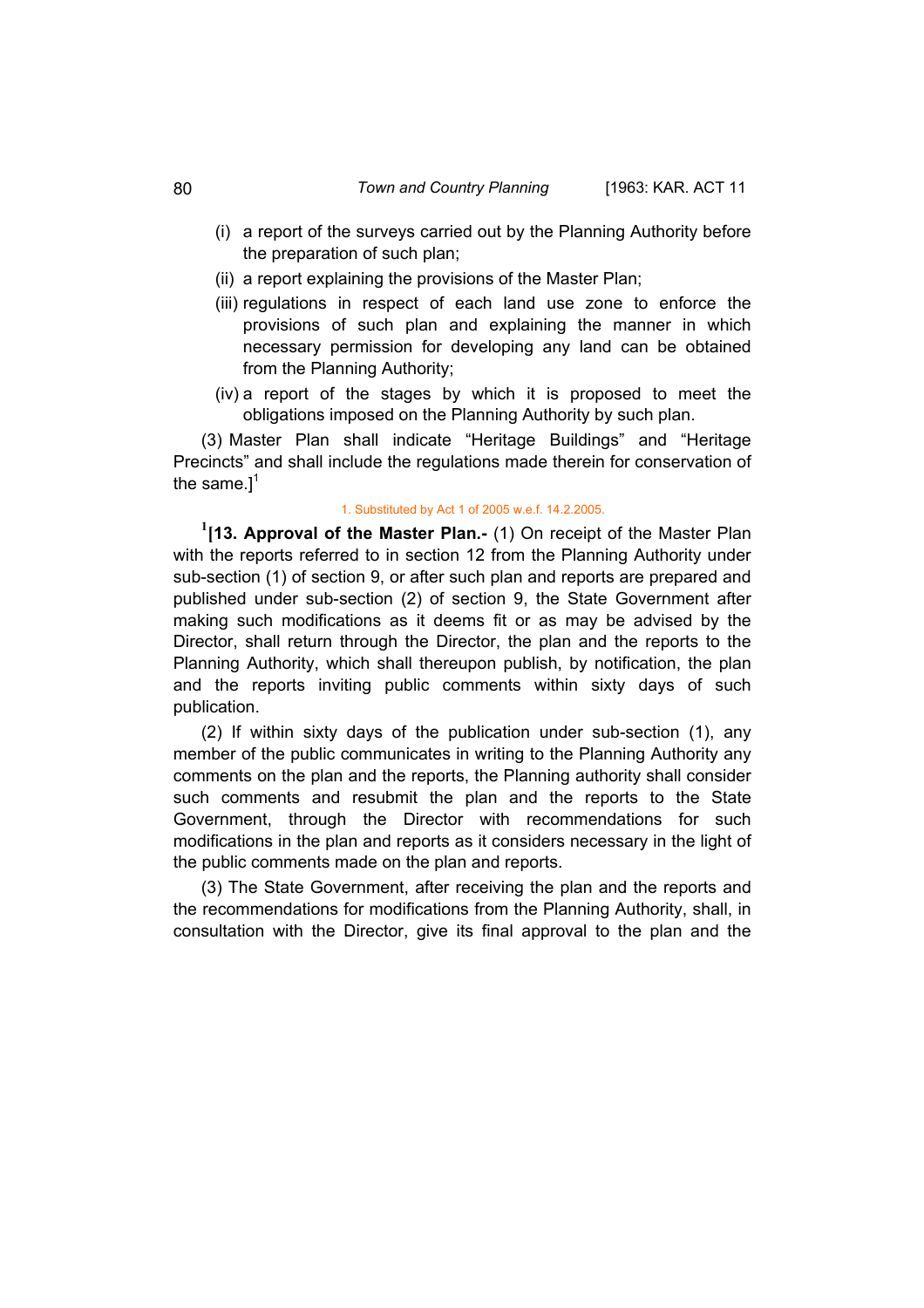reports with such modifications as the Director may advice in the light of the comments and the recommendations of the Planning authority or otherwise.

 (4) The Planning Authority shall then publish in the prescribed manner the Master Plan and the reports as finally approved by the State Government. The plan and the reports shall be permanently displayed in the offices of the Director and the Planning Authority and a copy shall be kept available for inspection of the public at the office of the Planning Authority. $l^1$ 

### 1. Substituted by Act 1 of 2005 w.e.f. 14.2.2005.

**1 [13-A. Interim Master Plan.-** (1) Pending the preparation of Master Plan, a Planning Authority may, where it considers it expedient, and shall, when so directed by the State Government, prepare and publish the Interim Master Plan for the entire area within the jurisdiction of the Planning Authority, or for any part thereof; and their upon, the provisions of section 13 shall, so far as may be, but subject to the provisions of this section, apply in relation to such Interim Master Plan as they apply in relation to the preparation and publication of the Master Plan.

 (2) The Planning Authority shall prepare and publish such plan not later than one year from the date of notice in the official Gazette of its declaration of intention to prepare a Master plan or not later than such further period not exceeding one year as may be extended by the State Government.

 (3) The Interim Master Plan shall provide only for matters mentioned in clauses (a), (b) and (c) of section 12 and if necessary, such other matters specified in that section as the Planning Authority may decide to include or as may be directed by the State Government.

 (4) The Interim Master Plan shall consist of such maps and such descriptive matters as the Planning Authority may consider necessary to explain and illustrate the proposals made in such plan.

 **13-B. Preparation of Master Plan for Additional Area. –** If at any time after a Planning Authority has declared its intention to prepare a Master Plan or after a Master Plan prepared by a Planning authority has been sanctioned the jurisdiction of the Planning Authority is extended by inclusion of an additional area, the Planning Authority after following the provisions of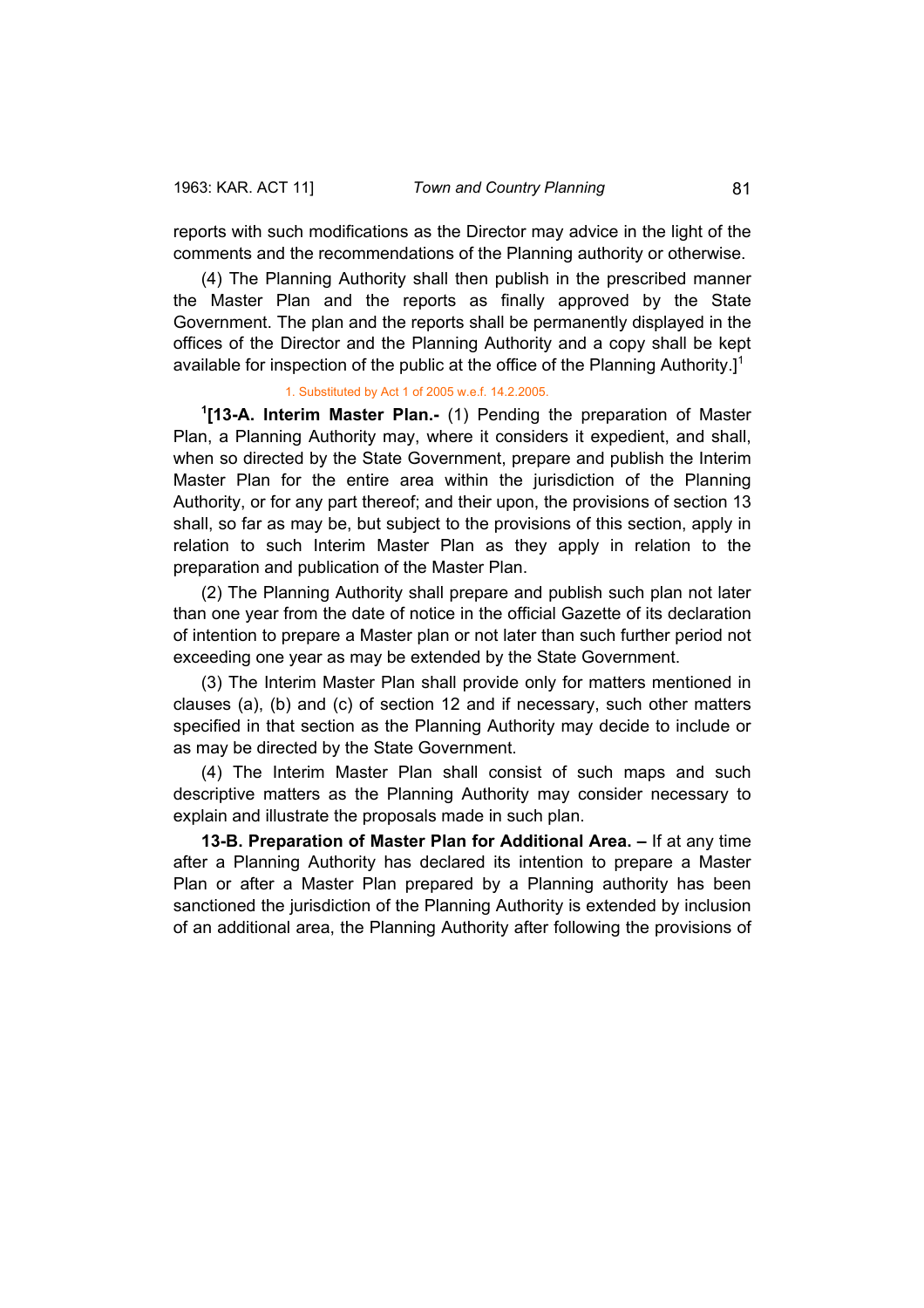this Act for the preparation of a Master Plan, prepare and publish a Master Plan for such additional area either separately or jointly with the provisional or final Master Plan prepared or to be prepared for the area originally under its jurisdiction, and submit it to the State Government for sanction after following the same procedure as it followed for submission of a Master Plan to the State Government for approval:

 Provided that, where a Master Plan for the additional area requires modification of the final Master Plan or where the State Government directs any such modifications, the Planning Authority shall revise the final Master Plan after following the procedure laid down in section 9, so far as may be relevant.

 **13-C. Existing Outline Development Plan or Comprehensive Development Plan deemed to be Master Plan - (**1) The declaration of intention of making an Outline Development Plan published by the State Government under sub-section (1) of section 10 immediately prior to the commencement of the Karnataka Town and Country Planning (Amendment) Act, 2004 (hereinafter in this section referred to as the Amendment Act), shall be deemed to be the declaration of intention of making Master Plan under this Act.

 (2) The Outline Development Plan or Comprehensive Development Plan prepared by any Planning Authority and provisionally or finally approved by the State Government under section 13, or as the case may be, under section 22 prior the commencement of the Amendment Act shall be deemed to be the Master Plan provisionally, or as the case may be, finally approved under this Act.

 (3) The Comprehensive Development Plan prepared by any Planning Authority revised under section 25 prior to the commencement of the Amendment Act shall be deemed to be Master Plan revised under this Act.

 **13-D. Revision of Master Plan. –** At least once in every ten years from the date on which the Master Plan has come into force, subject to the provisions of section 13-C, the Planning Authority may and if directed so by the State Government shall, carryout a fresh survey of the area within its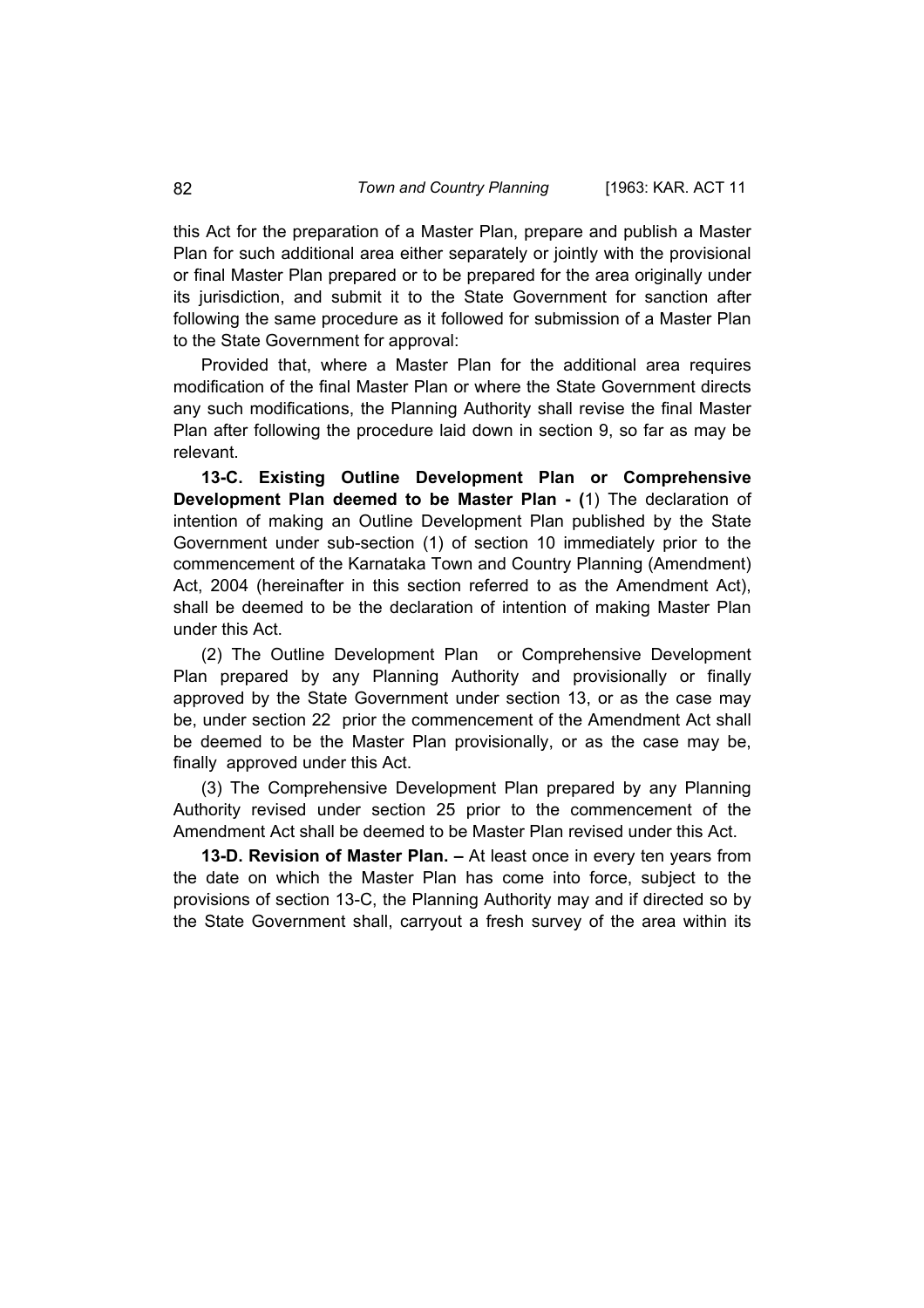<span id="page-33-0"></span>jurisdiction, with a view to revising the existing Master Plan and the provisions of section 9 to section 12 (both inclusive) shall mutatis mutandis apply in respect of such revision of the Master Plan."

**13-E. Amendment to Regulations. -** The State Government may, after previous publication of the draft for not less than one month by notification make amendments to regulations. $l^1$ 

#### 1. Sections 13-A to 13-E inserted by Act 1 of 2005 w.e.f. 14.2.2005.

**14.** <sup>1</sup>[Enforcement of the Master Plan and the Regulations]<sup>1</sup>.—<sup>1</sup>[(1) On and from the date on which a declaration of intention to prepare a Master Plan is published under sub-section (1) of section 10, every land use, every change in land use and every development in the area covered by the plan subject to section 14-A shall conform to the provisions of this Act, the Master Plan and the Report, as finally approved by the State Government under sub-section  $(3)$  of section  $13.1^1$ 

## 1. Substituted by Act 1 of 2005 w.e.f. 14.2.2005.

 $(2)^{1}[x \times x]^{1}$ , no such change in land use or development as is referred to in sub-section (1) shall be made except with the written permission of the Planning Authority which shall be contained in a commencement certificate granted by the Planning Authority in the form prescribed.

#### 1. Omitted by Act 14 of 1964 w.e.f. 26.03.1964

<sup>1</sup>[Provided that where the use or change of land use under this section needs the diversion of agricultural land to non-agricultural purposes, such use or change of use shall not be permitted unless permission is obtained in accordance with the provisions of the Karnataka Land Revenue Act, 1964 for such diversion.] $<sup>1</sup>$ </sup>

#### 1. Inserted by Act 2 of 1991 w.e.f 20.03.1991.

## *Explanation.*— For the purpose of this section,—

(*a*) the expression "development" means the carrying out of building or other operation in or over or under any land or the making of any material change in the use of any building or other land;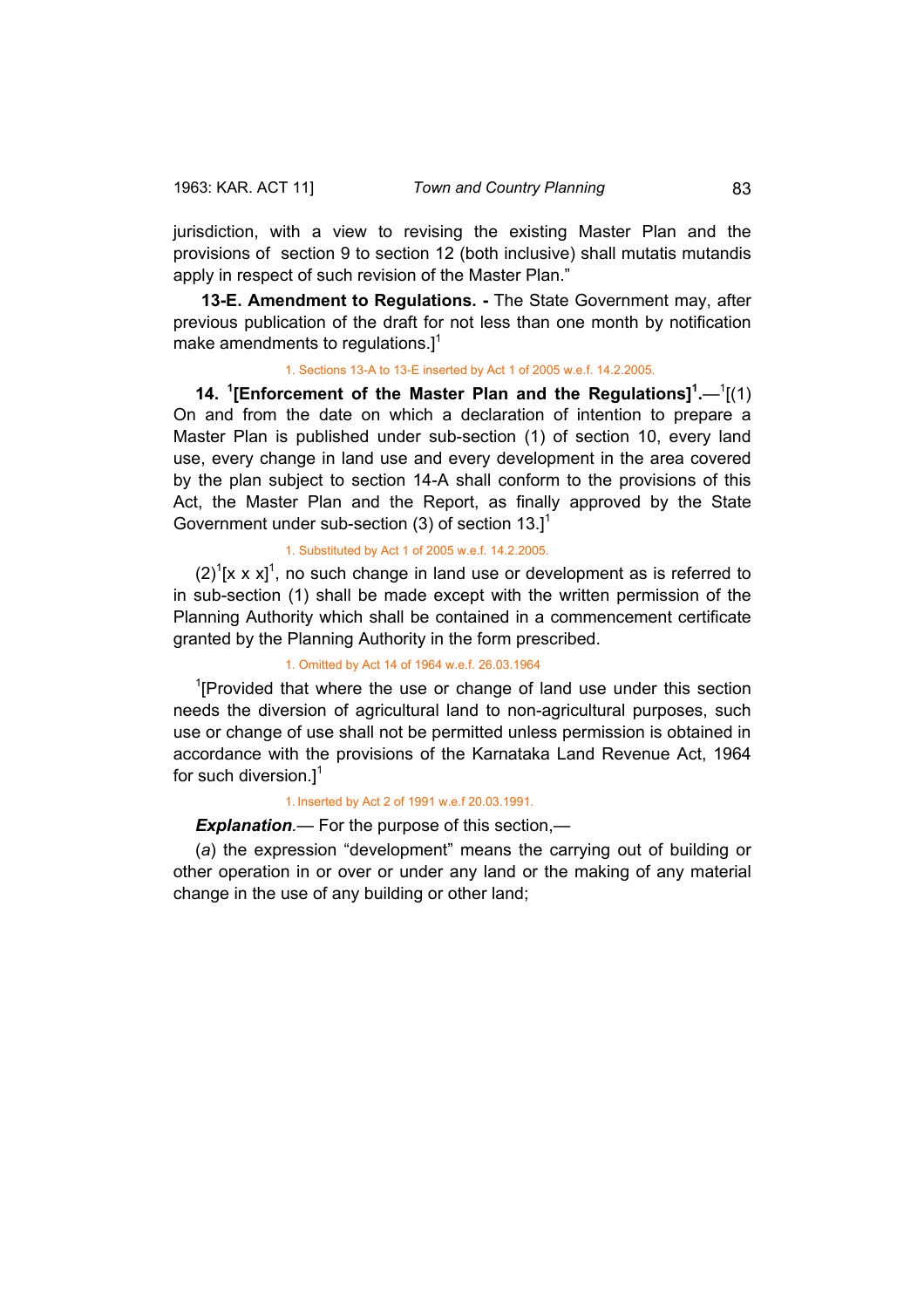(*b*) the following operations or uses of land shall not be deemed to involve a development of any building or land, namely:—

 (i) the carrying out of works for maintenance, improvement or other alteration of any building, being works which affect only the interior of the building or which do not materially affect the external appearance of the building;

 $1$ [XXX] $1$ 

#### 1. (ii) and (iii) omitted by Act 23 of 2004 w.e.f. 3.06.2004

 (iv) the use of any building or other land within the curtilage of a dwelling house for any purpose incidental to the enjoyment of the dwelling house as such;

 (v) when the normal use of land which was being temporarily used for any other purpose on the day on which the declaration of intention to prepare the outline development plan is published under sub-section (1) of section 10 is resumed;

 (vi) when land was normally used for one purpose and also on occasions for any other purpose, the use of the land for that other purpose on similar occasions.

(3) Every application for permission under sub-section (2) shall be accompanied by a plan, drawn to scale showing the actual dimensions of the plot of land in respect of which permission is asked, the size of the building to be erected and the position of the building upon the plot and such other information as may be required in this behalf by the Planning Authority.

1 [**14A. Change of land use from the outline development plan.**—(1) At any time after the date on which the outline development plan for an area comes into operation, the Planning Authority may, with the previous approval of the State Government, allow such changes in the land use or development from the outline development plan as may be necessitated by topographical cartographical or other errors and omissions, or due to failure to fully indicate the details in the plan or changes arising out of the implementation of the proposals in outline development plan or the

<span id="page-34-0"></span>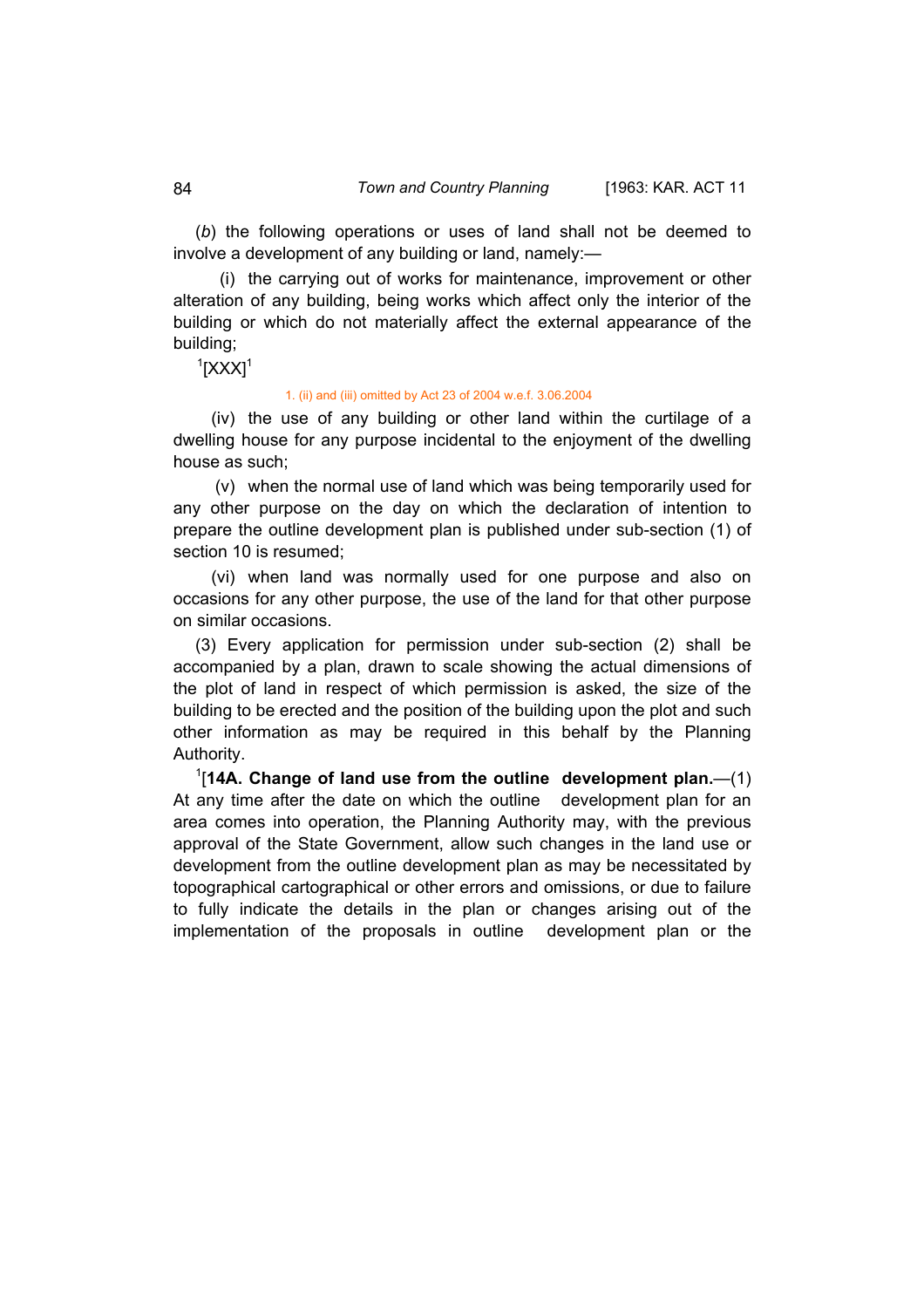<span id="page-35-0"></span>

circumstances prevailing at any particular time, by the enforcement of the plan:

#### 1. Inserted by Act 17 of 1991 w.e.f. 19.04.1991.

Provided that,—

(*a*) all changes are in public interest;

 (*b*) the changes proposed do not contravene any of the provisions of this Act or any other law governing planning, development or use of land within the local planning area; and

 (*c*) the proposal for all such changes are published in one or more daily newspapers, having circulation in the area, inviting objections from the public within a period of not less than fifteen days from the date of publication as may be specified by the Planning Authority.

(2) The provisions of sub-section (2) and (3) of section 14 shall apply *mutatis mutandis* to the change in land use or development from the outline development plan. $]^{1}$ 

 $1(3)$  Notiwithstanding anything contrary contained in the Act, if the change in land use or development is from commercial or industrial to residential or from industrial to commercial and the stipulated fee is paid and the Local Planning Authority is informed prior to effecting the change, the permission for such change of land use or development shall be deemed to have been given.] $<sup>1</sup>$ </sup>

## 1. Sub-section (3) Inserted by Act 1 of 2005 w.e.f. 14.2.2005.

**1 [14B. Benefit of development rights.-** Where any area within a local planning area is required by a Planning Authority or local authority for a public purpose and the owner of any site or land which comprises such area surrenders it free of cost and hands over possession of the same to the Planning Authority or the local authority free of encumbrances, the planning authority or the local authority, as the case may be, may notwithstanding anything contained in this Act or the regulations but subject to such restrictions or conditions as may be specified by notification by the State Government, permit development rights in the form of additional floor area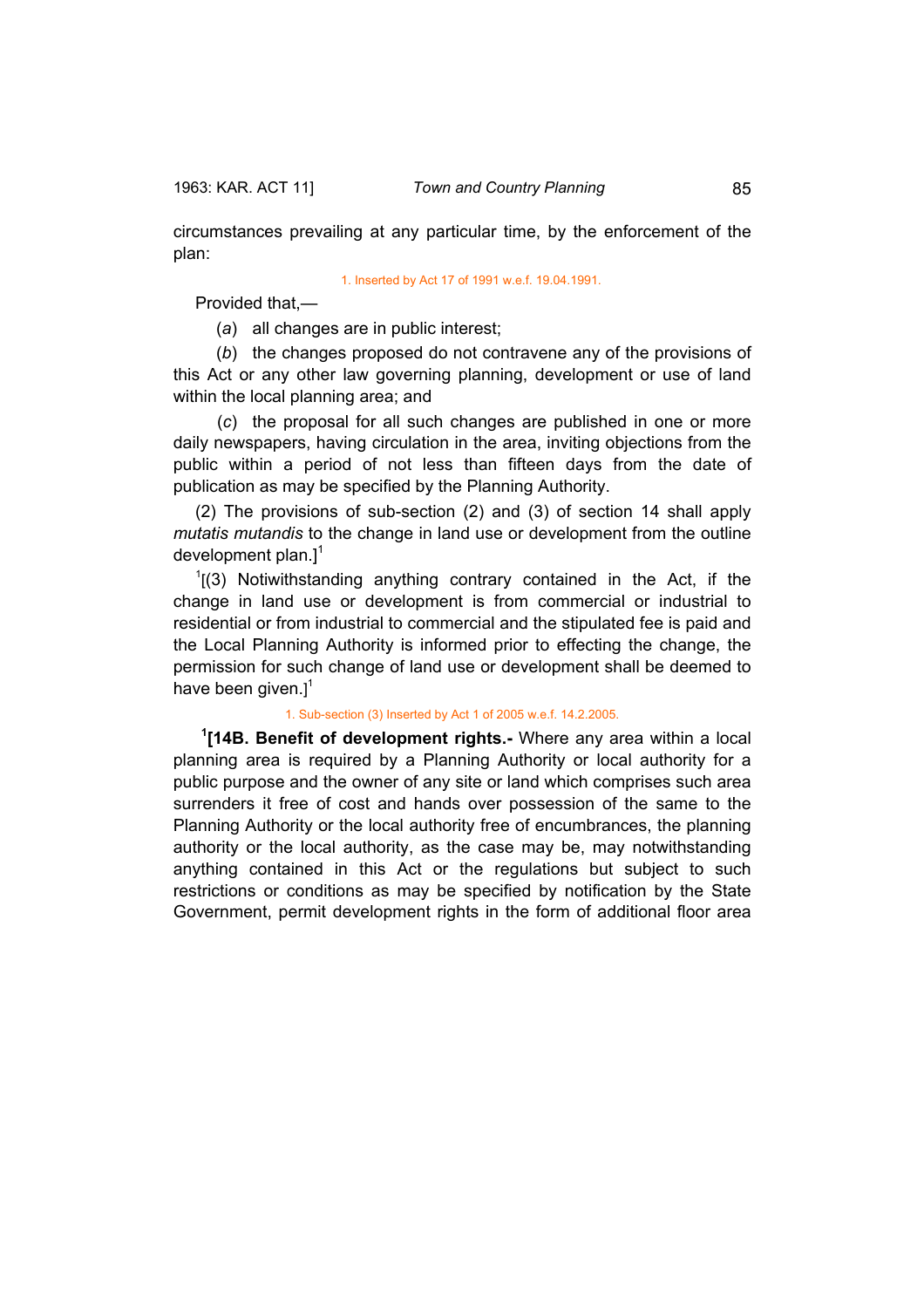which shall be equal to one and half times of the area of land surrendered. The development right so permitted may be utilised either at the remaining portion of the area after the surrender or anywhere in the local planning area, either by himself or by transfer to any other person, as may be prescribed. The area remaining after surrender shall have the same floor area which was available before surrender for the original site or land as per regulations.

**Explanation.-** For the purpose of this section,-

- (a) Public purpose means.-
	- (i) widening of an existing road or formation of a new road;
	- (ii) providing for parks, playgrounds and open spaces or any other civic amenities;
	- (iii) maintaining or improving heritage building or precincts notified by the State Government.
	- $\frac{1}{1}$ [(iv) Any other purpose notified by the State Government from time to time. $]^{1}$

1. Inserted by Act 2 of 2007 w.e.f. 20.02.2007.

 (b) "development right" means the right to carryout development or to develop land or building or both.

**Illustration No.1:** In a plot area of 500 square meters at road "A", where floor area ratio is 1.5.-

|     | Plot area                                                         | : 500 square meters      |
|-----|-------------------------------------------------------------------|--------------------------|
| ii. | Permissible floor area ratio                                      | : 1.5                    |
| iii | Buildable floor area                                              | : $500 \times 1.5 = 750$ |
|     |                                                                   | square meters            |
| iv  | Area surrendered                                                  | :100 square meters       |
| v   | Additional floor area in the form of<br><b>Development Rights</b> | : 150 square meters      |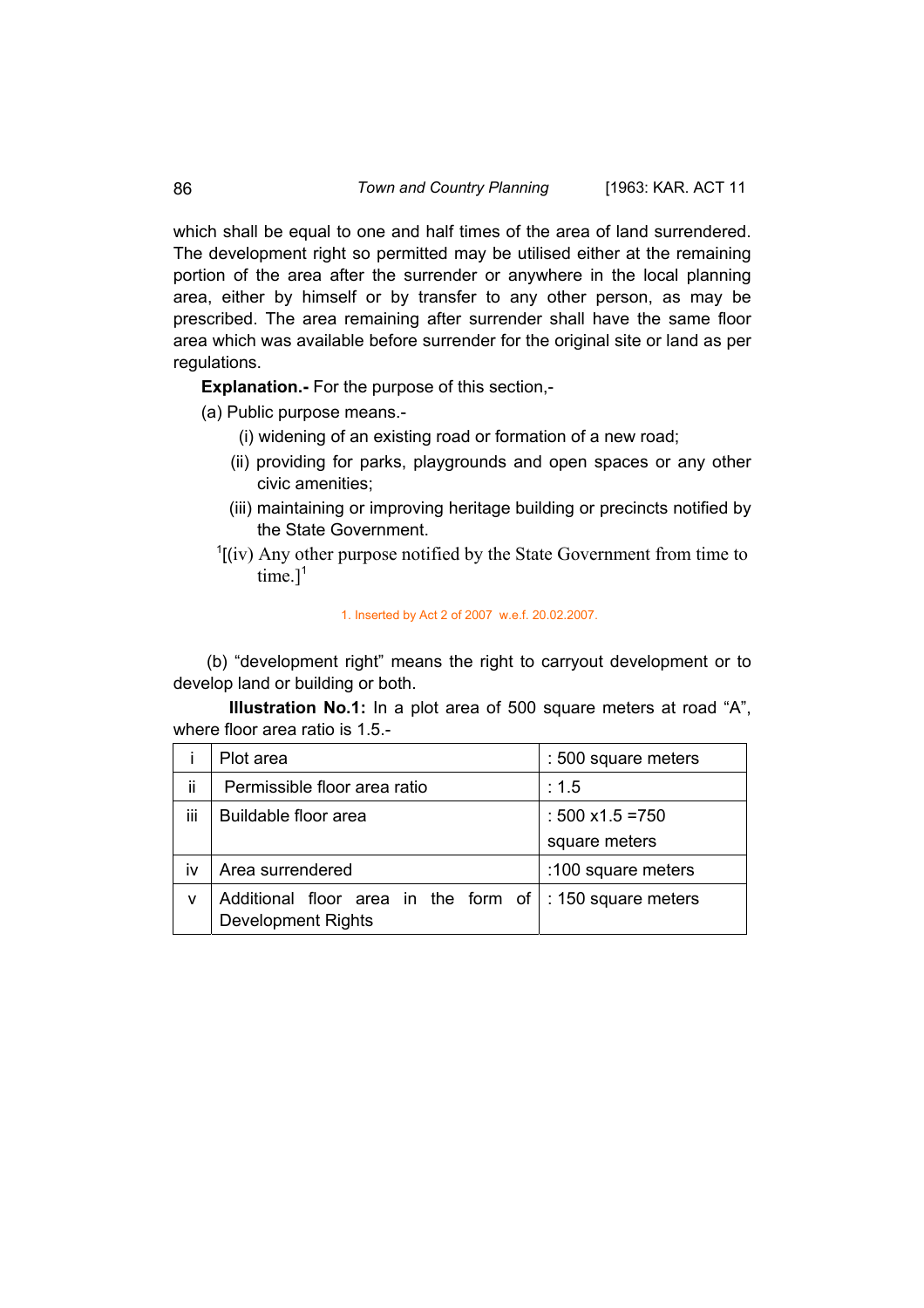| vi  | Plot area after surrender                                                     | :500-100=400 square<br>meters   |
|-----|-------------------------------------------------------------------------------|---------------------------------|
| vii | Buildable floor area in plot area of 400<br>square meters (after surrender):- |                                 |
|     | (a) If additional floor area is not utilised<br>in the same plot              | : 750 square meters             |
|     | (b) If additional floor area is utilised in<br>the same plot                  | $:750+150=900$<br>square meters |

**Illustration No.2:** In a plot area of 500 square meters at road "B", where floor area ratio is 0.75:-

| i   | Plot area                                                                     | : 500 square meters                  |
|-----|-------------------------------------------------------------------------------|--------------------------------------|
| ïi  | Permissible floor area ratio                                                  | : 0.75                               |
| iii | Buildable floor area                                                          | : 500 x 0.75 = 375 square<br>meters  |
| iv  | Area surrendered                                                              | :100 square meters                   |
| v   | Additional floor area in the form of<br>Development Rights                    | : 150 square meters                  |
| vi  | Plot area after surrender                                                     | : $500-100 = 400$ square             |
|     |                                                                               | meters                               |
| vii | Buildable floor area in plot area of 400<br>square meters (after surrender):- |                                      |
|     | (a) If additional floor area is not utilised<br>in the same plot              | : 375 square meters                  |
|     | (b) If additional floor area is utilised in<br>the same plot                  | $: 375 + 150 = 525$<br>square meters |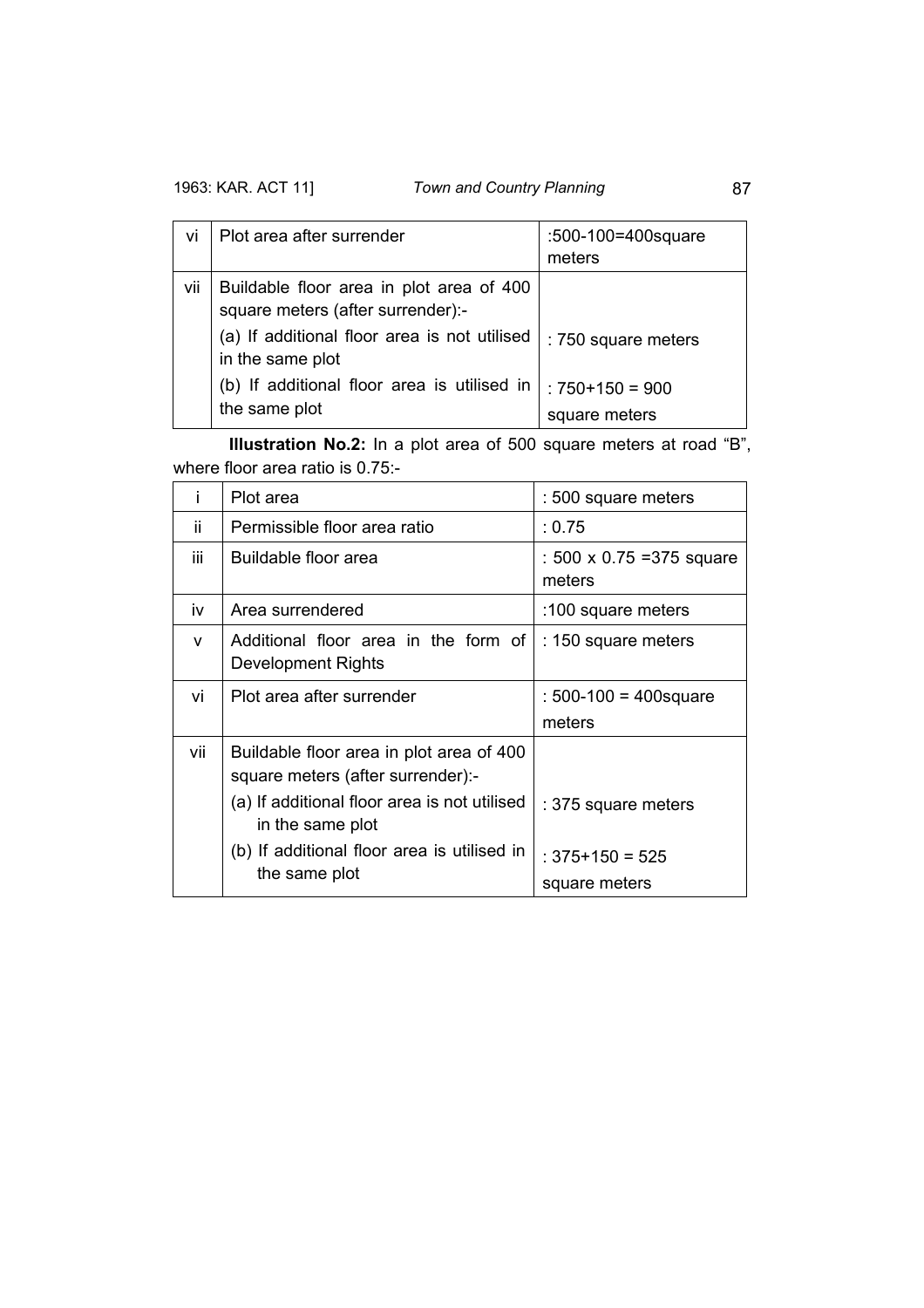**Illustration No.3:** In a plot area of 500 square meters at road "C", where floor area ratio is 0.75 and Development Right of 150 square meters originated at road "A" is transferred.-

|     | Plot area                                          | : 500 square meters                                   |
|-----|----------------------------------------------------|-------------------------------------------------------|
| ii  | Permissible floor area ratio                       | : 0.75                                                |
| iii | Buildable floor area                               | $: 500 \times 0.75 = 375$                             |
|     |                                                    | square meters                                         |
| iv  | Additional floor area transferred from<br>road "A" | : 150 square meters                                   |
| v   | Total Buildable floor area                         | $: 375 + 150 = 525$<br>square meters $]$ <sup>1</sup> |

1. Section 14B Inserted by Act 23 of 2004 w.e.f 3.6.2004.

**15. Permission for development of building or land.— (1) On receipt** of the application for permission under section 14, the Planning Authority shall furnish to the applicant a written acknowledgment of its receipt and after such inquiry as may be necessary either grant or refuse a commencement certificate:

Provided that such certificate may be granted subject to such general or special conditions as the State Government may, by order made in this behalf, direct.

(2) If the Planning Authority does not communicate its decision to the applicant within three months from the date of such acknowledgment, such certificate shall be deemed to have been granted to the applicant.

<sup>1</sup>[Provided that the land use, change in land use or the development for which permission was sought for is in conformity with the outline development plan and the regulation finally approved under sub-section (3) of section  $13.$ <sup>1</sup>

1. Inserted by Act 17 of 1991 w.e.f. 19.04.1991.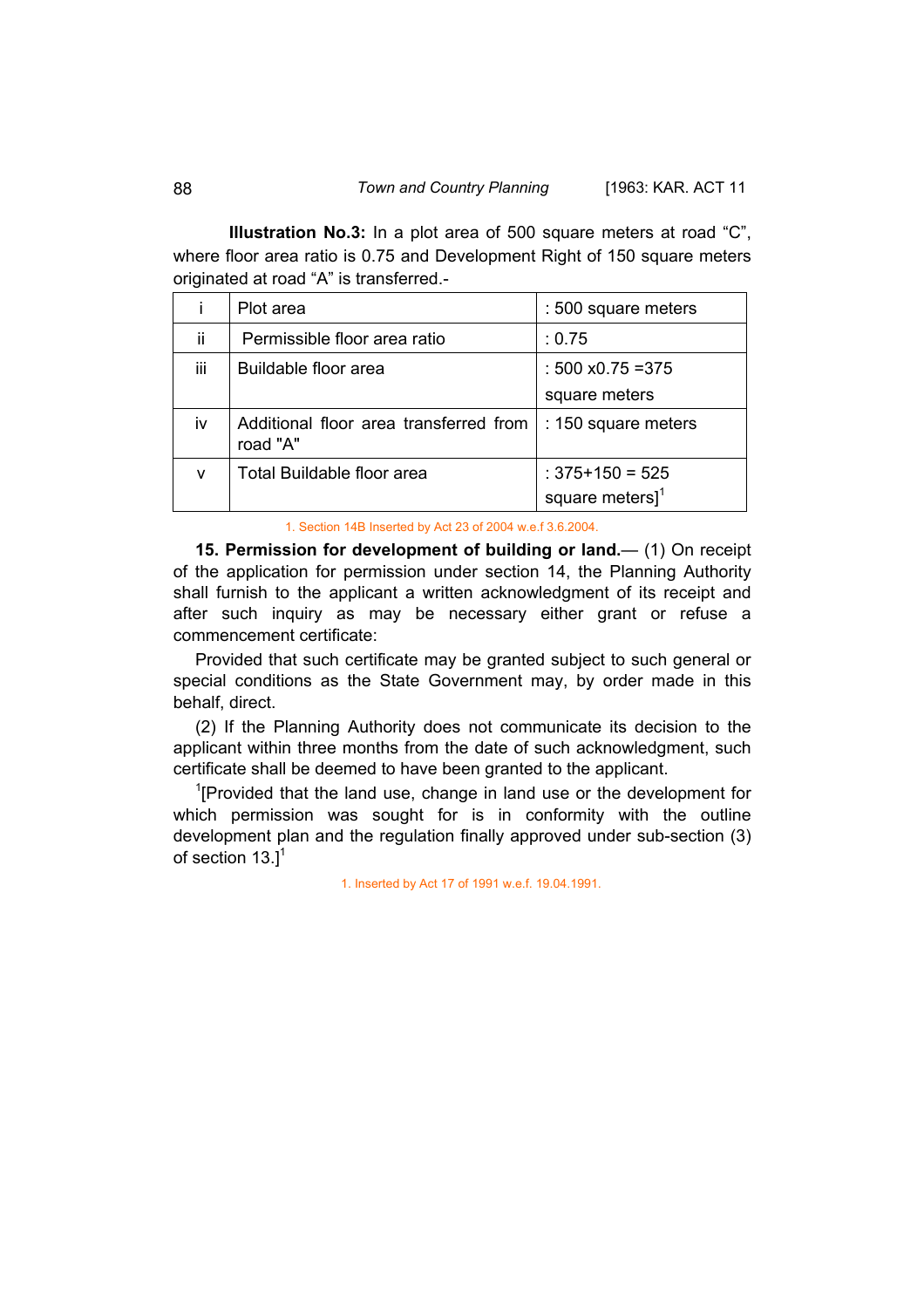(3) Subject to the provisions of section 16, no compensation shall be payable for the refusal of or the insertion or imposition of conditions in the commencement certificate.

(4) If any person does any work on, or makes any use of, any property in contravention of section 14 or of sub-section (1) of this section, the Planning Authority may direct such person by notice in writing, to stop any such work in progress or discontinue any such use; and may, after making an inquiry in the prescribed manner, remove or pull down any such work and restore the land to its original condition or, as the case may be, take any measure to stop such use.

(5) Any expenses incurred by the Planning Authority under sub-section (4) shall be a sum due to such Authority under this Act from the person in default or from the owner of the land.

**Explanation**.—The power to grant necessary permission under this section for a change of user of land shall include the power to grant permission for the retention on land of any building or work constructed or carried out thereon before the date of the publication of the declaration of intention to prepare an outline development plan under sub-section (1) of section 10 or for the continuance of any use of land instituted before the said date.

 $1(6)$  Any person aggrieved by the decision of the Planning Authority under sub-section (1) or sub-section (4) may, within thirty days from the date of such decision, appeal to such authority as may be prescribed.

(7) The prescribed authority may, after giving a reasonable opportunity of being heard to the appellant and the Planning Authority, pass such orders as it deems fit, as far as may be, within four months from the date of receipt of the appeal.] $<sup>1</sup>$ </sup>

#### 1. Sub-sections (6) and (7) Inserted by Act 17 of 1991 w.e.f. 19.4.1991

**16. Obligation to purchase land on refusal of permission in certain cases.**—(1) Where permission for change of land use of the kind referred to in the explanation to section 15 is refused or is granted subject to conditions, then, if any owner of the land claims,—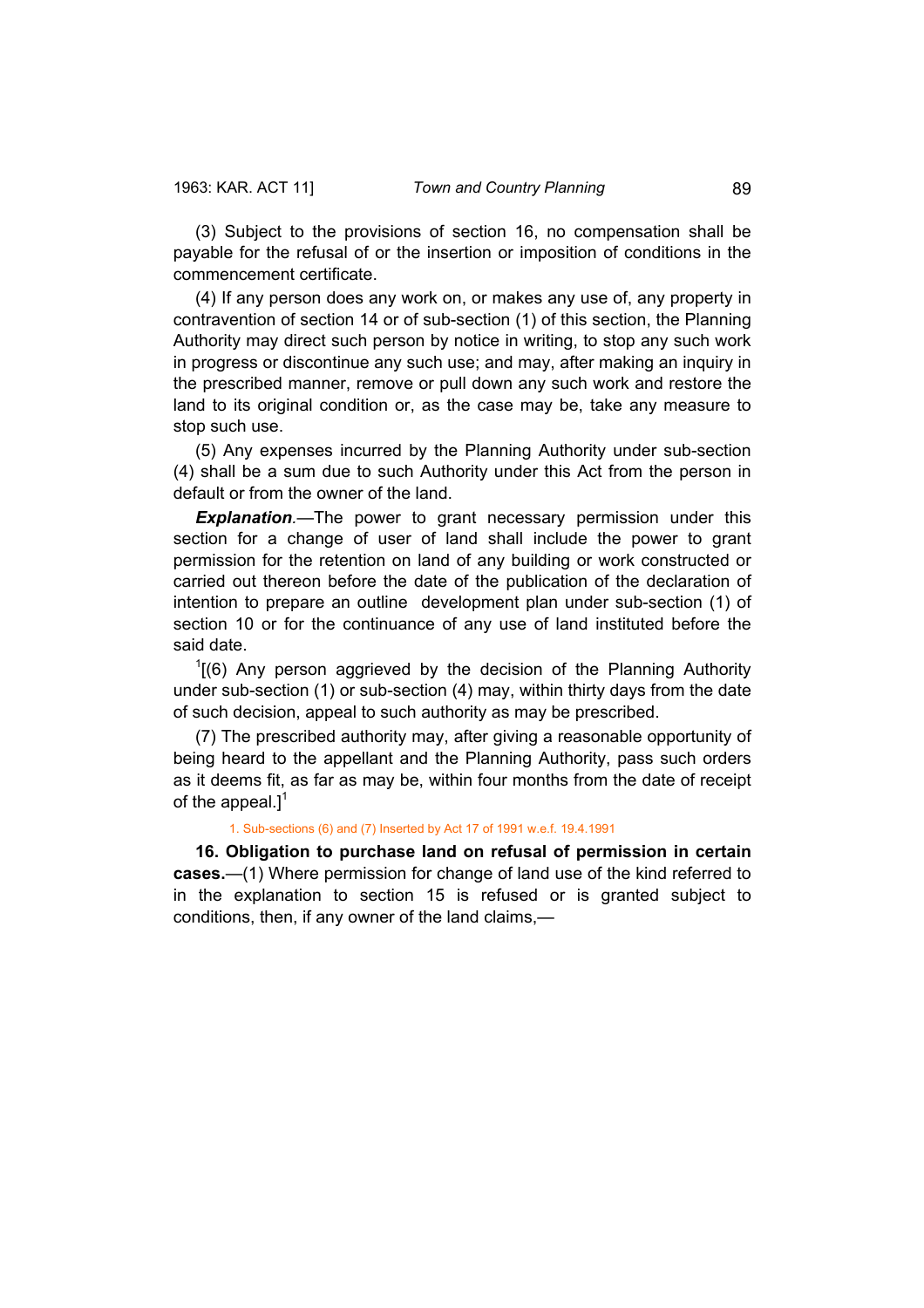- (*a*) that the land has become incapable of reasonable beneficial use in its existing state, or
- (*b*) in a case where permission for such use is granted subject to conditions, that the land cannot be rendered capable of reasonable beneficial use, by carrying out the conditions of the permission,

he may within the time and in the manner prescribed by regulations made by the Planning Authority, serve on the Planning Authority a notice (hereinafter referred to as a 'purchase notice'), requiring the Planning Authority to purchase his interest in the land in accordance with the provisions of this section.

(2) Where a purchase notice is served on a Planning Authority under this section, the Planning Authority shall forthwith transmit a copy of the notice to the State Government through the Director, and the State Government shall, if it is satisfied that the conditions specified in paragraph (*a*) or (*b*) of subsection (1), as the case may be, are fulfilled, confirm the notice, and thereupon, the Planning Authority shall be deemed to be authorised to acquire the interest of the owner compulsorily in accordance with the provisions of this Act, and to have served a notice to acquire in respect thereof on such date as the State Government may direct.

(3) If, within the period of six months from the date on which the purchase notice is served under this section, the State Government has not confirmed the notice, the notice shall be deemed to be confirmed at the expiration of that period, and the Planning Authority on which the notice was served shall be deemed to be authorised to acquire the interest of the owner compulsorily in accordance with the provisions of this Act at the expiration of the said period.

(4) The compulsory acquisition of the interest of the owner of a land under this section shall be deemed to be acquisition of land needed for a public purpose within the meaning of the Land Acquisition Act, 1894 (Central Act I of 1894).

**17. Sanction for sub-division of plot or lay-out of private street.**—(1) Every person who intends to sub-divide his plot or make or lay-out a private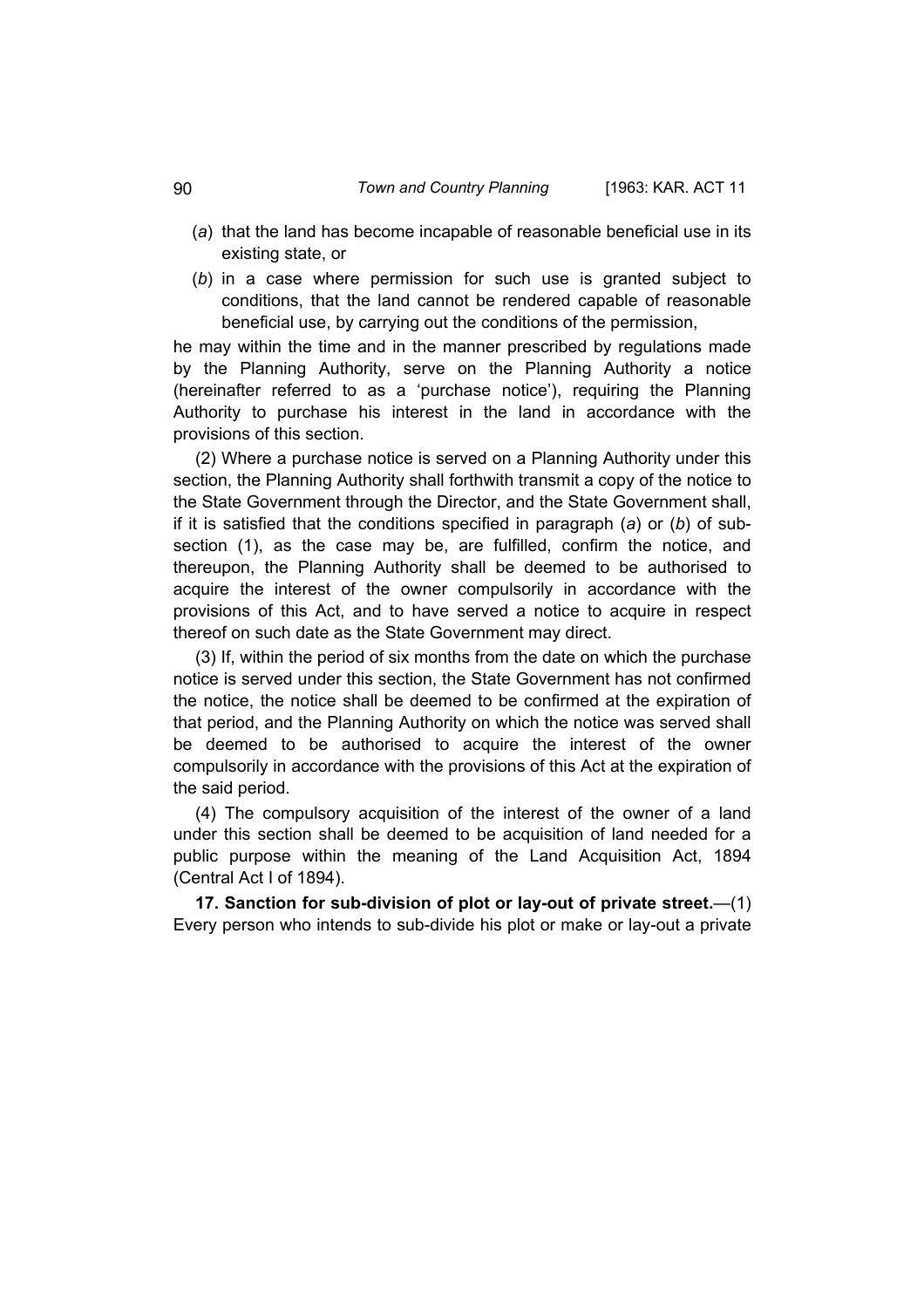street on or after the date of the publication of the declaration of intention to prepare the outline development plan under sub-section (1) of section 10, shall submit the lay-out plan together with the prescribed particulars to the Planning Authority for sanction.

(2) The Planning Authority may, within the prescribed period, sanction such plan either without modification or subject to such modifications and conditions as it considers expedient or may refuse to give sanction, if the Planning Authority is of opinion that such division or laying out is not in any way consistent with the proposals of the outline development plan.

(3) No compensation shall be payable for the refusal or the insertion, imposition or modification or conditions in the grant of sanction.

(4) If any person does any work in contravention of sub-section (1) or in contravention of the modifications and conditions of the sanction granted under sub-section (2) or despite refusal for the sanction under the said subsection (2), the Planning Authority may direct such person by notice in writing to stop any work in progress and after making an inquiry in the prescribed manner, remove or pull down any work or restore the land to its original condition.

(5) Any expenses incurred by the Planning Authority under sub-section (4) shall be a sum due to the Planning Authority under this Act from the person in default.

 $1(6)$  Any person aggrieved by the decision of the Planning Authority under sub-section (2) or sub-section (4) may, within thirty days from the date of such decision appeal to such authority as may be prescribed.

(7) The prescribed authority may after giving a reasonable opportunity of being heard to the appellant and the Planning Authority, pass such order as it deems fit, as far as may be, within four months from the date of receipt of the appeal.] $<sup>1</sup>$ </sup>

1. Sub-sections (6) and (7) Inserted by Act 17 of 1991 w.e.f. 19.4.1991

**18. Recovery of a fee in certain cases of permission for change in the use of land or building.-** <sup>1</sup> [(1) Where permission for change of land use or development of land or building is granted under section 14A or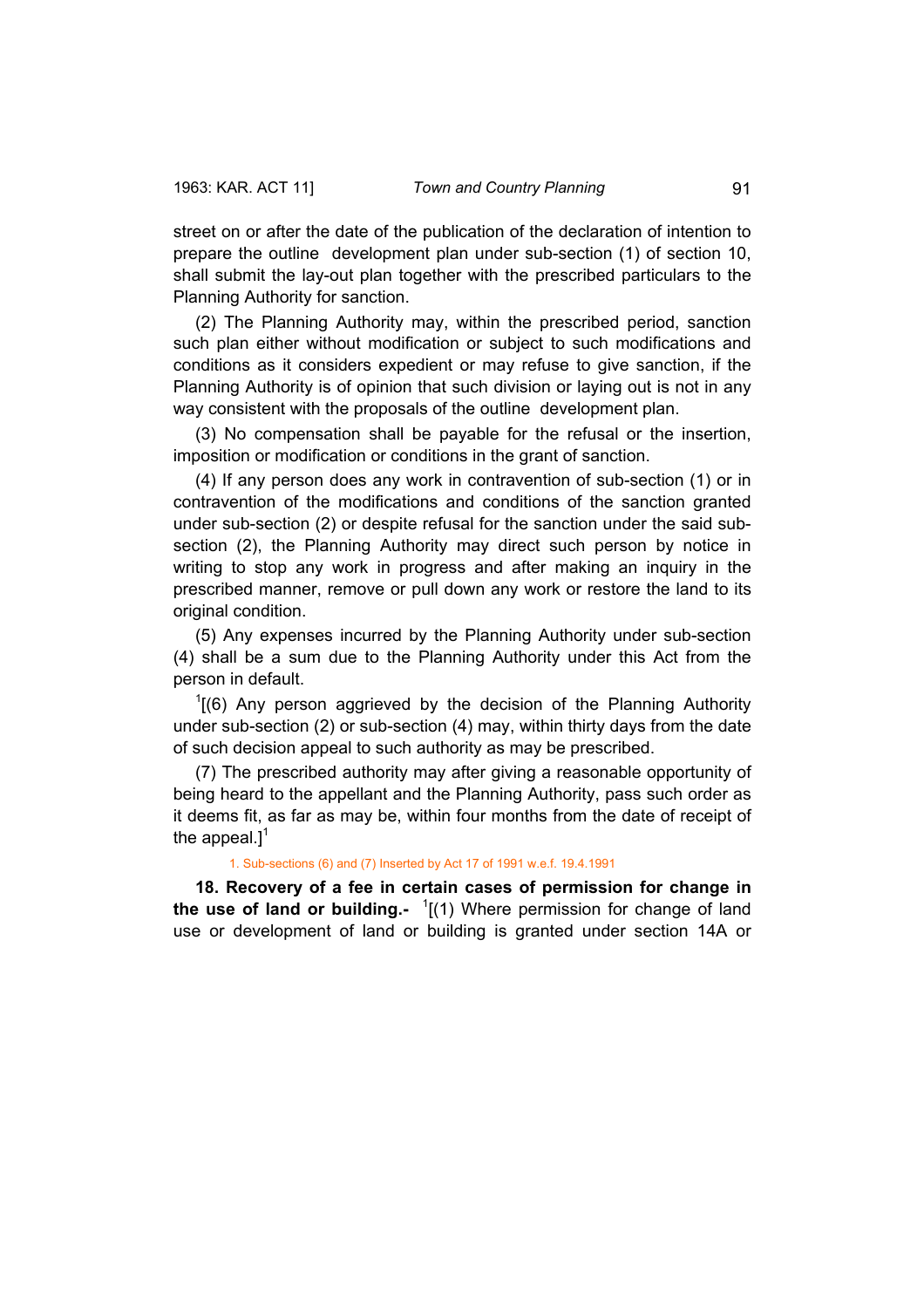section 14B or section 15 or section 17 and such change of land use or development is capable of yielding a better income to the owner, the Planning Authority may levy a prescribed fee not exceeding one-third of the estimated increase in the value of the land or building in the prescribed manner for permitting such change of land use or development of land or building $1^1$ 

### 1. Substituted by Act 23 of 2004 w.e.f. 03.06.2004.

 (2) Any person aggrieved by the levy of fee under sub-section (1), may within such period as may be prescribed, appeal to the District Court having jurisdiction on the ground that the change or development is not capable of yielding a better income to the owner. The decision of the District Court on such appeal shall be final.

 $1(3)$  The State Government may exempt any Board, Authority or body constituted by or under any law and owned or controlled by the State Government or Central Government or an infrastructure Project promoted or implemented by any Company or person and approved by the State Government or Central Government from the payment of fee specified under sub-section (1).

**Explanation:-** For the purpose of this section and section 18A "Infrastructure Project " means,-

(a) road, bridge, air port, port, inland water ways and inland ports, rail system or any other public facility of a similar nature as may be notified by the State Government from time to time;

(b) a highway project including housing or other activities being an integral part of that project;

(c) water supply project, irrigation project, sanitation and sewerage system."

(d) a tourism project with an investment of not less than Rupees one hundred crores as may be notified by the State Government from time to time $l^1$ 

1. Inserted by Act 23 of 2004 w.e.f. 3.06.2004**.**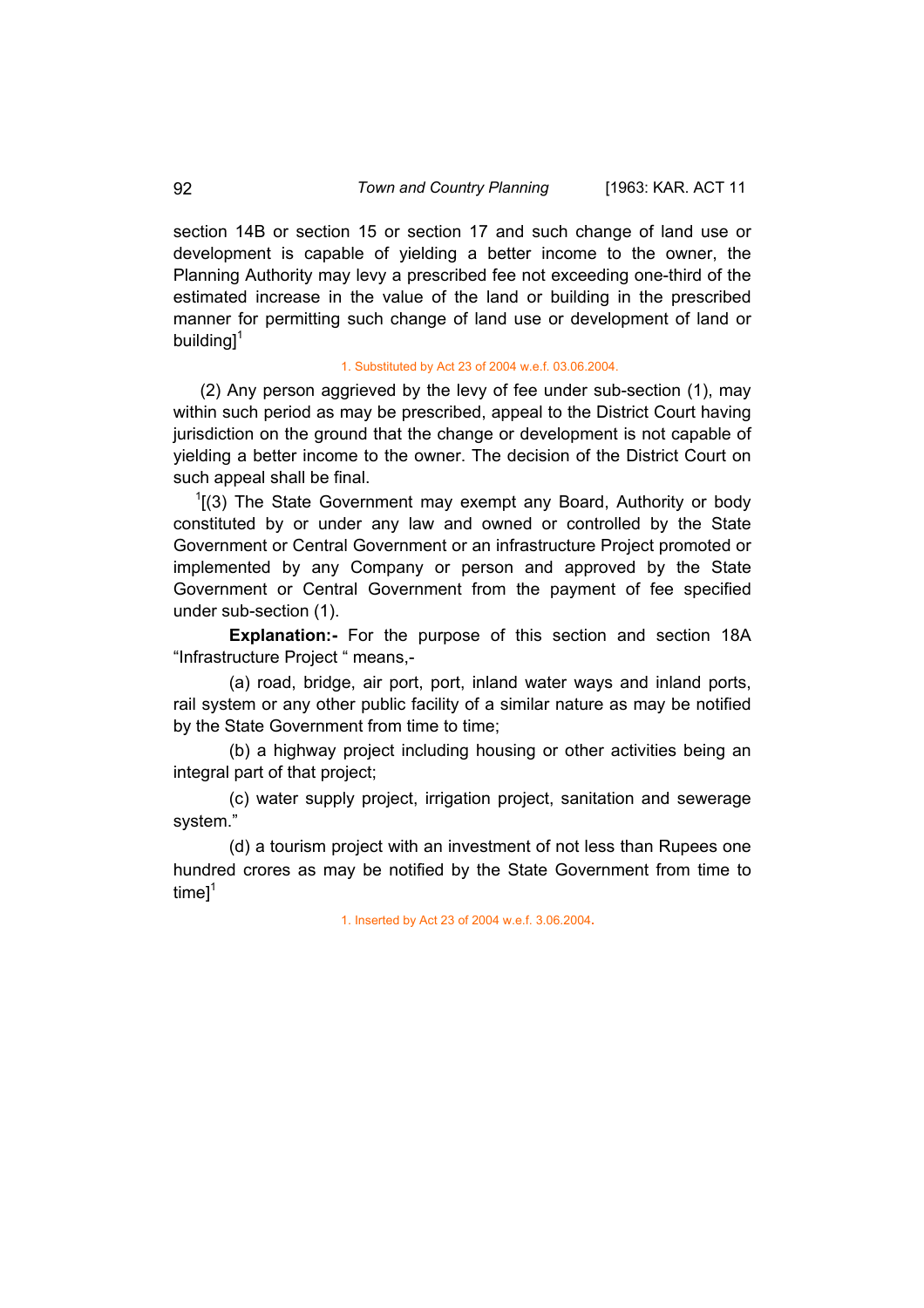**1 [18A. Levy and collection of cess and surcharge**.- (1) Notwithstanding anything contained in this Act, the Planning Authority may while granting permission for development of land or building levy and collect from the owner of such land or building:-

(i) a cess for the purpose of carrying out any water supply scheme;

(ii) a surcharge for the purpose of formation of ring road;

(iii) a cess for the purpose of improving slums; and

(iv) a surcharge for the purpose of establishing Mass Rapid Transport System. at such rates but all the above levies together not exceeding one-tenth of the market value of the land or building as may be prescribed.

(2) The cess and surcharge levied under sub-section (1) shall be assessed and

collected in such manner as may be prescribed.

(3) Any person aggrieved by the levy, assessment and collection of cess or surcharge munder this section may within thirty days from the date of the order appeal to the prescribed authority whose decision shall be final.

(4) The prescribed authority may after giving a reasonable opportunity of being heard to the appellant and the planning Authority pass such order as it deems fit.

(5) The State Government may exempt any Board Authority or Body constituted by or under any law and owned or controlled by the State Government or the Central Government or an infrastructure Projects promoted or implemented by any company or person and approved by the State Government or Central Government from the payment of cess or surcharge leviable under sub-section  $(1)$ ]<sup>1</sup>

1. Deemed to have been inserted by Act 23 of 2004 w.e.f. 19.10.1992.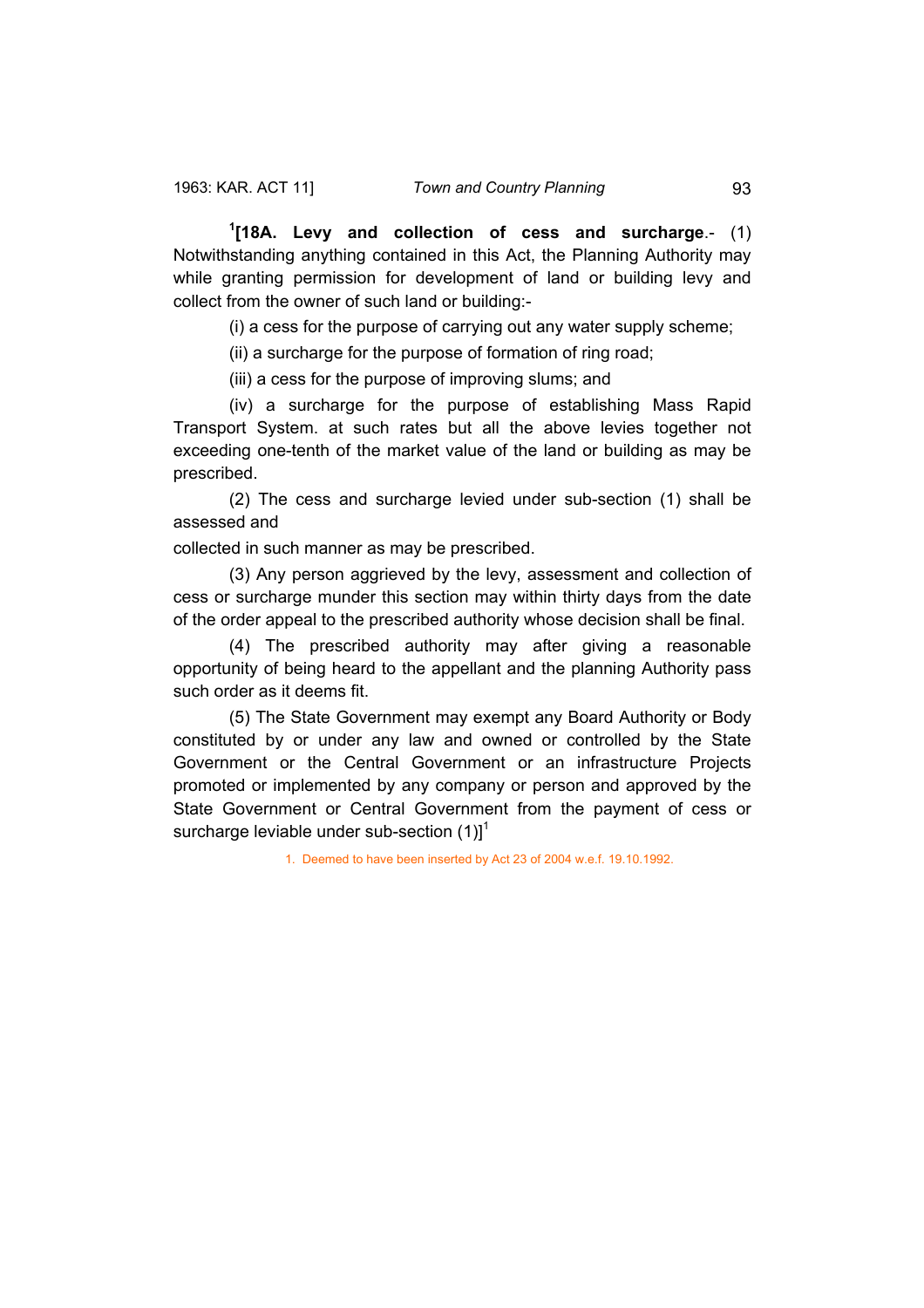# **CHAPTER IV**

# **1 [ENFORCEMENT OF MASTER PLAN] 1**

1. Substituted by Act 1 of 2005 w.e.f. 14.02.2005**.**

# **1 [19. xxx]<sup>1</sup>**

1. Omitted by Act 1 of 2005 w.e.f. 14.02.2005**.**

## **1 [20. xxx]<sup>1</sup>**

1. Omitted by Act 1 of 2005 w.e.f. 14.02.2005**.**

## **1 [21. xxx]<sup>1</sup>**

1. Omitted by Act 1 of 2005 w.e.f. 14.02.2005**.**

**1 [22. xxx]<sup>1</sup>**

1. Omitted by Act 1 of 2005 w.e.f. 14.02.2005**.**

**1 [23. xxx]<sup>1</sup>**

1. Omitted by Act 1 of 2005 w.e.f. 14.02.2005**.**

**1 [24. Enforcement of the Comprehensive Development Plan.-** The Provisions of sections 14, 14A, 15, 16, 17, 18 and 18A shall apply mutatismutandis to the enforcement of the Comprehensive Development Plan<sup>1</sup>

1. Substituted by Act 23 of 2004 w.e.f. 3.6.2004

# **1 [25. xxx]<sup>1</sup>**

1. Omitted by Act 1 of 2005 w.e.f. 14.02.2005**.**

## **CHAPTER V**

### **TOWN PLANNING SCHEMES**

**26. Making of town planning scheme and its contents.**—(1) Subject to the provisions of this Act, a Planning Authority, for the purpose of implementing the proposals in the <sup>1</sup>[Master Plan published under subsection (4) of section 13]<sup>1</sup>, may make one or more town planning schemes for the area within its jurisdiction or any part thereof.

#### 1. Substituted by Act 1 of 2005 w.e.f. 14.02.2005**.**

(2) Such town planning scheme may make provisions for any of the following matters namely:—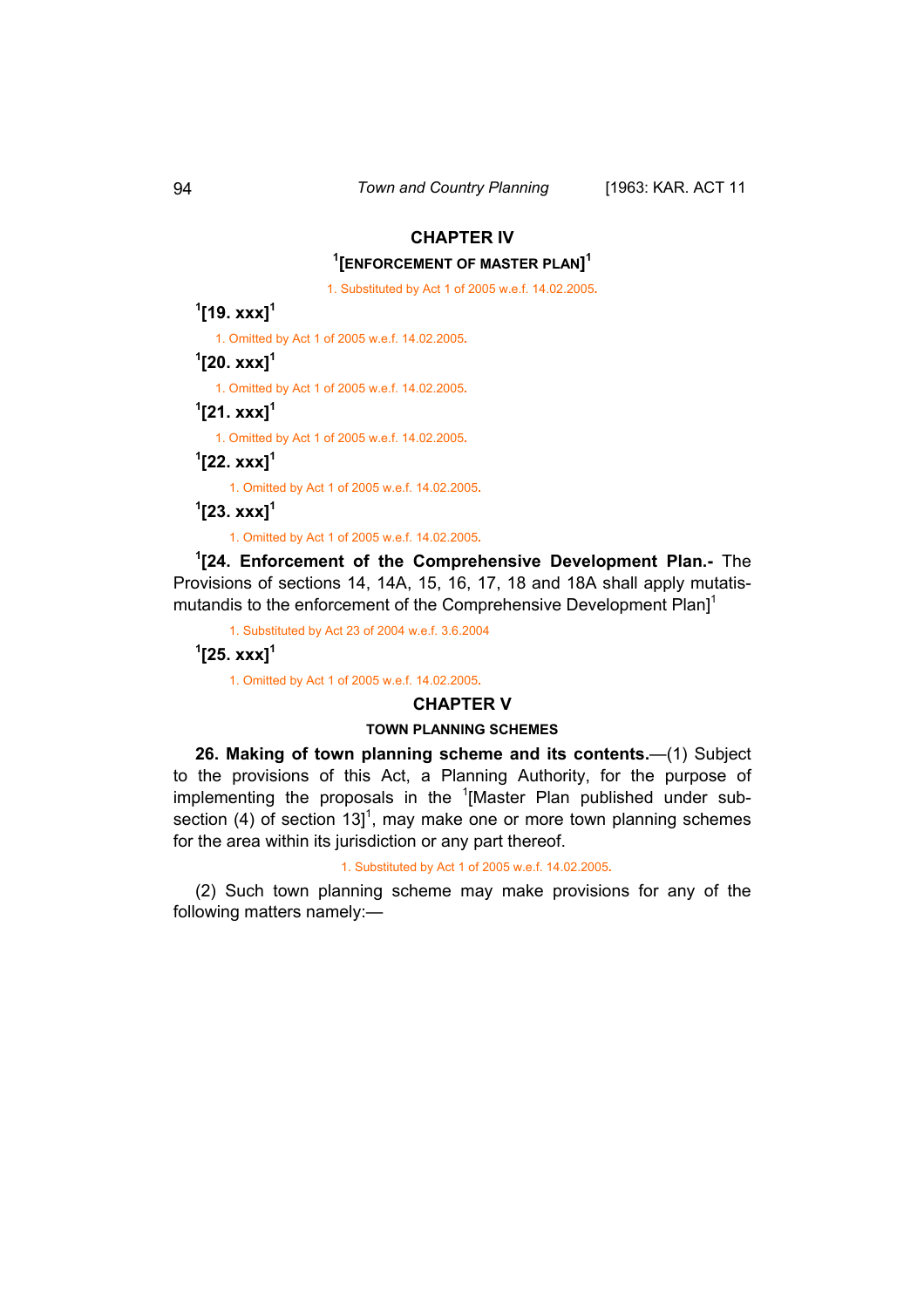- (*a*) the laying out or re-laying out of land, either vacant or already built upon;
- (*b*) the filling up or reclamation of low-lying, swamp or unhealthy areas or levelling up of land;
- (*c*) lay-out of new streets or roads; construction, diversion, extension, alteration, improvement and stopping up of streets, roads and communications;
- (*d*) the construction, alteration and removal of buildings, bridges and other structures;
- (*e*) the allotment or reservation of land for roads, open spaces, gardens, recreation grounds, schools, markets, green belts and dairies, transport facilities and public purposes of all kinds;
- (*f*) drainage inclusive of sewerage, surface or sub-soil drainage and sewage disposal;
- (*g*) lighting;
- (*h*) water supply;
- (*i*) the preservation of objects of historical or national interest or natural beauty and of buildings actually used for religious purposes;
- (*j*) the imposition of conditions and restrictions in regard to the open space to be maintained about buildings, the percentage of building area for a plot, the number, size, height and character of buildings allowed in specified areas, the purposes to which buildings or specified areas may or may not be appropriated, the sub-division of plots, the discontinuance of objectionable users of land in any area in reasonable periods, parking space and loading and unloading space for any building and the sizes of projections and advertisement signs;
- (*k*) the suspension, so far as may be necessary for the proper carrying out of the scheme, of any rule, bye-law, regulation, notification or order, made or issued under any Act of the State Legislature or any of the Acts which the State Legislature is competent to amend;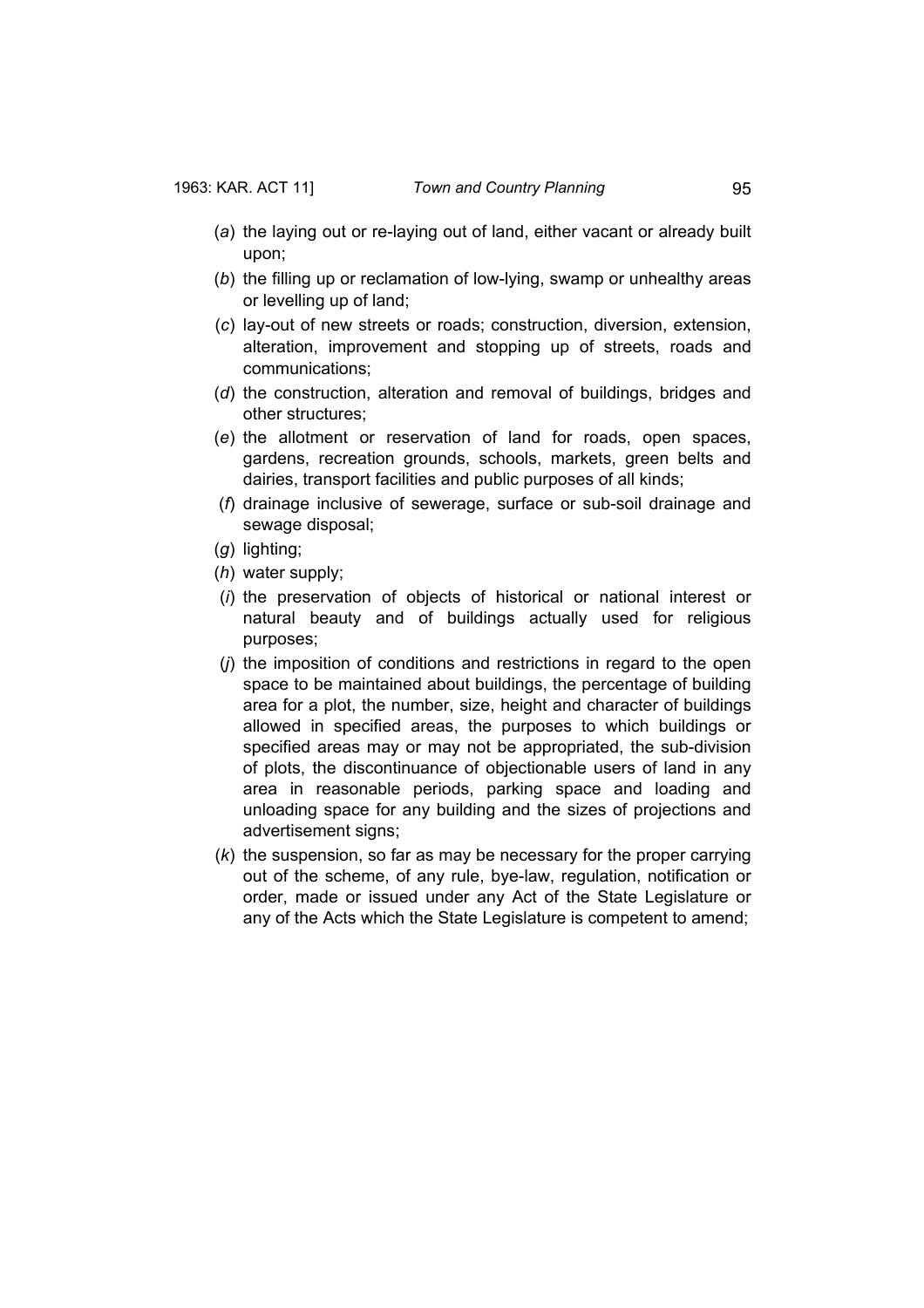(*l*) such other matter not inconsistent with the objects of this Act as may be prescribed.

**27. Right of entry.**—For the purpose of making or execution of any town planning scheme, any person authorised by the Planning Authority or any public servant or person duly appointed or authorised under this Act, may, after giving such notice as may be prescribed to the owner, occupier or other person interested in any land, enter upon, survey and mark out such land and do all acts necessary for such purpose.

**28. Land in respect of which a town planning scheme may be made.**—(1) A town planning scheme may be made in accordance with the provisions of this Act in respect of any land which is,—

- (i) in course of development,
- (ii) likely to be used for building purposes, and
- (iii) already built upon.

(2) The expression "land likely to be used for building purposes" shall include any land likely to be used as, or for the purpose of providing open spaces, roads, streets, parks, pleasure or recreation grounds, parking spaces or for the purpose of executing any work upon or under the land incidental to a town planning scheme, whether in the nature of a building work or not.

**29. Declaration of intention to make a scheme.**—(1) A Planning Authority having jurisdiction over any such land as is referred to in section 28 or over any such area as is referred to in section 26, may by resolution declare its intention to make a town planning scheme in respect of the whole or any part of such land or such area.

(2) Within twenty-one days from the date of such declaration (hereinafter referred to as the declaration of intention to make a scheme), the Planning Authority shall publish it in the prescribed manner and shall despatch a copy thereof to the State Government through the Director.

(3) The Planning Authority shall send a plan showing the area which it proposes to include in the town planning scheme to the State Government through the Director.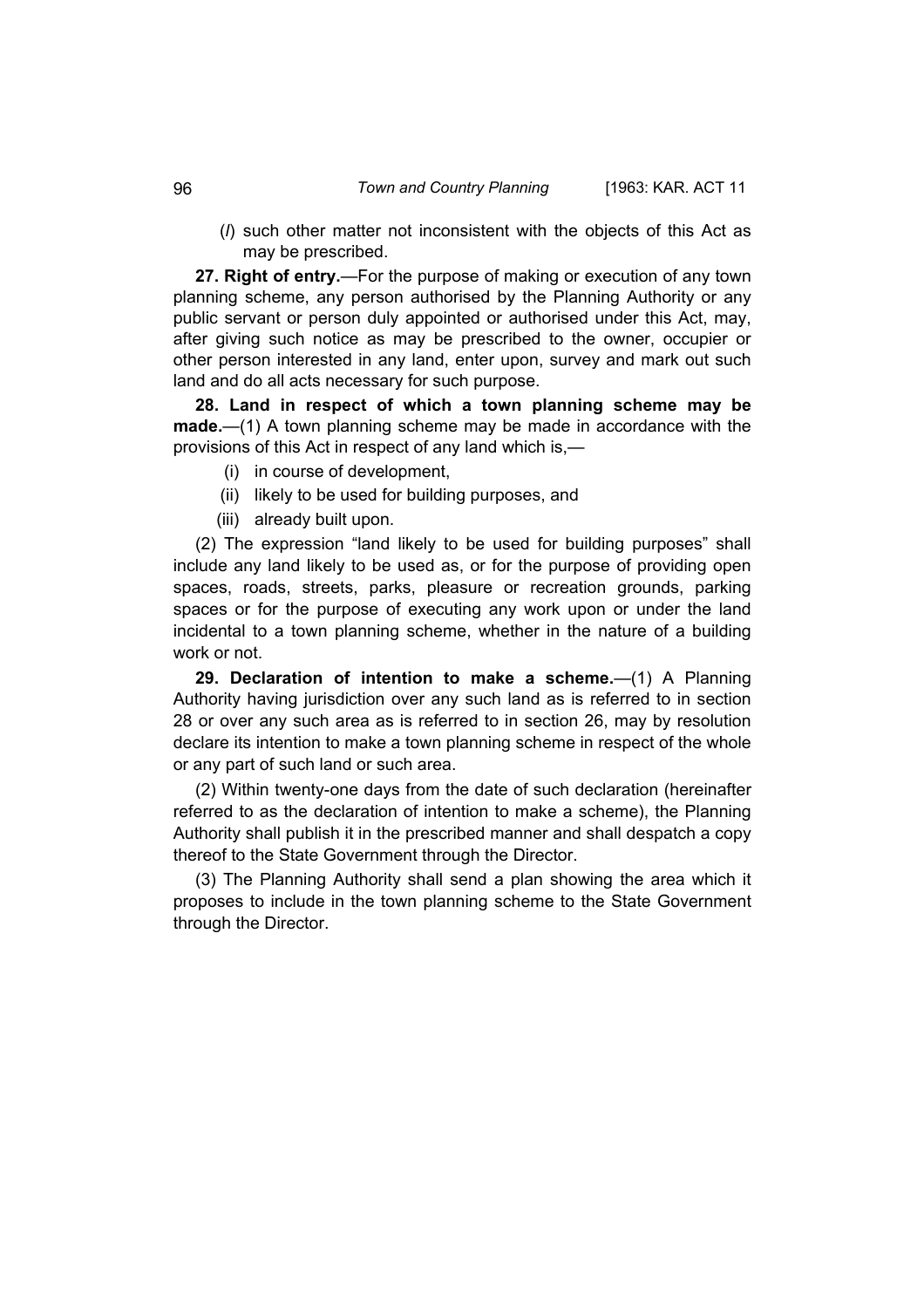(4) A copy of the plan shall be open to inspection by the public at the office of the Planning Authority.

**30. Making and publication of draft scheme.**—(1) Within twelve months from the date of declaration of intention to make a scheme under section 29, the Planning Authority shall make in consultation with the Director, a draft scheme for the area in respect of which the declaration has been made and publish the same in the prescribed manner:

Provided that on application by the Planning Authority in that behalf, the State Government may from time to time, by notification extend the aforesaid period by such period as may be specified not exceeding six months.

(2) If the draft scheme is not made and published by the Planning Authority within the period specified or within the period so extended under sub-section (1), the State Government or an officer authorised by the State Government in this behalf may make and publish in the prescribed manner a draft scheme for the area in respect of which the declaration of intention to make a scheme has been made by the Planning Authority within a further period of nine months from the date of the expiry of the extended period.

(3) If such publication is not made by the State Government within the further period specified in sub-section (2), the declaration of intention to make a scheme shall lapse, and until a period of three years has elapsed from the date of such declaration, it shall not be competent to the Planning Authority to declare its intention to make any town planning scheme for the same area or for any part of it.

**31. Power of State Government to require Planning Authority to make a scheme.**—(1) Notwithstanding anything contained in sections 29 and 30, the State Government may, in respect of any Planning Authority after making such inquiry as it deems necessary by notification, require the Planning Authority to make and publish in the prescribed manner and submit for its sanction through Director a draft scheme in respect of any land in regard to which a town planning scheme may be made under section 28.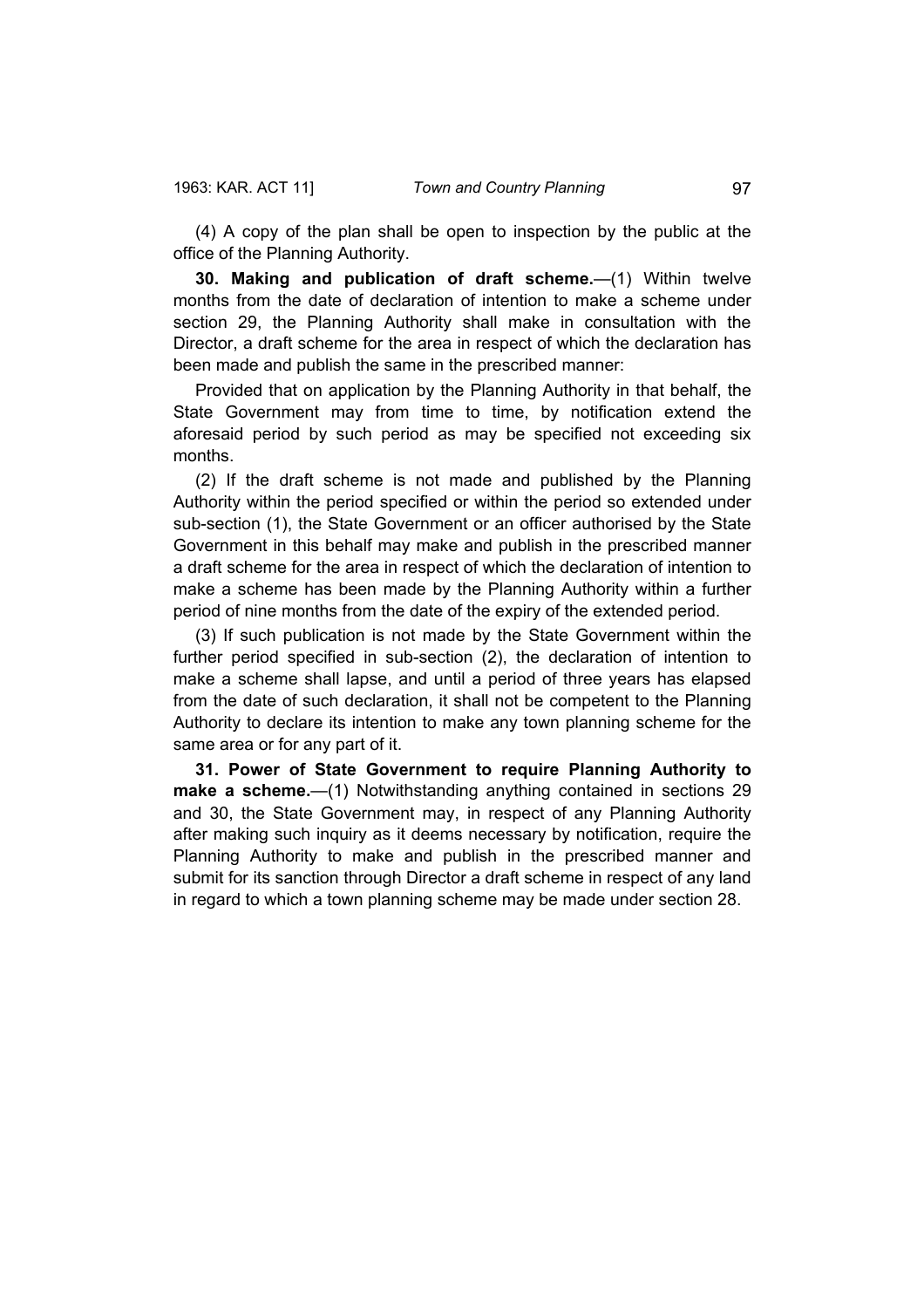(2) For the purpose of this Act and the rules made thereunder, the requisition under sub-section (1) by the State Government shall be deemed to be the declaration of intention to make a scheme under section 29.

**32. Contents of draft scheme.**—The draft scheme shall contain the following particulars, namely:—

(*a*) the area, ownership and tenure of each original plot, the land allotted or reserved under clause (*e*) of sub-section (2) of section 26 with a general indication of the uses to which such land is to be put and the terms and conditions subject to which such land is to be put to such uses;

(*b*) the extent to which it is proposed to alter the boundaries of original plots;

(*c*) an estimate of the net cost of the scheme to be borne by the Planning Authority;

(*d*) a full description of all the details of the scheme under such clauses of sub-section (2) of section 26 as may be applicable;

(*e*) the laying out or re-laying out of land either vacant or already built upon;

(*f*) the filling up or reclamation of low-lying swamp or unhealthy areas, or levelling up of land; and

(*g*) any other prescribed particulars.

**33. Reconstituted plot.**—(1) In the draft scheme the size and shape of every reconstituted plot shall be determined, so far as may be, to render it suitable for building purposes and where the plot is already built upon, to ensure that the building as far as possible complies with the provisions of the scheme as regards open spaces.

(2) For the purpose of sub-section (1) the draft scheme may contain proposals,-

- (*a*) to form a reconstituted plot by the alteration of the boundaries of an original plot;
- (*b*) to form a reconstituted plot by the transfer, wholly or partly, of the adjoining lands;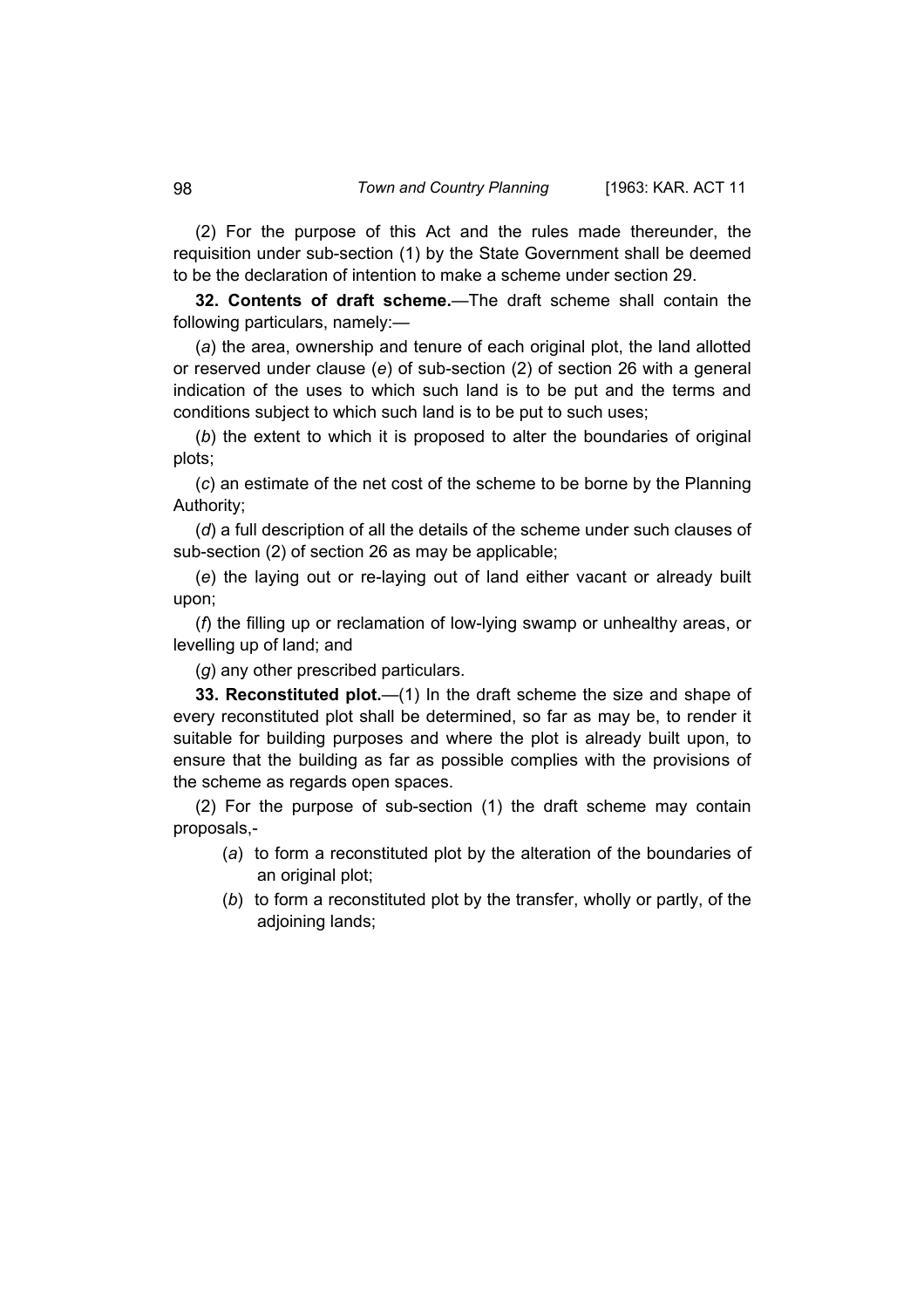- (*c*) to provide that the consent of the owners that two or more original plots each of which is held in ownership in severalty or in joint ownership, shall hereafter with, or without alteration of boundaries, be held in ownership in common as reconstituted plot;
- (*d*) to allot a plot to any owner dispossessed of the land in furtherance of the scheme; and
- (*e*) to transfer the ownership of a plot from one person to another.

**34. Consideration of objections and sanction of draft scheme.**—(1) If, within one month from the date of publication of the draft scheme under sub-section (1) or sub-section (2) of section 30, as the case may be, any person affected by such scheme communicates in writing to the Planning Authority any objection relating to such scheme, the Planning Authority shall consider such objection and may, at any time before submitting the draft scheme to the State Government, as hereinafter provided, modify such scheme in such manner as it thinks fit.

(2) The Planning Authority shall, within four months from the date of its publication under sub-section (1) or sub-section (2) of section 30, submit the draft scheme with any modifications which it may have made therein together with the objections which may have been communicated to it, to the State Government through the Director and shall at the same time apply for its sanction.

(3) After receiving such application and after making such inquiry as it may think fit, the State Government, in consultation with the Director, may by notification, within six months from the date of its submission, either sanction such scheme with or without modifications and subject to such conditions as it may think fit to impose, or refuse to give sanction.

(4) If the State Government sanctions such scheme, it shall in such notification state at what place and time the draft scheme so sanctioned shall be open to the inspection of the public.

**35. Restrictions after declaration to make a scheme.**—(1) On or after the date on which the Planning Authority's declaration of intention to make a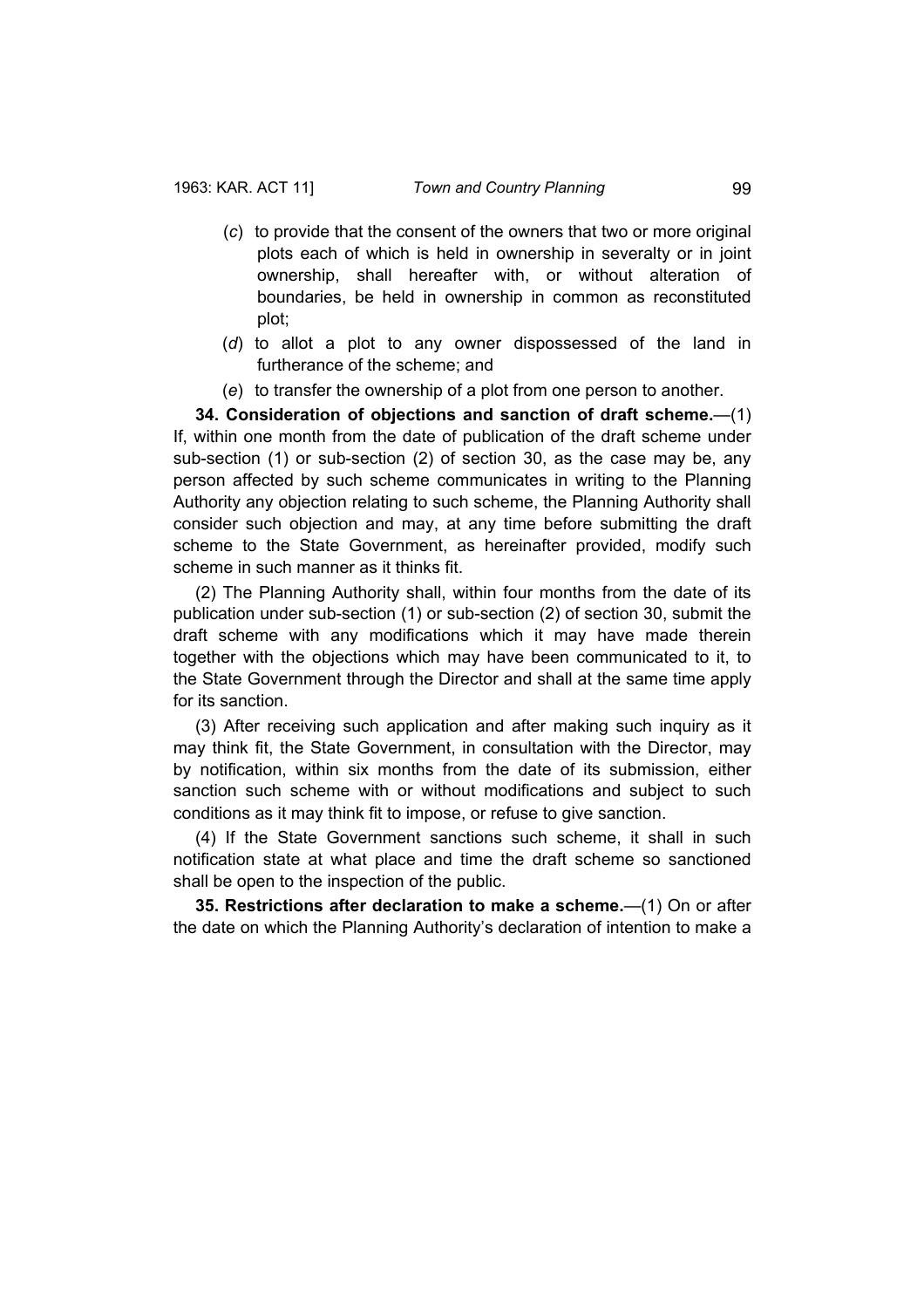scheme under section 29 or the notification issued by the State Government under section 31 is published,—

 (*a*) no person shall within the area included in the scheme erect or proceed with any building work or remove, pull down, alter, make additions to, or make any substantial repair to any building, part of a building, a compound wall or any drainage work or remove any earth, stone or material, or sub-divide any land or change the user of any land or building unless such person has applied for and obtained necessary permission which shall be contained in a commencement certificate granted by the Planning Authority in the form prescribed;

 (*b*) the Planning Authority on receipt of such application shall at once furnish the applicant with a written acknowledgment of its receipt and may, after inquiry and in consultation with the Director, either grant or refuse such certificate or grant it subject to such conditions as the Planning Authority may, with the previous approval of the Director, think fit to impose if the Planning Authority communicates no decision to the applicant within three months from the date of such acknowledgment, the applicant shall be deemed to have been granted such certificate;

 (*c*) if any person contravenes the provisions contained in clause (*a*) or clause (*b*), the Planning Authority may direct such person by notice in writing to stop any work in progress, and after making inquiry in the prescribed manner, remove, pull down, or alter any building or other work or restore the land in respect of which such contravention is made to its original condition:

 (*d*) any expenses incurred by the Planning Authority under clause (*c*) shall be a sum due to such authority under this Act from the person in default or the owner of the plot.

(2) No person shall be entitled to compensation in respect of any damage, loss or injury resulting from any action taken by the Planning Authority under sub-section (1) except in respect of a building or work begun or a contract entered into before the date on which the Planning Authority published a declaration of intention to make a scheme under section 29 or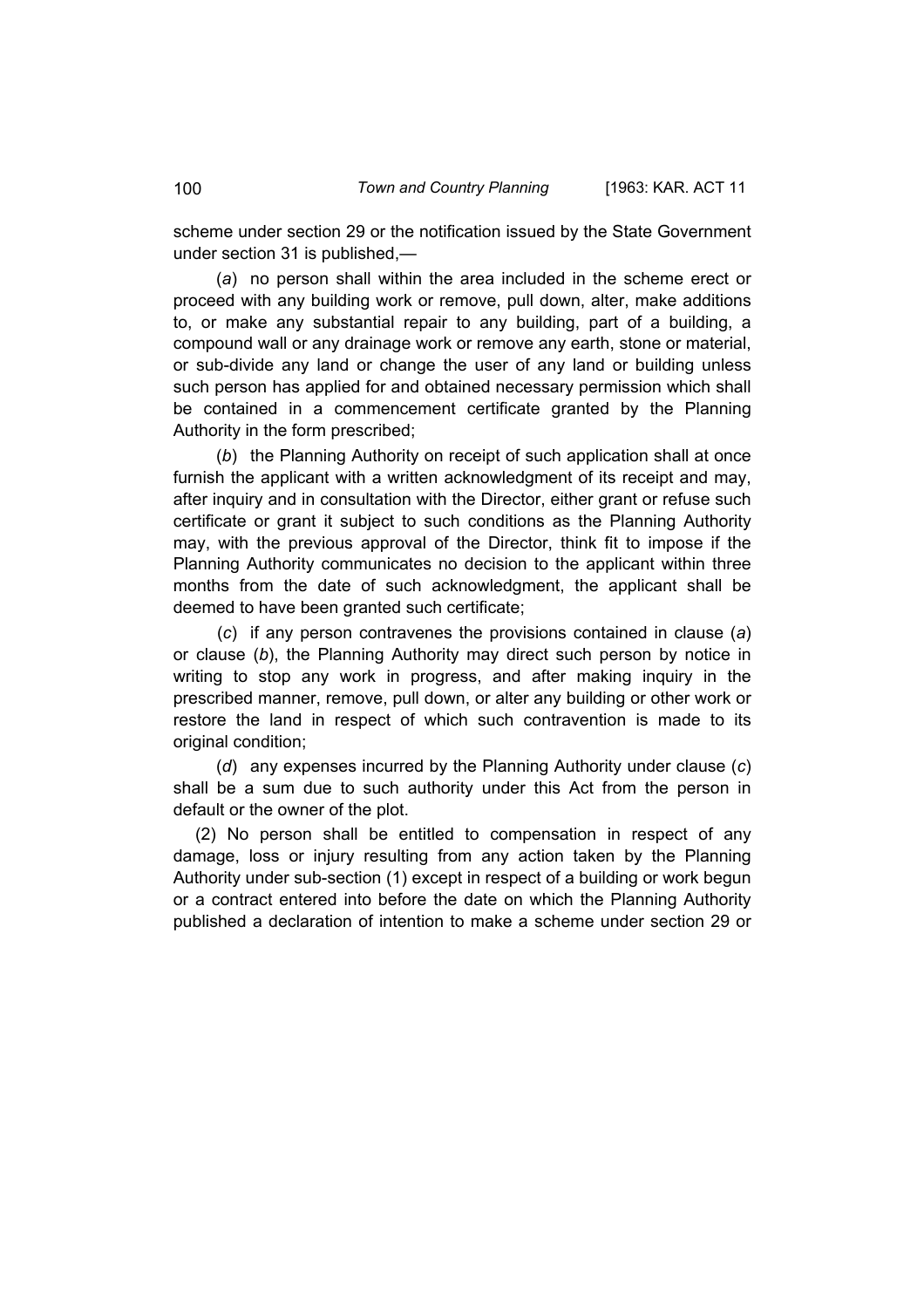the State Government published a notification under section 31 and only in so far as such building or work has proceeded at the time of the publication of such declaration or notification:

Provided that such claim to compensation in the excepted cases shall be subject to the conditions of any agreement entered into between such person and the Planning Authority.

(3) Where under clause (*j*) of sub-section (2) of section 26 or under a draft scheme under section 32,—

 (*a*) the purpose to which any plot of land may not be used has been specified, such plot of land shall, within such period of not less than one year as may be specified in the final scheme, cease to be used for such purpose and shall be used only for the purposes specified in the Scheme;

 (*b*) the purpose to which any existing building may not be used has been specified, such building shall, within such period of not less than three years as may be specified in the scheme, cease to be used for the purpose other than the purpose specified in the scheme;

 (*c*) the purpose to which any plot of land with existing buildings may not be used has been specified in the scheme and the existence of such buildings is inconsistent with the provisions of the scheme, such buildings shall, within such period of not less than ten years as may be specified in the scheme cease to exist:

Provided that such period shall not be less than the reasonable life of the building;

No compensation shall be payable for any plot of land or building adversely affected by the making of town planning scheme.

(4) Any person aggrieved by the decision of the Planning Authority under this section may, within sixty days from the date of the decision, appeal to the prescribed authority or if no authority has been prescribed, to the State Government and the order of such prescribed authority or State Government in appeal shall be final.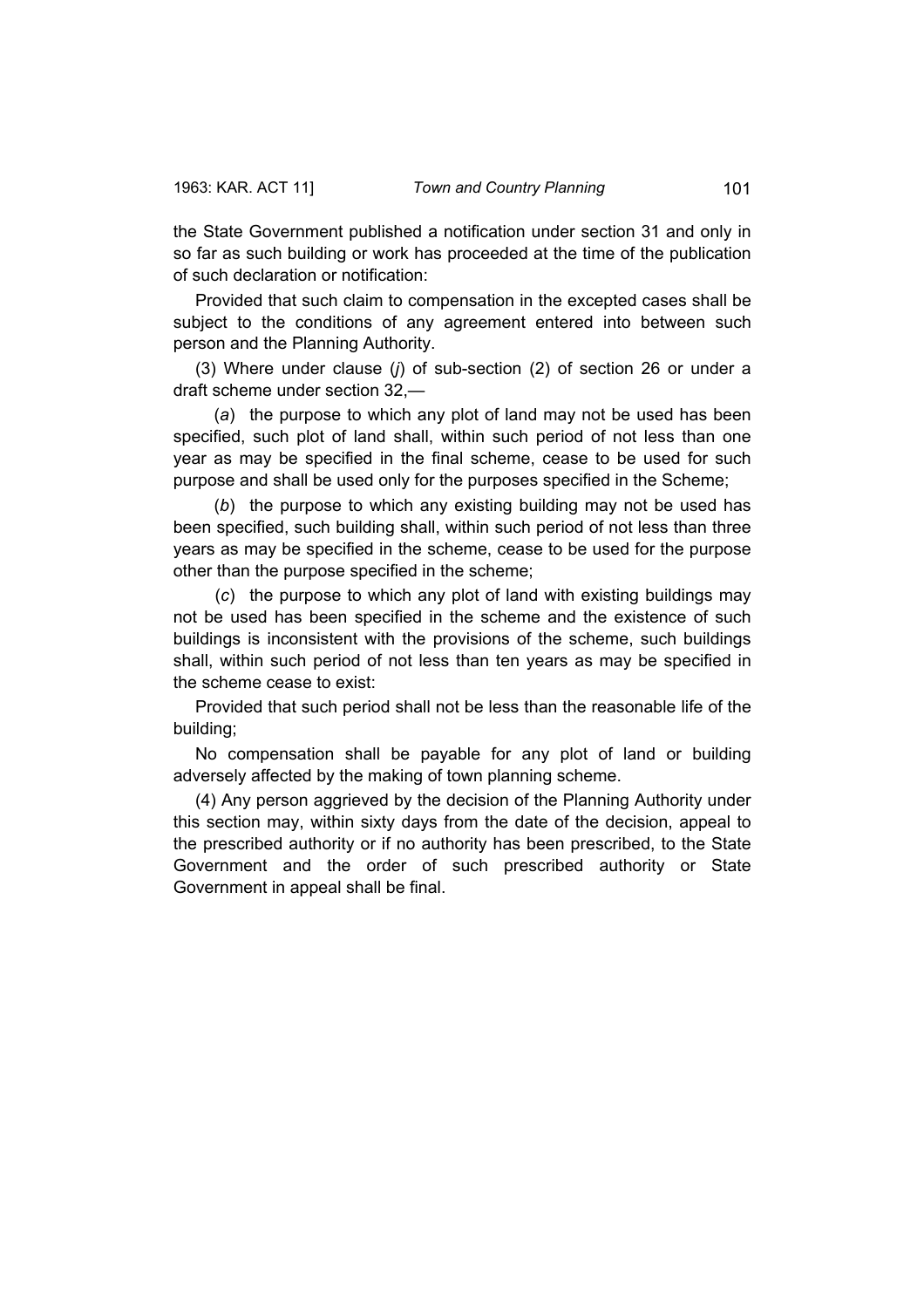(5) The restrictions imposed by sub-sections (1) and (2) shall cease to operate in the event of the State Government refusing to sanction the draft scheme or the final scheme.

**36. Power of the State Government to suspend rule, bye-law, etc.**— (1) When a Planning Authority has published a declaration of intention to make a scheme under section 29 or the State Government has published a notification under section 31, the State Government may, by notification, suspend to such extent only as may be necessary, for the proper carrying out of the scheme, any rule, bye-law, regulation, notification or order made or issued under any Act of the State Legislature or any of the Acts which the State Legislature is competent to amend.

(2) Any order issued under sub-section (1) shall cease to operate in the event of the State Government refusing to sanction the final scheme or in the event of the coming into force of the final scheme.

### **CHAPTER VI**

### **TOWN PLANNING OFFICER AND HIS DUTIES**

**37. Appointment of Town Planning Officer.**—(1) Within one month from the date of the publication of the notification sanctioning a draft scheme under sub-section (3) of section 34, the State Government shall appoint a person with prescribed qualifications as Town Planning Officer whose duties shall be as hereinafter provided.

(2) The State Government shall provide such establishment as it thinks necessary to assist the Town Planning Officer in the discharge of his duties.

(3) The Town Planning Officer appointed under sub-section (1) shall be subordinate to the Director and shall perform his duties under this Act, subject to the general control and supervision of the Director.

(4) When a person appointed as Town Planning Officer under subsection (1) ceases to hold the office and another person is appointed in his place, any proceedings pending before such officer immediately before the date he ceases to hold the office, shall be continued and disposed of by the new Town Planning Officer appointed in his place.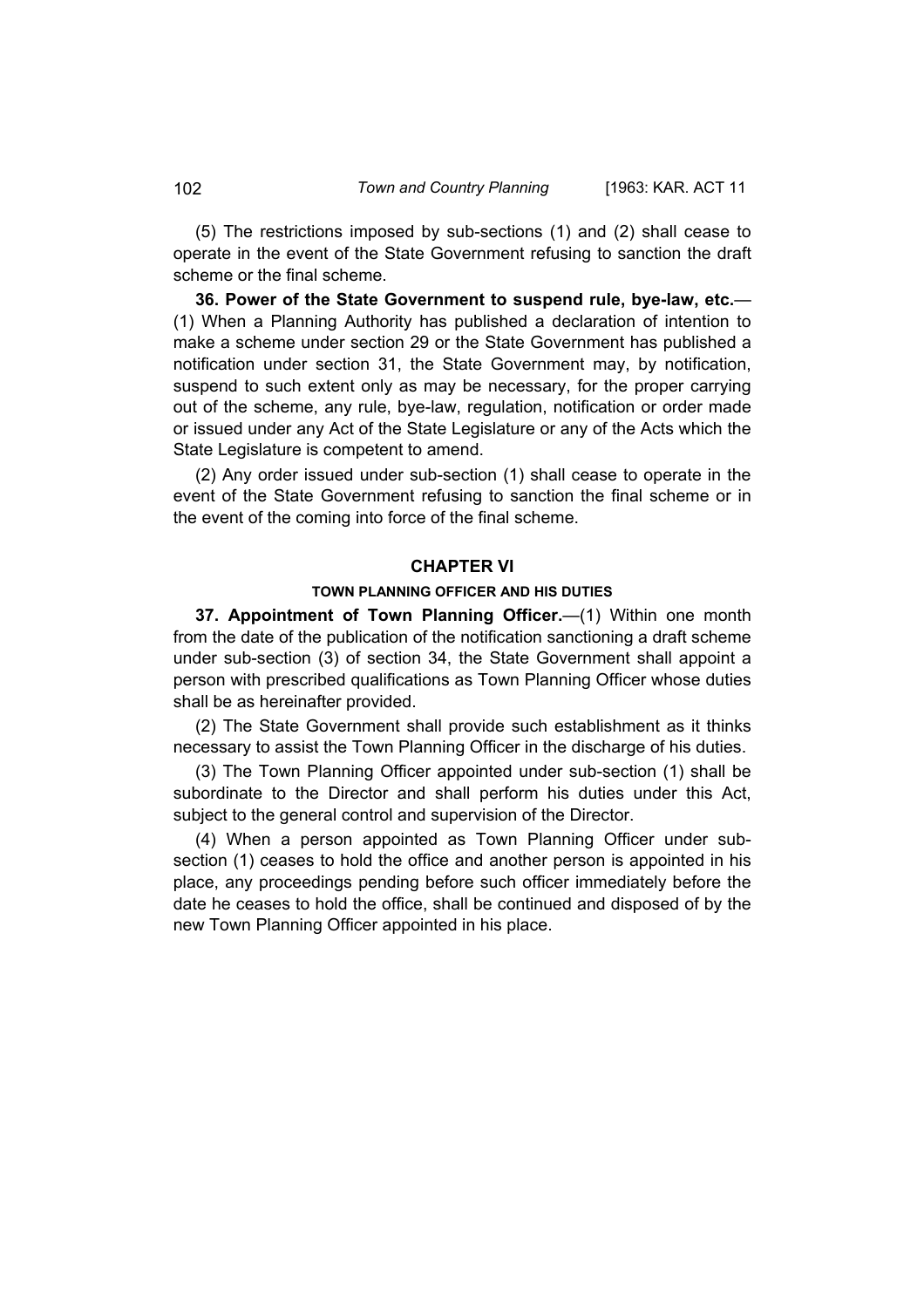**38. Duties of the Town Planning Officer.**—(1) Subject to the provisions of sub-section (3) of section 37, the Town Planning Officer shall in accordance with the provisions of this Act and the rules made thereunder,-

 (*a*) define and demarcate the areas allotted to, or reserved, for a public purpose or purpose of the Planning Authority and the reconstituted plots;

 (*b*) determine in the case in which a reconstituted plot is to be allotted to persons in ownership in common, the shares of such persons;

 (*c*) fix the difference between the total of the values of the original plots and the total of the values of the plots included in the final scheme;

 (*d*) determine whether the areas used, alloted or reserved for a public purpose or purpose of the Planning Authority are beneficial wholly or partly to the owners or residents within the area of the scheme;

 (*e*) estimate the portion of the sums payable as compensation on each plot used, allotted or reserved for a public purpose or purpose of the Planning Authority which is beneficial partly to the owners or residents within the area of the scheme and partly to the general public, which shall be included in the costs of the scheme;

 (*f*) calculate the contribution to be levied on each plot used, allotted or reserved for a public purpose or purpose of the Planning Authority which is beneficial partly to the owners or residents within the area of the scheme and partly to the general public;

 (*g*) determine the amount of exemption, if any, from the payment of the contribution, that may be granted in respect of plots exclusively occupied for religious or charitable purposes;

 (*h*) estimate the increment to accrue in respect of each plot included in the final scheme;

 (*i*) calculate the proportion in which the increment of the plots included in the final scheme shall be liable to contribution to the costs of the scheme;

 (*j*) calculate the contribution to be levied on each plot included in the final scheme;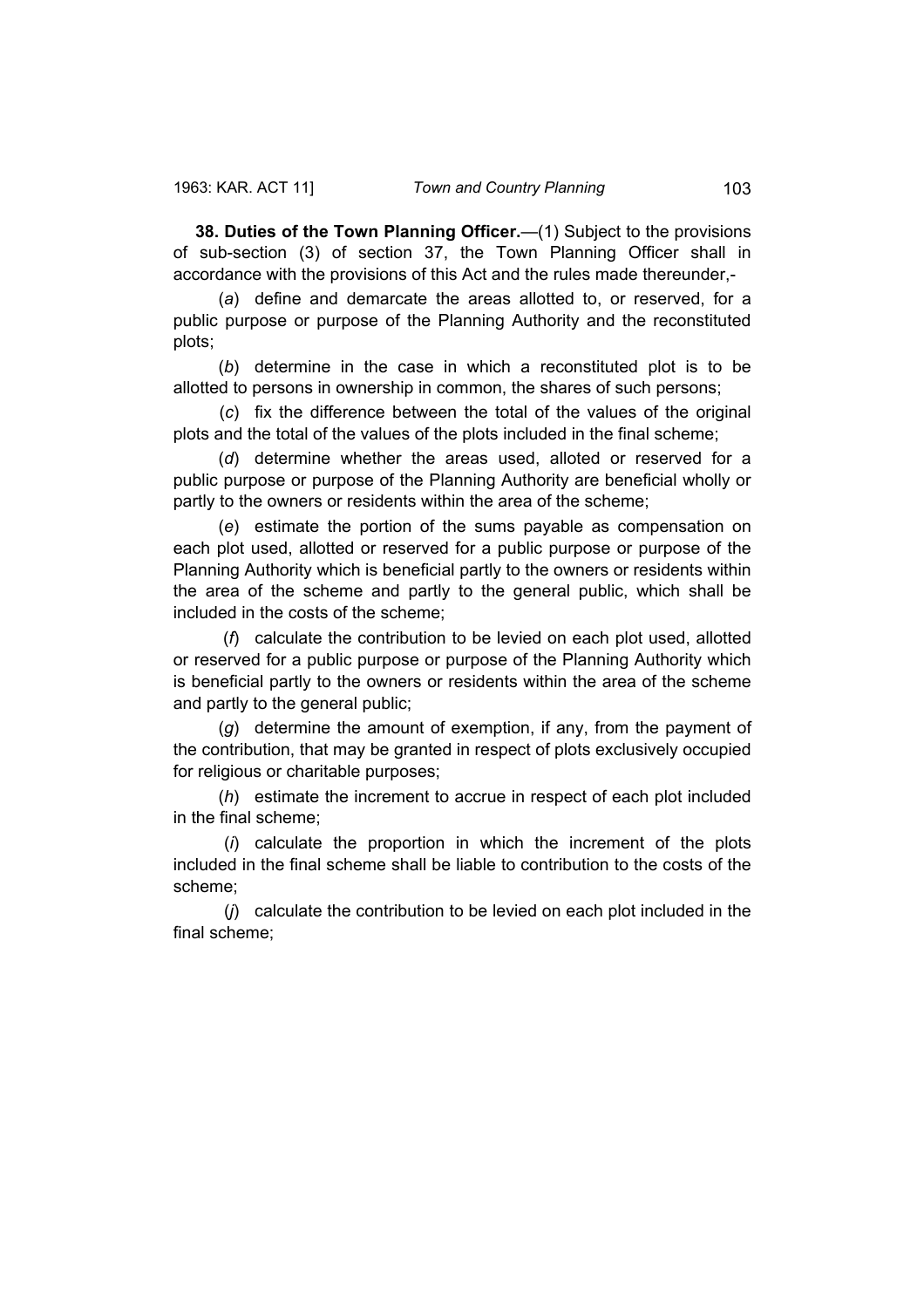(*k*) determine, as the case may be, the amount to be deducted from or added to the contribution leviable from a person;

 (*l*) provide for the total or partial transfer of any right in an original plot to a reconstituted plot or provide for the extinction of a right in the original plot;

 (*m*) estimate in reference to claims made before him, the compensation to be paid to the owner of any property for rights injuriously affected by the making of a Town Planning scheme;

 (*n*) draw in the prescribed form the final scheme in accordance with the draft scheme sanctioned by the State Government under section 34:

Provided that he may make variation from the sanctioned draft scheme, subject to the condition that any variation estimated by him to involve an increase of ten percentum in the costs of the scheme or rupees one lakh, whichever is lower, shall require the sanction of the State Government:

Provided further that the Town Planning Officer shall make no substantial variation without the consent of the Planning Authority and without hearing any objections which may be raised by the owners concerned.

(2) If there is any difference of opinion between the Town Planning Officer and the Planning Authority whether variation made by the Town Planning Officer is substantial or not, the matter shall be referred by the Planning Authority to the State Government through the Director and the decision of the State Government shall be final and conclusive.

(3) The Town Planning Officer appointed for any draft scheme shall decide all matters referred to in sub-section (1) within a period of twelve months from the date of his appointment:

Provided that the State Government may, from time to time by order in writing, extend the said period by such further period as may be specified in the order.

**39. Certain decisions of the Town Planning Officer to be final subject to an appeal to the Director.**—From every decision of the Town Planning Officer, in matters not arising out of clauses (*e*), (*f*), (*h*), (*i*), (*j*) and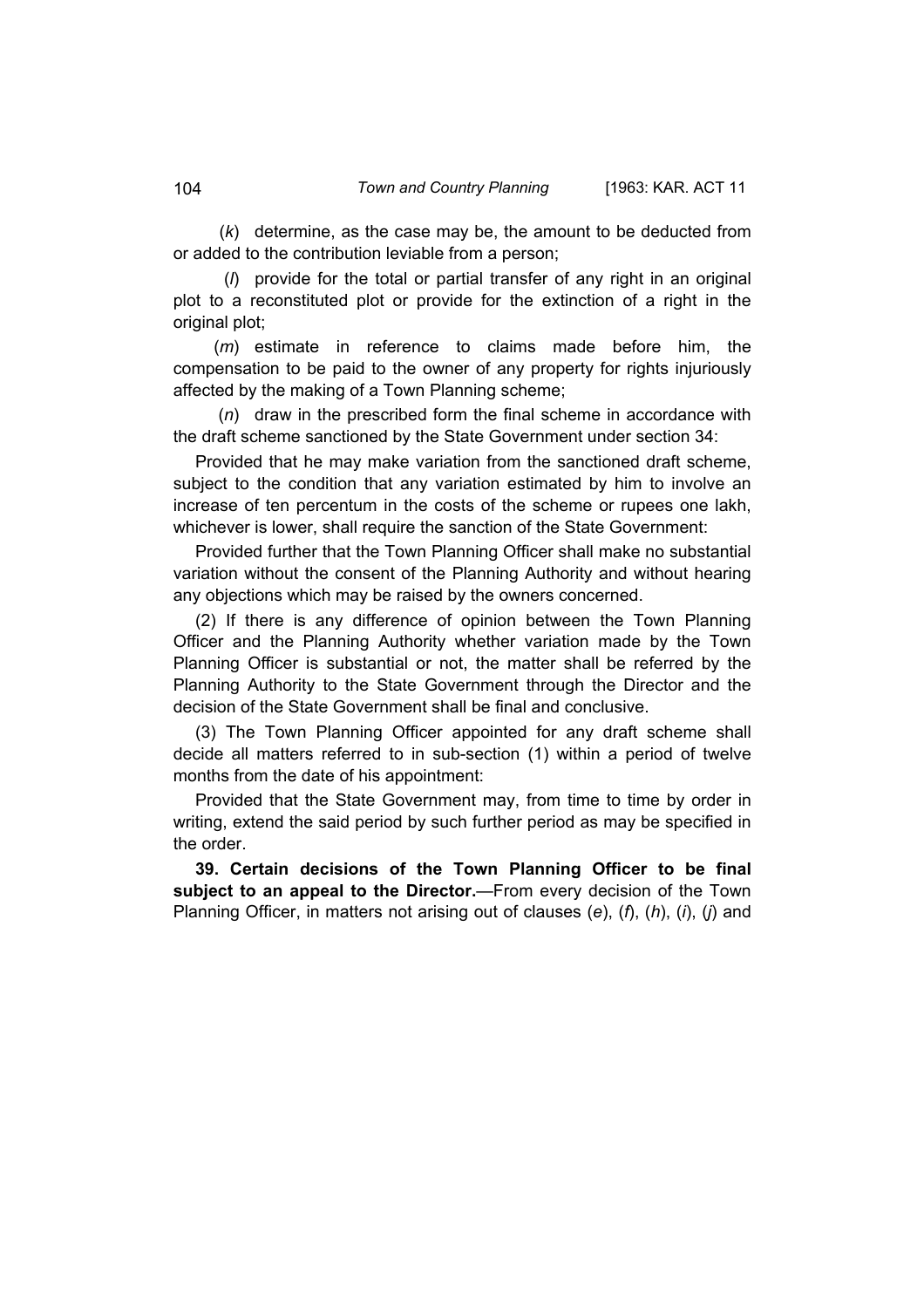(*m*) of sub-section (1) of section 38, an appeal shall lie to the Director within one month from the date of the decision and subject to the orders in such appeal, the decision of the Town Planning Officer shall be final and conclusive.

**40. Appeal.**—(1) Any decision of the Town Planning Officer under clauses (*e*), (*f*), (*h*), (*j*) and (*m*) of sub-section (1) of section 38 shall be forthwith communicated to the party concerned and any party aggrieved by such communication of the decision, may appeal to the District Judge within the local limits of whose jurisdiction the area included in the scheme is situated.

(2) The District Judge may transfer an appeal filed before him to the Additional District Judge for disposal.

(3) The District Judge or the Additional District Judge, as the case may be, after making such inquiry as he may think fit, may either direct the Town Planning Officer to reconsider his proposals or accept, modify, vary or reject the proposals of the Town Planning Officer and shall decide all matters arising out of clauses (*e*), (*f*), (*h*), (*i*), (*j*) and (*m*) of sub-section (1) of section 38.

(4) The District Judge or the Additional District Judge hearing an appeal under this section may require the Town Planning Officer to be present during the hearing. On such requisition the Town Planning Officer shall be present at the proceedings before the Judge and shall assist the Judge in an advisory capacity, but shall not be required to give evidence.

(5) The decision of the District Judge or the Additional District Judge, as the case may be, under sub-section (3) shall be final and conclusive and binding on all persons. A copy of the decision in appeal shall be sent to the Town Planning Officer.

**41. Decision of Town Planning Officer to be final if no appeal is filed and variation of scheme in accordance with decision in appeal.**—(1) Where no appeal has been made under section 40, the decision of the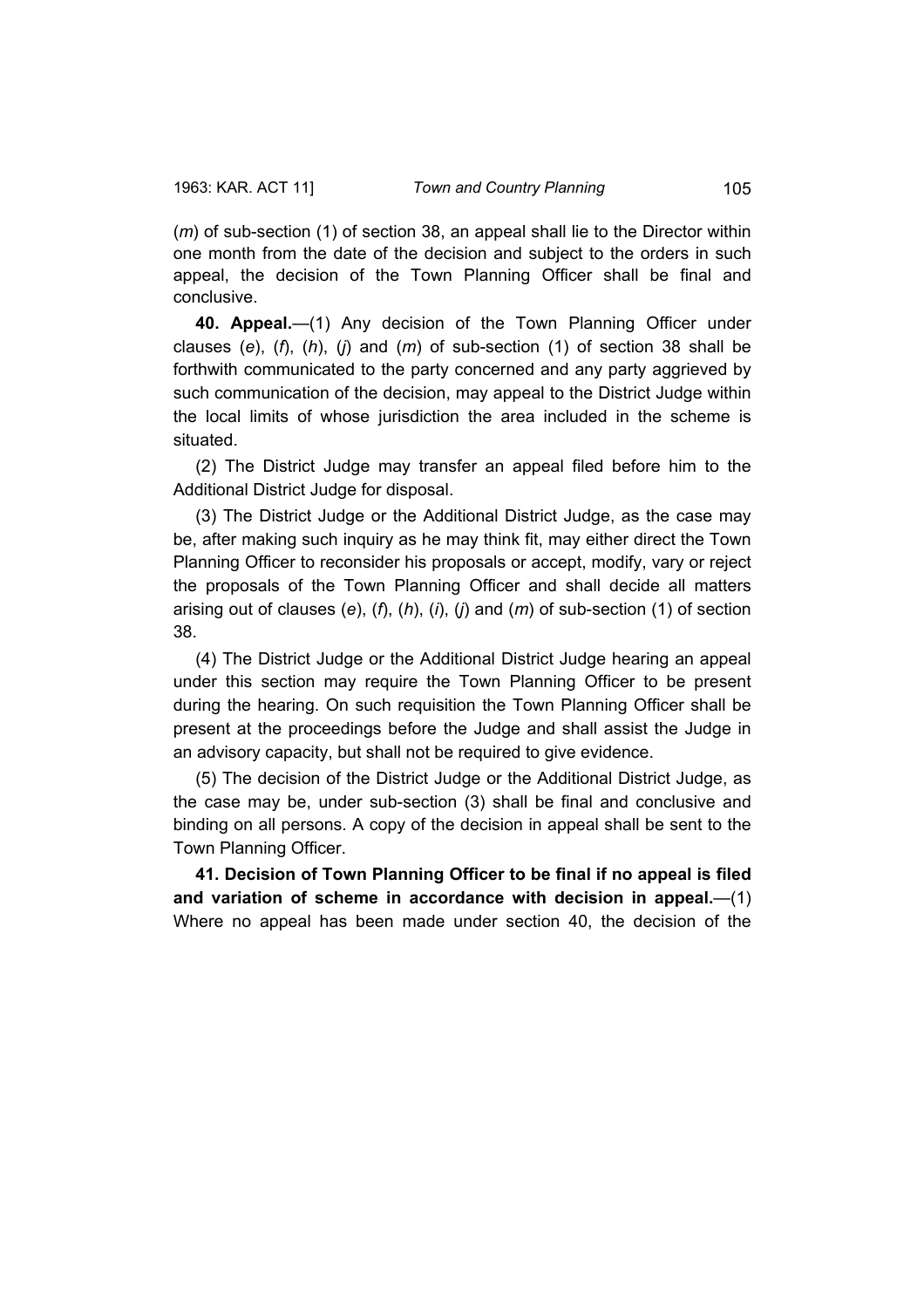Town Planning Officer under clauses (*e*), (*f*), (*h*), (*i*), (*j*) and (*m*) of subsection (1) of section 38 shall be final and conclusive.

(2) Where an appeal has been made under section 40 and a copy of the decision in appeal is received by the Town Planning Officer, such officer shall, if necessary, make variation in the scheme in accordance with such decision and shall then forward the final scheme together with a copy of his decision under section 38 and a copy of the decision in appeal under section 40 to the Director, for obtaining the sanction of the State Government to the final scheme.

#### **CHAPTER VII**

## **DISPUTED OWNERSHIP, PRELIMINARY SCHEMES AND FINAL SCHEME, ITS SANCTION AND ENFORCEMENT**

**42. Disputed ownership.**—(1) Where there is a disputed claim as to the ownership of any piece of land included in an area in respect of which the planning authority has declared under section 29 its intention to make a town planning scheme and any entry in the Record of Rights or Mutation Register relevant to such disputed claim is inaccurate or inconclusive, an inquiry may be held on an application being made by the Planning Authority or the Town Planning Officer, at any time prior to the date on which the Town Planning Officer draws up the final scheme under sub-section (1) of section 38, by such officer as the State Government may appoint for the purpose of deciding who shall be deemed to be the owner for the purposes of this Act.

(2) Such decision shall not be subject to an appeal but it shall not operate as a bar to a regular suit.

(3) Such decision shall, in the event of a Civil Court passing a decree which is inconsistent therewith, be corrected, modified or rescinded in accordance with such decree as soon as practicable, after such decree has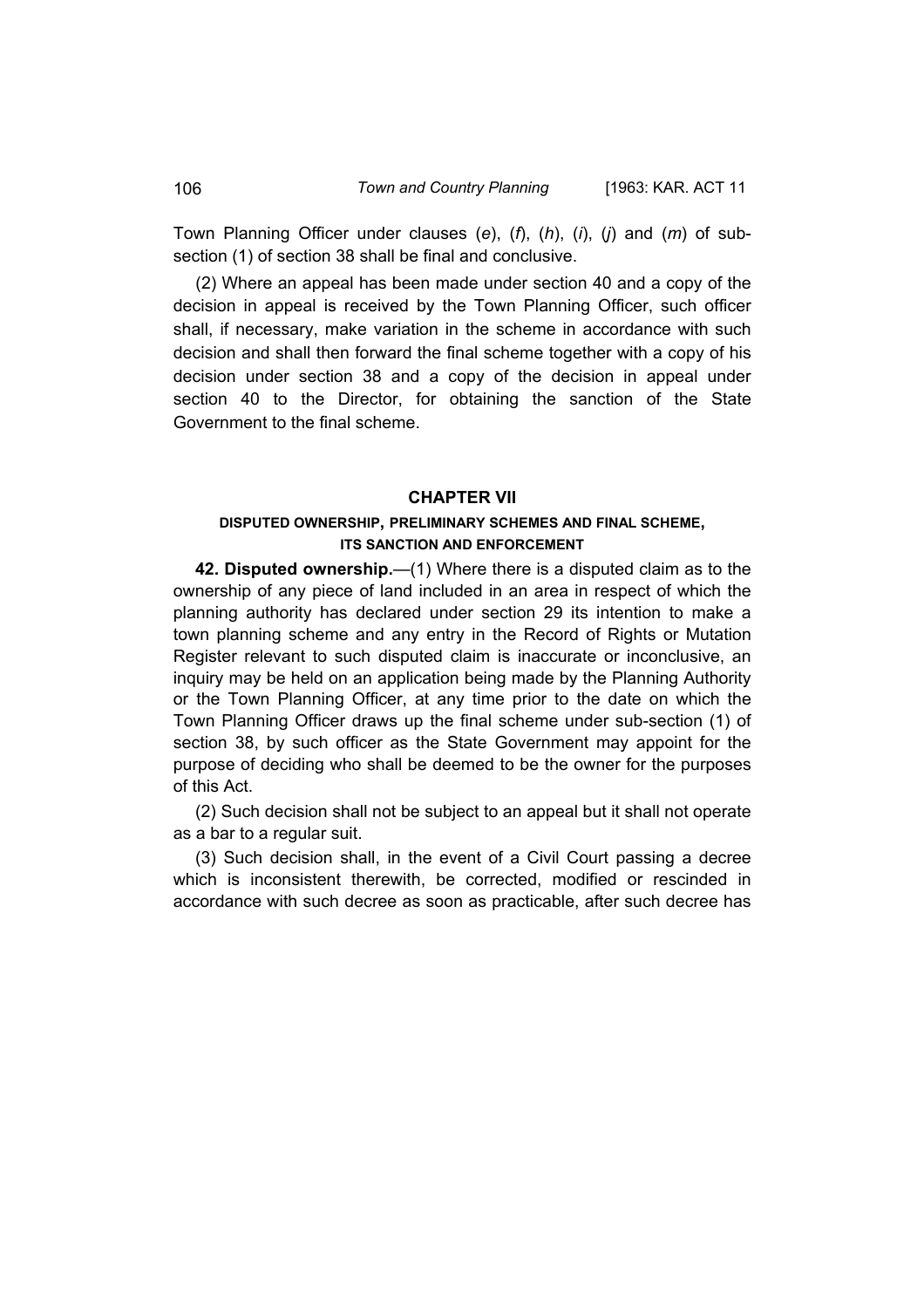been brought to the notice of the Planning Authority or the Town Planning Officer either by the Civil Court or by some person affected by such decree.

**43. Town Planning Officer to prepare preliminary scheme in certain cases.**—If a draft scheme as sanctioned by the State Government under section 34 contains any of the following works,-

- (i) construction or alteration of bridges,
- (ii) roads, open spaces, gardens and recreation grounds,
- (iii) drainage, inclusive of sewage, surface drainage and sewage disposal,
- (iv) water supply,
- (v) any other work which, in the opinion of the Town Planning Officer, is for a public purpose,

the Town Planning Officer shall, on the application of the Planning Authority, prepare in regard to such scheme in the prescribed manner a preliminary scheme in accordance with the provisions of section 38:

Provided that it shall not be necessary for the Town Planning Officer at this stage to exercise the powers referred to in clauses (*c*), (*d*), (*e*), (*f*), (*g*), (*h*), (*i*), (*j*), (*k*), (*m*) and (*n*) of sub-section (1) of section 38.

**44. Power to hand over possession of land required for bridges, roads, etc.**—(1) Where a Planning Authority thinks that, in the interest of the public, it is necessary to undertake forthwith any of the works referred to in section 43 and included in a preliminary scheme, the Planning Authority shall make an application through the Director to the State Government to vest in it the land shown in the preliminary scheme.

(2) The State Government, if satisfied, that it is urgently necessary in the public interest to empower the Planning Authority to enter on the land for the purpose of executing any of the works aforesaid, may direct the Town Planning Officer, by notification, to take possession of the land and may also fix the period during which the execution of the said works shall be completed: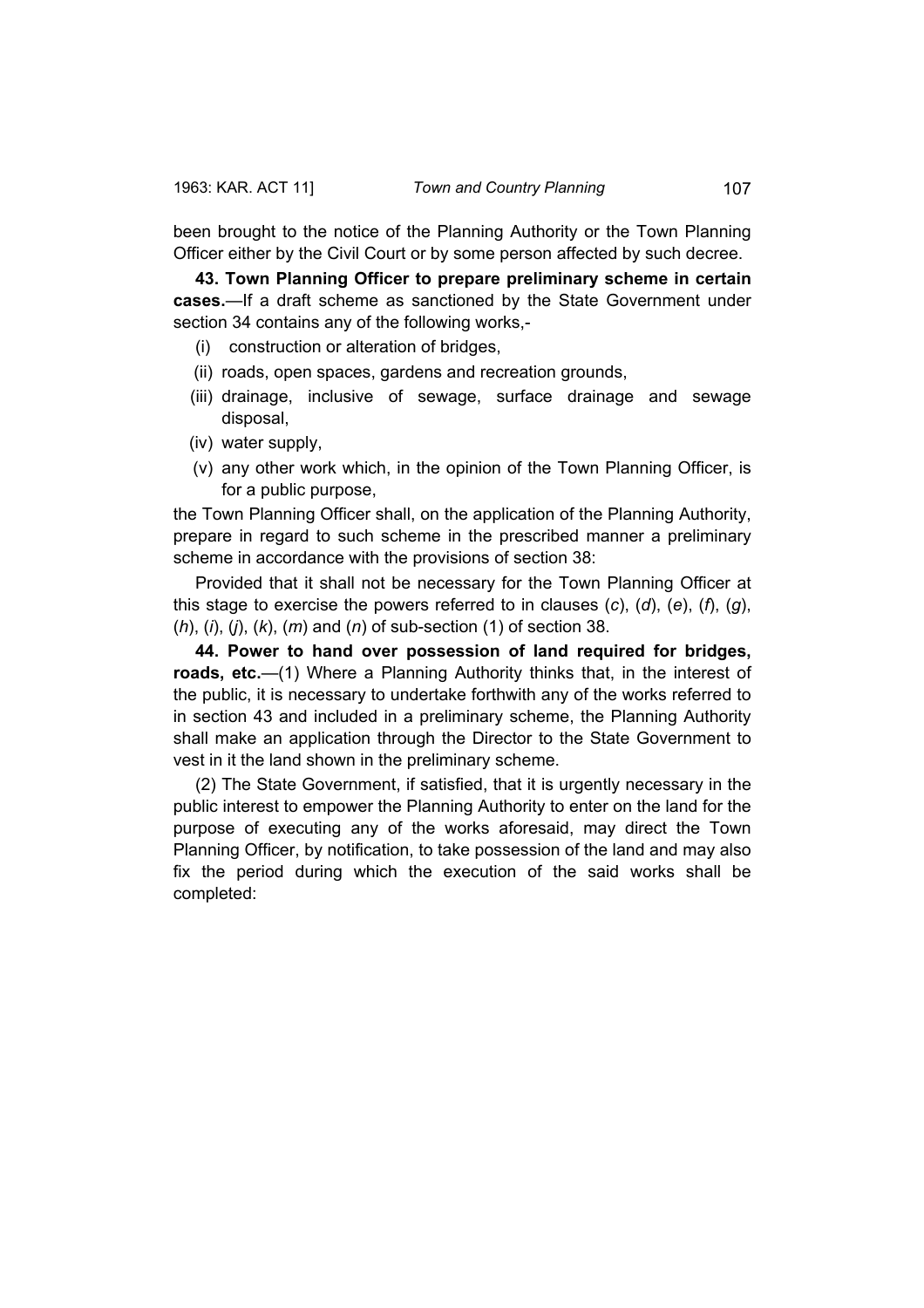Provided that the period so fixed may for sufficient reasons be extended from time to time.

(3) The Town Planning Officer shall then give a notice in the prescribed manner to the person interested in the land requiring him to give possession of his land to the Town Planning Officer or any person authorised by him in this behalf within a period of one month from the date of service of notice and if no possession is delivered within the period specified in the notice, the Town Planning Officer shall take possession of the land and shall hand over the land to the Planning Authority. Such land shall thereupon vest absolutely in the Planning Authority free from all encumbrances.

(4) If the Town Planning Officer is opposed or impeded in taking possession of the land under sub-section (3) he shall request the District Magistrate or any First Class Magistrate having jurisdiction to enforce the delivery of possession of the land to him. Such Magistrate shall take or cause to be taken such steps and use or cause to be used such force as may reasonably be necessary for securing the delivery of possession of the land to the Town Planning Officer.

*Explanation.*—The power to take steps under this sub-section shall include the power to enter upon any land or other property whatsoever.

(5) The owner of the land the possession of which is taken by the Town Planning Officer under this section shall be entitled to an interest at the rate of 4 per cent per annum on the amount of compensation payable to him under this Act in respect of the said land from the date on which such possession is taken till the date on which the final scheme in which such land is included comes into force or till the land is restored to the owner under sub-section (6), as the case may be.

(6) If the Planning Authority has not executed any works on the land for which the land was vested in the Planning Authority under sub-section (3) within the period fixed under sub-section (2), the Town Planning Officer shall make or tender to the owner or the person interested in the land such compensation for the damage, if any, done to the land as he may think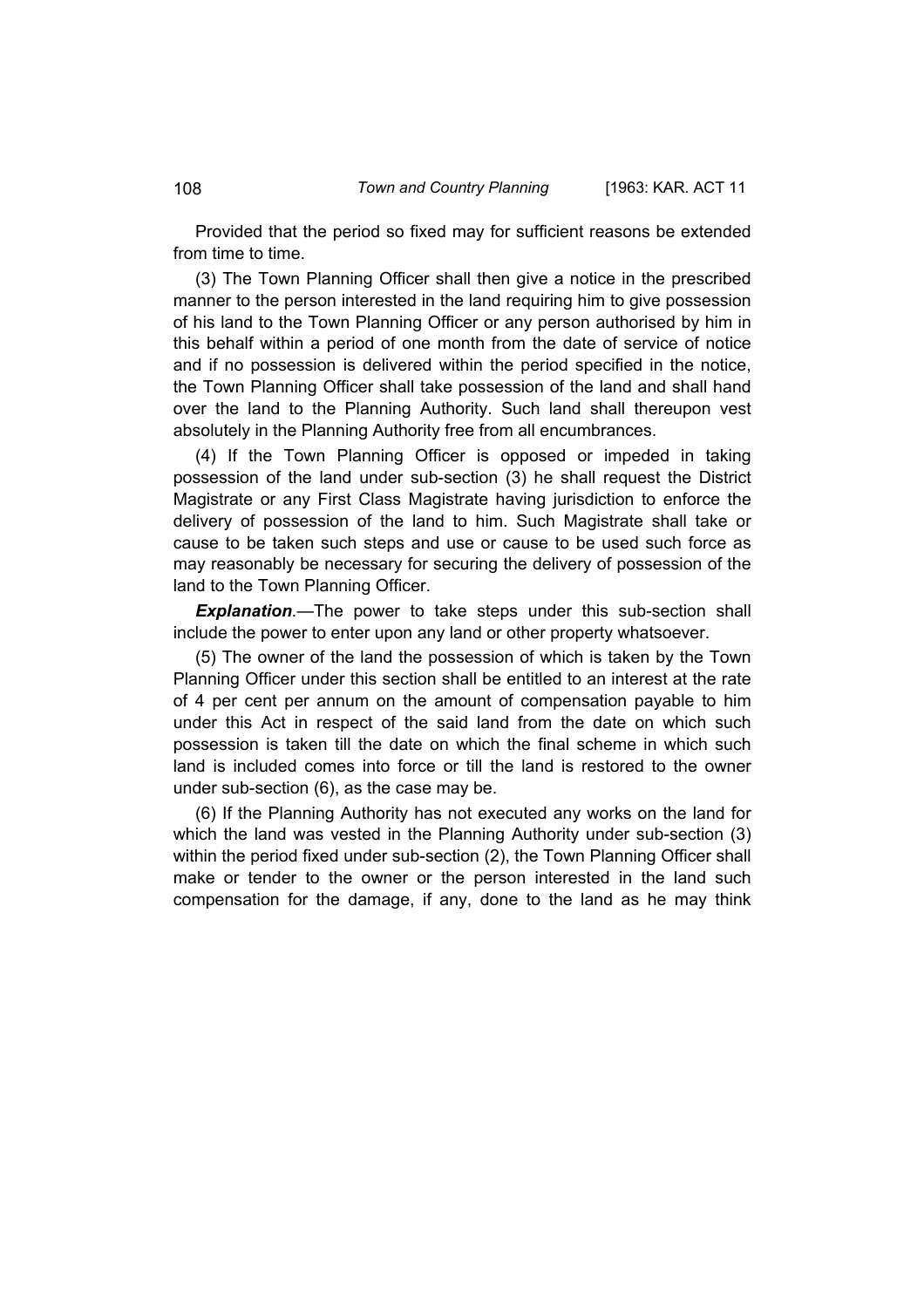reasonable and shall restore the land to the owner or person interested therein.

**45. Final scheme.**—(1) Within a period of three months from the date of receipt of the final scheme from the Director under sub-section (2) of section 41, the State Government may, by notification, sanction the scheme or refuse to give such sanction, provided that in sanctioning the scheme the State Government may make such modifications as may, in its opinion, be necessary for the purposes of correcting any error, irregularity or informality.

(2) If the State Government sanctions such scheme, it shall state in the notification,-

 (*a*) the place at which the final scheme is kept open to inspection by the public;

(*b*) the price at which copies may be obtained;

 (*c*) a date (which shall not be earlier than one month after the date of publication of the notification) on which all the liabilities created by the scheme shall take effect and the final scheme shall come into force:

Provided that the State Government may, from time to time postpone such date by notification by such period not exceeding three months at a time as it thinks fit.

(3) On and after the date fixed in such notification the Town Planning scheme shall have effect as if it were enacted in this Act.

**46. Effect of final scheme.**—(1) On the day on which the final scheme comes into force,—

 (*a*) all lands required by the Planning Authority shall, unless it is otherwise determined in such scheme, vest absolutely in the Planning Authority free from all encumbrances;

 (*b*) all rights in the original plots which have been reconstituted shall determine and the reconstituted plots shall become subject to the rights settled by the Town Planning Officer.

(2) On and after the day on which the final scheme comes into force any person continuing to occupy any land which he is not entitled to occupy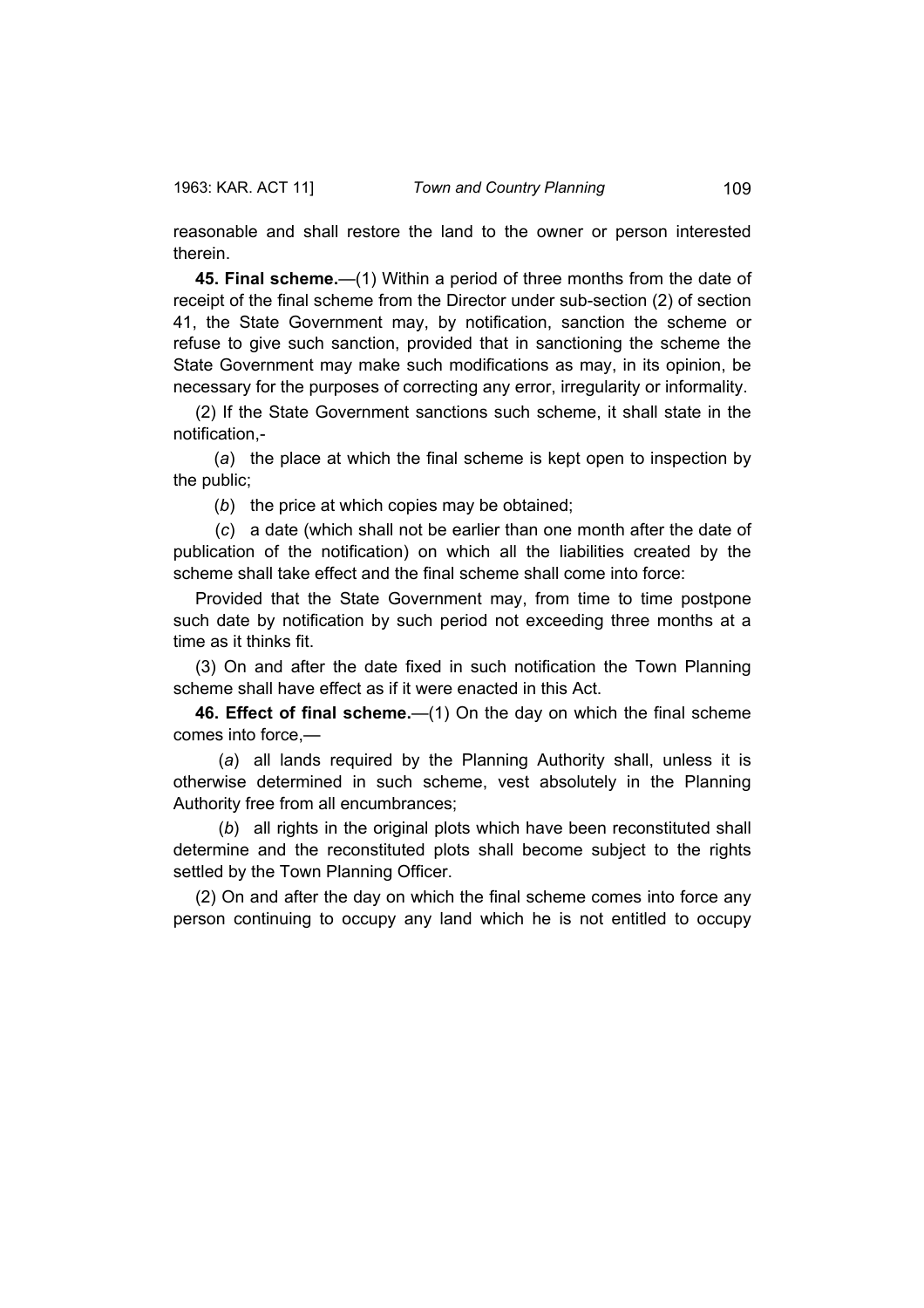under the final scheme may, in accordance with the prescribed procedure, be summarily evicted by the Planning Authority.

**47. Power to enforce scheme.**—(1) On and after the day on which the final scheme comes into force the Planning Authority may, after giving the prescribed notice and in accordance with the provisions of the scheme,—

 (*a*) remove, pull down or alter any building or other work in the area included in the scheme, which is such as to contravene the scheme or in the erection or carrying out of which, any provisions of the scheme has not been complied with;

 (*b*) execute any work which it is the duty of any person to execute under the scheme, in any case where it appears to the Planning Authority that delay in the execution of the work would prejudice the efficient operation of the scheme.

(2) Any expenses incurred by the Planning Authority under this section may be recovered from the persons in default or from the owner of the plot in the manner provided for the recovery of sums due to the Planning Authority under the provisions of this Act.

(3) If any question arises as to whether any building or work contravenes a Town Planning scheme, or whether any provision of a Town Planning scheme is not complied with in the erection of any such building or the carrying out of any such building or work, it shall be referred to the State Government or the Director if authorised by the State Government in this behalf, and the decision of the State Government or the Director, as the case may be, shall be final and conclusive and binding on all persons.

**48. Power to vary scheme on ground of error, irregularity or informality.**—(1) If after the final scheme has come into force, the Planning Authority considers that the scheme is defective on account of an error, irregularity or informality, the Planning Authority may apply in writing to the State Government through the Director for the variation of the scheme.

(2) If on receiving such application or otherwise, the State Government is satisfied that the variation required is not substantial, the State Government shall publish a draft of such variation in the prescribed manner.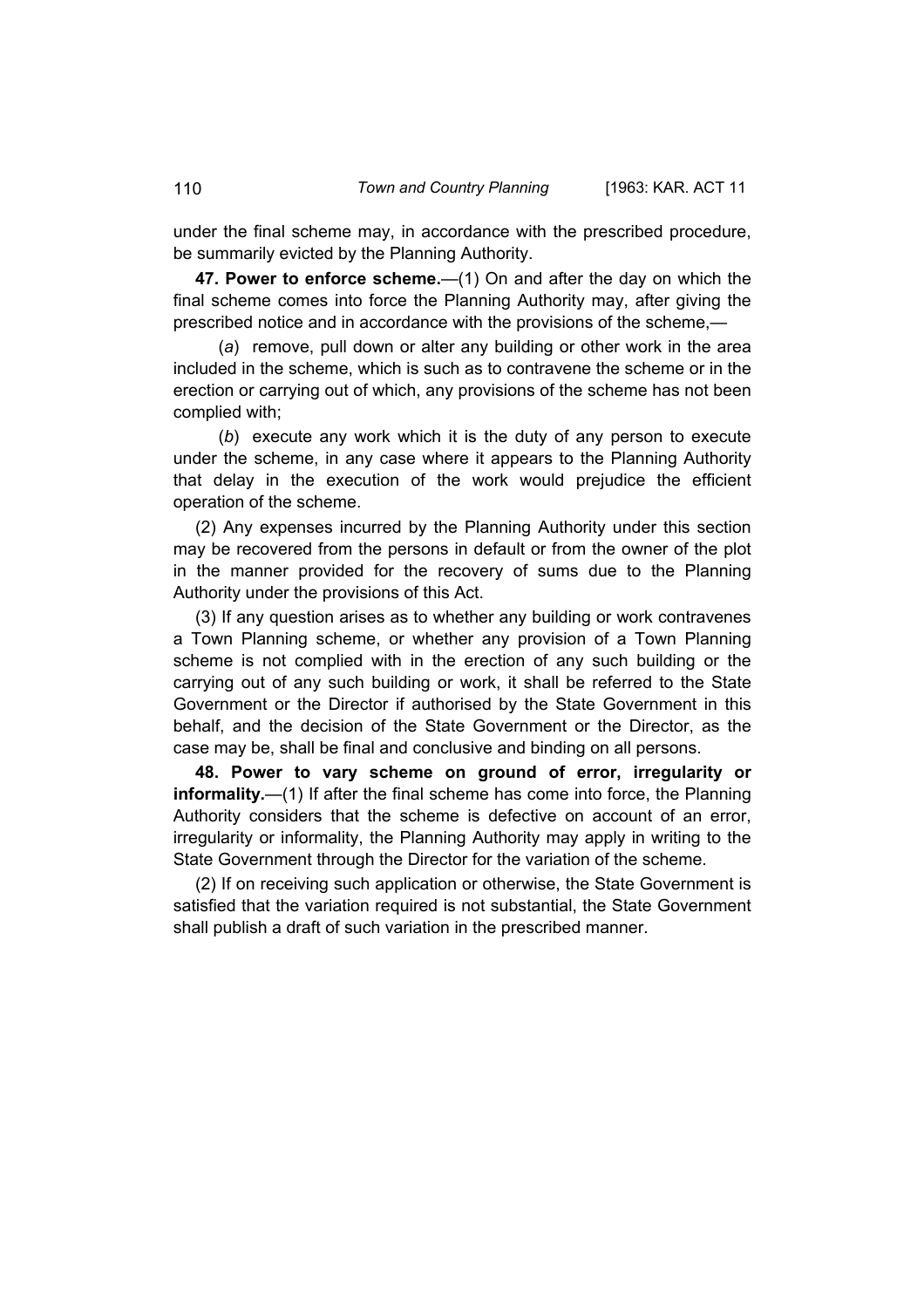(3) The draft variation published under sub-section (2) shall state every amendment proposed to be made in the scheme, and if any such amendment relates to a matter specified in any of the clause (*a*) to (*l*) of sub-section (2) of section 26, the draft variation shall also contain such other particulars as may be prescribed.

(4) The draft variation shall be open to the inspection of the public at the office of the Planning Authority.

(5) Within one month of the date of publication of the draft variation, any person affected thereby may communicate in writing his objections to such variation to the State Government through the Director and send a copy thereof to the Planning Authority.

(6) After receiving the objections under sub-section (5), the State Government may, after consulting the Director and the Planning Authority and after making such inquiry as it may think fit, by notification, approve the variation with or without modification or refuse to make the variation.

(7) From the date of the notification making the variation, with or without modifications, such variation shall take effect as if it were incorporated in the scheme.

**49. Power to revoke or vary town planning scheme.**—(1) Notwithstanding anything contained in section 48, a Town Planning scheme may at any time be varied or revoked by a subsequent scheme made, published and sanctioned in accordance with this Act.

(2) The State Government,-

- (*a*) on the application of the Planning Authority, or
- (*b*) of its own motion, after making such enquiry as it deems fit and after giving the Planning Authority an opportunity to be heard,

may at any time, after consulting the Director, by notification, revoke a Town Planning scheme if it is satisfied that under the special circumstances of the case the scheme should be revoked.

**50. Compensation when the final scheme is varied or revoked and apportionment of costs.**—(1) If at any time after the day on which the final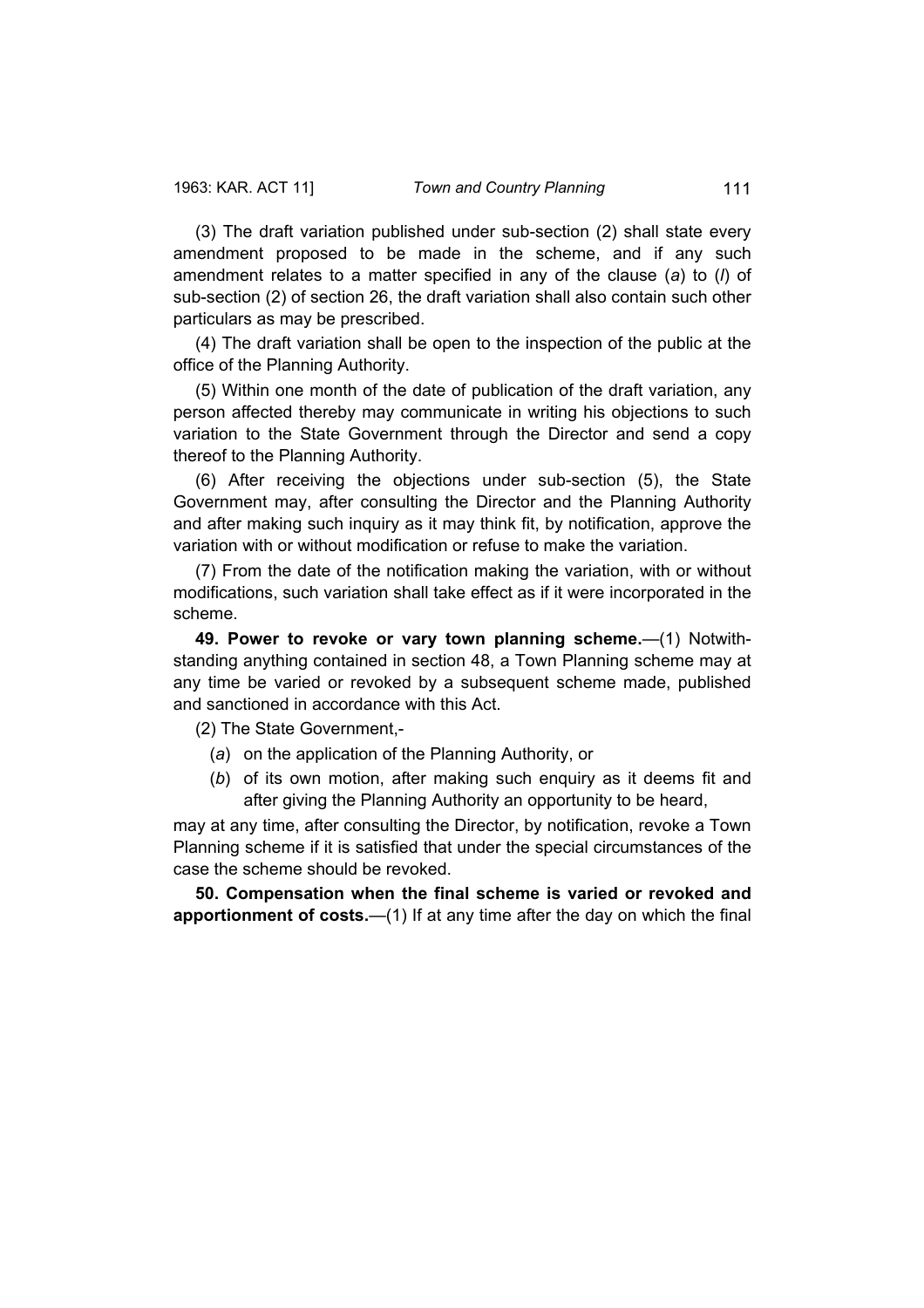scheme has come into force, such scheme is varied or revoked, any person who has incurred expenditure for the purpose of complying with such scheme shall be entitled to receive compensation from the Planning Authority, in so far as any such expenditure is rendered abortive by reason of the variation or revocation of such scheme.

(2) In the event of sanction to final scheme being refused by the State Government or a final scheme being revoked, the State Government may direct that the costs of the scheme shall be borne by the Planning Authority or be paid to the Planning Authority by the owners concerned, in such proportion as the State Government may in each case determine.

**51. Joint Town Planning Schemes.**—(1) When two or more Planning Authorities are of opinion that the interests of contiguous areas within their respective jurisdictions can best be served by the making of a Joint Town Planning scheme, and the State Government agrees with such opinion, a Joint Town Planning Board shall be constituted.

(2) Such Board shall consist of representatives of each of the several Planning Authorities duly elected in the prescribed manner and of persons nominated by the State Government.

(3) Such Board, when duly constituted, shall make a declaration of the intention to make a Joint Town Planning Scheme in respect of the contiguous areas in the manner provided in section 29, and thereafter the Board shall have all the powers and be liable to all the duties of the Planning Authority under this Act and all the provisions in respect of procedure shall apply, so far as may be applicable.

(4) The draft joint town planning scheme shall specify the parts of the scheme to be executed by the several Planning Authorities in the several contiguous areas and the several parts of the scheme shall, when notified in the final scheme, have effect in the several contiguous areas, as if they are separate schemes:

Provided that any part of a Joint Town Planning Scheme may be executed jointly by two or more Planning Authorities.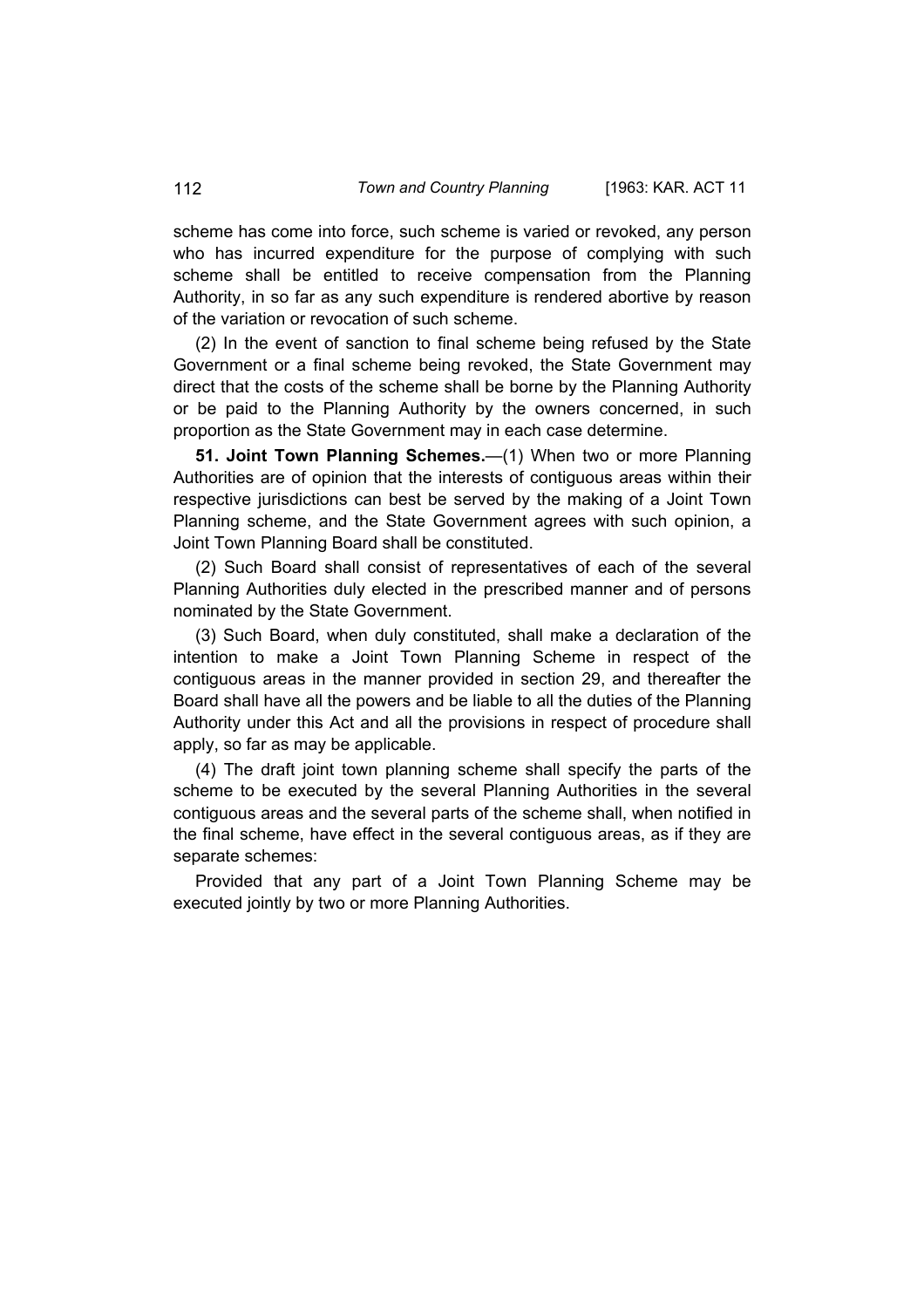**52. Delegation of certain powers of Joint Town Planning Board.**—A Joint Town Planning Board may, by order in writing, direct that all or any of the powers conferred on it by section 35, sub-section (2) of section 46 and section 47 shall, in such circumstances and under such conditions, if any, as may be specified in the order, be exercised by such officer as the Joint Town Planning Board may specify in the order.

**53. Right to appear by recognised agent.**—Every party to any proceeding before the Town Planning Officer or the Officer to whom under section 52, the Joint Town Planning Board has delegated its powers, shall be entitled to appear either in person or by his recognised agent.

**54. Power to compel attendance of witnesses, etc.**—For the purposes of this Act, an officer appointed under sub-section (1) of section 42, or a Town Planning Officer or an Officer to whom the Joint Town Planning Board has under section 52 delegated its powers, may summon and enforce the attendance of witnesses including the parties interested or any of them and compel them to give evidence and compel the production of documents by the same means and, as far as possible, in the same manner as is provided in the case of a Civil Court by the Code of Civil Procedure, 1908.

 $1$ [X X X] $1$ 

1. Chapter No. and Heading omitted by Act 14 of 1964 w.e.f. 26.03.1964.

**55. Costs of a scheme.**—(1) The costs of a Town Planning scheme shall include,—

 (*a*) all sums payable by the Planning Authority under the provisions of this Act, which are not specifically excluded from the costs of the scheme;

 (*b*) all sums spent or estimated to be spent by the Planni ng Authority in the making and in the execution of the scheme;

 (*c*) all sums payable as compensation for land reserved or designated for any public purpose or purpose of the Planning Authority, which is solely beneficial to the owners or residents within the area of the scheme;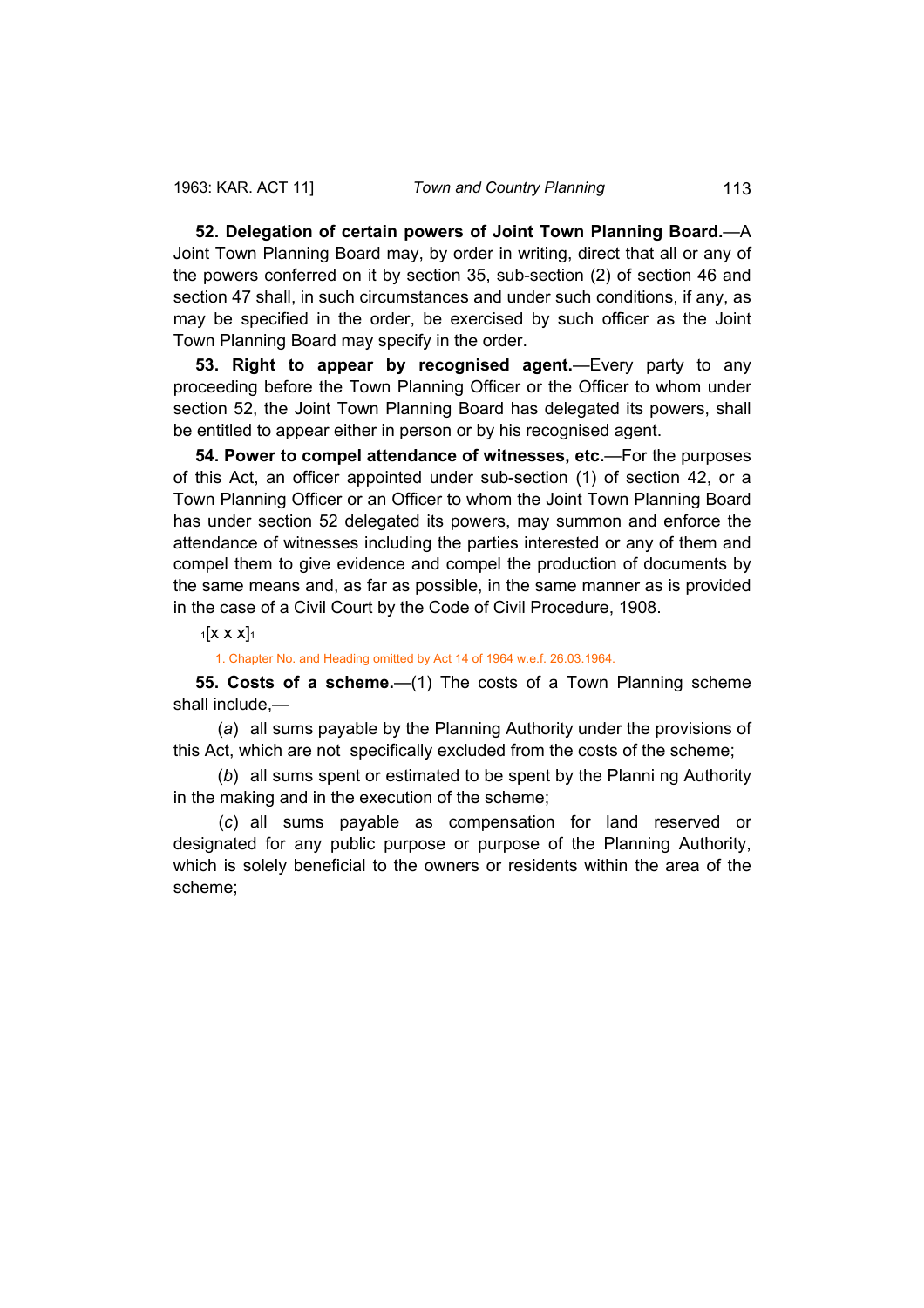(*d*) such portion of the sums payable as compensation for land reserved or designated for any public purpose or purpose of the Planning Authority, which is beneficial partly to the owners or residents within the area of the scheme and partly to the general public, as is attributable to the benefit accruing to the owners or residents within the area of the scheme from such reservation or designation;

 (*e*) all legal expenses incurred by the Planning Authority in the making and in the execution of the scheme;

 (*f*) any amount by which the total of the values of the original plots exceeds the total of the values of the plots included in the final scheme, each of such plots being estimated at its market value on the date of the declaration of intention to make a scheme, with all the buildings and works thereon on that date and without reference to improvements contemplated in the scheme other than improvements due to the alteration of its boundaries.

(2) If, in any case, the total of the values of the plots included in the final scheme exceeds the total of values of the original plots, each of such plots being estimated in the manner provided in clause (*f*) of sub-section (1), then the amount of such excess shall be deducted in arriving at the costs of the scheme, as defined in sub-section (1).

**56. Calculation of increment.**—For the purposes of this Act, the increment shall be deemed to be the amount by which on the date of the declaration of intention to make a scheme, the market value of a plot included in the final scheme estimated on the assumption that the scheme has been completed would exceed on the same date the market value of the same plot estimated without reference to improvements contemplated in the scheme:

Provided that in estimating such values, the value of buildings or other works erected or in the course of erection on such plot shall not be taken into consideration.

**57. Contribution towards costs of scheme.**—(1) The costs of the scheme shall be met wholly or in part by a contribution to be levied by the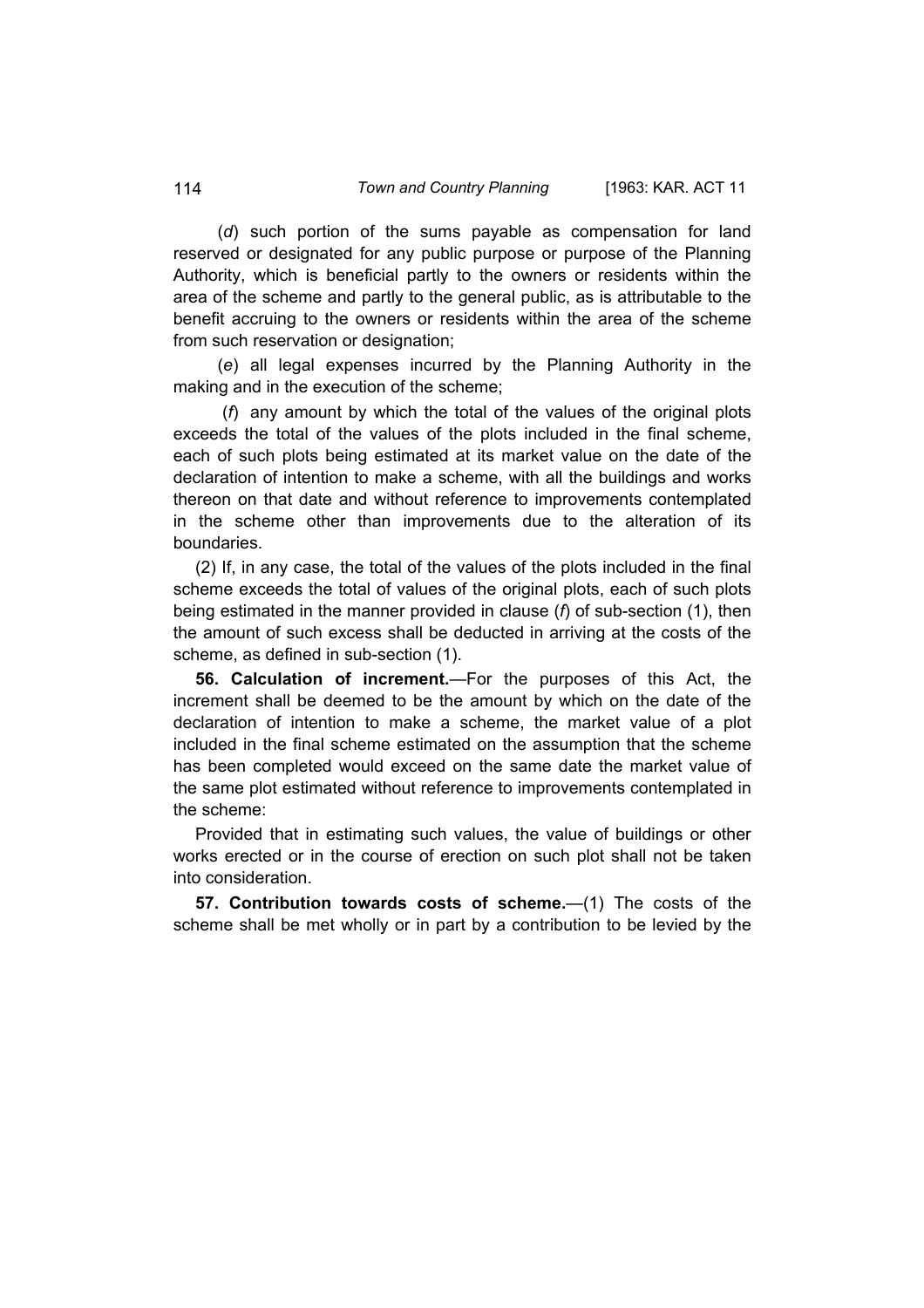Planning Authority on each plot included in the final scheme calculated in proportion to the increment which is estimated to accrue in respect of such plot by the Town Planning Officer:

Provided that,—

 (*a*) no such contribution shall exceed one-third of the increment estimated by the Town Planning Officer to accrue in respect of such plot;

 (*b*) where a plot is subject to a mortgage with possession or to a lease, the Town Planning Officer shall determine in what proportion the mortgage or lessee on the one hand and the mortgagor or lessor on the other hand, shall pay such contribution;

 (*c*) no such contribution shall be levied on a plot used, allotted or reserved for a public purpose or purpose of the Planning Authority which is solely for the benefit of owners or residents within the area of the scheme; and

 (*d*) the contribution levied on a plot used, allotted or reserved for a public purpose or purpose of the Planning Authority, which is beneficial partly to the owners or residents within the area of the scheme and partly to the general public shall be calculated in proportion to the benefit estimated to accrue to the general public from such use, allotment or reservation.

(2) The owner of each plot included in the final scheme shall be primarily liable for the payment of the contribution leviable in respect of such plot.

**58. Certain amount to be added to or deducted from contribution leviable from a person.**—The amount by which the total value of the plots included in the final scheme with all the buildings and works thereon allotted to a person falls short of or exceeds the total value of the original plots with all the buildings and works thereon of such person shall, as the case may be, be deducted from or added to the contributions leviable from such person, each of such plots being estimated at its market value on the date of the declaration of intention to make a scheme or the date of a notification under section 31 and without reference to improvements contemplated in the scheme other than improvements due to the alterations of its boundaries.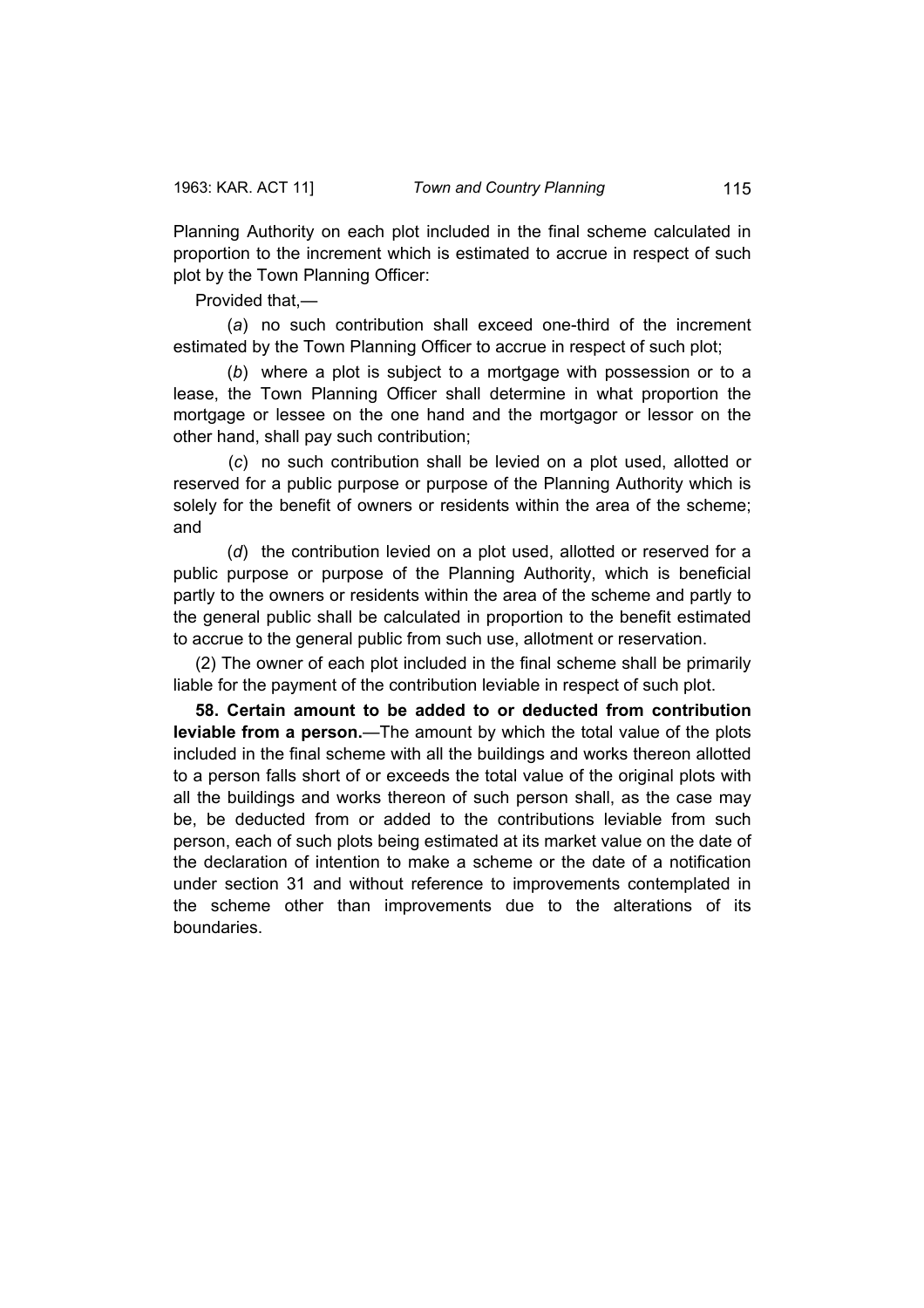**59. Transfer of right from original to reconstituted plot or extinction of such right.**—Any right in an original plot which in the opinion of the Town Planning Officer is capable of being transferred wholly or in part, without prejudice to the making of a Town-Planning scheme to a reconstituted plot shall be so transferred and any right in an original plot which in the opinion of the Town Planning Officer is not capable of being so transferred shall be extinguished:

Provided that an agricultural lease shall not be transferred from an original plot to a reconstituted plot without the consent of all the parties to such lease.

**60. Compensation in respect of property or right injuriously affected by scheme.**—The owner of any property or right which is injuriously affected by the making of a Town Planning scheme shall, if he makes a claim before the Town Planning Officer within the prescribed time, be entitled to obtain compensation in respect thereof from the Planning Authority or from any person benefited or partly from the Planning Authority and partly from such person as the Town Planning Officer may in each case determine:

Provided that the value of such property or right shall be held to be its market value on the date of the declaration of intention to make a scheme or the date of a notification under section 31 without reference to improvements contemplated in the scheme.

**61. Exclusion or limitation of compensation in certain cases.**—(1) No compensation shall be payable in respect of any property or private right of any sort which is alleged to be injuriously affected by reason of any provisions contained in the Town Planning scheme, if under any other law for the time being in force applicable to the area for which such scheme is made, no compensation is payable for such injurious affection.

(2) Property or a private right of any sort shall not be deemed to be injuriously affected by reason of any provision inserted in a Town Planning scheme, which, with a view to securing the amenity of the area included in such scheme or any part thereof, imposes any conditions and restrictions in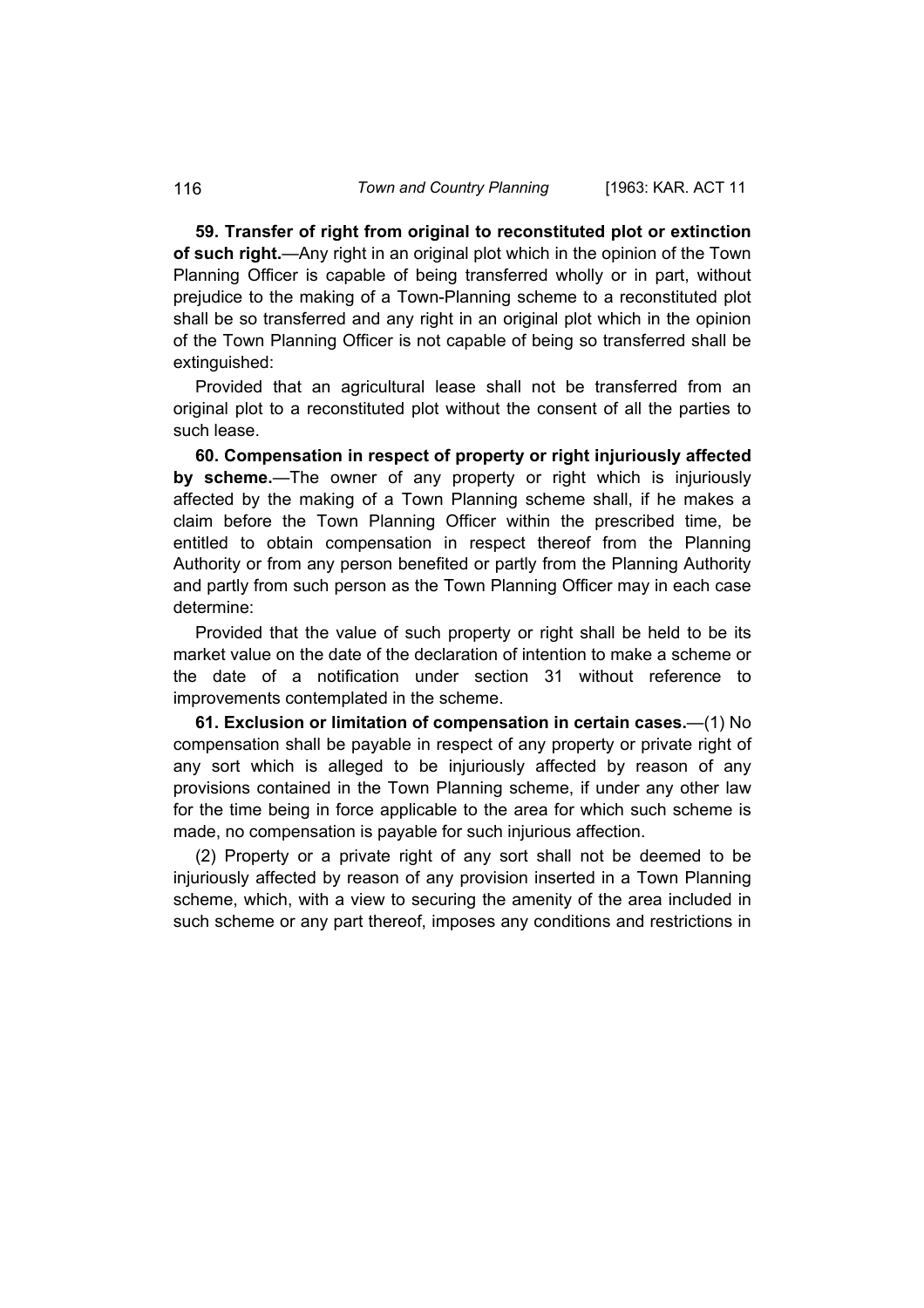regard to any of the matters specified in clause (*j*) of sub-section (2) of section 26.

**62. Provision for cases in which amount payable to owner exceeds amount due from him.**—If the owner of a original plot is not provided with a plot in the final scheme or if the contribution to be levied from him under section 57 is less than the total amount payable to him under any of the provisions of this Act, the net amount of his loss shall be payable to him by the Planning Authority in cash or in such other way as may be agreed upon by the parties.

**63. Provisions for cases in which value of developed plot is less than the amount payable by owner.**—(1) If, from any cause, the total amount which would be due to the Planning Authority under the provisions of this Act from the owner of a plot to be included in the final scheme, exceeds the value of such plot estimated on the assumption that the scheme has been completed, the Town Planning Officer shall, at the request of the Planning Authority, direct the owner of such plot to make payment to the Planning Authority of the amount of such excess.

(2) If such owner fails to make such payment within the prescribed period, the Town Planning Officer shall, if the Planning Authority so requests, acquire the original plot of such defaulter and apportion the compensation among the owner and other persons interested in the plot on payment by the Planning Authority of the value of such plot estimated at its market value on the date of the declaration of intention to make a scheme or the date of a notification under section 31 and without reference to improvements contemplated in the scheme, and thereupon the plot included in the final scheme shall vest absolutely in the Planning Authority free from all encumbrances, but subject to the provisions of this Act:

Provided that the payment made by the Planning Authority on account of the value of the original plot shall not be included in the costs of the scheme.

**64. Payment by adjustment of account.**—All payments due to be made to any person by the Planning Authority under this Act shall, as far as possible be made by adjustment in such person's account with the Planning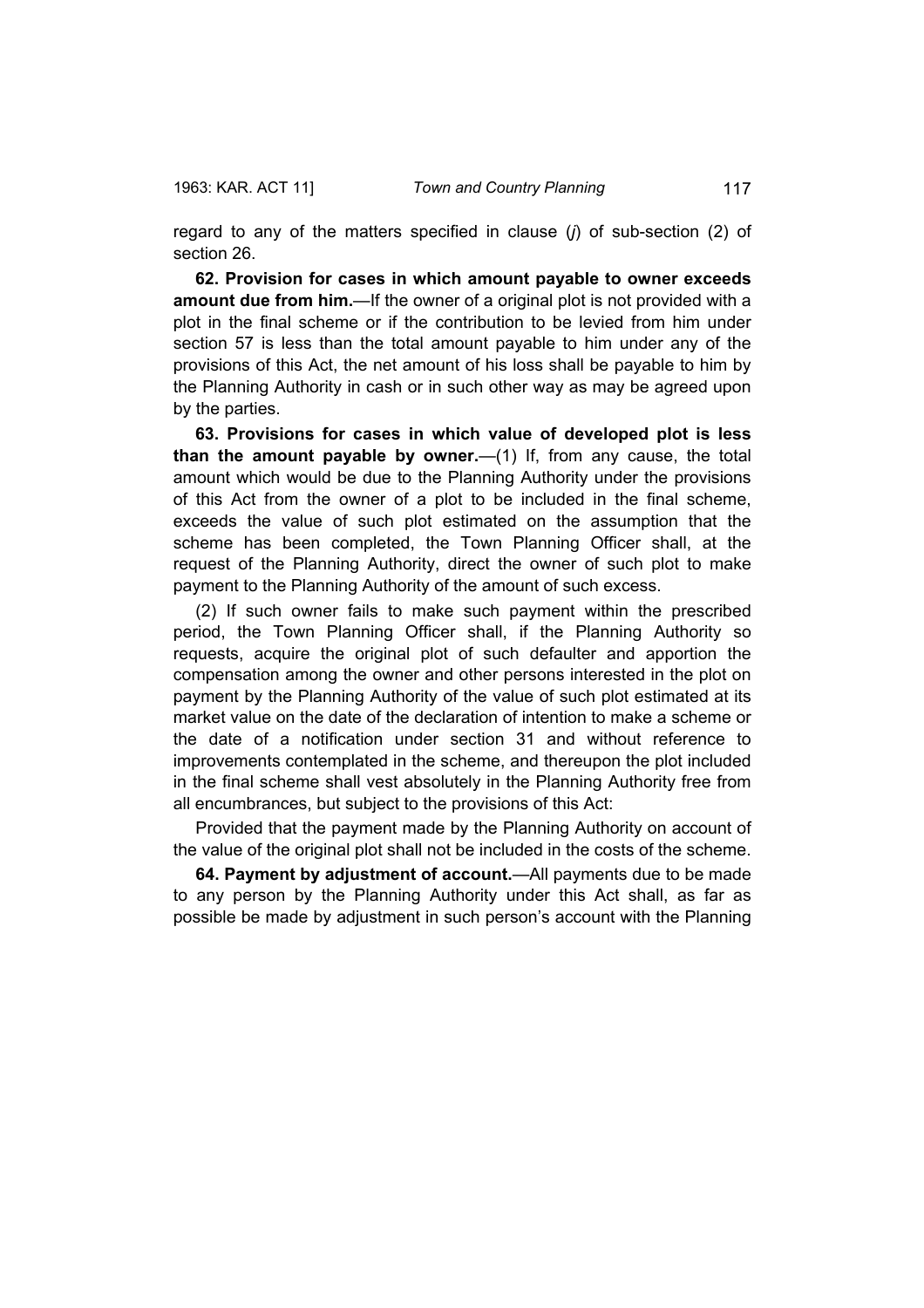Authority in respect of the plot concerned or of any other plot in which he has an interest and failing such adjustment shall be paid in cash or in such other way as may be agreed upon by the parties.

**65. Payment of net amount due to Planning Authority.**—(1) The net amount payable under the provisions of this Act by the owner of a plot included in the final scheme may, at the option of the contributor, be paid in lump sum or annual instalments not exceeding ten. If the owner elects to pay the amount by instalments, interest at four and a half per cent per annum shall be charged on the net amount payable. If the owner of a plot fails to so elect on or before the date specified in a notice issued to him, he shall be deemed to have elected to pay the contribution by instalments and the interest on the contribution shall be calculated from the date specified in the notice, being the date before which he was required to make an election as aforesaid.

(2) Where two or more plots included in the final scheme are in the same ownership, the net amount payable by such owner under the provisions of this Act shall be distributed over his several plots in proportion to the increment which is estimated to accrue in respect of each plot, unless the owner and the Planning Authority agree to a different method of distribution.

**66. Power of Planning Authority to make agreements.**—(1) A Planning Authority shall be competent to make any agreement with any person in respect of any matter which is to be provided for in a Town Planning scheme, subject to the power of the State Government to modify or disallow such agreement and unless it is otherwise expressly provided therein, such agreement shall take effect on and from the date on which the Town Planning scheme comes into force.

(2) Such agreement shall not in any way affect the duties of the Town Planning Officer as described in Chapter VI or the rights of third parties, but it shall be binding on the parties to the agreement notwithstanding any decision that may be made by the Town Planning Officer:

Provided that, if the agreement is modified by the State Government, either party shall have the option of avoiding it if it so elects.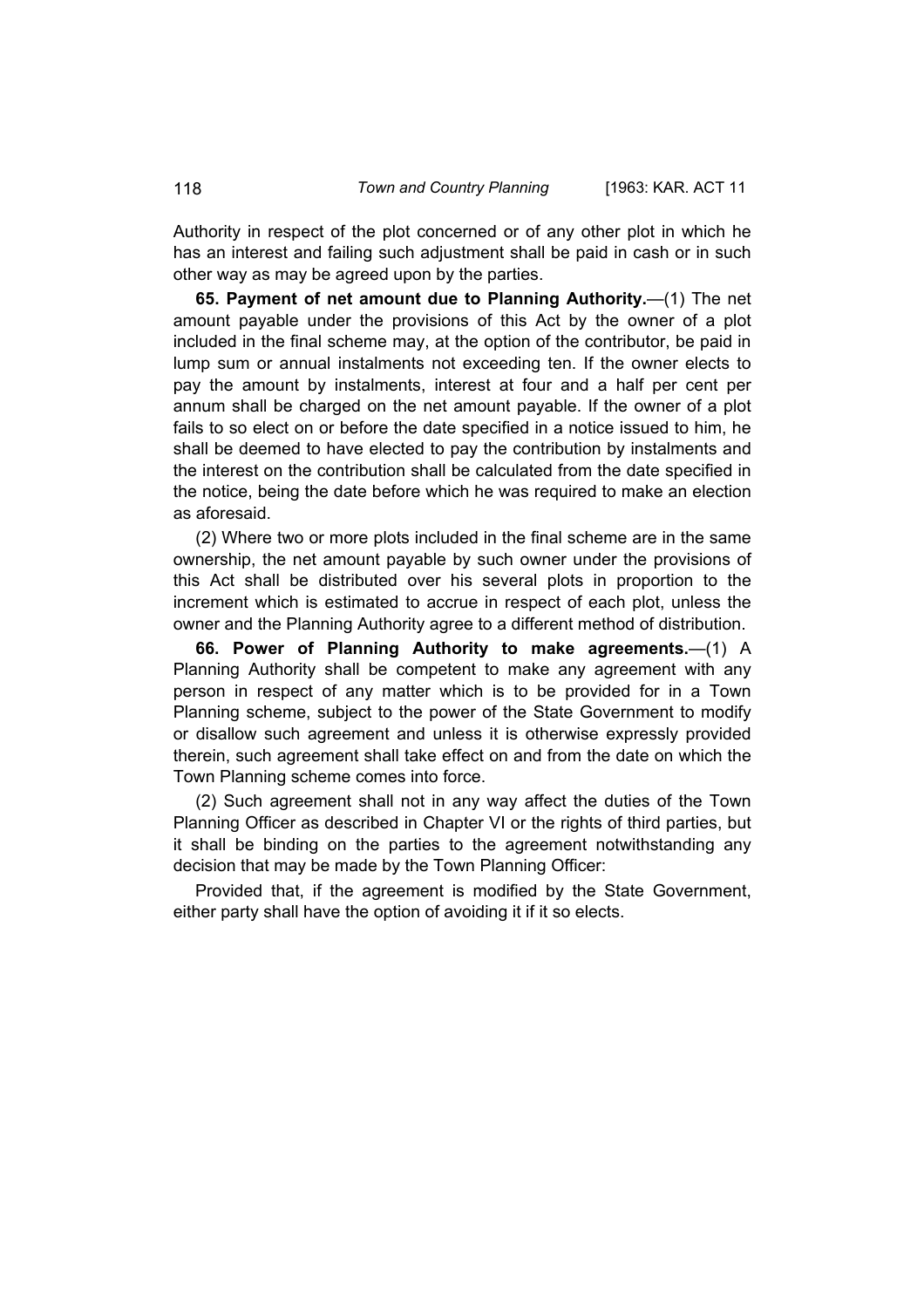**67. Recovery of arrears.**—(1) Any sum due to the Planning Authority under this Act or any regulation made thereunder shall be a first charge on the plot on which it is due, subject to the prior payment of land revenue, if any, due to the State Government thereon.

(2) Any sum due to the Planning Authority under this Act or any regulation made thereunder which is not paid on the date fixed by the Planning Authority, of which due notice is given in this behalf, shall be recoverable by the Planning Authority by distress and sale of the goods and chattel of the defaulter as if the amount thereof were a property tax due by the defaulter.

(3) In lieu of the recovery of the dues of the Planning Authority in the manner provided in sub-section (2) or after recovering part of the dues of the Planning Authority in the manner provided in sub-section (2), any sum due or the balance of any sum due as the case may be, by such defaulter may be recovered from him by a suit in any court of competent jurisdiction.

**68. Powers of Planning Authority to borrow money for development plan or for making or executing a Town Planning scheme.**—(1) A Planning Authority may, for the purpose of an outline or comprehensive development plan or the making or execution of a Town Planning scheme, borrow loans in accordance with the provisions of the Act under which the Planning Authority as a local authority is constituted or if such Act does not contain any provision for such borrowing in accordance with any other law for the time being in force.

(2) Any expense incurred by a Planning Authority or the State Government under this Act or in connection with an outline or comprehensive development plan or a Town Planning scheme, may be defrayed out of the funds of the Planning Authority.

## 1 [**CHAPTER VIII**

1. Inserted by Act 14 of 1964 w.e.f. 26.03.1964

**FINANCE, ACCOUNTS AND AUDIT**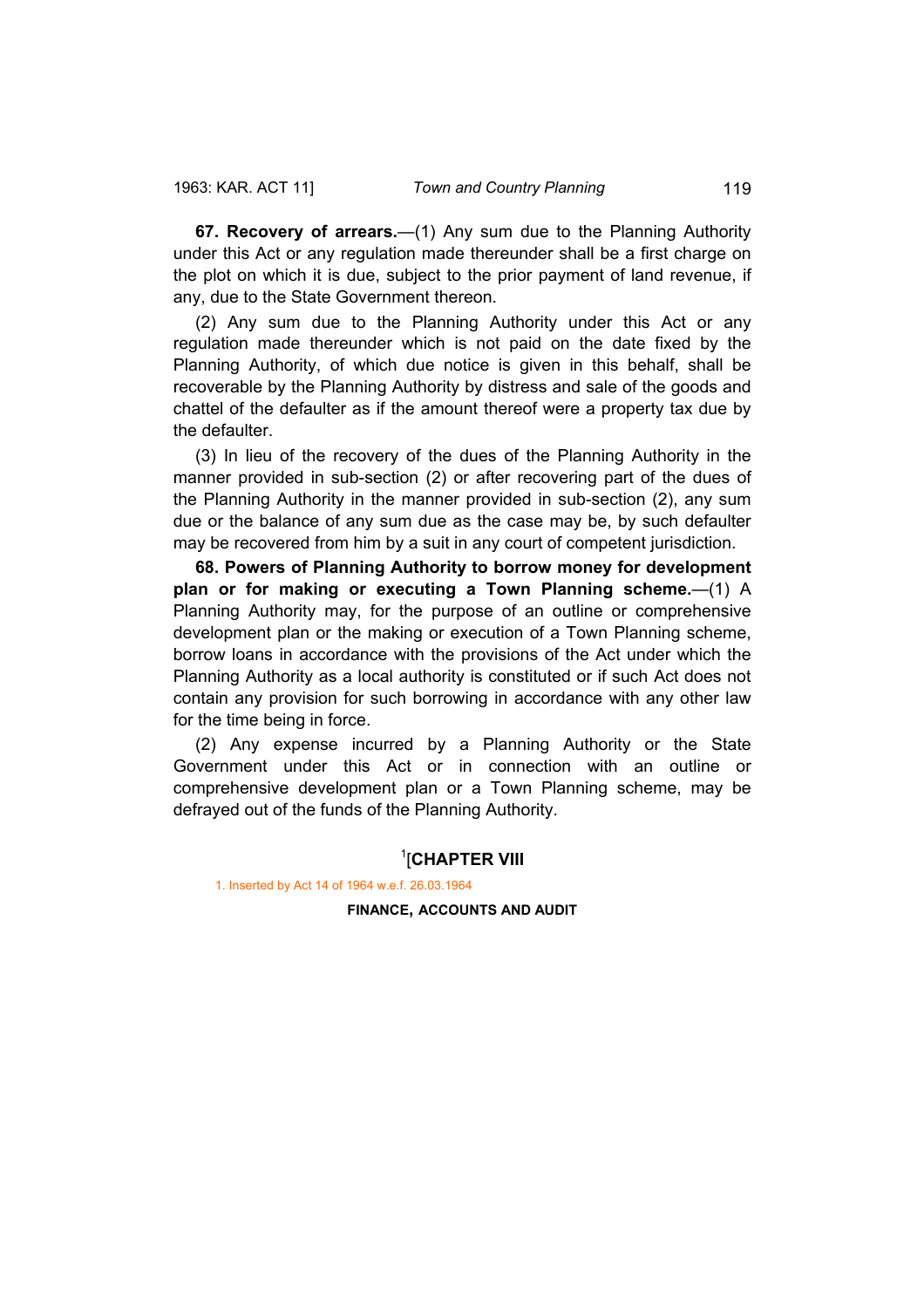**68A. Funds of Planning Authority.**—(1) Every Planning Authority shall have and maintain a separate fund to which shall be credited,—

 (*a*) all moneys received by the Planning Authority from the State Government by way of grants, loans, advances or otherwise;

 (*b*) all charges or fees received by the Planning Authority under this Act or rules, regulations or bye-laws made thereunder;

 (*c*) in the case of a Planning Authority constituted under section 4C, such contributions from the Fund or Funds of the local authority or local authorities of the area included in the planning area, as such local authority or local authorities may from time to time be required by the State Government to make to such Planning Authority;

 (*d*) all moneys received by the Planning Authority from any other source.

(2) The Fund shall be applied towards meeting,—

(*a*) the expenditure incurred in the administration of this Act;

 (*b*) the cost of acquisition of land in the planning area for the purposes of development;

 (*c*) the expenditure for such other purposes as the State Government may direct.

**68B. Budget of the Planning Authority.**—Every Planning Authority shall prepare in such form and at such time every year as may be prescribed, a budget in respect of the financial year next ensuing, showing the estimated receipts and expenditure of the Planning Authority in respect of the administration of this Act and shall forward to the State Government and the Board, such number of copies thereof as may be prescribed.

**68C. Accounts and Audit.**—(1) Every Planning Authority shall maintain proper accounts and other relevant records and prepare an annual statement of accounts including the balance sheet in such form as may be prescribed.

(2) The accounts of every Planning Authority shall be subject to audit annually by the Controller of State Accounts.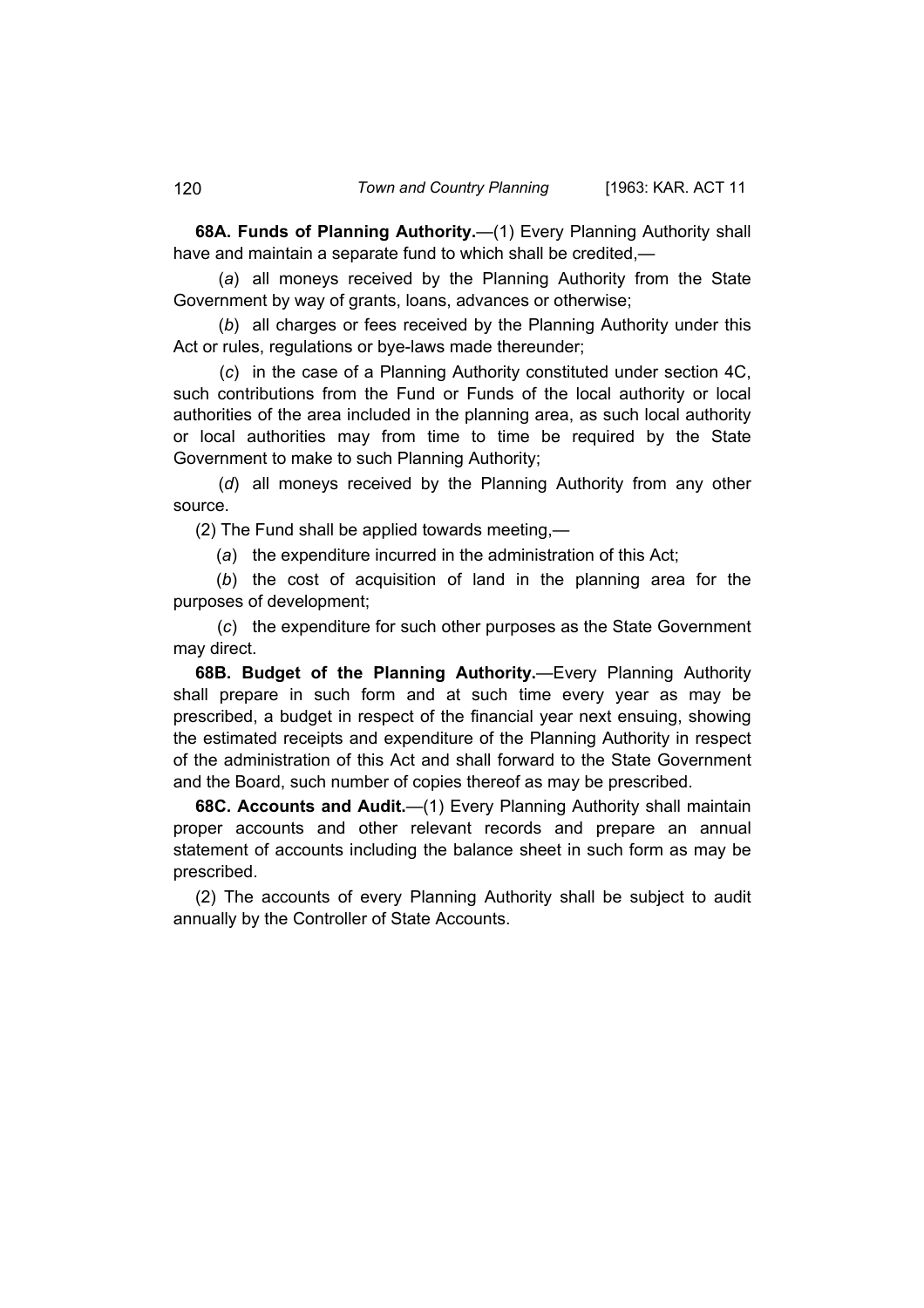(3) The accounts of every Planning Authority as certified by the Controller of State Accounts together with the audit report thereon shall be forwarded annually to the State Government and the Board.

**68D. Annual Reports.**—Every Planning Authority shall prepare for every year a report of its activities under this Act during that year and submit the report to the State Government and the Board in such form on or before such date as may be prescribed. $1^1$ 

## **CHAPTER IX**

### **LAND ACQUISITION**

**1 [69. Acquisition of land designated for certain purposes in a Master Plan.-** (1) The Planning Authority may acquire any land designated in a Master Plan for a specified purpose in clause (b), (c) or (d) of sub-section (1) of section 12, or for any public purpose out of those specified land in clause (a) of sub-section (1) of section 12 by agreement or under the Land Acquisition Act, 1894 (Central Act I of 1894) as in force in the State. If the land is acquired under the Land Acquisition Act, 1894, the provisions of said Act as amended by section 72 of this Act shall apply to the determination of compensation for the acquisition of such land.

 (2) If the designated land, except land specified for the purpose in clause (b) of sub-section (1) of section 12, is not acquired by agreement within five years from the date, the Master Plan is published in the gazette under sub-section (4) of section 13 or if the proceedings under Land Acquisition Act are not commenced within such period the designation shall be deemed to have been lapsed.] $1$ 

## 1. Substituted by Act 1 of 2005 w.e.f. 14.02.2005.

**70. Land acquisition for purposes of a scheme or Development Plan to be deemed for a public purpose.**—Land needed for purpose of a Town Planning scheme or  $\textsuperscript{1}{1}$  Master Plan]<sup>1</sup> shall be deemed to be land needed for a public purpose within the meaning of the Land Acquisition Act, 1894.

1. Substituted by Act 1 of 2005 w.e.f. 14.02.2005.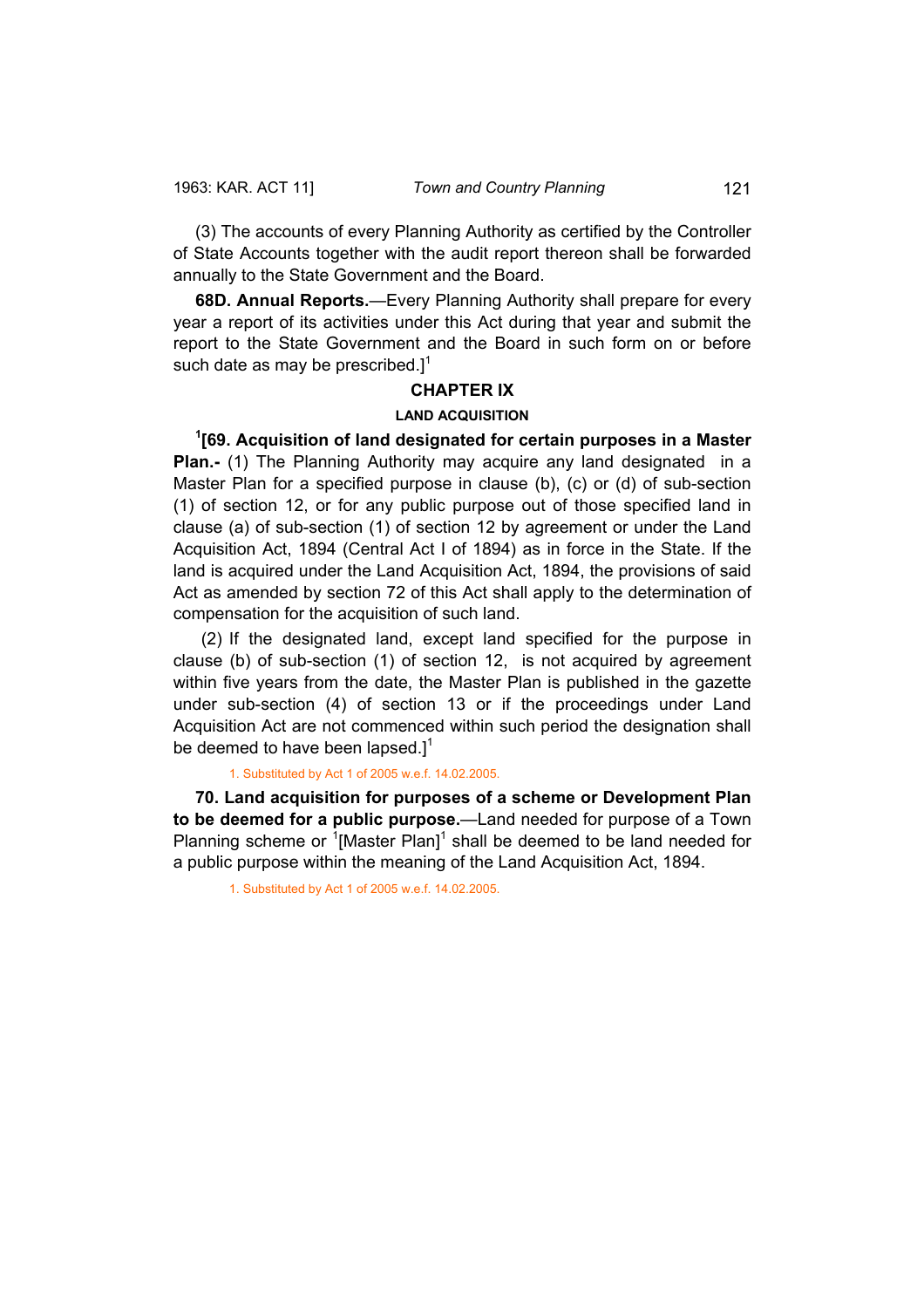**71. Power of State Government to acquire lands included in a scheme.**—(1) If, at any time, the State Government is of opinion that any land included in a Town Planning scheme is needed for a public purpose other than that for which it is included in the scheme, it may make a declaration to that effect in the Official Gazette in the manner provided in section 6 of the Land Acquisition Act, 1894. The declaration so published shall, notwithstanding anything contained in the said Act, be deemed to be a declaration duly made under the said section.

(2) On the publication of a declaration under sub-section (1) the Deputy Commissioner shall proceed to take order for the acquisition of the land and the provisions of the Land Acquisition Act, 1894, as amended by section 72 of this Act, shall, so far as may be, apply to the acquisition of the said land.

(3) In the proceedings under the Land Acquisition Act, 1894, the Planning Authority concerned shall be deemed to be a person interested in the land acquired and in determining the amount of compensation to be awarded to the Planning Authority, the Deputy Commissioner or the Court, as the case may be, may take into consideration the value, if any, paid by the Planning Authority for the acquisition of the said land under section 70 or otherwise and the proportionate cost of the scheme, if any, incurred by the Planning Authority and rendered abortive by reason of the variation of the scheme on account of such acquisition.

(4) On the land vesting in the State Government under section 16 or section 17 of the Land Acquisition Act, 1894, as the case may be, the scheme shall be deemed to have been suitably varied by reason of acquisition of the land.

**72. Amendment of section 23 and section 24 of the Land Acquisition Act, 1894, for purposes of acquisition under this Act.**—When any land is compulsorily acquired for the purposes of a Town planning scheme or a development plan under this Act,

(*a*) for section 23 of the Land Acquisition Act, 1894, the following shall be substituted, namely:-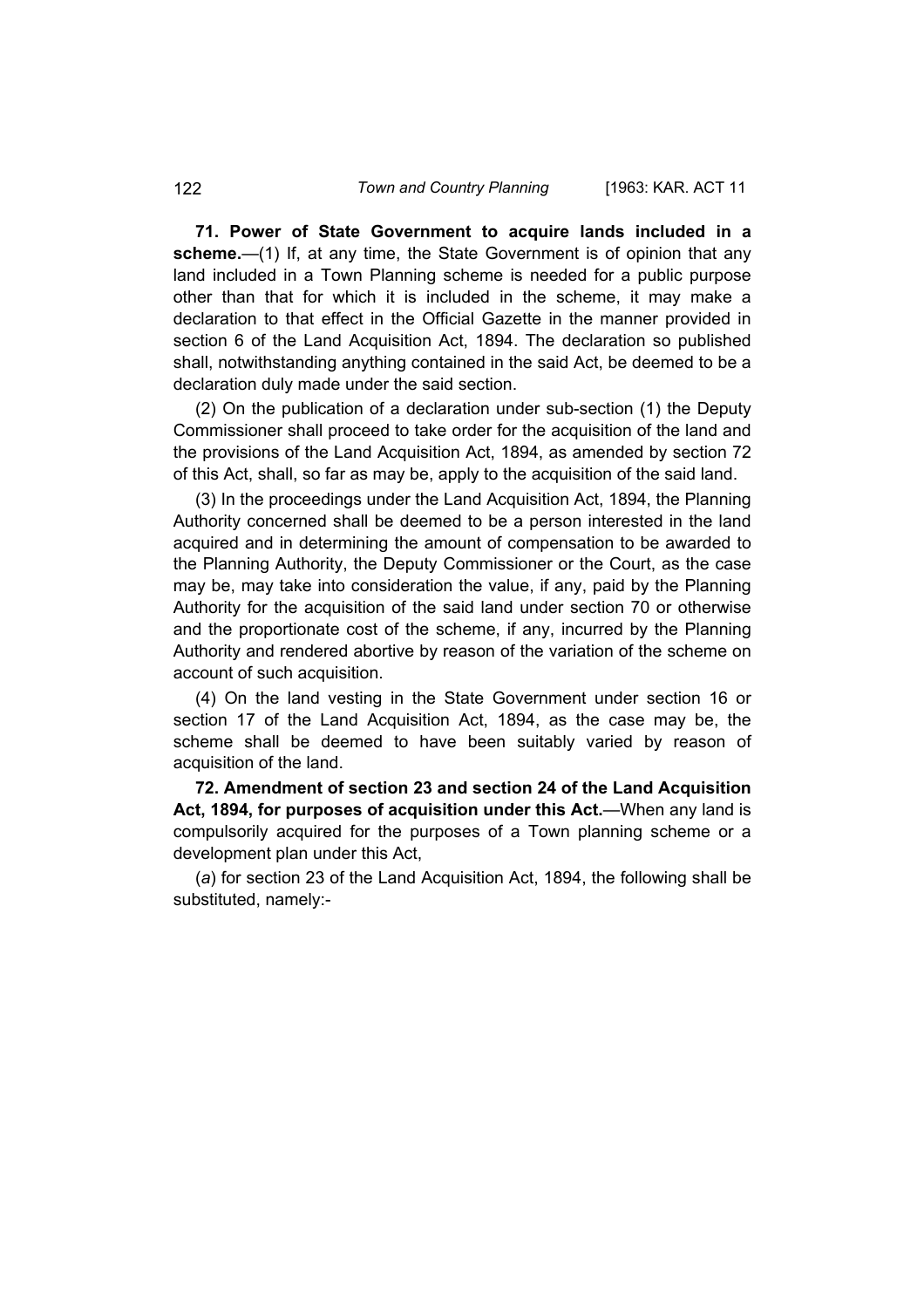"23. Matters to be considered in determining compensation.— $1[(1)]^1$ In determining the amount of compensation to be awarded for the land or any interest therein acquired under this Act, the Court shall take into consideration the following:—

1. Re-numbered by Act 14 of 1964 w.e.f. 26.03.1964.

 $\int_1^2$ [(1) the market value.-

- (i) in case of acquisition of the designated land referred to in subsection (2) of section 69 of the Karnataka Town and Country Planning Act, 1961 (hereinafter in this section referred to as the said Act), on the date the Master Plan is published under subsection (4) of section 13 of the said Act; and
- (ii) in the case of acquisition of any land included in a town planning scheme under the said Act, on the date on which such scheme comes into force under sub-section (2) of section 45 of the said Act: $l^1$
- 1. Substituted by Act 14 of 1964 w.e.f. 26.03.1964 and again substituted by Act 1 of 2005 w.e.f. 14.02.2005.

 (2) use to which the land was put on the date of publication of the declaration under section 6;

 (3) the damage sustained by the person interested by reason of the taking of any standing crops or trees which may be on the land at the time when the possession was taken from him;

 (4) the damage, if any, sustained by the person interested at the time of the possession being taken from him by reason of severing such land from his other land;

 (5) the damage, if any, sustained by the person interested at the time of the possession being taken from him of the land, by reason of the acquisition injuriously affecting his other property, moveable or immovable, in any other manner or his earnings;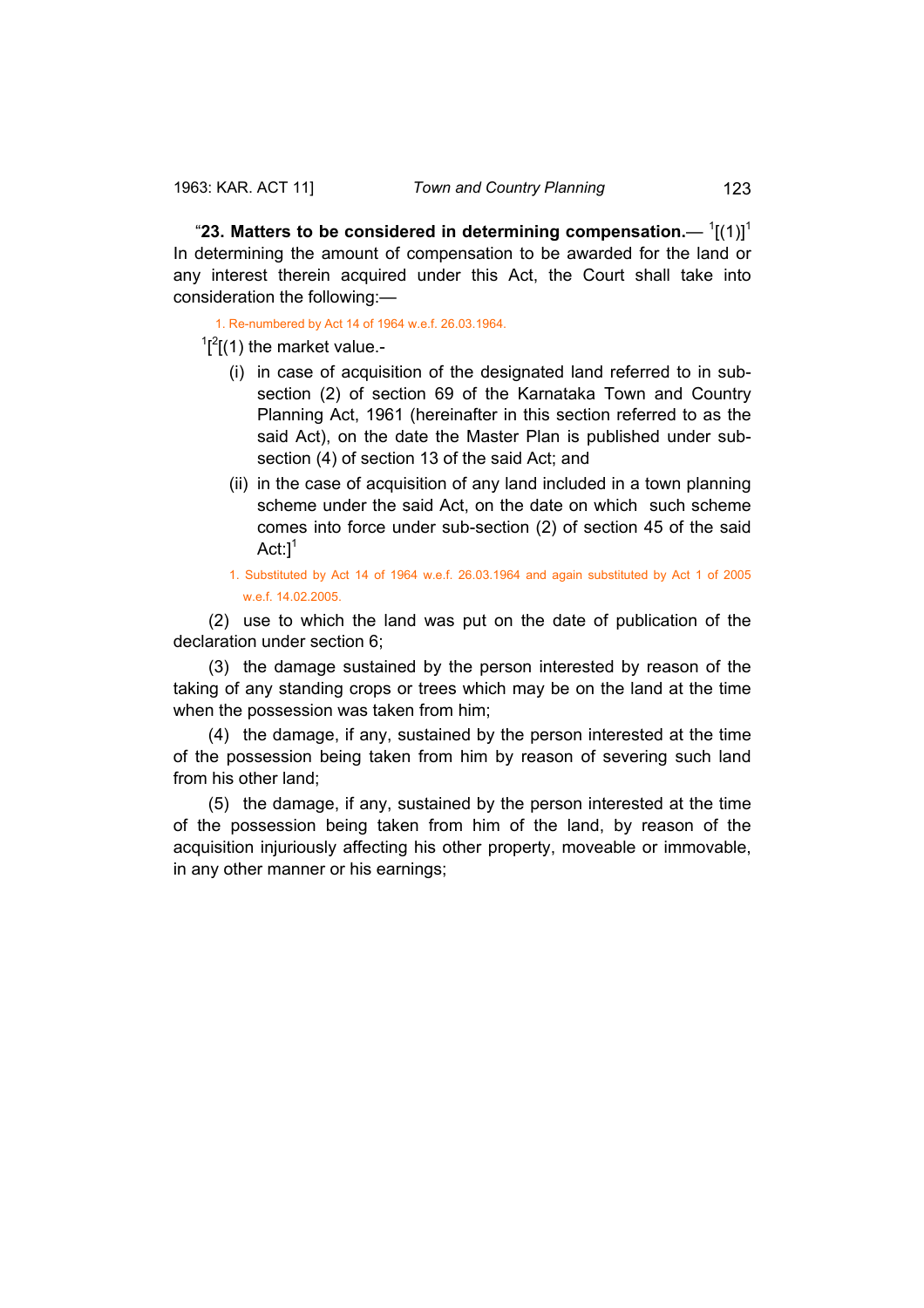(6) if, in consequence of the acquisition of the land the person interested is compelled to change his residence or place of business, the reasonable expenses, if any, incidental to such change."

 $1$ [(2) In addition to the market value of the land as provided in subsection (1), the Court shall in every case award a sum of  $2$ [thirty per centum]<sup>2</sup> on such market value, in consideration of the compulsory nature of the acquisition. $]^{1}$ 

1. Inserted by Act 14 of 1964 w.e.f. 26.3.1964

2. Substituted by Act 1 of 2005 w.e.f. 14.02.2005.

 $1(3)$  In addition to the market value of the land, as provided above, the court shall in every case, award an amount calculated at the rate of twelve percent per annum, such market value, for the period from the date of publication of the notification under sub-section (1) of section 4, to the date of award of the Deputy Commissioner or date of taking possession of the land, whichever is earlier.

**Explanation. -** In computing the period referred to in this sub-section, any period or periods during which the proceedings for the acquisition of the land were held up on account of any stay or injunction by the order of any court shall be excluded. $1^1$ 

1. Sub-section (3) inserted by Act 1 of 2005 w.e.f. 14.02.2005.

(*b*) For section 24 of the Land Acquisition Act, 1894, the following shall be substituted, namely:—

"**24. Matters to be neglected in determining compensation.**—The Court shall not take into consideration of the following:—

(1) the degree of urgency which led to the acquisition;

(2) any disinclination of the person interested to part with the land acquired;

(3) any damage sustained by him which, if caused by a private person, would not render such person liable to a suit;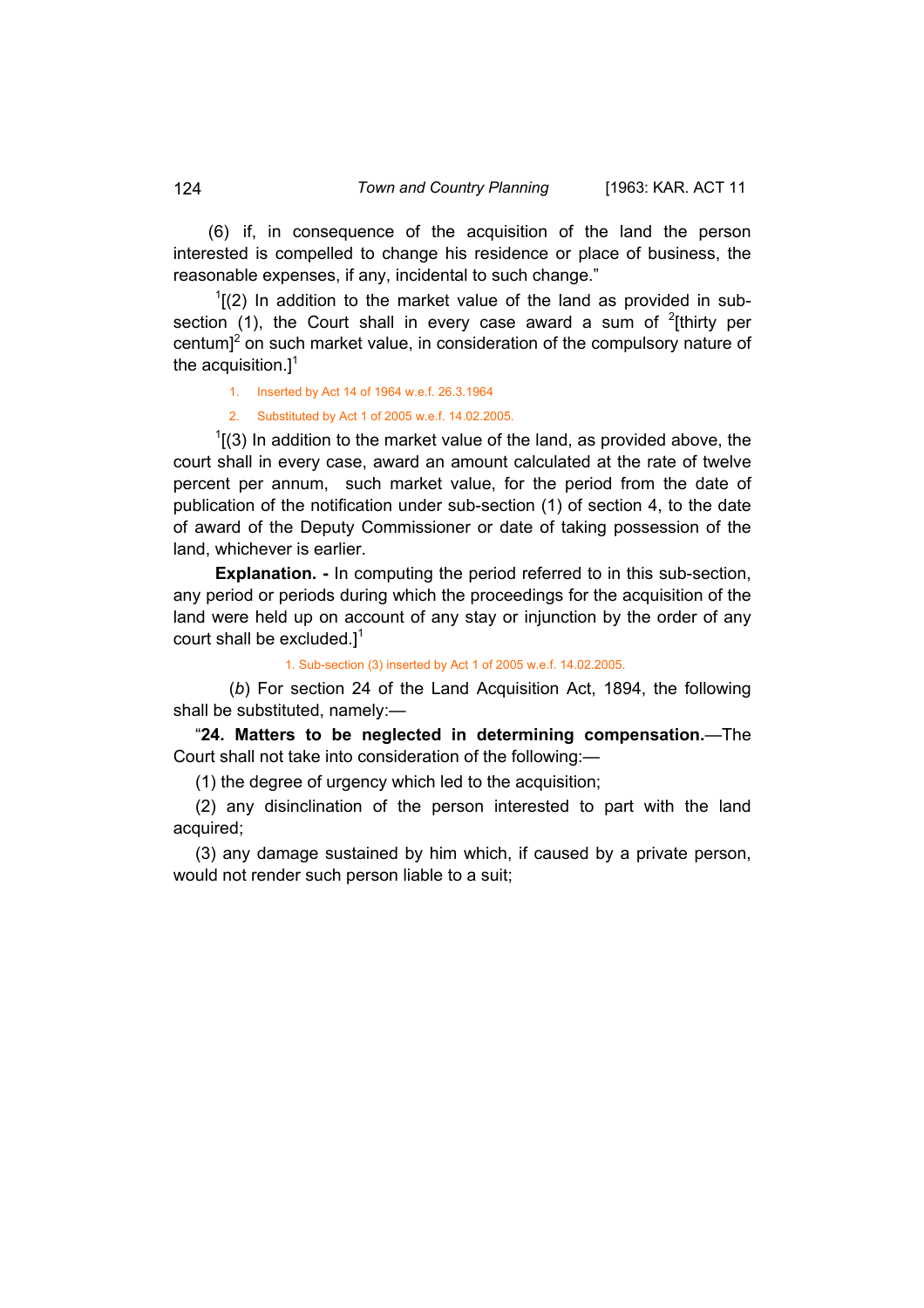(4) any change which is likely to be caused to the land acquired, after the date of the publication of the declaration under section 6, by or in consequence of the use to which it will be put;

(5) any increase to the value of the land acquired likely to accrue from the use to which it will be put when acquired;

(6) any increase to the value of the other land of the person interested likely to accrue from the use to which the land acquired will be put;

(7) any outlay or improvements on, or for the disposal of the land acquired, commenced, made or effected with the sanction of the local authority after the date of the publication of the notification under section 6;

(8) the special suitability or adaptability of the land for any purpose, if that purpose is a purpose to which it could be applied in pursuance of any law or for which there is no market apart from the special needs of the local authority;

(9) any increase in the value of the land by reason of the use thereof or any premises thereon in a manner which could be restrained by any court, or is contrary to law or is detrimental to the health of the inmates of the premises or to the public health."

#### **CHAPTER X**

## **OFFENCES AND PENALTIES, RULES AND BYE-LAWS**

#### **73. Offences and penalties.**- Whoever,-

(*a*) does any work in contravention of the provisions of section 14;

 $^{1}[(b)$  xxx]<sup>1</sup>

1. Omitted by Act 1 of 2005 w.e.f. 14.02.2005.

 (*c*) contravenes the conditions of the commencement certificate granted under sub-section (1) of section 15,  $\left[\frac{1}{x}x^2\right]$ , or of the sanction granted under sub-section (2) of section 17;

1. Omitted by Act 1 of 2005 w.e.f. 14.02.2005.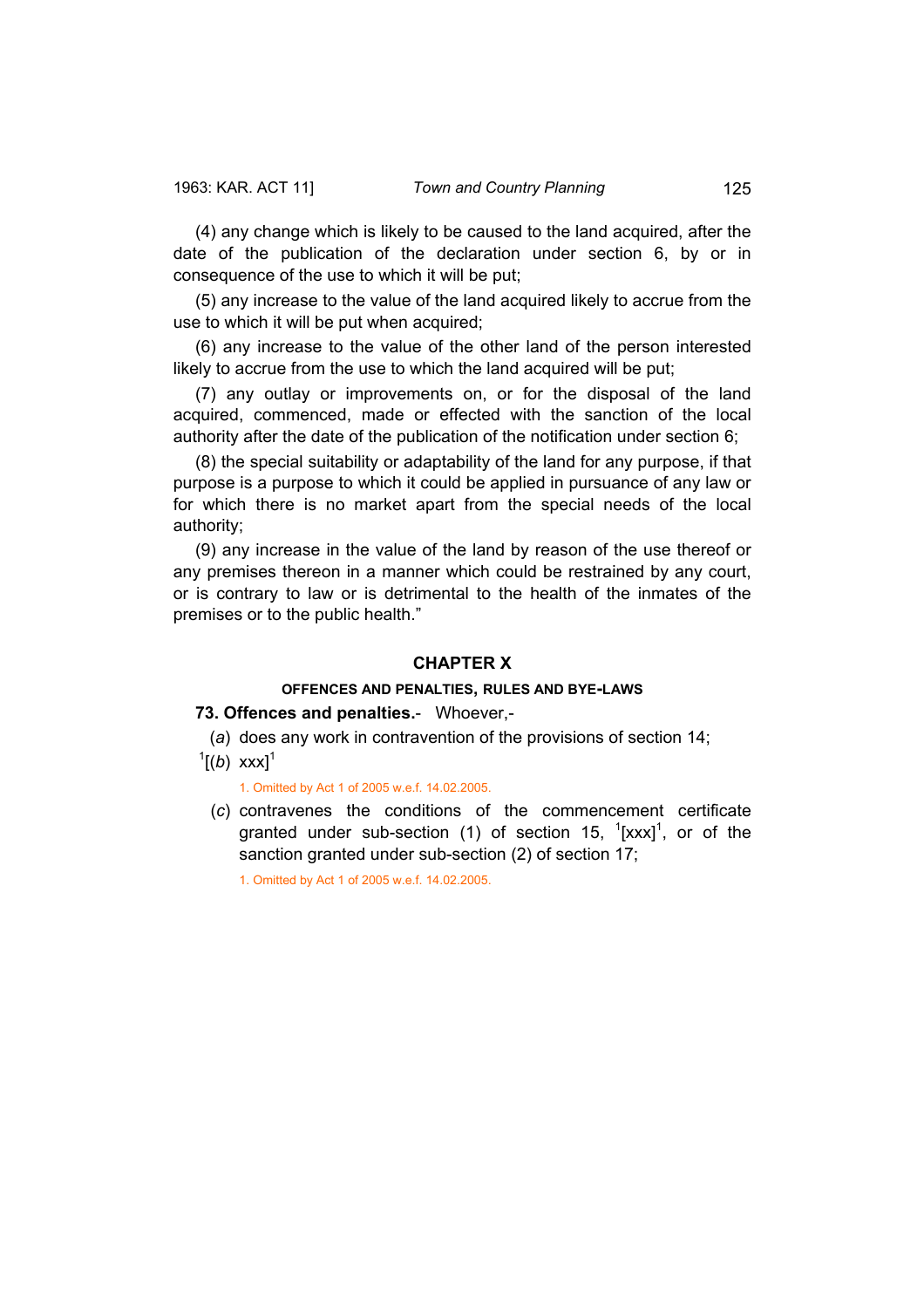(*d*) does any work in spite of refusal to grant a commencement certificate under sub-section (1) of section 15  $1$ [xxx]<sup>1</sup> or of the sanction under sub-section (2) of section 17;

1. Omitted by Act 1 of 2005 w.e.f. 14.02.2005.

 $\frac{1}{1}$  (d-1) obstructs the entry of any person upon any land under <sup>2</sup> [sections 11] or 27 $1^2$  or prevents such person from doing anything in accordance with the said section: $l^1$ 

1. Inserted by Act 14 of 1964 w.e.f. 26.03.1964.

2. Substituted by Act 1 of 2005 w.e.f. 14.02.2005.

 (*e*) does any work in contravention of clause (*a*) or (*b*) of sub-section (1) of section 35;

shall, on conviction, be punished with  $1$ [imprisonment for a term which may extend to three months or with fine which may extend to five thousand rupees or with both] $1$  and the Court shall, in such order of conviction, direct that if such contravention continues after the date of the order of conviction, a fine not exceeding  $\frac{1}{2}$  [two hundred and fifty rupees] $\frac{1}{2}$  per day for the period from which the contravention continued shall be recovered from the person so convicted:

#### 1. Substituted by Act 17 of 1991 w.e.f. 19.04.1991.

Provided that in the absence of special and adequate reasons to the contrary to be mentioned in the judgment of the Court, the fine shall not be less than  $1$ [five hundred rupees]<sup>1</sup> and in the case of a continuing contravention of the provisions, the fine shall not be less than  $1$ [twenty five rupees] $^1$  per day.

## 1. Substituted by Act 17 of 1991 w.e.f. 19.4.1991

**74. Rules.**—(1) The State Government may, by notification and after previous publication, make rules to carry out the purposes of this Act.

(2) In particular and without prejudice to the generality of the foregoing power, such rules may be made to determine the following matters:—

 $\int$ <sup>1</sup>[(a) the functions and powers of the Board and Planning Authorities constituted under section 4C;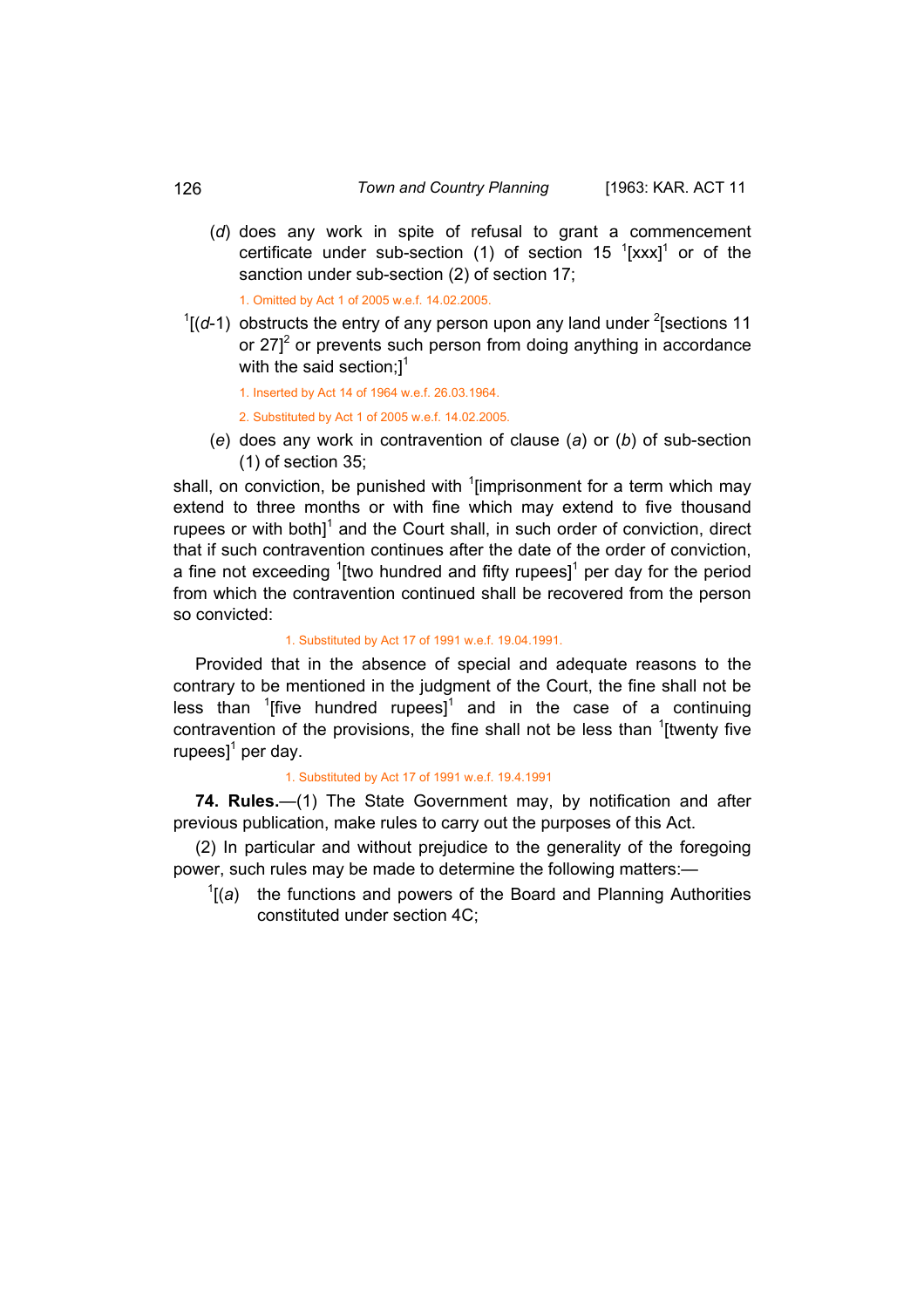- (*a*-1) the qualifications and disqualifications for being chosen as and for being members of the Board, and Planning Authorities constituted under section 4C;
- (*a*-2) the manner of nomination of representatives of local authorities under clause (iii) of sub-section (3) of section 4C;
- (*a*-3) the manner in which and the purposes for which any Planning Authority may associate with itself any person under section  $4F$ ;<sup>1</sup> 1. Clause (a) to (a-3) inserted by Act 14 of 1964 w.e.f. 26.03.1964.
- $\left[1\right]$  the particulars that are to be shown in a map under section 6; 1. Re-lettered by Act 14 of 1964 w.e.f. 26.03.1964.
	- (*b*) the manner of and the procedure to be followed in making an inquiry under sub-section (2) of section 7;
	- (*c*) the manner of publication of the outline development plan under sub-section (1) or sub-section (2) of section 9; or under subsection (4) of section 13;
- (d) the notices to be given under section 11,  $\frac{1}{2}$ [xxx]<sup>1</sup> or section 27; 1. Omitted by Act 1 of 2005 w.e.f. 14.02.2005.
	- (*e*) the form of the commencement certificate to be granted under sub-section (1) of section 15;
	- (*f*) the particulars to be furnished by a person submitting a lay-out plan under sub-section (1), the period within which the Planning Authority may sanction such plan under sub-section (2) and the manner of holding an inquiry under sub-section (4) of section 17;
	- (*g*) the betterment fee to be levied and the manner of levy under section 18;
	- $^{1}$ [(*h*) xxx]<sup>1</sup>
	- $^{1}$ [(*i*) xxx]<sup>1</sup>

#### 1. Omitted by Act 1 of 2005 w.e.f. 14.02.2005.

 (*j*) the manner of publication of a declaration of intention to make a scheme under sub-section (2) of section 29;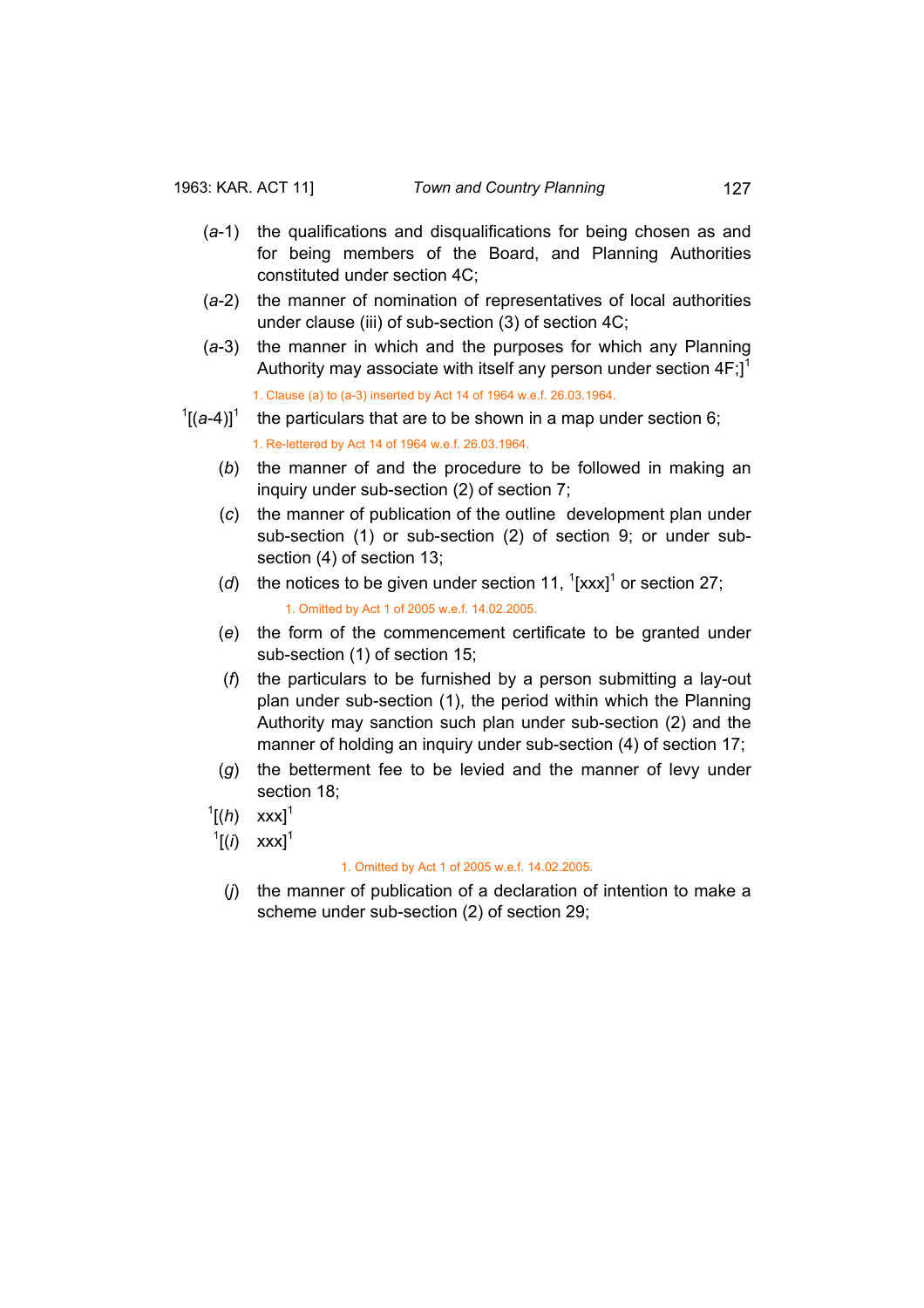- (*k*) the manner of publication of a draft scheme under section 30;
- (*l*) the further particulars to be included in the draft scheme under clause (*g*) of section 32;
- (*m*) the form of the commencement certificate to be granted under clause (*a*) of sub-section (1) of section 35 and the conditions, if any, to be included therein;
- (*n*) the procedure to be followed in making an inquiry under clause (*c*) of sub-section (1) of section 35;
- (*o*) the manner in which, and the method according to which, compensation shall be payable under sub-section (2) of section 35;
- (*p*) the qualifications of persons to be appointed as Director of Town Planning and as Town Planning Officer;
- (*q*) the procedure that is to be followed by a Town Planning Officer in making orders under any of the several clauses of sub-section (1) of section 38;
- (*r*) the form in which the Town Planning Officer is to draw the final scheme under clause (*n*) of sub-section (1) of section 38;
- (*s*) the procedure to be followed by the officer appointed to hold an inquiry for the purpose of deciding a disputed claim as to ownership under section 42;
- (*t*) the manner of preparing a preliminary scheme under section 43;
- (*u*) the manner of giving notice under section 44;
- (*v*) the procedure to be followed in summarily evicting a person under section 46;
- (*w*) the notice to be given before action is taken under section 47;
- (*x*) the manner of publication of a draft variation under sub-section (2) and the particulars which a draft variation shall contain under sub-section (3) of section 48;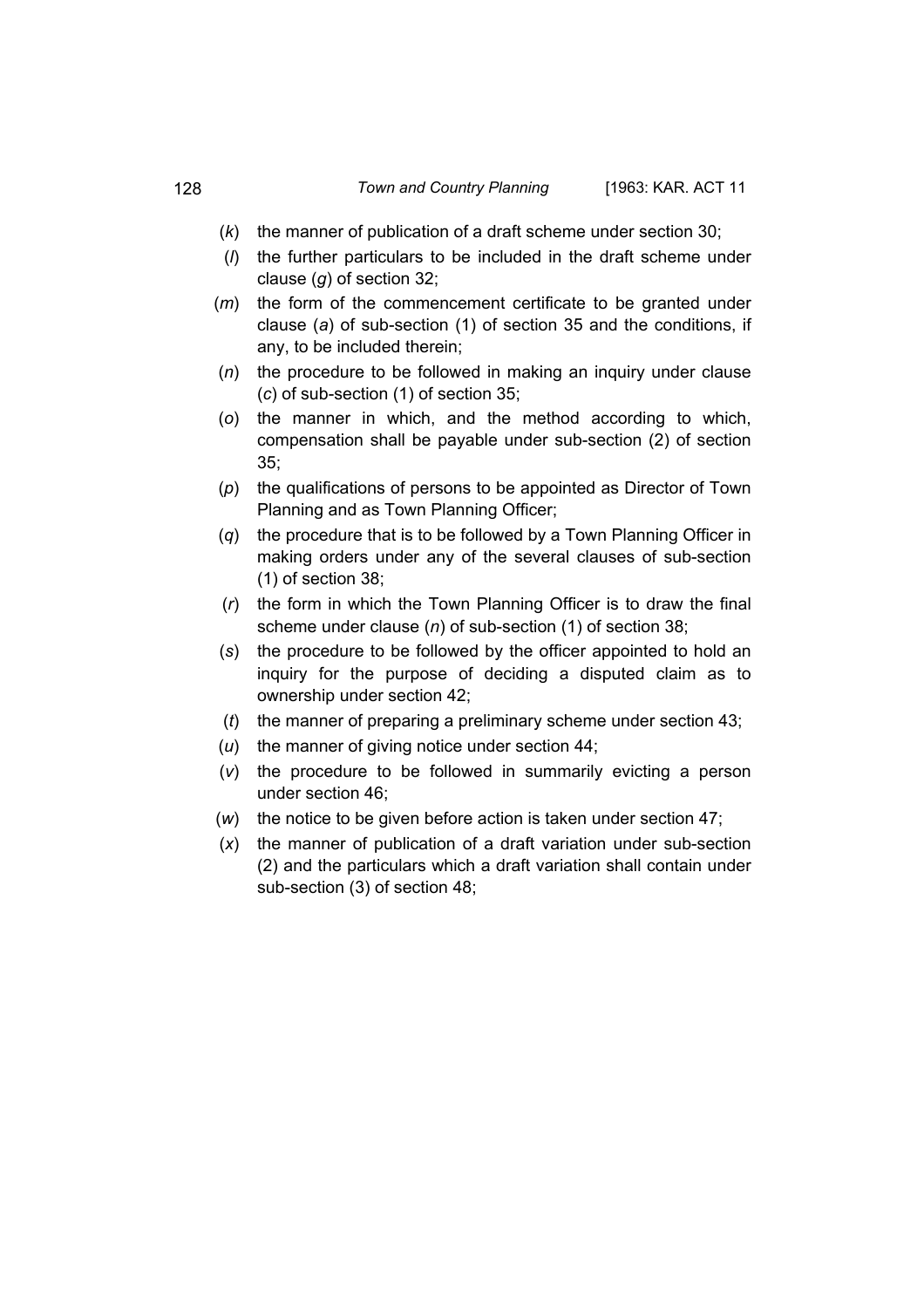- (*y*) the manner of election of representatives of the several Planning Authorities under sub-section (2) of section 51;
- (*z*) the time to be allowed for making a claim to compensation under section 60;
- (*aa*) the period within which payment is to be made to the Planning Authority under section 63;
- 1[(*aa*-1) the form of the budget of Planning Authorities, the date on or before which it shall be prepared, the manner of preparing it and the number of copies that have to be sent to the Board and the State Government;
- (*aa*-2) the form of the annual statement of accounts and balance sheets to be prepared under section 68C;
- (*aa*-3) the form of the annual report of the Planning Authorities and the dates on or before which they shall be submitted under section 68D); $]^{1}$

1. Cluases (aa-1) to (aa-3) Inserted by Act 14 of 1964 w.e.f. 26.03.1964.

- (*bb*) the manner in which documents, plans, maps shall be made accessible to the public under the proviso to section 77;
- (*cc*) the procedure to be adopted by the Planning Authority to secure co-operation on the part of the owners or persons interested in the land proposed to be included in a Town Planning Scheme at every stage of the proceedings by means of conferences and such other means as may be expedient;
- (*dd*) the procedure to be followed by a Town Planning Officer generally under this Act;
- (*ee*) the extent to which the proceedings of Planning Authorities under this Act shall be regulated by any municipal or local law applicable to such authorities; and
- $1$ <sup>( $e$ e<sup>-1</sup>) the documents of which copies may be granted and the fees</sup> payable for the inspection of such documents and the grant of copies thereof; $]^{1}$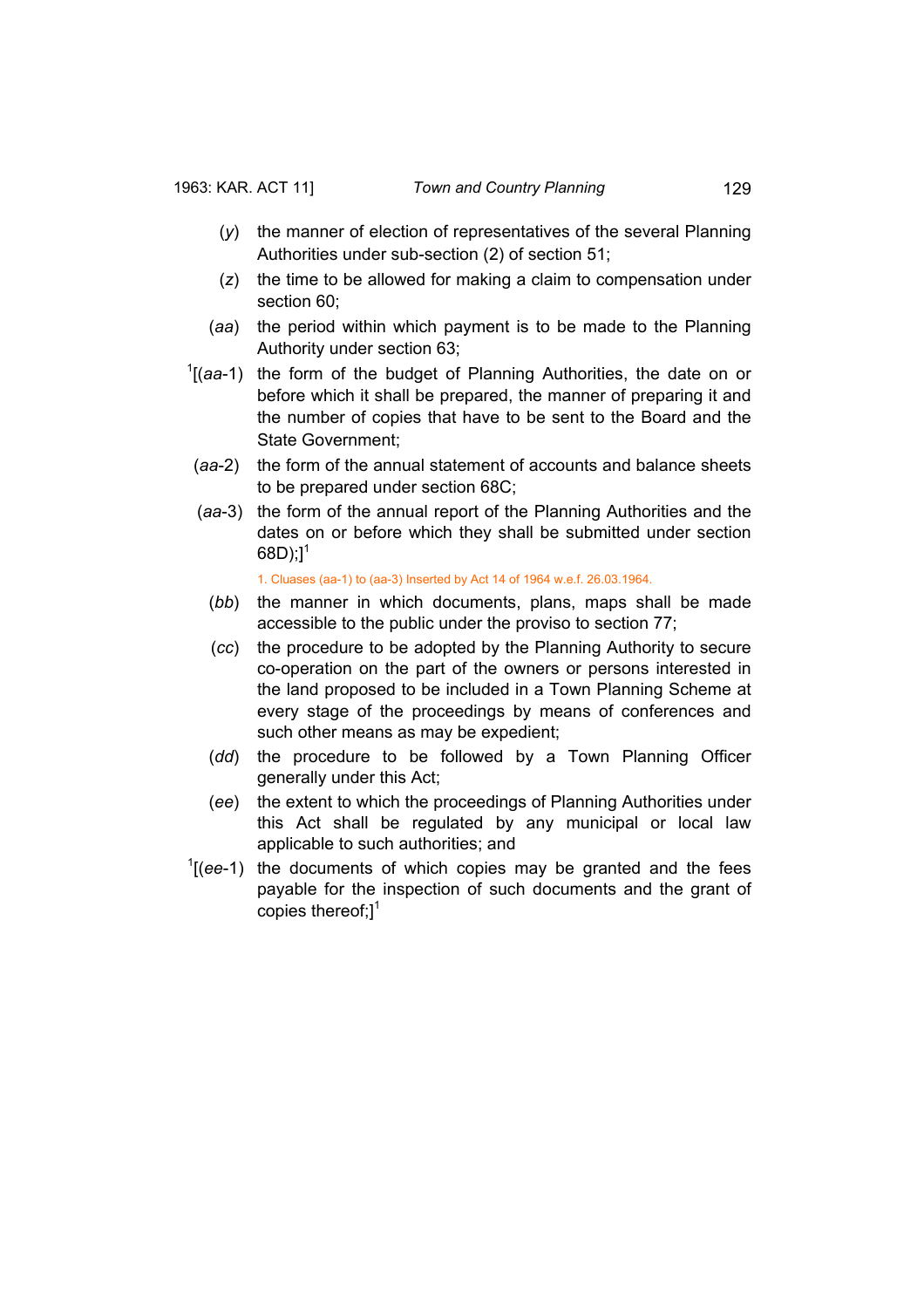#### 1. Inserted by Act 14 of 1964 w.e.f. 26.03.1964.

 $\frac{1}{f}$  (*ff*) any other matter for which there is no provision or no sufficient provision in this Act (including provision relating to appeals, appellate authorities, time for filing appeals, fees payable in respect of appeals and other matters), and for which provision is in the opinion of the State Government, necessary for giving effect to the purposes of this  $Act.1<sup>1</sup>$ 

#### 1. Substituted by Act 14 of 1964 w.e.f. 26.03.1964.

 (3) A rule made under this section may provide that a contravention of any of the provisions of the rules which are specified in such rule shall be punishable with fine which may extend to five hundred rupees and in the case of a continuing contravention, with an additional fine which may extend to ten rupees for every day during which such contravention continues after conviction for the first such contravention.

 $1$ [(3A) Any rule under this Act may be made to have effect retrospectively and when any such rule is made a statement specifying the reasons for making such a rule shall be laid before both Houses of the State Legislature along with the rule under sub-section (4). All rules made under this Act shall, subject to any modification made under sub-section (4), have effect as if enacted in this  $Act.1<sup>1</sup>$ 

#### 1. Inserted by Act 14 of 1964 w.e.f. 26.03.1964.

(4) Every rule made under this section shall be laid as soon as may be after it is made before each House of the State Legislature while it is in session for a total period of thirty days which may be comprised in one session or in two successive sessions, and if, before the expiry of the session in which it is so laid or the session immediately following, both Houses agree in making any modification in the rule or both Houses agree that the rule should not be made, the rule shall thereafter have effect only in such modified form or be of no effect, as the case may be; so however that any such modification or annulment shall be without prejudice to the validity of anything previously done under that rule.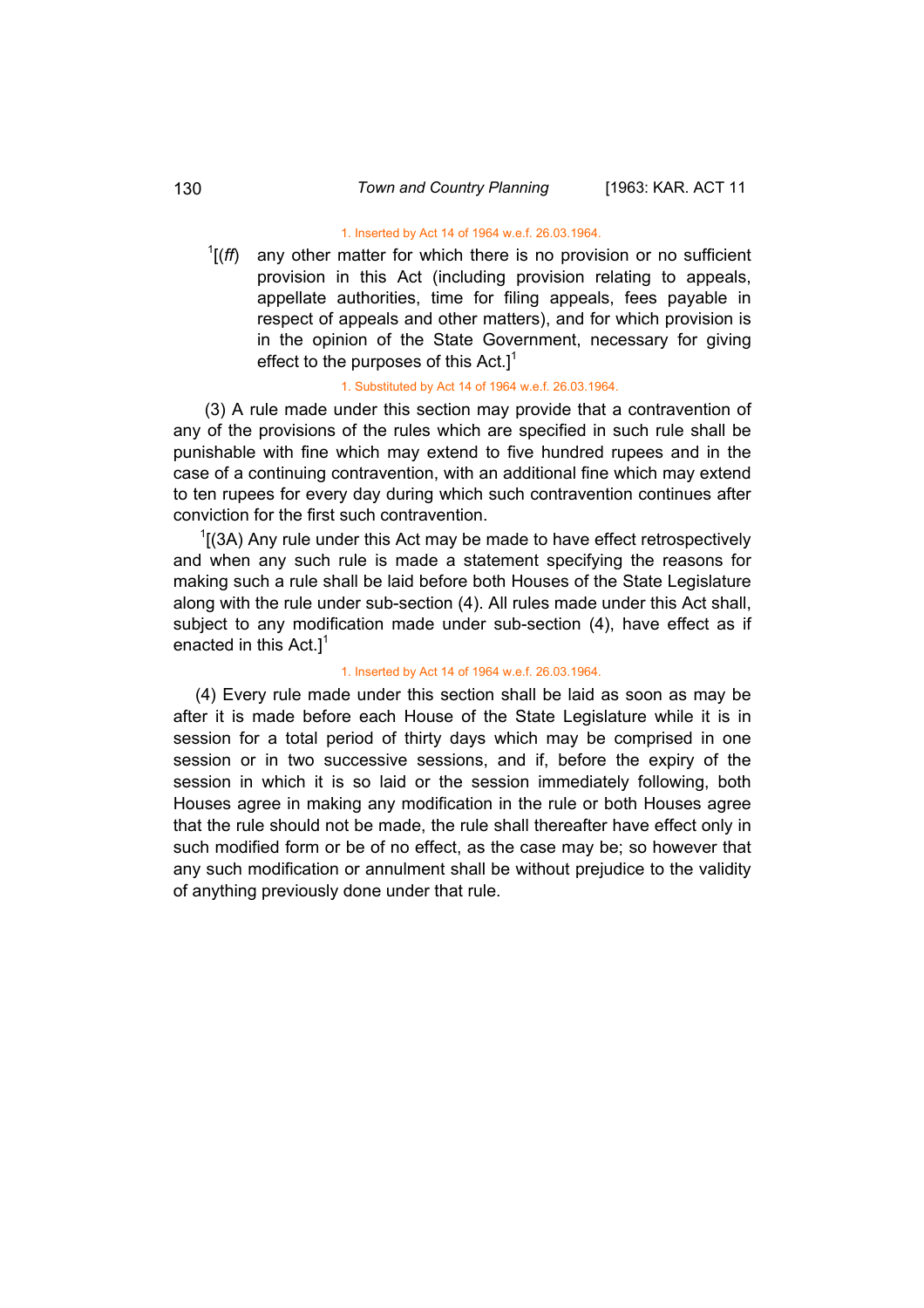**75. Bye-laws.**—(1) A Planning Authority may, with the previous sanction of the State Government, make bye-laws consistent with the provisions of this Act and the rules thereunder to carry out the purposes included in  $1$ [the Master Plan. $]$ <sup>1</sup>

#### 1. Substituted by Act 1 of 2005 w.e.f. 14.02.2005.

(2) A bye-law made under this section may provide that a person contravening any of the provisions of the bye-lows which are specified in such bye-law shall on conviction, be punished with fine, which may extend to one hundred rupees and in the case of a continuing contravention, with an additional fine, which may extend to five rupees for every day during which such contravention continues after conviction, for the first such contravention.

(3) The power to make bye-laws under this section shall be subject to the condition of previous publication and such publication shall be in the official Gazette and in such other manner a may be directed by the State Government.

### **CHAPTER XI**

#### **MISCELLANEOUS**

**76. Bar of legal proceedings.**—No suit or other legal proceedings shall be maintained against the State Government, the Planning Authority or any public servant or persons duly appointed or authorised under this Act, in respect of anything in good faith done or purporting to be done under the provisions thereof or the rules made thereunder.

1 [**76A. Mode of proof of records of the Board and the Planning Authority.**— A copy of any receipt, application, plan, notice, order, entry in a register, or other document in the possession of the Board or any Planning Authority, if duly certified by the legal keeper thereof, or other person authorised by the Board or the Planning Authority in this behalf, shall be received as *prima facie* evidence of the existence of the entry or document and shall be admitted as evidence of the matters and transactions therein recorded in every case where, and to the same extent as, the original entry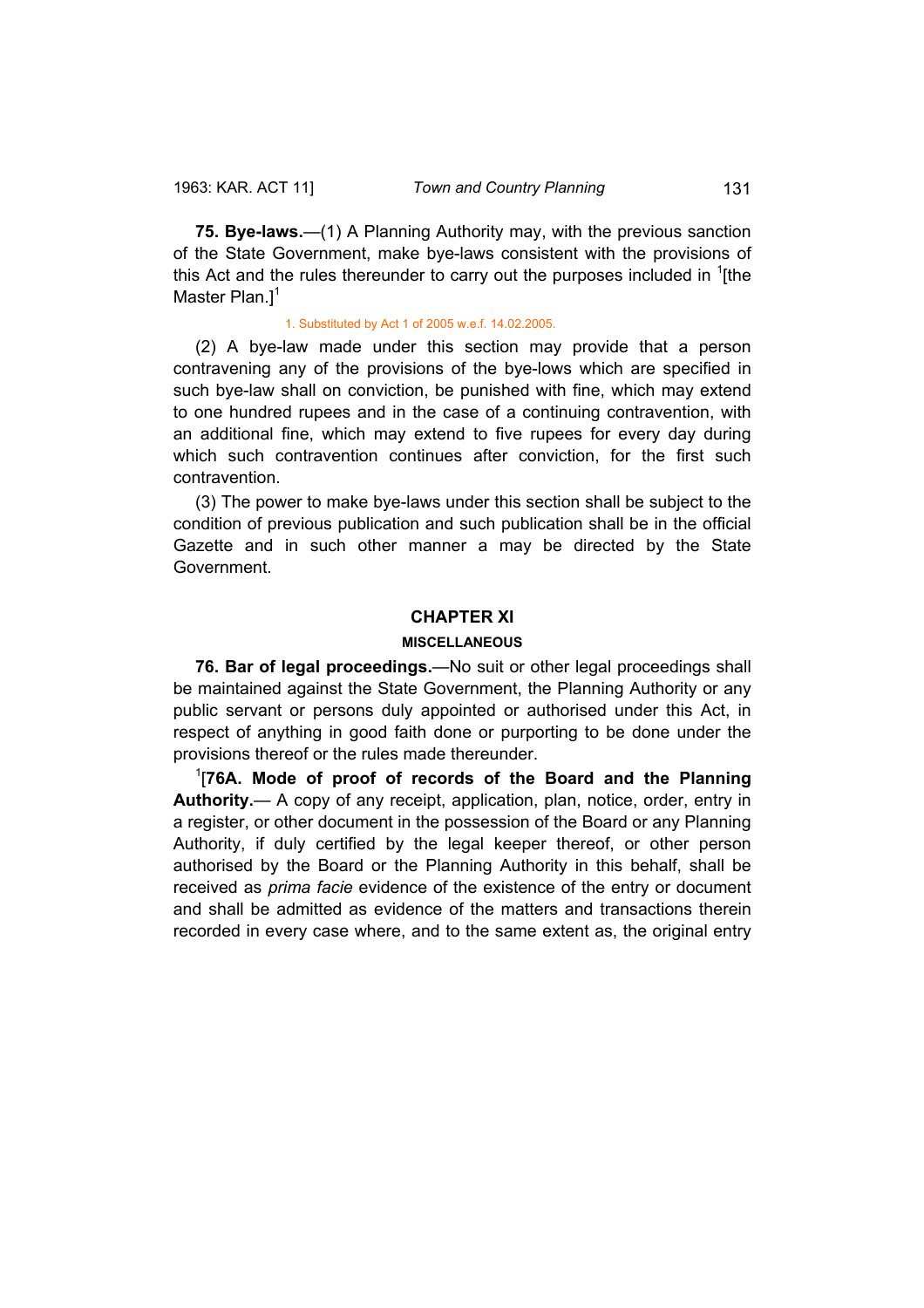or document would, if produced, have been admissible to prove such matters.

#### 1. Sections 76A to 76M inserted by Act 14 of 1964 w.e.f. 26.03.1964.

**76B. Restriction on summoning of officers and servants of the Board and Planning Authority.**—No chairman, member or officer or servant of the Board or any Planning Authority shall in any legal proceeding to which the Board or Planning Authority is not a party, be required to produce any register or document the contents of which can be proved under section 76A by a certified copy, to appear as a witness to prove the matters and transactions recorded therein, unless by order of the Court made for special cause.

**76C. Offences by companies.**—(1) If the person committing an offence under this Act is a company, every person, who, at the time the offence was committed was in charge of, and was responsible to, the company for the conduct of the business of the company, as well as the company, shall be deemed to be guilty of the offence and shall be liable to be proceeded against and punished accordingly:

Provided that nothing contained in this sub-section shall render any such person liable to any punishment provided in this Act, if he proves that the offence was committed without his knowledge or that he exercised all due diligence to prevent the commission of such offence.

(2) Notwithstanding anything contained in sub-section (1) where an offence under this Act has been committed by a company and it is proved that the offence has been committed with the consent or connivance of, or is attributable to any neglect on the part of, any director, manager, secretary or other officer of the company, such director, manager, secretary or other officer shall be liable to be proceeded against and punished accordingly.

*Explanation*: For the purpose of this section,—

(*a*) "company" means a body corporate and includes a firm or other association of individuals; and

(*b*) "director" in relation to a firm means a partner in the firm.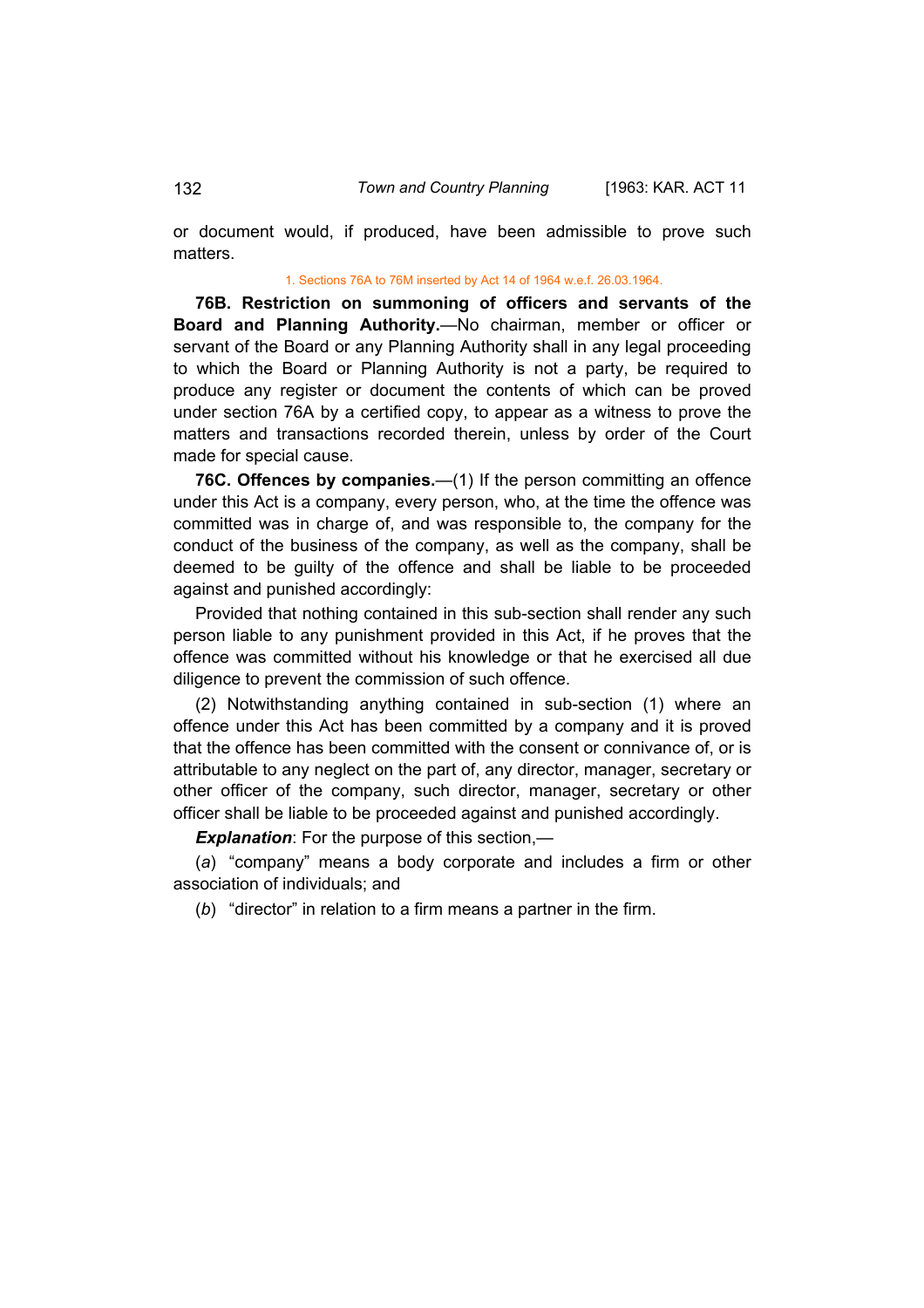**76D. Penalty for obstructing contractor or removing mark.**—If any person,—

- (*a*) obstructs, or molests any person engaged or employed by the Board or any Planning Authority, or any person with whom the Board or the Planning Authority has entered into a contract, in the performance or execution by such person of his duty or of anything which he is empowered or required to do under this Act, or
- (*b*) removes any mark set up for the purpose of indicating any level or direction necessary to the execution of works authorised under this Act,

he shall be punishable with fine which may extend to two hundred rupees or with imprisonment for a term which may extend to two months.

**76E. Sanction of prosecution.**—No prosecution for any offence punishable under this Act shall be instituted except with the previous sanction of the State Government or Planning Authority or any officer authorised by the State Government or the Planning Authority in this behalf.

**76F. Composition of offences.**—(1) The State Government or the Planning Authority concerned or any person authorised by the State Government or the Planning Authority in this behalf by general or special order may either before or after the institution of the proceedings compound any offence made punishable by or under this Act.

(2) When an offence has been compounded, the offender, if in custody shall be discharged and no further proceedings shall be taken against him in respect of the offence compounded.

**1 [76 FF. Regularisation of certain development and change of land use.-** (1) Notwithstanding anything contained in this Act, where any land has been developed or change in land use is made in contravention of section 14, 14A, section 15, section 17 or the regulations or in contravention of commencement certificate granted under section 15, the Planning Authority may regularise such development and change of land use made prior to the date of commencement of the Karnataka Town and Country Planning and Certain other Laws (Amendment) Act, 2004, subject to such rules as may be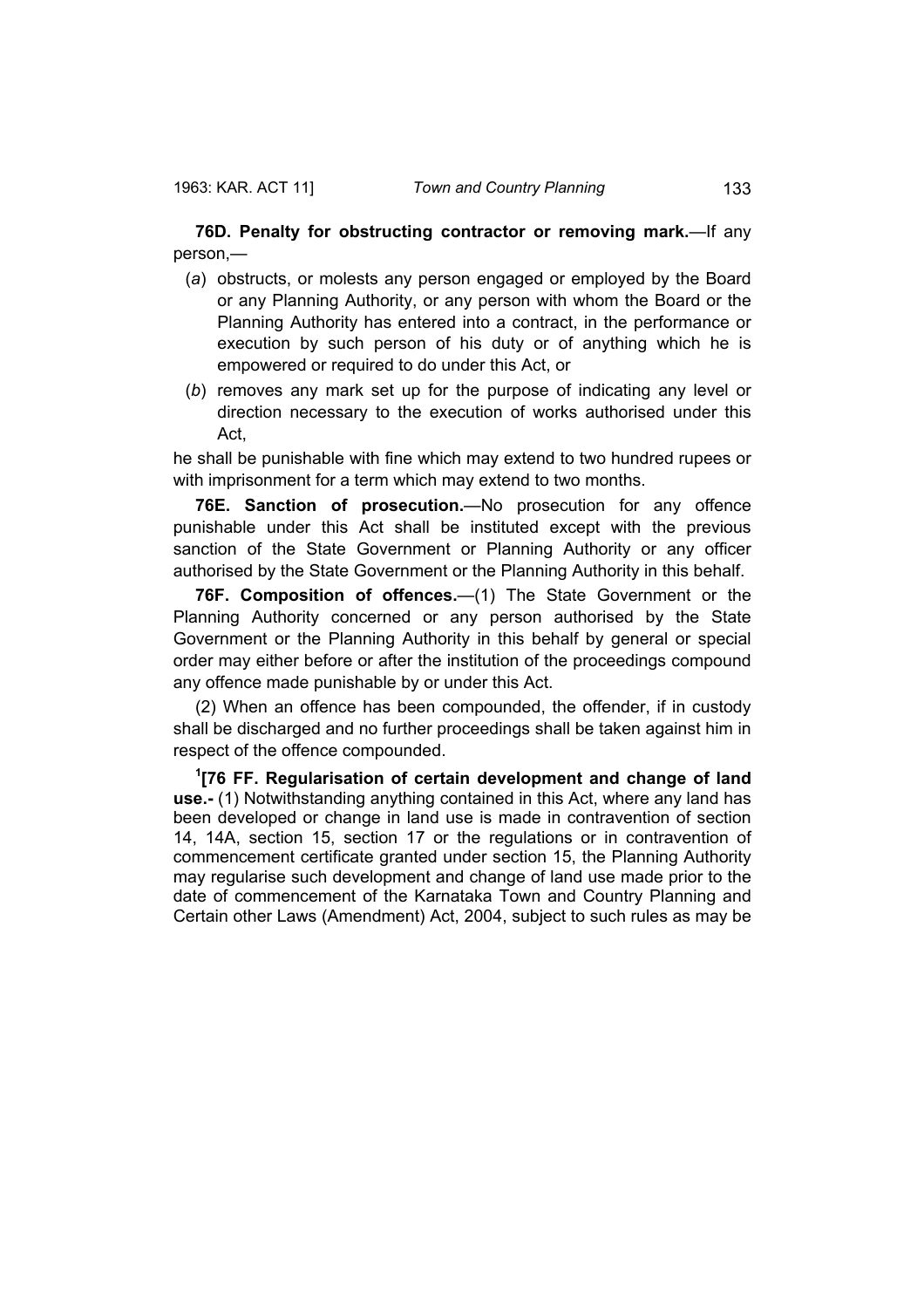prescribed and on payment of the prescribed amount, which may be different for different purposes, but not exceeding the estimated cost of the development.

(2) No such development or change in land use referred to in sub-section (1) shall be regularised, if it is made,-

- (i) in the land affected by the alignments of any road or of proposed inner ring road, National High Ways, bypass road, outer ring road or mass rapid transit system (rail) projects;
- (ii) on the land belonging to the State Government or the Central Government or appurtenant to any building belonging to the State Government or the Central Government;
- (iii) on the land belonging to an other person over which the former has no title;
- (iv) on the land belonging to any Board or Corporation owned or controlled by the Central Government or the State Government;
- (v) on the land belonging to, or vested in, any Urban Development Authority or Bangalore Development Authority;
- (vi) on the land belonging to, or vested in, a local authority;
- (vii) on the land abutting to storm water drains, tank bed areas, river course or beds and canals or below the high tension electric line;
- (viii) in land reserved for parks, playgrounds, open space or for providing civic amenities.

(3) No development being a special and hazardous industry or an industry categorised as "RED" by the Karnataka Pollution Control Board shall be regularised in a non-conforming zone. Even in a conforming zone, it shall be regularised only with the clearance from the Karnataka Pollution Control Board.

(4) No development shall be regularised unless it conforms in respect of clearance from high-tension lines and fire protection measures.

(5) No development shall be regularised in the area covered by the Coastal Zone Regulations of the Ministry Environment and Forest, Government India.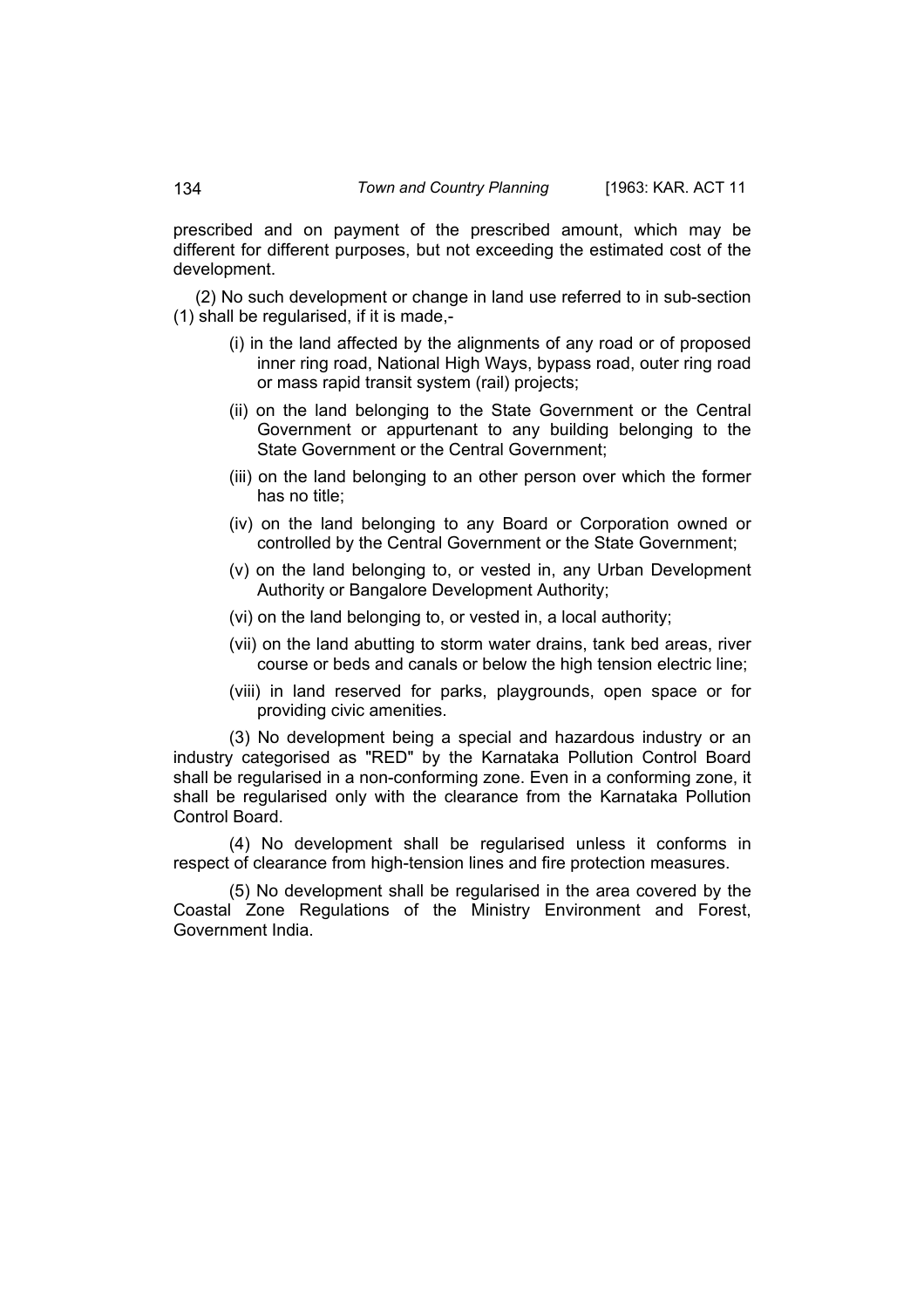(6) No development made in basement or usage in contravention of bye law shall be regularized.

(7) No development in violation of set back norms exceeding twentyfive percent in case of non-residential buildings and fifty percent in case of residential buildings shall be regularized.

(8) No development shall be regularised unless the violation in respect of change in land use is first regularised.

(9) No development where the violation is in excess of such prescribed limit but not exceeding fifty percent of permissible floor area ratio in respect of residential buildings and not exceeding twenty five percent of permissible floor area ratio in respect of non-residential buildings shall be regularized and different maximum limit may be prescribed in respect of different class of development:

Provided that where such development resulting in violation is in excess of prescribed limit, such development shall not be regularized unless the development resulting in violation is brought down within the regularisable limit under this Act.

(10) Regularisation of violation in respect of change of land use shall be made as far as may be in accordance with section 14A;

(11) No development in respect of any building having more than two floors shall be regularised unless a certificate from a Structural Engineer is produced regarding the structural stability of such building;

(12) In case of a owner of the building who has made unauthorized construction in violation of the norms or zonal regulation and do not apply for regularization within the prescribed time, the supply of water and electricity to the building shall be liable to be disconnected with prior notice.

(13) Any person seeking regularization under this section shall make an application to the Planning Authority within three months from the date of commencement of the Karnataka Town and Country Planning and Certain Other Laws (Amendment) Act, 2004.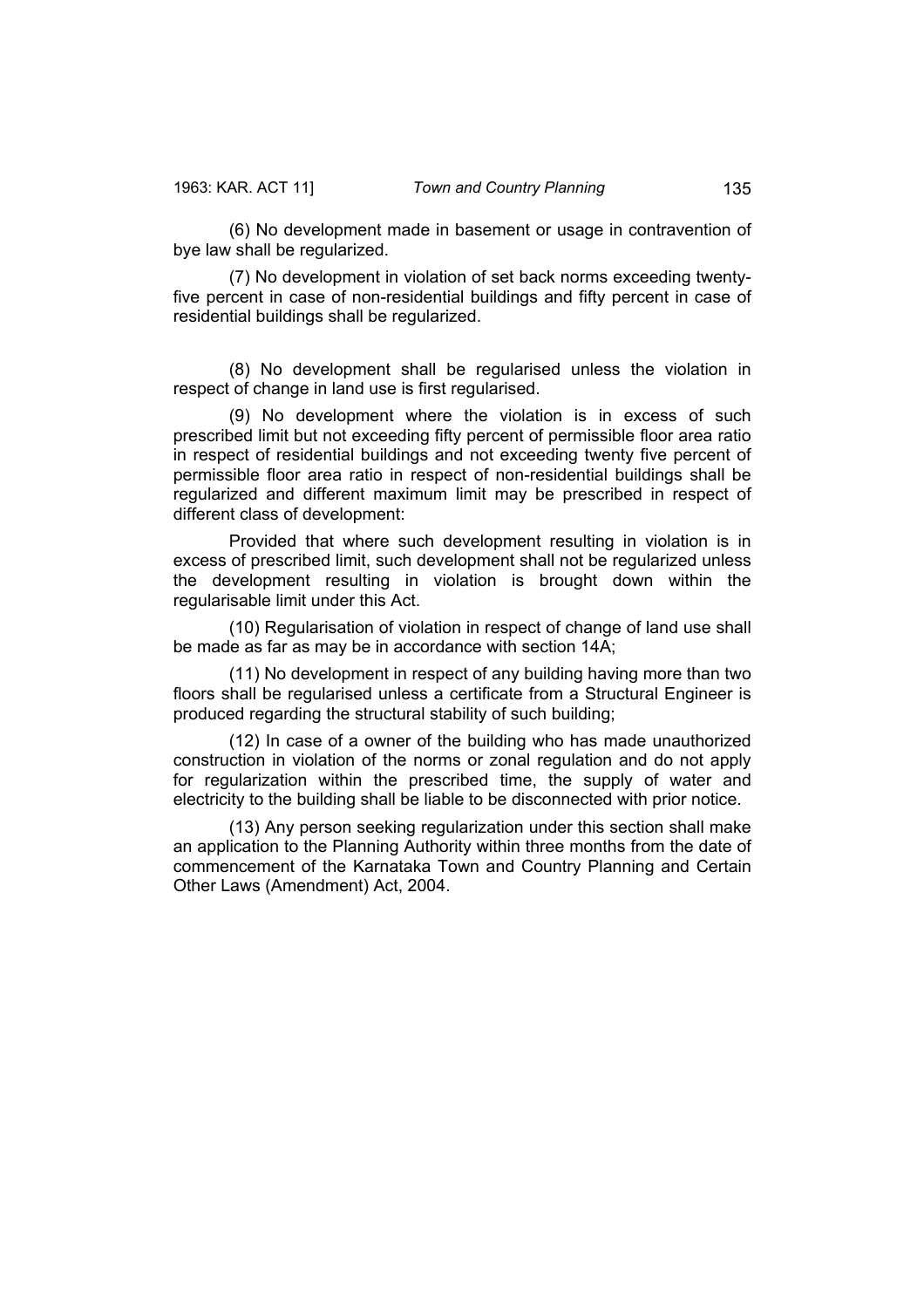(14) No unauthorised construction or development made in agricultural zone of approved Master Plan or green belt area declared under Karnataka Land Revenue Act, 1964 shall be regularized.

(15) No person shall be liable to pay fine or fee for regularization under any other law if he has paid regularization fee under this Act for the same violations.

(16) All payments made under sub-section (1) shall be credited to a separate fund kept in the concerned Local/Planning Authority called the urban areas infrastructure Development fund which shall be utilized in such manner, for the development of infrastructure, civic amenities, lighting, parks, drinking water, drainage system and for any other infrastructure, as may be prescribed.

**76FFF.** Penalty against jurisdictional officer failing to prevent unauthorised deviations or constructions.- The jurisdictional officer who is proved to have failed to prevent unauthorized deviation or construction that have taken place in his jurisdiction shall be liable for such punishment as may be prescribed.] $<sup>1</sup>$ </sup>

1. Sections 76FF and 76FFF inserted by Act 1 of 2007 w.e.f. 15.09.2007. Please see the text of Notification at the end of the Act.

**76G. Fine when realised to be paid to Planning Authority.**—All fines realised in connection with any prosecution under this Act shall be paid to the planning authority concerned.

**76H. Member and officers to be public servants.**—Every member and every officer and other employee of the Board and of every Planning Authority shall be deemed to be a public servant within the meaning of section 21 of the Indian Penal Code.

**76I. Finality of orders.**—Save as otherwise expressly provided in this Act, every order passed or direction issued by the State Government or the Board or order passed or notice issued by any Planning Authority under this Act shall be final and shall not be questioned in any suit or other legal proceeding.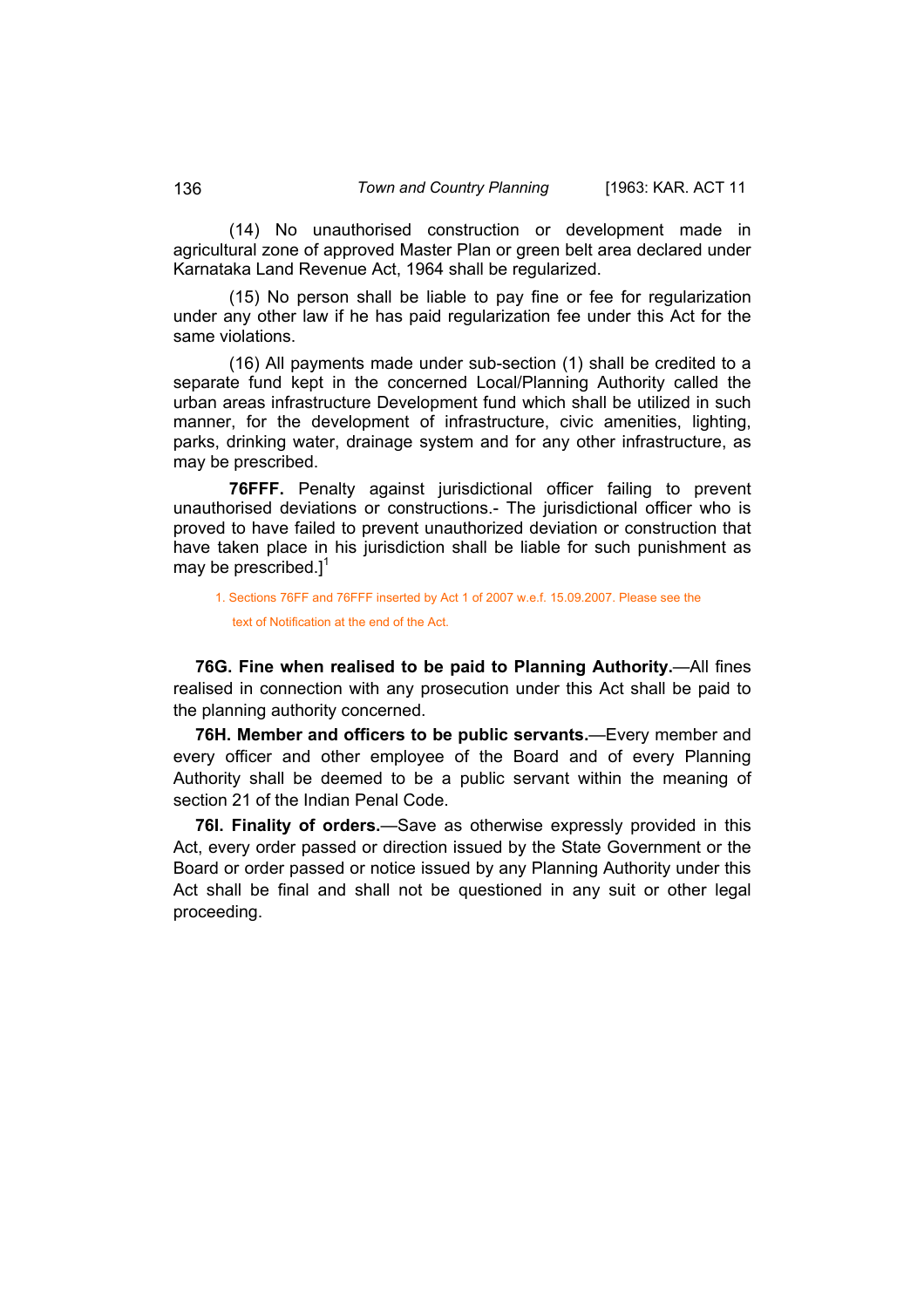**76J. Validation of acts and proceedings.**—No act done or proceeding taken under this Act shall be questioned on the ground merely of,-

(*a*) the existence of any vacancy in, or any defect in the constitution of the Board or any Planning Authority;

(*b*) any person having ceased to be a member;

(*c*) any person associated with the Board or any planning authority under section 4F having voted in contravention of the said section; or

(*d*) the failure to serve a notice on any person, where no substantial injustice has resulted from such failure; or

(*e*) any omission, defect or irregularity not affecting the merits of the case.

**76K. Control by the State Government.**—(1) Every Planning Authority shall carry out such directions as may be issued from time to time by the State Government for the efficient administration of this Act.

(2) If in, or in connection with, the exercise of its powers and discharge of its functions by any Planning Authority under this Act, any dispute arises between the Planning Authority, and a local authority, the decision of the State Government on such dispute shall be final.

**76L. Returns and information.**—Every Planning Authority shall furnish to the State Government such reports, and other information as the State Government may from time to time require.

**76M. Effect of other Laws.**—(1) Save as provided in this Act, the provisions of this Act and the rules, regulations and bye-laws made thereunder shall have effect notwithstanding anything inconsistent therewith contained in any other law.

(2) Notwithstanding anything contained in any such other law,-

 (a) when permission for development in respect of any land has been obtained under this Act, such development shall not be deemed to be unlawfully undertaken or carried out by reason only of the fact that permission, approval or sanction required under such other law for such development has not been obtained;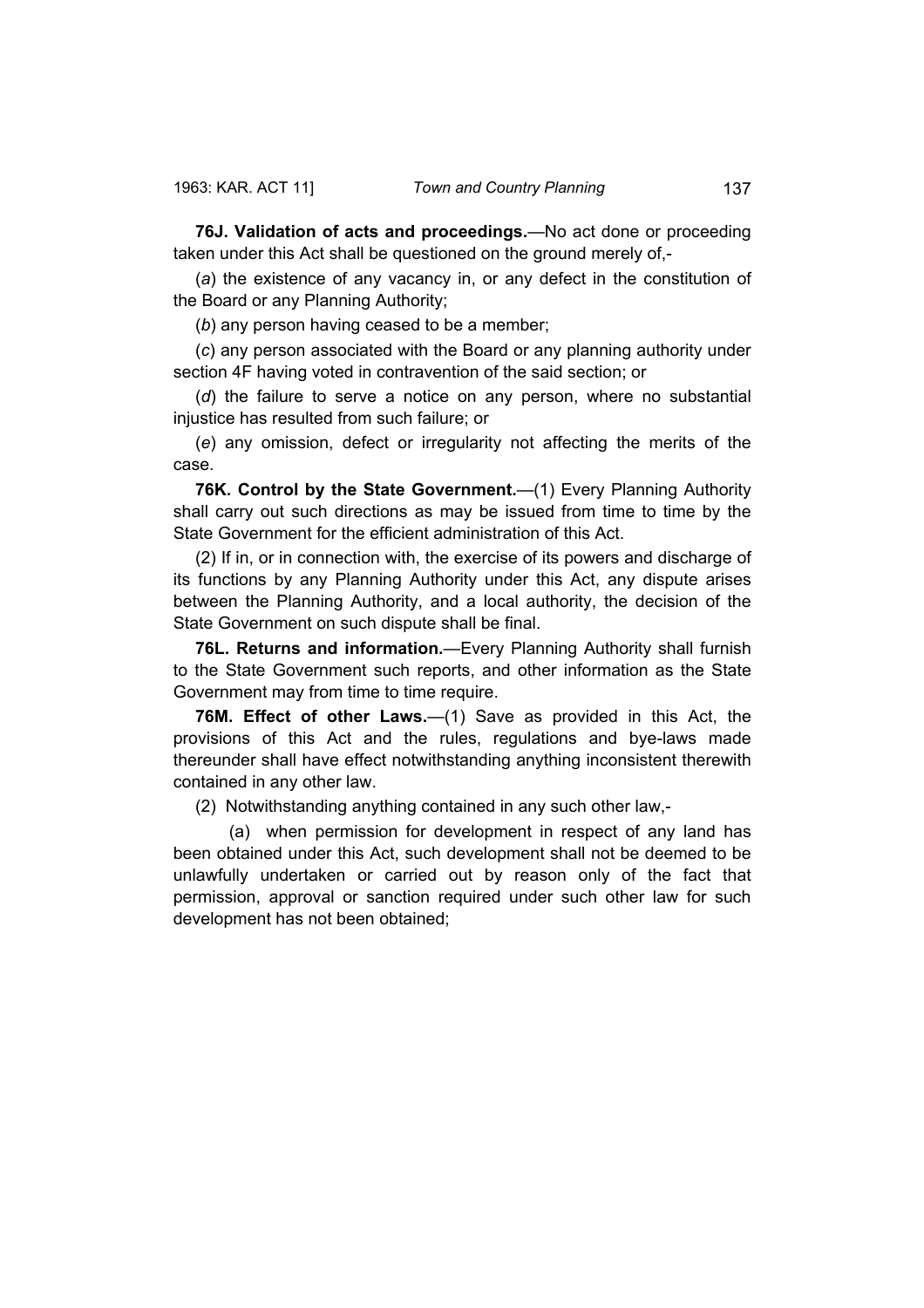(b) when permission for such development has not been obtained under this Act, such development shall not be deemed to be lawfully undertaken or carried out by reason only of the fact that permission, approval or sanction required under such other law for such development has been obtained. $l^1$ 

1 [**76N. State Government's powers to cancel the resolution or order.**—(1) If the State Government is of opinion that the execution of a resolution or order issued by or on behalf of the Planning Authority or the doing of any act which is about to be done or is being done by or on behalf of the Planning Authority is in contravention of or in excess of the powers conferred by this Act or any other law for the time being in force or is likely to lead to breach of peace or to cause injury or annoyance to the public or to any class or body of persons or is prejudicial to the interest of the Planning Authority, it may, by order in writing, suspend the execution of such resolution or order or prohibit the doing of any such act after issuing a notice to the Planning Authority to show-cause within the specified period which shall not be less than fifteen days, why,—

1. Sections 76N and 76O inserted by Act 17 of 1991 w.e.f. 19.04.1991.

(*a*) the resolution or order may not be cancelled, in whole or in part; or

 (*b*) any regulation or bye-law concerned may not be repealed in whole or in part.

(2) Upon consideration of the reply, if any, received from the Planning Authority and after such inquiry as it thinks fit, the State Government may, pass orders cancelling the resolution or order or repealing the regulation or bye-law and communicate the same to the Planning Authority.

(3) The State Government may at any time, on further representation by the Planning Authority or otherwise revise, modify or revoke an order passed under sub-section (2).

**76O. Power of Planning Authority to suspend or revoke permission etc.**—Planning Authority may suspend or revoke any licence, permission or sanction granted by it if,—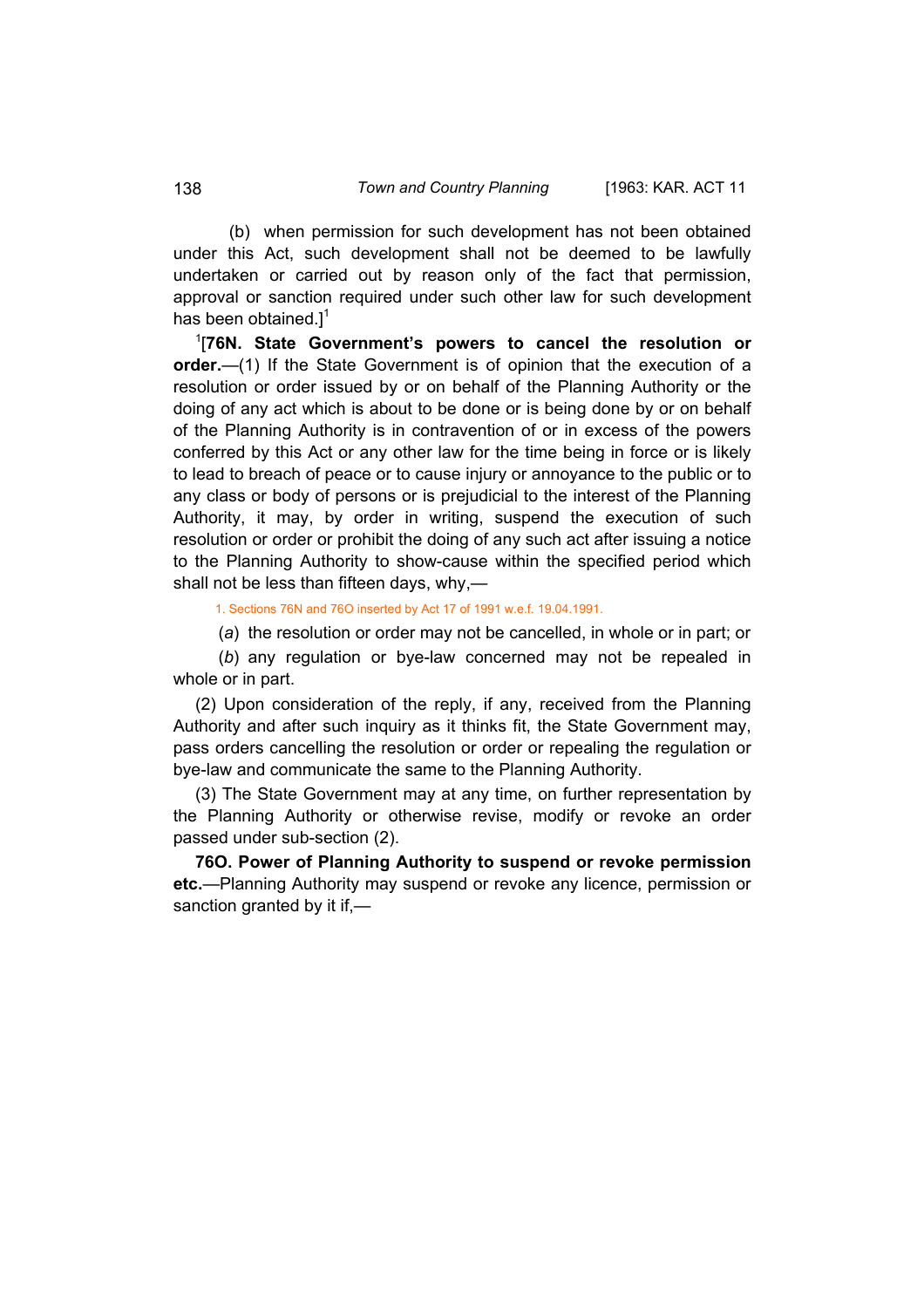(i) the grantee has evaded or committed breach of any of the restrictions or conditions subject to which such licence, permission or sanction was granted; or

(ii) the grantee is convicted for contravention of any of the provisions of this Act, or of any rule, bye-law or regulation made thereunder in respect of any matter relating to such licence, permission or sanction, or

(iii) the grantee has obtained the licence, permission or sanction by misrepresentation or fraud:

Provided that before making any order under this section the Planning Authority shall give the grantee a reasonable opportunity of making representation against the proposed order.]<sup>1</sup>

**77. Registration of documents, plan or map in connection with final scheme not required.**—(1) Nothing in the Indian Registration Act, 1908 (Central Act XVI of 1908), shall be deemed to require the registration of any document, plan or map prepared, made or sanctioned in connection with a final scheme which has come into force and which has not been revoked.

(2) All such documents, plans and maps shall, for the purposes of section 48 and section 49 of the Indian Registration Act, 1908, be deemed to have been and to be registered in accordance with the provisions of that Act:

Provided that copies of documents, plans and maps relating to the sanctioned scheme shall be sent to the Sub-Registry office concerned, where such copies shall be kept and made accessible to the public in the manner prescribed.

**78. Vesting of property and rights of a Planning Authority ceasing to exist or ceasing to have jurisdiction.**—When any Planning Authority ceases to exist or ceases to have jurisdiction over any area included in a Town Planning scheme, the property and rights vested in such Planning Authority under this Act, shall, subject to all charges and liabilities affecting the same vest in such other Planning Authority or authorities as the State Government may, with the consent of such authority or authorities, by notification direct; and the Planning Authority or each of such Planning Authorities shall have all the power under this Act in respect of such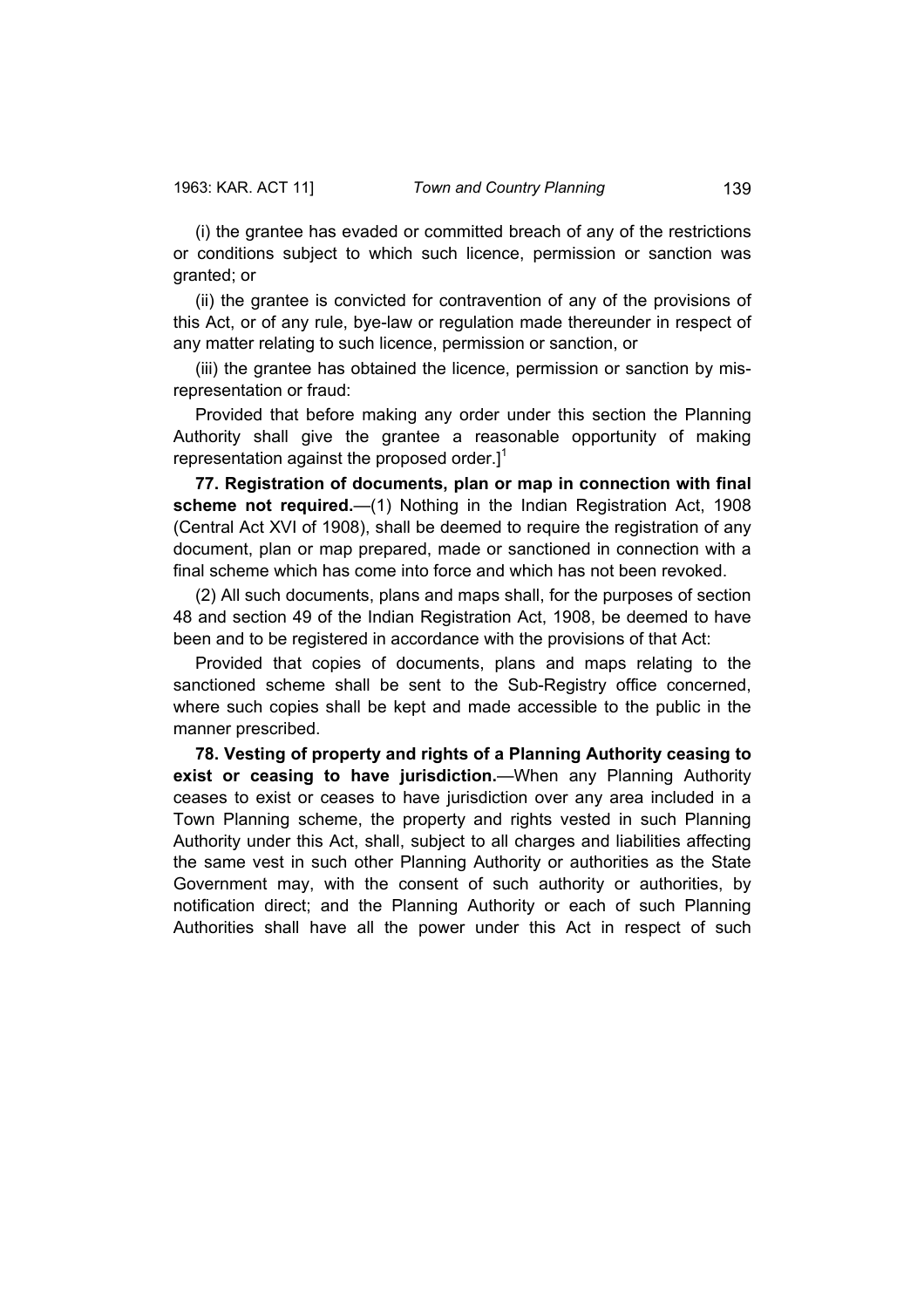schemes or such part of a scheme as comes within its jurisdiction which the Planning Authority had, immediately before it ceased to exist or ceased to have jurisdiction.

**79. Default in exercise of power or performance of duty by Planning Authority.**—(1) If, in the opinion of the State Government, any Planning Authority is not competent to exercise or perform, or neglects or fails to exercise or perform any power conferred or duty imposed upon it under any of the provisions of this Act, the State Government or any person or persons appointed in this behalf by the State Government, may exercise such power or perform such duty.

(2) Any expenses incurred by the State Government or by such person in exercising such power or performing such duty, shall be paid out of the funds of the Planning Authority and the State Government may make an order directing any person who, for the time being, has custody of any such funds to pay such expenses from such funds and such person shall be bound to obey such order.

**80. Special provision in case of a dissolution or supersession of a local authority.**—(1) Where a local authority which is a Planning Authority under this Act, is dissolved or superseded under the law governing its constitution, the person or persons appointed under such law to exercise the powers and perform the duties of such local authority shall be deemed to be the local authority within the meaning of clause (5) of section 2 of this Act, and may exercise all the powers and perform all the duties of a Planning Authority under this Act, during the period of dissolution or supersession of such local authority.

(2) In the event of a person or persons appointed as aforesaid exercising the powers and performing the duties of a Planning Authority under this Act, any property, which may under the provisions of this Act vest in the Planing Authority exercising such powers and performing such duties shall during the period of dissolution or supersession of the local authority vest in the State Government and such property shall, at the end of the said period,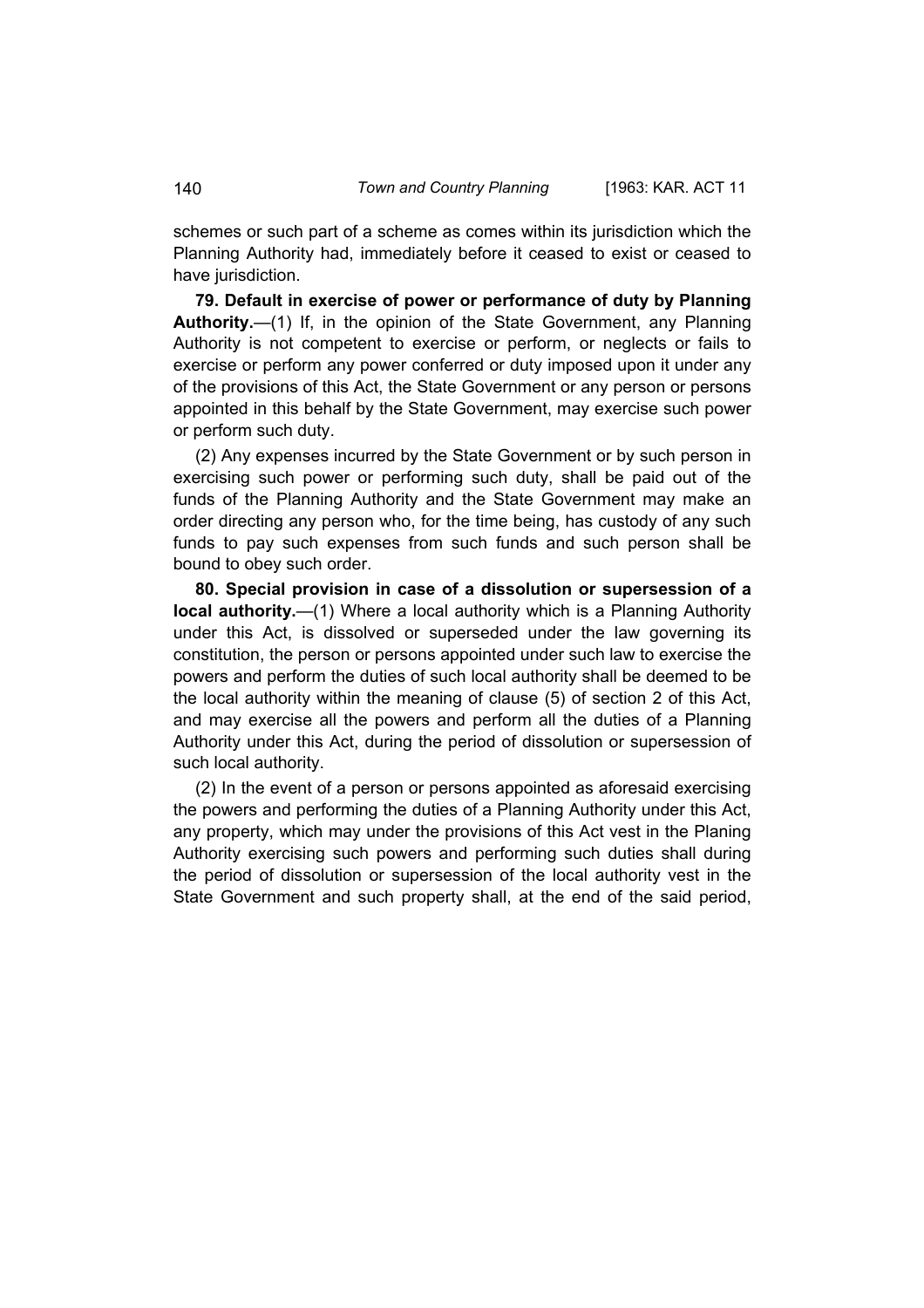vest in such local authority as the State Government may, by notification direct.

 $1(3)$  Where a local authority which is not a Planning Authority is dissolved or superseded under the law governing its constitution, the representatives of such local authority shall for purpose of clause (iii) of sub-section (3) of section 4C, be nominated from among the officers of such local authority by the person or persons appointed under such law to exercise the powers and perform the duties of such local authority, and such representatives shall, notwithstanding anything contained in sub-sections (1) and (2) of section 4D, hold office during the pleasure of the said person or persons. $]$ <sup>1</sup>

## 1. Inserted by Act 2 of 1968 w.e.f. 12.9.1967

1 [**80A. Dissolution of Planning Authorities.**—(1) Where the State Government is satisfied that the purposes for which any Planning Authority was established under this Act, have been substantially achieved so as to render the continued existence of the Planning Authority in the opinion of the State Government unnecessary, the State Government, may, by notification, declare that the Planning Authority shall be dissolved with effect from such date as may be specified in the notification, and the Planning Authority shall be deemed to be dissolved accordingly.

(2) With effect from the date of dissolution of a Planning Authority under sub-section (1), except where a direction is issued under section 78, all properties, rights and liabilities of such Planning Authority shall vest in the State Government. $]$ <sup>1</sup>

#### 1. Inserted by Act 14 of 1964 w.e.f. 26.3.1964.

1 [**81. Delegation of powers of Planning Authority.-** The State Government may, by notification and subject to such restrictions and conditions as may be specified therein, delegate any of the powers and functions of the Planning Authority under this Act to any local authority or any officer of the local authority. $l^1$ 

1. Substituted by Act 1 of 2005 w.e.f. 14.2.2005.

**1 [81-A xxx]<sup>1</sup>**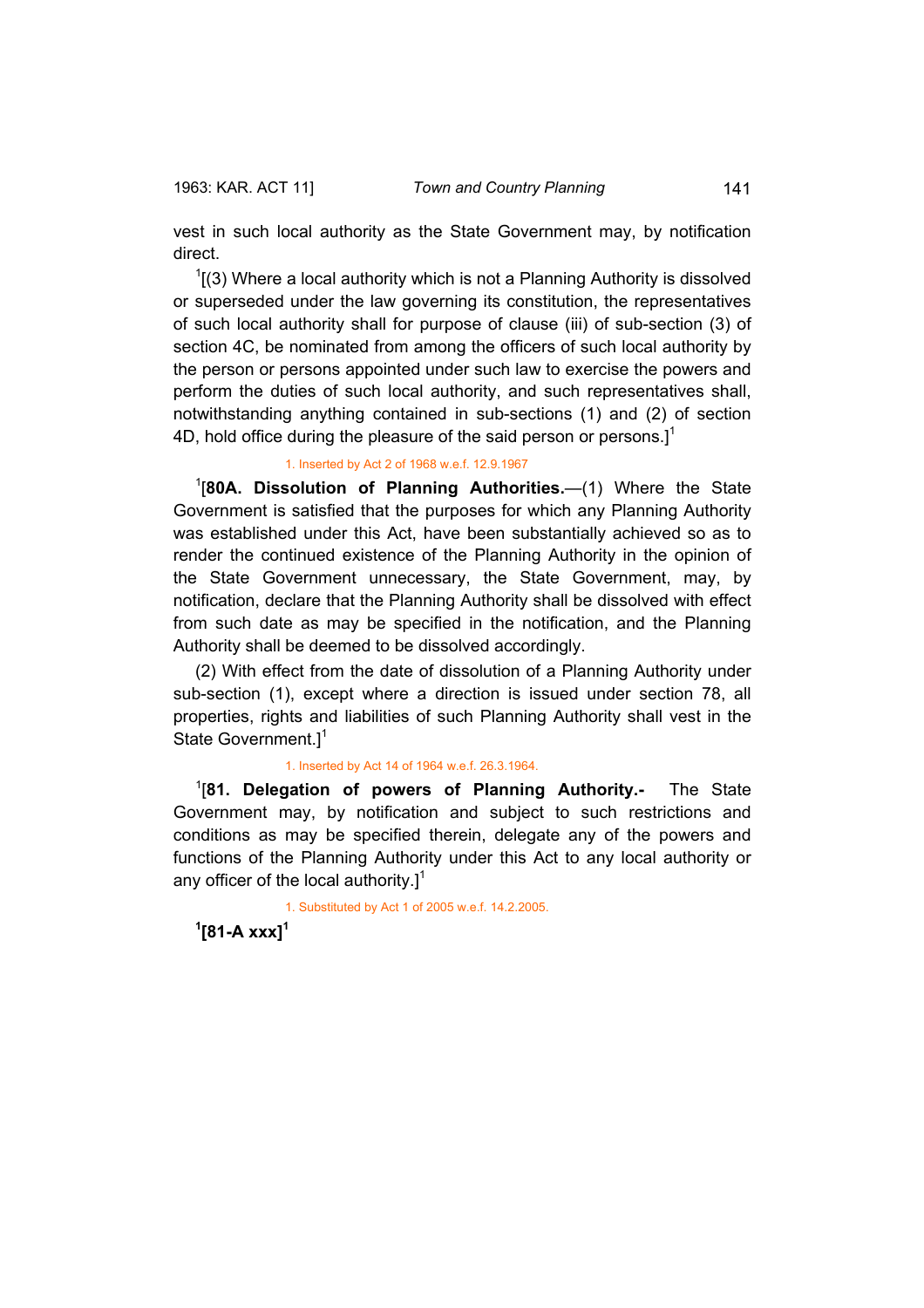#### 1. Omitted by Act 1 of 2005 w.e.f. 14.2.2005.

1 [**81-B. Consequences to ensue upon the constitution of the Bangalore Development Authority.**—Notwithstanding anything contained in this Act, with effect from the date on which the Bangalore Development Authority is constituted under the Bangalore Development Authority Act, 1976 the following consequences shall ensue:—

(i) the Bangalore Development Authority shall be the Local Planning Authority for the local planning area comprising the City of Bangalore with jurisdiction over the area which the City Planning Authority for the City of Bangalore had jurisdiction immediately before the date on which the Bangalore Development Authority is constituted;

(ii) the Bangalore Development Authority shall exercise the powers, perform the functions and discharge the duties under this Act as if it were a Local Planning Authority constituted for the Bangalore City;

(iii) the City Planning Authority shall stand dissolved and upon such dissolution,—

(*a*) anything done or any action taken (including any appointment, notification, order, scheme or bye-law made or issued), any commencement certificate of permission granted by the Bangalore City Local Planning Authority shall be deemed to have been done, taken, made, issued or granted under the provisions of this Act by the Bangalore Development Authority and continue to be in force until it is superseded by anything done or any action taken, any appointment, notification, order, scheme, or byelaw, made or issued, commencement certificate or permission granted by the Bangalore Development Authority under the provisions of this Act;

(*b*) all obligations and liabilities incurred, all contracts entered into, all matters and things engaged to be done, by, with or for the Bangalore City Local Planning Authority shall be deemed to have been incurred, entered into, or engaged to be done by, with or for the Bangalore Development Authority.

(*c*) all property movable and immovable and all interests of whatsoever nature and kind therein vested in the Bangalore City Local Planning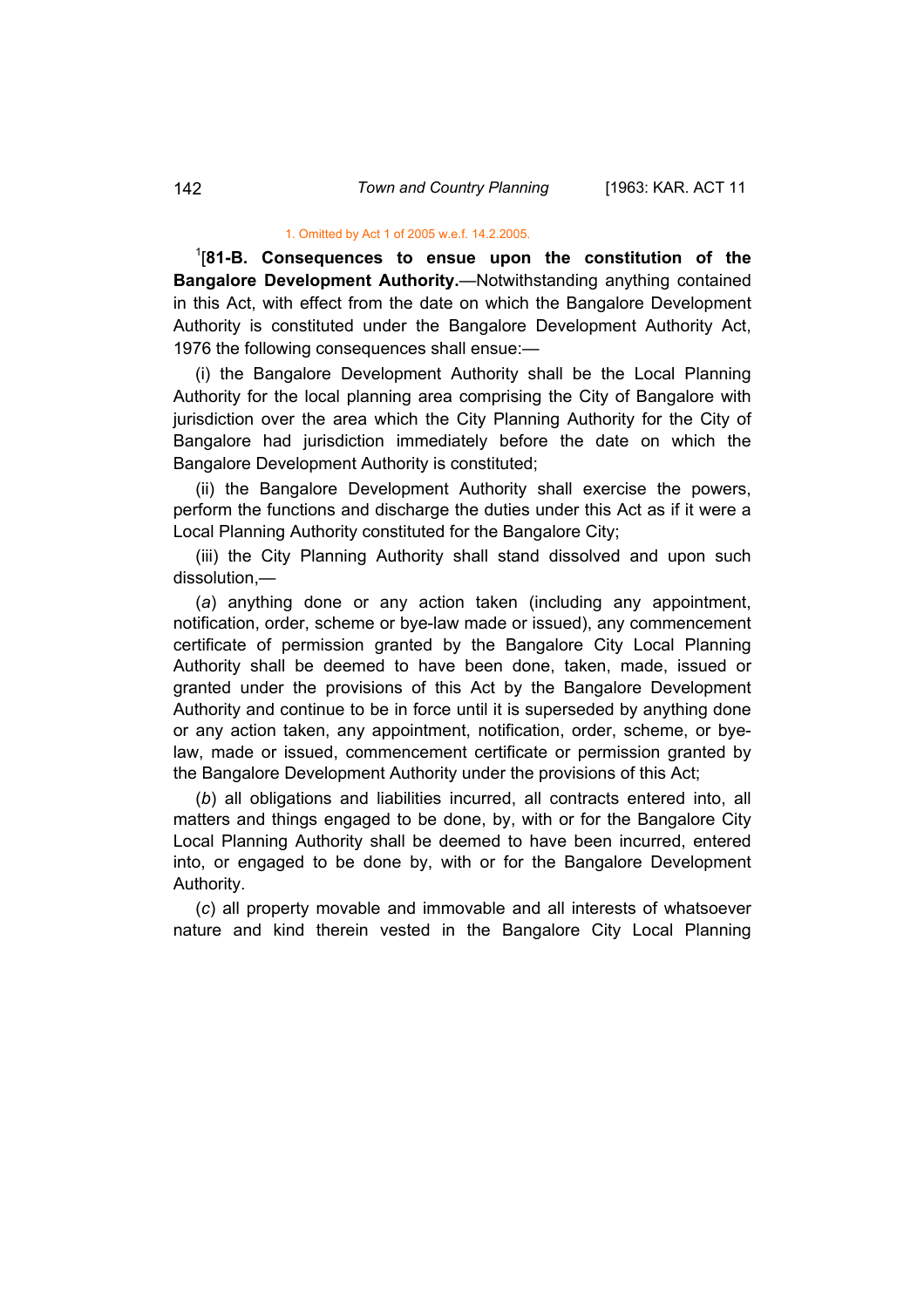Authority shall with all rights of whatsoever description used, enjoyed or possessed by the Bangalore City Local Planning Authority, vest in the Bangalore Development Authority;

(*d*) all suits, prosecutions and other legal proceedings instituted or which might have been instituted by or against the Bangalore City Local Planning Authority may be continued or be instituted by or against the Bangalore Development Authority.<sup>1</sup>

#### 1. Inserted by Act 12 of 1976 w.e.f. 20.12.1975.

1 [**81-C. outline development plan and comprehensive development plan of Bangalore Metropolitan Region.**—Notwithstanding anything in this Act, the Planning Authorities within the Bangalore Metropolitan Region as defined in the Bangalore Metropolitan Region Development Authority Act, 1985 shall submit the outline development plans and comprehensive development plans under sections 9 and 19 respectively to the State Government through the Bangalore Metropolitan Region Development Authority for approval and the said Authority shall exercise the powers and discharge the functions of the Director of Town Planning in respect of such outline development plans or comprehensive development plans. The provisions of sections 9 and 19 shall *mutatis mutandis* be applicable for the purpose of this section.] $<sup>1</sup>$ </sup>

#### 1. Inserted by Act 39 of 1985 w.e.f. 1.2.1986

<sup>1</sup>[<sup>2</sup>[81D]<sup>2</sup>. Consequences to ensue upon the constitution of the urban **Development Authority.**—Notwithstanding anything contained in this Act, with effect from the date on which the urban Development Authority is constituted under the Karnataka Urban Development Authorities Act, 1987 the following consequences shall ensue:—

#### 1. Inserted by Act 34 of 1987 w.e.f. 1.05.1988 2. Re-numbered by Act 17 of 1991 w.e.f. 19.11.1987

(i) the Urban Development Authority shall be the Planning Authority for the local planning area comprising the Urban area over which the Planning Authority for the city or town had jurisdiction immediately before the date on which the Urban Development Authority is constituted;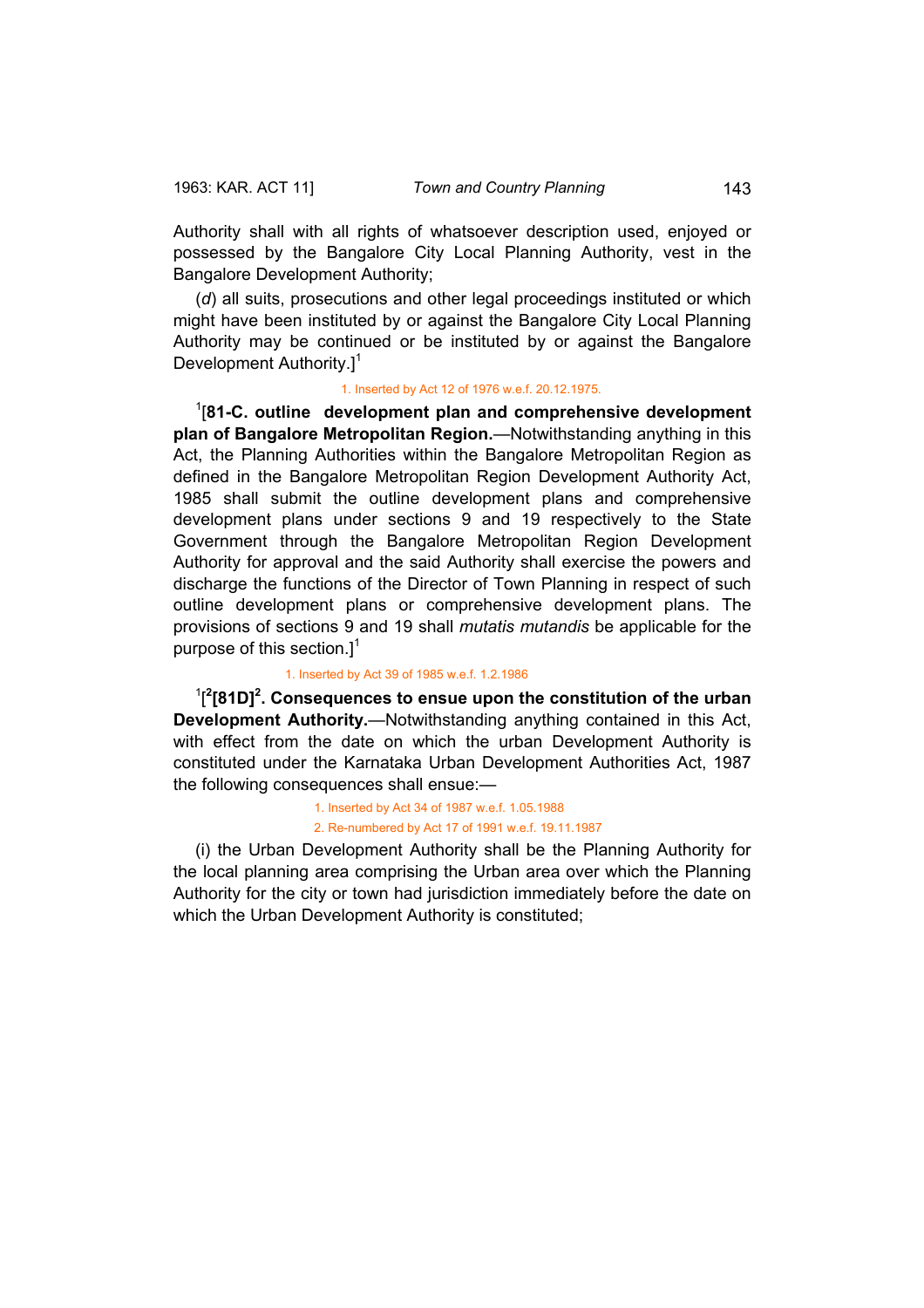(ii) the Urban Development Authority shall exercise the powers, perform the functions and discharge the duties under this Act in the urban area as if it were a planning Authority constituted for the city or town;

(iii) the Planning Authority in the urban area shall stand dissolved and upon such dissolution,—

 (*a*) anything done or any action taken (including any appointment, notification, order, scheme or bye-law made or issued), any commencement certificate or permission granted by the Planning Authority shall be deemed to have been done, taken, made, issued or granted under the provisions of this Act by the Urban Development Authority and continue to be in force until it is superseded by anything done or any action taken, any appointment, notification, order, scheme, or bye-law made or issued, commencement certificate or permission granted by the Urban Development Authority under the provisions of this Act;

 (*b*) all obligations and liabilities incurred, all contracts entered into, all matters and things engaged to be done by, with, or for the Planning Authority shall be deemed to have been incurred, entered into, or engaged to be done by, with, or for the Urban Development Authority;

 (*c*) all property movable and immovable and all interests of whatsoever nature and kind therein vested in the Planning Authority shall with all rights of whatsoever description used, enjoyed or possessed by the Planning Authority, vest in the Urban Development Authority;

 (*d*) all suits, prosecutions and other legal proceedings instituted or which might have been instituted by or against the Planning Authority may be continued or be instituted by or against the Urban Development Authority.<sup>1</sup>

1 [**81E.- Consequences of constitution of Hampi World Heritage Area Management Authority.-** Notwithstanding anything contained in this Act with effect from the date Hampi World Heritage Area Management Authority is constituted under Hampi World Heritage Area Management Authority Act, 2002 such authority shall be the local planning authority for the local planning area comprising the heritage area and it shall exercise the powers,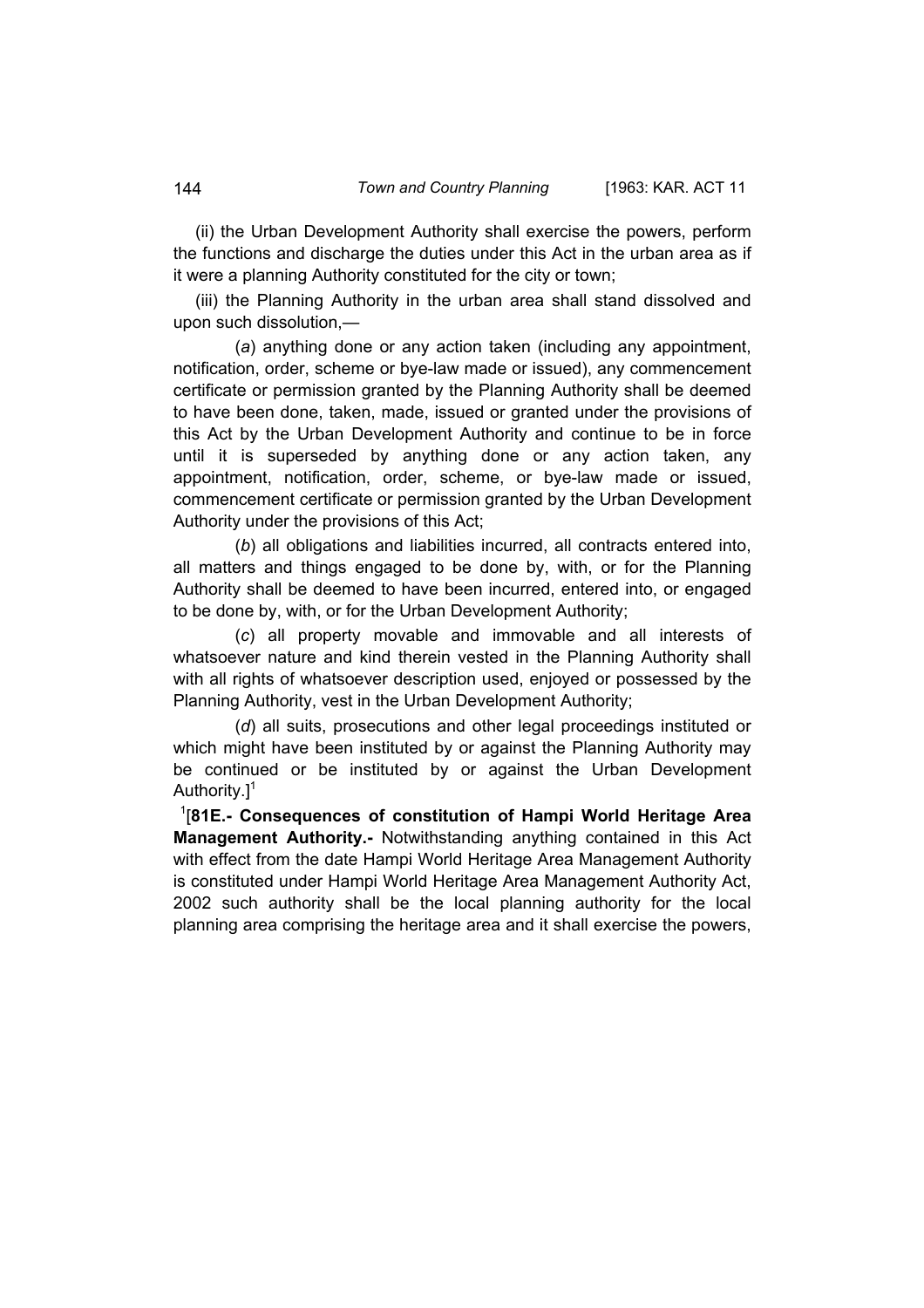discharge the functions and perform the duties under this Act as if it were a local planning authority constituted for the heritage area $1^1$ 

1. Inserted by Actd 18 of 2004 w.e.f. 27.1.2005

**82. Areas for which schemes are sanctioned under other laws.**— (1) Notwithstanding anything contained  $1$ [in this Act]<sup>1</sup>, every Planning Authority, making an  $2$ [Master Plan]<sup>2</sup> or a Town Planning scheme, for any area, within its jurisdiction, shall take into consideration,—

1. Substituted by Act 14 of 1964 w.e.f. 26.3.1964

2. Substituted by Act 1 of 2005 w.e.f. 14.2.2005.

 (i) any housing scheme for such area, sanctioned prior to the commencement of this Act, under the provisions of the Mysore Housing Board Act, 1955, or any other corresponding law in force in the State;

 (ii) any improvement scheme for such area sanctioned prior to the commencement of this Act, under the City of Mysore Improvement Act, 1903 (Mysore Act III of 1903), or the City of Bangalore Improvement Act, 1945 (Mysore Act V of 1945).

(2) Every housing scheme under the Mysore Housing Board Act, 1955, or any other corresponding law in force in the State and every Improvement Scheme under the City of Mysore Improvement Act, 1903, or the City of Bangalore Improvement Act, 1945, sanctioned under the provisions of the said Acts, after the commencement of this Act, 1[shall conform to the <sup>2</sup>[Master Plan, for such area.]<sup>2</sup>]<sup>1</sup>

1. Substituted by Act 14 of 1964 w.e.f. 26.3.1964

#### 2. Substituted by Act 1 of 2005 w.e.f. 14.2.2005.

<sup>1</sup>[82A. Removal of difficulties.—(1) If any difficulty arises in giving effect to the provisions of this Act, the State Government may by order published in the official Gazette, as the occasion may require do anything which appears to it to be necessary to remove the difficulty.

(2) Every order made under sub-section (1) shall as soon as may be after it is published, be laid before both Houses of the State Legislature and shall,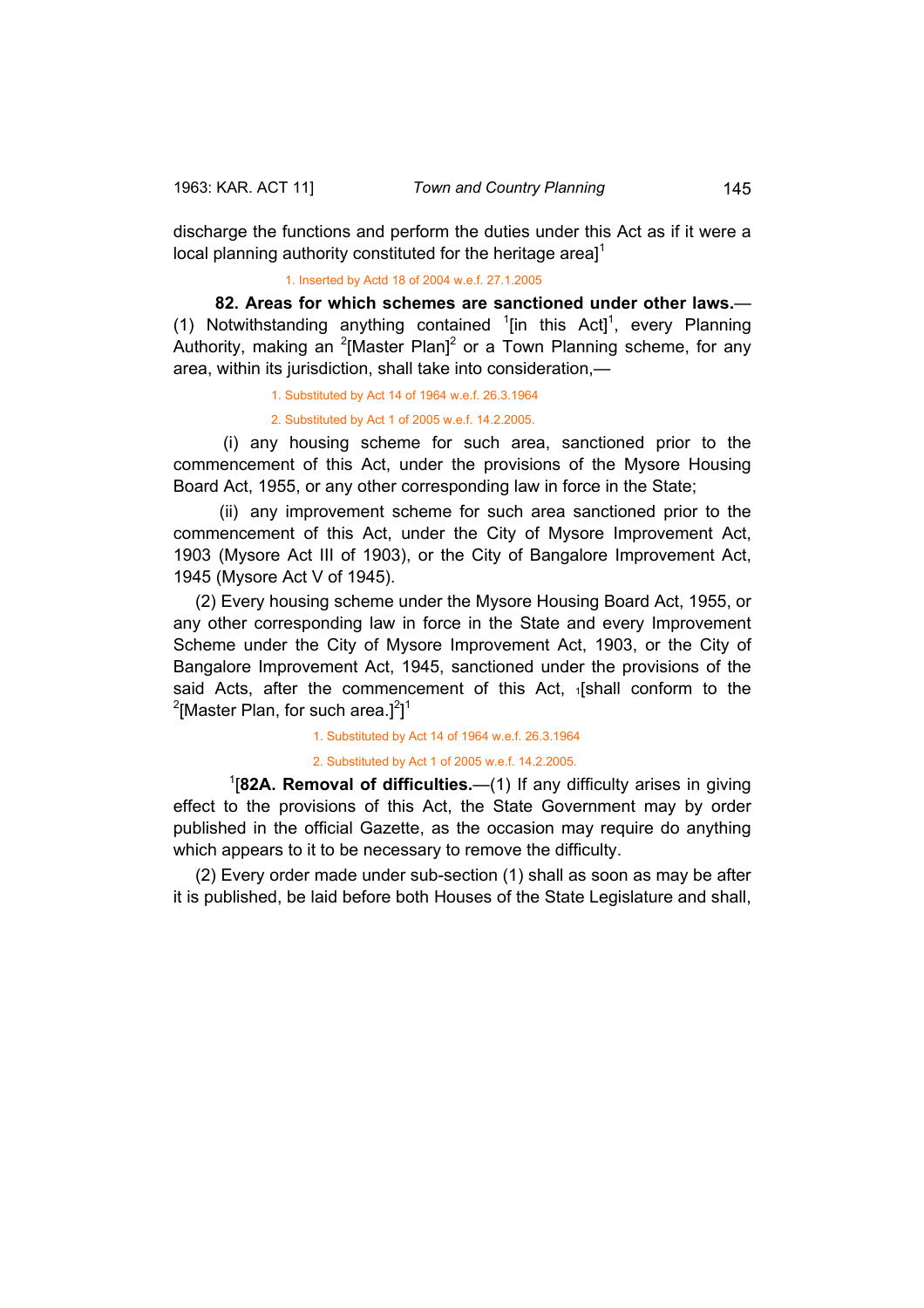subject to any modification which the State Legislature may make, have effect as if enacted in this  $Act.1<sup>1</sup>$ 

1. Inserted by Act 14 of 1964 w.e.f. 26.03.1964.

83. Repeal and savings.—(1) The <sup>1</sup>[Bombay Town Planning Act, 1915 (Bombay Act I of 1915) and The]<sup>1</sup> Bombay Town Planning Act, 1954 (Bombay Act XXVII of 1955), as in force in the <sup>2</sup>[Belgaum area]<sup>2</sup>;

1. Substituted by Act 14 of 1964 w.e.f. 26.03.1964.

2. Adapted by the Karnataka Adaptations of Laws order 1973 w.e.f. 1.11.1973.

 (2) the Madras Town Planning Act, 1920 (Madras Act VII of 1920), as in force in the <sup>1</sup>[Mangalore and Kollegal area]<sup>1</sup>, and Bellary District; and

1. Adapted by the Karnataka Adaptations of Laws order 1973 w.e.f. 1.11.1973.

 (3) sections 244 to 251 (both inclusive) of the Hyderabad District Municipalities Act, 1956 (Hyderabad Act XVIII of 1956), as in force in the <sup>1</sup>[Gulbarga area]<sup>1</sup>,

1. Adapted by the Karnataka Adaptations of Laws order 1973 w.e.f. 1.11.1973.

area hereby repealed:

Provided that such repeal shall not affect,—

- (*a*) the previous operation of the said Acts or anything duly done or suffered thereunder; or
- (*b*) any right, privilege, obligation or liability acquired, accrued or incurred under the said Acts; or
- (*c*) any penalty, forfeiture or punishment incurred in respect of any offence committed against the said Acts; or
- (*d*) any investigation, legal proceedings or remedy in respect of any such right, privilege, obligation, liability, forfeiture or punishment as aforesaid;

and any such investigation, legal proceedings or remedy may be instituted, continued or enforced and any such penalty, forfeiture or punishment may be imposed, as if this Act had not been passed:

Provided further that, subject to the preceding proviso, anything done or any action taken (including any appointment made, any declaration of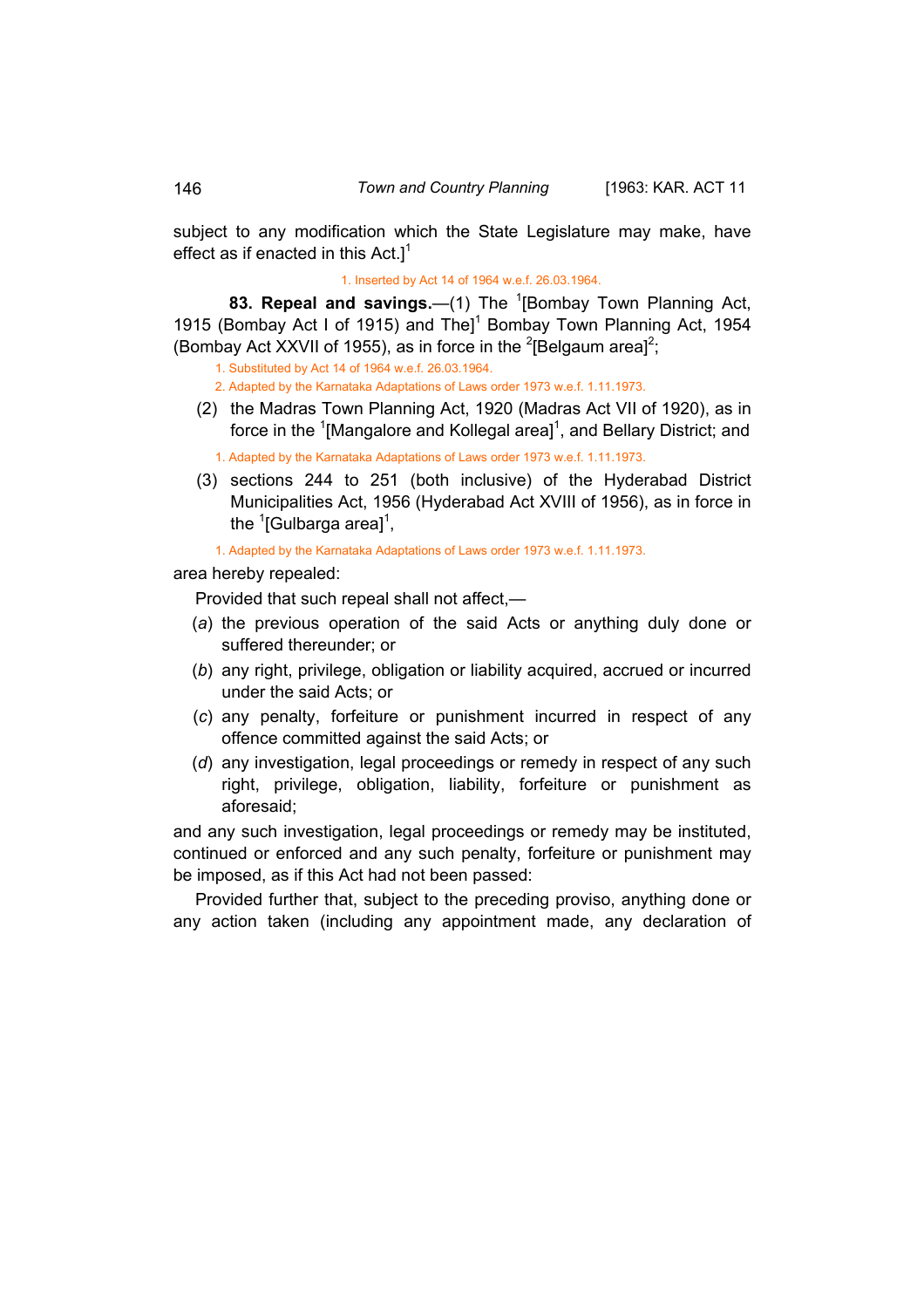intention to make a scheme published, any application made to the State Government for sanction of the making of the scheme, any draft scheme published by a local authority, any application made to the State Government for the sanction of the draft scheme, any sanction given by the State Government to the draft scheme, any restriction imposed upon an owner of land or building against the erection or re-erection of any building or works, any commencement certificate granted, any order of suspension of rule, bye-law, regulation, notification or order made, any final scheme forwarded to or sanctioned or varied by the State Government and any recoveries made or compensation given in respect of any plot under the repealed Acts) shall be deemed to have been done or taken under the corresponding provisions of this Act, and shall continue to be in force accordingly unless and until they are superseded by anything done or any action taken under this Act.

\* \* \* \*

#### **NOTIFICATIONS**

#### **I**

## **Bangalore, dated 31st December 1964 [No. PLM 60 MNP 63]**

**S.O. 1860.**—In exercise of the powers conferred by sub-section (3) of section 1 of the Karnataka Town and Country Planning Act, 1961 (Karnataka Act No. 11 of 1963), the Government of Karnataka hereby appoint the 15th day of January 1965 to be the date on which the said Act shall come into force.

By Order and in the name of the Governor of Karnataka,

(L. A. DHAMANIGI) Deputy Secretary.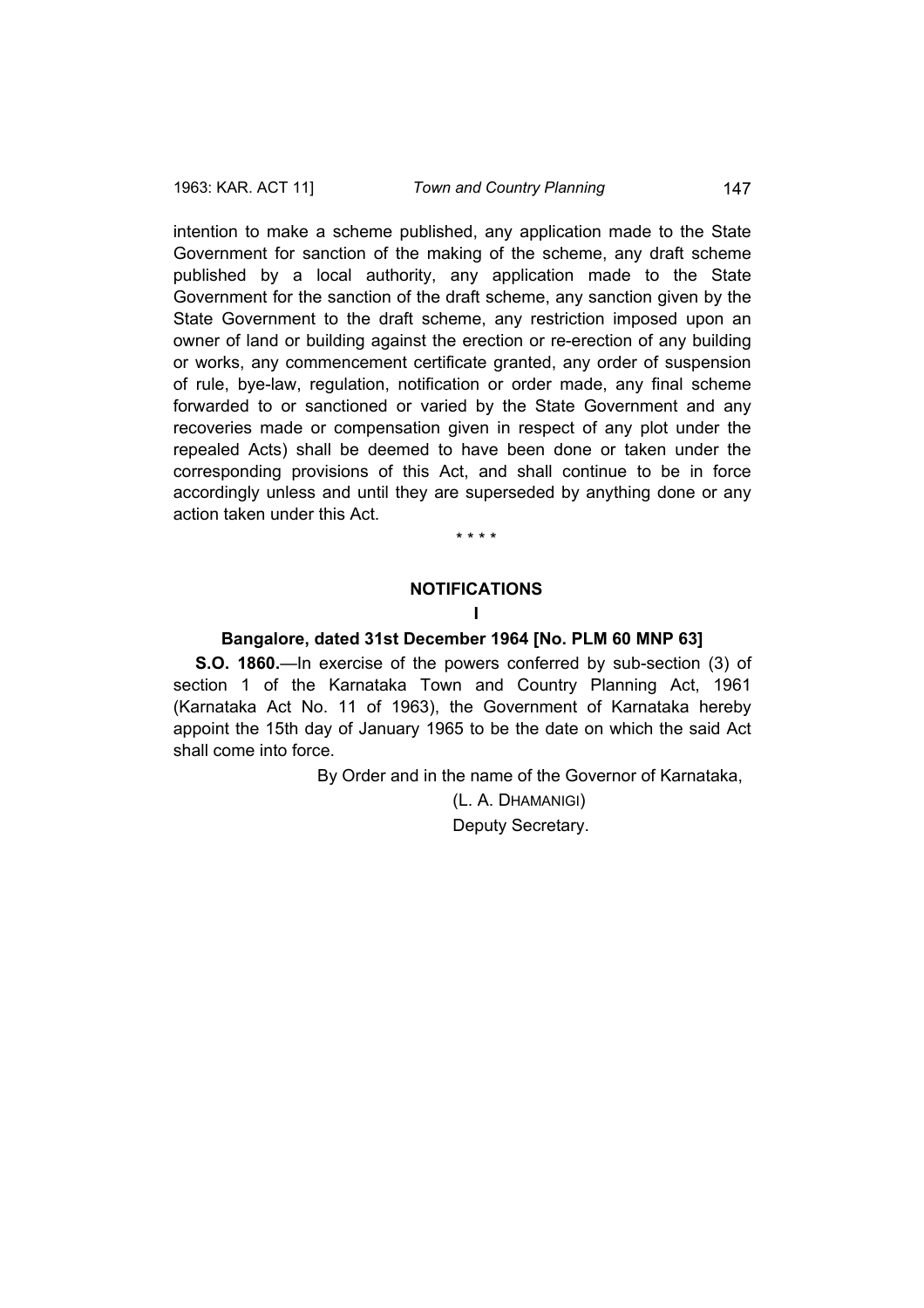**II** 

## **Bangalore, dated 24th January 1986. [No. HUD 54 TTP 86]**

In exercise of the powers conferred under sub-section (2) of section 1 of the Bangalore Metropolitan Region Development Authority Act, 1985, (Karnataka Act No. 39 of s85), Government of Karnataka hereby appoints the First day of February 1986, as the date on which the said Act shall come into force.

By Order and in the name of the Governor of Karnataka,

(H. R. PUTTARAJU) Under Secretary to Government, Housing & Urban Development.

## **III**

#### **Bangalore dated 15th April 1988. [No. HUD 181 TTP 88]**

In exercise of the powers conferred under sub-section (3) of section 1 of the Karnataka Urban Development Authorities Act, 1987 (Karnataka Act No. 34 of 1987), the Government of Karnataka hereby appoints 1st May 1988, as the date on which the said Act shall come into force in the following Urban areas/Cities in the State:—

- 
- 1. Bellary 9. Mandya
- 2. Bidar 10. Raichur
	-
- 3. Bijapur 11. Shimoga
- 4. Chikkamagalur 12. Tumkur
- 
- 5. Chitradurga 13. Davangere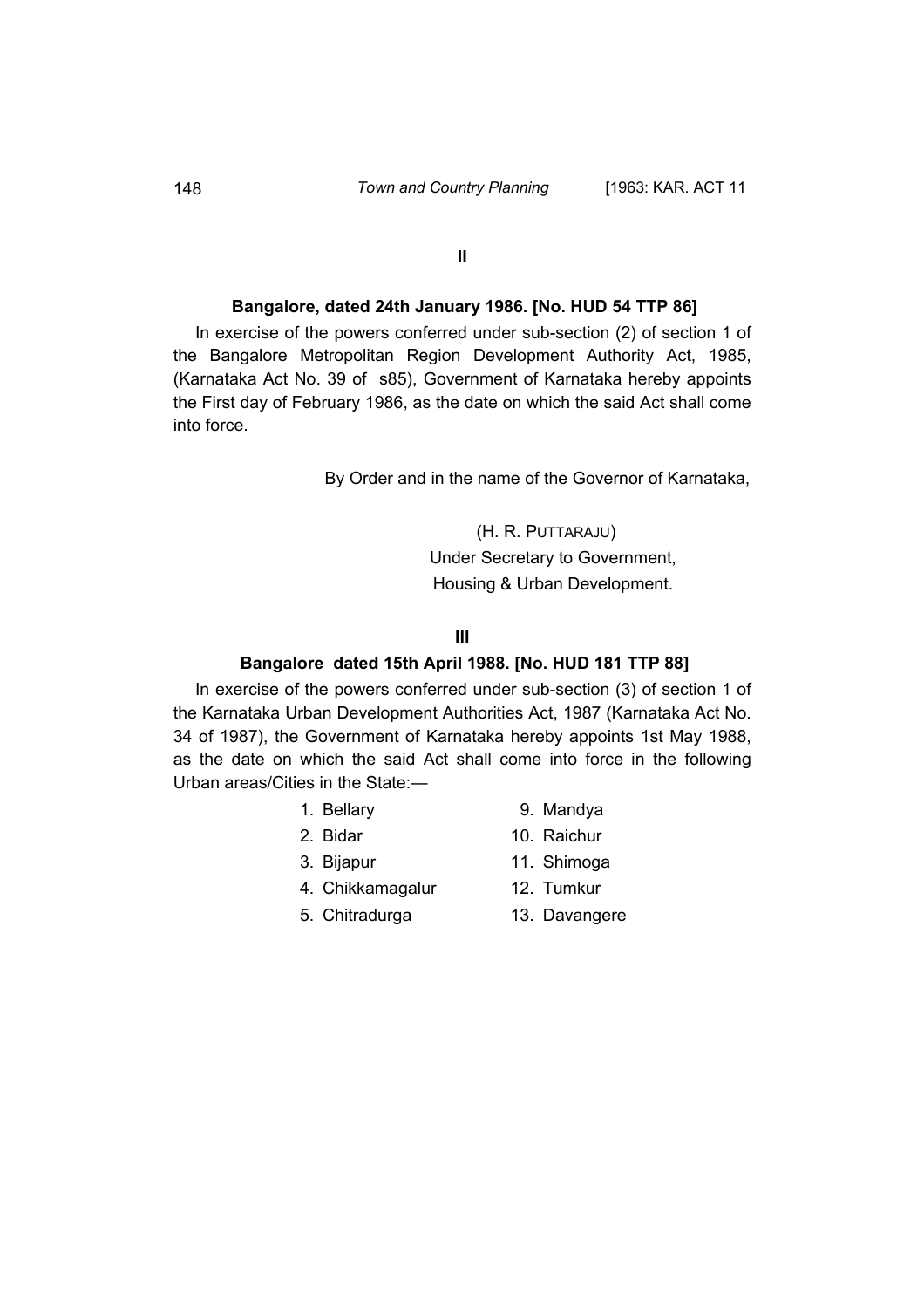- 6. Hassan 14. Bagalkot
- 7. Kodagu 15. K.G.F.
- 8. Kolar

By Order and in the name of the Governor of Karnataka,

(A. R. PATAGAR) *Under Secretary to Government, Housing & Urban Development Department.* 

## **IV**

# **Bangalore, dated 19th March, 1991 [No RD 43 LGP 91]**

S.O. 217.- In exercise of the powers conferred under Section 107 of the Karnataka Land Revenue Act, 1964 the Government of Karnataka hereby specify 20th March, 1991 as the date on which the Karnataka Land Revenue (Amendment) Act, 1990 (Karnataka Act 2 of 1991) comes into force as required under sub-section (2) of Section 1 of the Amendment Act.

 By Order and in the name of the Governor of Karnataka, (B.L. SHANTHA) Under Secretary to Government, Revenue Department. (LandGrant) (Published in the Karnataka Gazette (Extraordinary) dated 20.03.1991.)

**V**

# **KANNADA AND CULTURE SECRETARIAT NOTIFICATION**

**No. SKD 118 KMU 2004, Bangalore, dated 27th January, 2005**